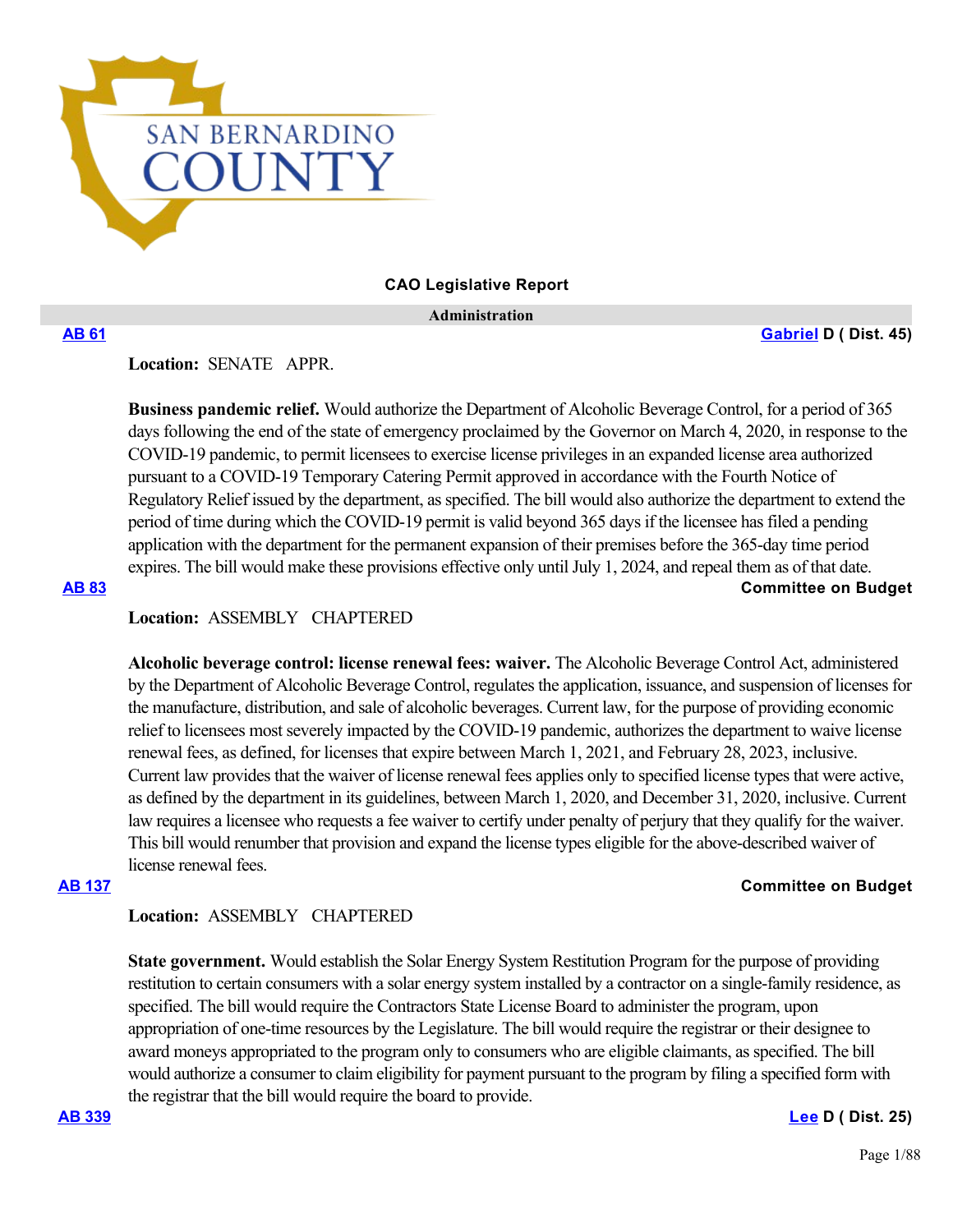**Local government: open and public meetings.** The Ralph M. Brown Act requires, with specified exceptions, that all meetings of a legislative body of a local agency, as those terms are defined, be open and public and that all persons be permitted to attend and participate. Under existing law, a member of the legislative body who attends a meeting where action is taken in violation of this provision, with the intent to deprive the public of information that the member knows the public is entitled to, is guilty of a crime. This bill would require local agencies to conduct meetings subject to the act consistent with applicable state and federal civil rights laws, as specified.

**[AB 361](https://ctweb.capitoltrack.com/public/publishbillinfo.aspx?bi=x31iogdOG0BUmljsBZEo7i9JHe0W%2Fhc3%2B%2Bdlva6nxjBe7YJLnCPAcNm00YIgh5vg) [Rivas, Robert](https://a30.asmdc.org/)  D ( Dist. 30)**

# **Location:**  SENATE THIRD READING

**Open meetings: local agencies: teleconferences.** xisting law, the Ralph M. Brown Act requires, with specified exceptions, that all meetings of a legislative body of a local agency, as those terms are defined, be open and public and that all persons be permitted to attend and participate. This bill, until January 1, 2024, would authorize a local agency to use teleconferencing without complying with the teleconferencing requirements imposed by the Ralph M. Brown Act when a legislative body of a local agency holds a meeting during a declared state of emergency, as that term is defined, when state or local health officials have imposed or recommended measures to promote social distancing during a proclaimed state of emergency held for the purpose of determining, by majority vote, whether meeting in person would present imminent risks to the health or safety of attendees, and during a proclaimed state of emergency when the legislative body has determined that meeting in person would present imminent risks to the health or safety of attendees, as provided.

# **[AB 428](https://ctweb.capitoltrack.com/public/publishbillinfo.aspx?bi=PYNy6fkde4LZWJO1su2WNTPirSkeh1bG2WIVEtCNMoNFo4LM%2Buu4a3nYpPswJhIT) [Mayes](https://www.assembly.ca.gov/assemblymemberchadmayes) I ( Dist. 42)**

# **Location:**  SENATE THIRD READING

**Local government: board of supervisors.** Current law requires each county to have a board of supervisors and provides for the organization and powers of the board of supervisors. Current law allows the board of supervisors of any general law or charter county to adopt or the residents of the county to propose, by initiative, limit or repeal a limit on the number of terms a member of the board of supervisors may serve on the board of supervisors. Current law also requires the board of supervisors to prescribe the compensation for all county officers. This bill would require that, when term limits are imposed, the limit must be no fewer than 2 terms. This bill would specify that the board of supervisors is included in the definition of county officers for whom the board of supervisors is required to prescribe compensation. The bill would specify that it would not affect any term limits that were legally in effect prior to January 1, 2022, in any county.

# **Position: San Bernardino County Support**

## **[AB 444](https://ctweb.capitoltrack.com/public/publishbillinfo.aspx?bi=lceoHXnYBjw6lj5pTLyOuCa9BueLJCjwIy4T5xKMuGnGhKkDE4E7%2Fque%2FLDIUZK%2B) Committee on Public Employment and Retirement**

# **Location:**  ASSEMBLY CHAPTERED

**State and local employees: pay warrants: designees.** Current law authorizes a state employee to designate with their appointing power a person who may receive the employee's warrants upon the employee's death. Current law requires an appointing power, upon sufficient proof of identity from an appropriate designee, to deliver warrants to the person claiming them. Current law entitles the designated person who receives warrants to negotiate the warrants as if they were the payee. This bill would prescribe a process by which an appointing power would issue a check directly to a designated person instead of delivering employee warrants to that person, as described above. Upon sufficient proof of the designee's identity, the bill would require the appointing power to endorse and deposit the warrant issued to a deceased employee back into the Treasury to the credit of the fund or appropriation upon which it was drawn, as specified, and then issue a revolving fund check to the designated person in the original amount payable to employee.

### **[AB 826](https://ctweb.capitoltrack.com/public/publishbillinfo.aspx?bi=%2Bd%2FR9jqxijGKtj2u%2F7e1zBCgWhpt%2FsQl1UEAsSDiQw9xMELbpo%2Bb45u2zVfV2CDE) [Irwin](https://a44.asmdc.org/) D ( Dist. 44)**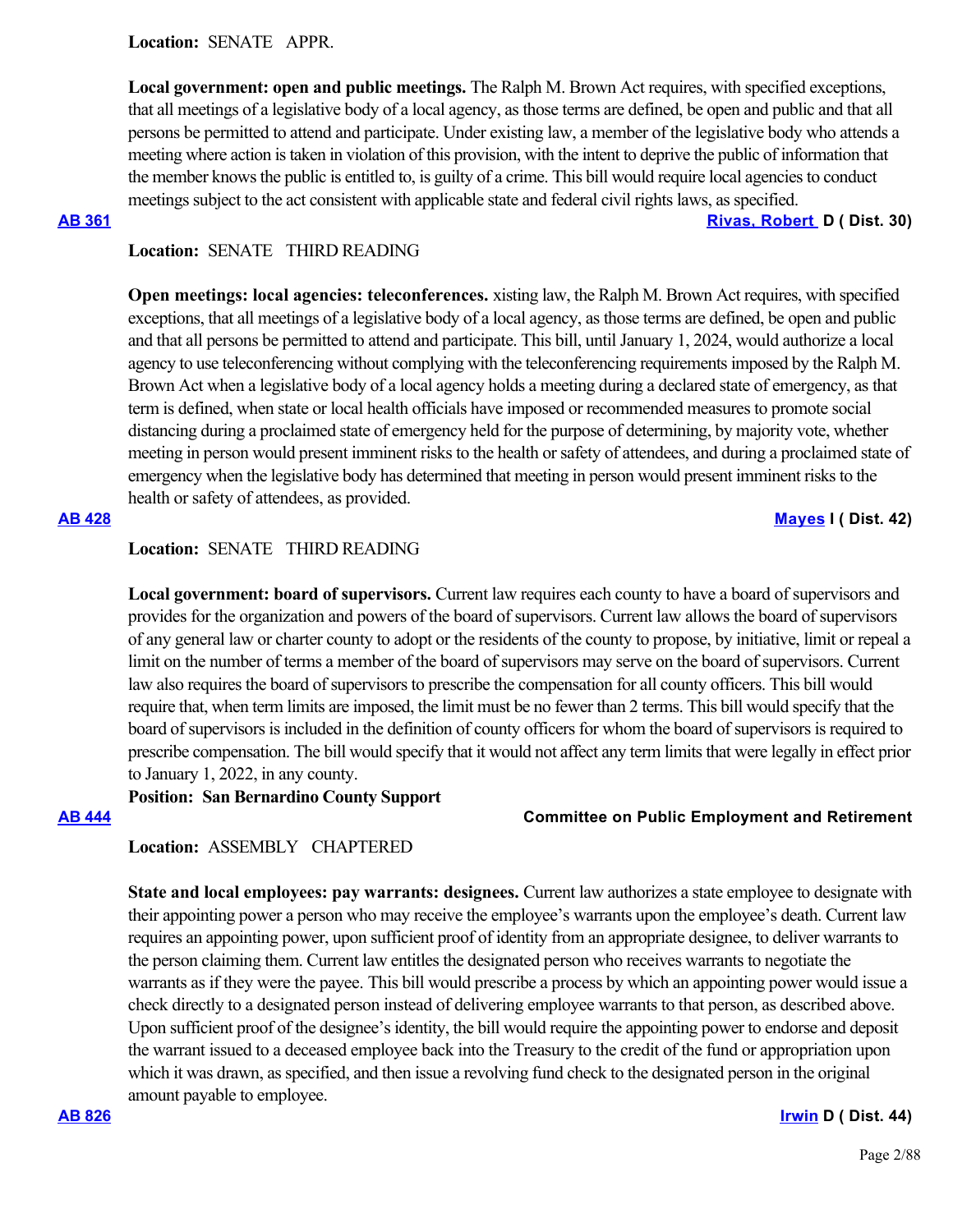# **Location:**  SENATE THIRD READING

**County Employees Retirement Law of 1937: compensation earnable.** The County Employees Retirement Law of 1937 (CERL) authorizes counties to establish retirement systems pursuant to its provisions for the purpose of providing pension, disability, and other benefits to county and district employees. CERL defines compensation earnable for purposes of its provisions, with particular application to the calculation of final compensation and the determination of pension amounts and other benefits. Current law, the Public Employees' Pension Reform Act of 2013, prescribes various limitations on public employees, employers, and retirement systems concerning, among other things, the types of remuneration that may be included in compensation that is applied to pensions. This bill would prescribe, for CERL, a definition of compensation earnable that would include any form of remuneration, whether paid in cash or as in-kind benefits, if specified requirements are met.

## **[AB 1570](https://ctweb.capitoltrack.com/public/publishbillinfo.aspx?bi=b6l%2F3a5RzgvoyktKvTlNICFagAODVNoowgS5Rv5qYkMJdmGJwrBV0f6%2FTusAbj%2FP) Committee on Natural Resources**

# **Location:**  SENATE CONSENT CALENDAR

**Public resources: omnibus bill.** Would require the Department of Forestry and Fire Protection to assist local governments in preventing future high-intensity wildland fires and instituting appropriate fuels management by making its wildland fire prevention and vegetation management expertise available to local governments to the extent possible within the department's budgetary limitations. The bill would explicitly define, for these purposes, "local governments" to include cities, counties, and special districts. The bill would also make changes to related findings and declarations by the Legislature.

# **[AB 1586](https://ctweb.capitoltrack.com/public/publishbillinfo.aspx?bi=fT8l35SLd2dv2JYZ%2F%2B8gwQJvqj43zZrI5h%2FSP17%2FUmviROlGWSLIyNSw5dHUsG8R) Committee on Governmental Organization**

# **Location:**  SENATE CONSENT CALENDAR

**Alcoholic beverage control: on-sale general licenses: counties.** Current law creates various types of on-sale general licenses under the Alcoholic Beverage Control Act. Current law authorizes the Department of Alcoholic Beverage Control to issue 4 additional new original on-sale general licenses for bona fide public eating places for premises that have a seating capacity for 100 or more diners in a county where the inhabitants number less than 7,000 and the major economy of the county is dependent on continual use of that county's recreational facilities. Existing law prohibits a license of this type from being transferred from one county to another. This bill would additionally require that the economy of a county in which the licenses described above may be issued also be dependent on tourism. The bill would prohibit the transfer of these licenses to any premises that do not qualify under the provisions pursuant to which these licenses are issued.

# **[SB 13](https://ctweb.capitoltrack.com/public/publishbillinfo.aspx?bi=e41ac8V4ODyR166c5JpO6QMbQOs04utP0JZJTK5ZFiRgfW0FSOF%2FzotzzKybeUm8) [Dodd](http://sd03.senate.ca.gov/) D ( Dist. 3)**

# **Location:**  ASSEMBLY THIRD READING

**Local agency services: contracts: Counties of Napa and San Bernardino.** The Cortese-Knox-Hertzberg Local Government Reorganization Act of 2000 establishes a pilot program under which the commissions in the Counties of Napa and San Bernardino, upon making specified determinations at a noticed public hearing, may authorize a city or district to provide new or extended services outside its jurisdictional boundary and outside its sphere of influence to support existing or planned uses involving public or private properties, as provided. Current law requires the Napa and San Bernardino commissions to submit a report to the Legislature on their participation in the pilot program, as specified, before January 1, 2020, and repeals the pilot program as of January 1, 2021. This bill would reestablish the pilot program, which would remain in effect until January 1, 2026. The bill would impose a January 1, 2025, deadline for the Napa and San Bernardino commissions to report to the Legislature on the pilot program, and would require the contents of that report to include how many requests for extension of services were received under these provisions.

 **Animal Control**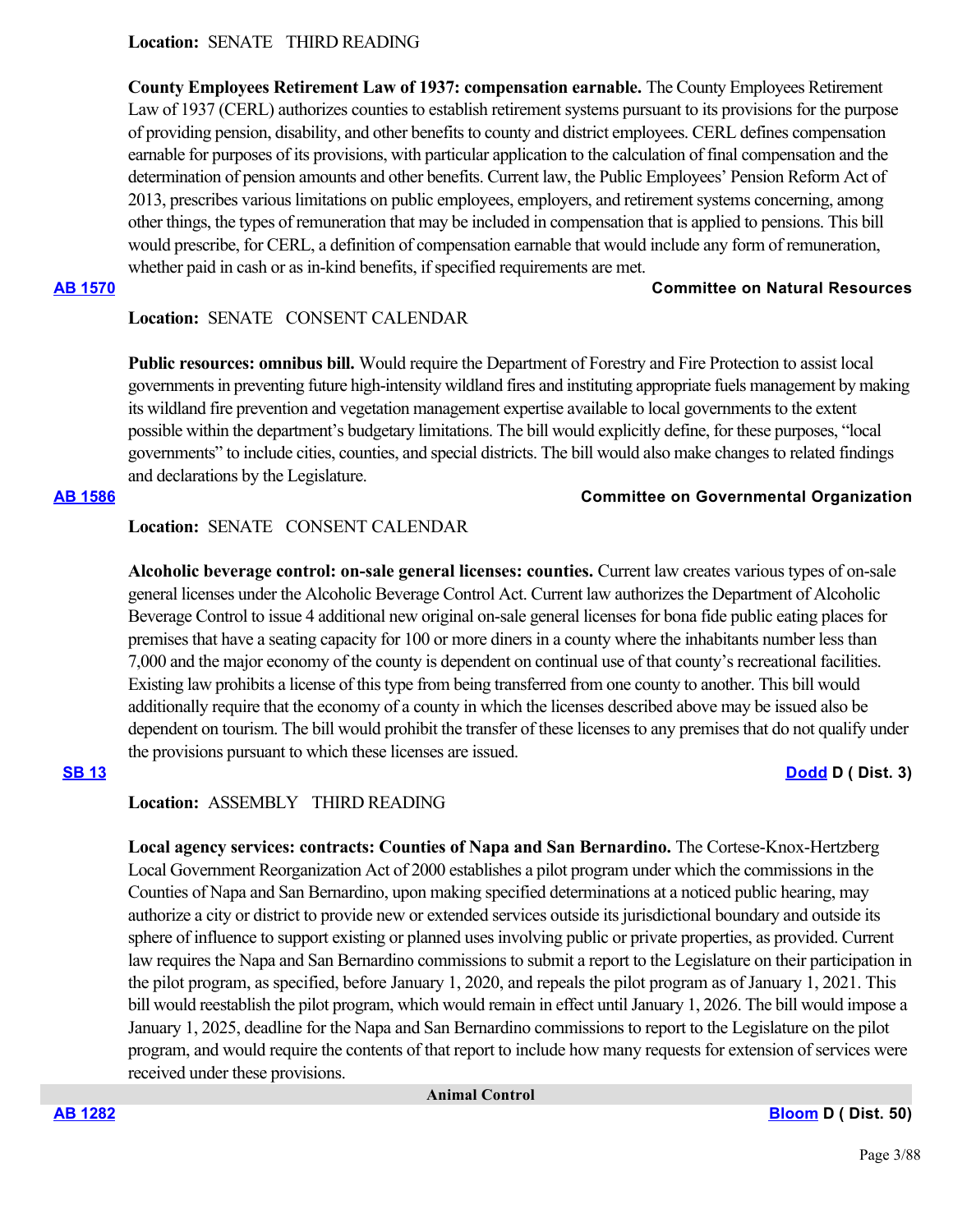**Location:**  SENATE APPR.

**Veterinary medicine: blood banks for animals.** The Veterinary Medicine Practice Act, provides for the licensure and registration of veterinarians and the regulation of the practice of veterinary medicine by the Veterinary Medical Board in the Department of Consumer Affairs. Under the act, prescribed actions constitute the practice of veterinary medicine. This bill would include in the actions that constitute the practice of veterinary medicine the collection of blood from an animal for the purpose of transferring or selling that blood and blood component products, as defined, to a licensed veterinarian for use at a registered premises, except in certain circumstances.

### **Behavioral Health**

### **[AB 134](https://ctweb.capitoltrack.com/public/publishbillinfo.aspx?bi=mIo8sdnQL4dGAGWVgzHf8zwEDj7C3icu8wTLMuvE3x8kIeCrt0WzhePorTDq70Mm) Committee on Budget**

### **Location:**  ASSEMBLY CHAPTERED

**Mental Health Services Act: county program and expenditure plans.** The Mental Health Services Act (MHSA) established the Mental Health Services Oversight and Accountability Commission and requires the counties to prepare and submit a 3-year program and expenditure plan, and annual updates, as specified, to the commission and the department. Existing law authorizes a county that is unable to complete and submit a 3-year plan or annual update for the 2020–21 fiscal year due to the COVID-19 Public Health Emergency to extend the effective timeframe of its currently approved 3-year plan or annual update to include the 2020–21 fiscal year and requires the county to submit a 3-year program and expenditure plan or annual update to the commission and the department by July 1, 2021. This bill would additionally authorize a county that is unable to complete and submit a 3-year plan or annual update for the 2021–22 fiscal year due to the COVID-19 Public Health Emergency to extend the effective timeframe of its currently approved 3-year plan or annual update to include the 2021–22 fiscal year and would require the county to submit a 3-year program and expenditure plan or annual update to the commission and the department by July 1, 2022.

# **[AB 226](https://ctweb.capitoltrack.com/public/publishbillinfo.aspx?bi=ijuUBRh09meHt2W%2BTyRX1vtSwgnMyKBjnrWssUIJV5sYAiOgRghoQy0Co9zvmV0V) [Ramos](https://a40.asmdc.org/) D ( Dist. 40)**

**Location:**  SENATE APPR.

**Children's crisis psychiatric residential treatment facilities.** Would reclassify children's crisis residential programs as children's crisis psychiatric residential treatment facilities, and would transfer responsibility for licensing these facilities to the State Department of Health Care Services, contingent upon an appropriation in the annual Budget Act for these purposes. The bill would define "children's crisis psychiatric residential treatment facility" to mean a licensed residential facility operated by a public agency or private organization that provides the psychiatric services, as prescribed under the Medicaid regulations, to individuals under 21 years of age, in an inpatient setting. **[AB 270](https://ctweb.capitoltrack.com/public/publishbillinfo.aspx?bi=mLKjbsYeP5LueLMSh75HRfkdZssCitbpCgcsyWK%2BRlL0XGgSLfEe35%2B69GCHHIYc) [Ramos](https://a40.asmdc.org/) D ( Dist. 40)**

## **Location:**  ASSEMBLY HEALTH

**Core Behavioral Health Crisis Services System.** Would create the Core Behavioral Health Crisis Services System, using the digits "988" for the 988 Suicide Prevention and Behavioral Health Crisis Hotline, in compliance with existing federal law and standards governing the National Suicide Prevention Lifeline. The bill would require the department, as defined, to take specified actions to implement the hotline system. The bill would require the department to charge a fee on each resident of the state that is a subscriber of commercial mobile or IP-enabled voice services to pay for the costs of the program. The bill would create the 988 Fund, a new continuously appropriated fund, and would require the fees to be deposited along with other specified moneys into the 988 Fund.

### **[AB 309](https://ctweb.capitoltrack.com/public/publishbillinfo.aspx?bi=UgOs8yJRyRazw%2FgGOVSrBKJMX8OrQgikV%2BZ%2FQkQSXtSawo7YyeSfOElxZFNYSoG9) [Gabriel](https://a45.asmdc.org/) D ( Dist. 45)**

**Location:**  SENATE CONSENT CALENDAR

**Pupil mental health: model referral protocols.** Would require the State Department of Education to develop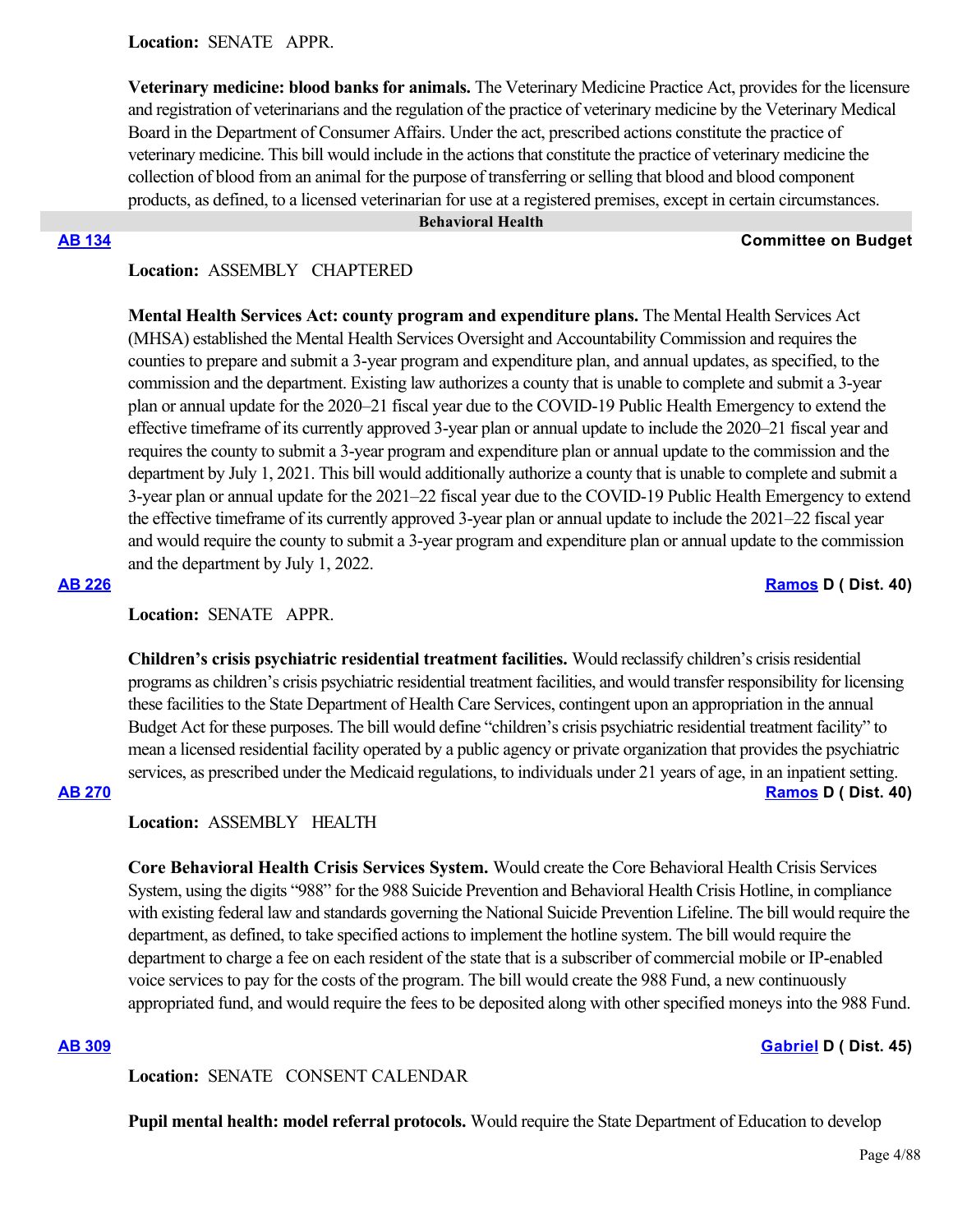model referral protocols, as provided, for addressing pupil mental health concerns. The bill would require the department to consult with various entities in developing the protocols, including current classroom teachers, administrators, pupils, and parents. The bill would require the department to post the model referral protocols on its internet website. The bill would make these provisions contingent upon funds being appropriated for its purpose in the annual Budget Act or other legislation, or state, federal, or private funds being allocated for this purpose.

### **[AB 383](https://ctweb.capitoltrack.com/public/publishbillinfo.aspx?bi=%2FQLVv91rOuc2oS6u4AYdMS0GLT81m945bVBlL2js37uuPmk8i2E1QlOSdoauHW%2BB) [Salas](https://a32.asmdc.org/) D ( Dist. 32)**

# **Location:**  SENATE APPR.

**Behavioral health: older adults.** Would establish within the State Department of Health Care Services an Older Adult Behavioral Health Services Administrator to oversee behavioral health services for older adults. The bill would require that position to be funded with administrative funds from the Mental Health Services Fund. The bill would prescribe the functions of the administrator and its responsibilities, including, but not limited to, developing outcome and related indicators for older adults for the purpose of assessing the status of behavioral health services for older adults, monitoring the quality of programs for those adults, and guiding decisionmaking on how to improve those services. The bill would require the administrator to receive data from other state agencies and departments to implement these provisions, subject to existing state or federal confidentiality requirements. The bill would require the administrator to report to the entities that administer the MHSA on those outcome and related indicators by July 1, 2022, and would require the report to be posted on the department's internet website.

**[AB 562](https://ctweb.capitoltrack.com/public/publishbillinfo.aspx?bi=0mhpjkHAEcG1jm5Vw8i6jwSxLR%2F%2BNMh0Tavv6YWLyevnje9Nov9EFd1uaN0ONPx4) [Low](https://a28.asmdc.org/) D ( Dist. 28)**

# **Location:**  SENATE APPR.

**Frontline COVID-19 Provider Mental Health Resiliency Act of 2021: health care providers: mental health services.** Would require the Director of Consumer Affairs to establish a mental health resiliency program, as specified, to provide mental health services to licensed health care providers who provide or have provided consistent in-person healthcare services to COVID-19 patients. The bill would require the relevant boards to notify licensees and solicit applications for access to the program immediately upon the availability of services. The bill would require an applicant to make an attestation that states, among other things, that the applicant is an eligible licensee, as defined. The bill would make an applicant who willfully makes a false statement in their attestation guilty of a misdemeanor. By creating a new crime, this bill would impose a state-mandated local program. The bill would repeal these provisions on January 1, 2025.

## **[AB 638](https://ctweb.capitoltrack.com/public/publishbillinfo.aspx?bi=EZieh9yFCiMRY8gnhyzvbRWX8OLTLa8O1UWI1yjdTpR1fJPGdcJ4X98Qre5Z3sCp) [Quirk-Silva](https://a65.asmdc.org/) D ( Dist. 65)**

## **Location:**  ASSEMBLY CONCURRENCE

**Mental Health Services Act: early intervention and prevention programs.** The Mental Health Services Act requires counties to establish a program designed to prevent mental illnesses from becoming severe and disabling and authorizes counties to use funds designated for prevention and early intervention to broaden the provision of those community-based mental health services by adding prevention and early intervention services or activities. Current law authorizes the MHSA to be amended by a 2/3 vote of the Legislature if the amendments are consistent with, and further the purposes of, the MHSA. This bill would amend the MHSA by including in the prevention and early intervention services authorized to be provided, prevention and early intervention strategies that address mental health needs, substance misuse or substance use disorders, or needs relating to cooccurring mental health and substance use services. By authorizing a new use for continuously appropriated funds, this bill would make an appropriation. The bill would state the finding and declaration of the Legislature that this change is consistent with, and furthers the intent of, the MHSA.

## **[AB 883](https://ctweb.capitoltrack.com/public/publishbillinfo.aspx?bi=RPD9f4Nx3yQj52dXqWJSQieaiGxmaRavOTjpYwYDYAONeAbv64e5DkZ6HFFKUlkq) [O'Donnell](https://a70.asmdc.org/) D ( Dist. 70)**

**Location:**  ASSEMBLY APPR.

**Mental Health Services Act: local educational agencies.** The Mental Health Services Act (MHSA), an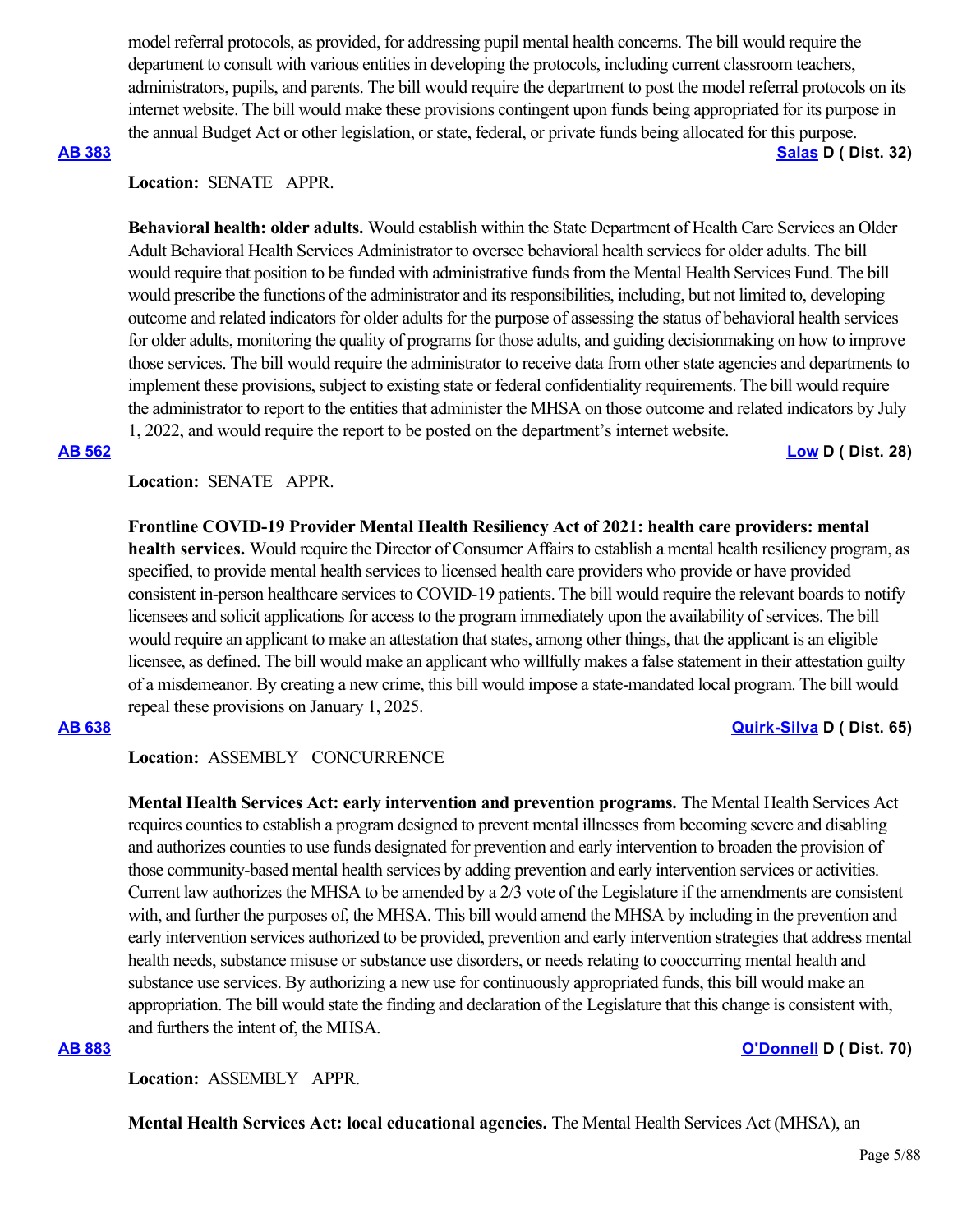initiative measure enacted by the voters as Proposition 63 at the November 2, 2004, statewide general election, establishes the continuously appropriated Mental Health Services Fund (MHSF) to fund various county mental health programs and requires counties to spend those funds as specified. Current law requires funds allocated to a county that have not been spent for their authorized purpose within 3 years, and the interest accruing on those funds, to revert to the state, except for specified purposes, including capital facilities and technological needs, which revert after 10 years. Under current law, reverted funds are reallocated to the counties, as specified. As part of the MHSA, current law requires counties to engage in specified planning activities, including creating and updating a 3 year program and expenditure plan through a stakeholder process. This bill would amend the MHSA by requiring reverted funds to be used in the county from which the funds reverted, except as specified.

**[AB 988](https://ctweb.capitoltrack.com/public/publishbillinfo.aspx?bi=jPjlAAna2I%2BTXPXFt0nZGgjfP4UQuHD0yMrgtf7cg0IF6eh90GIQOatSW9biM2p8) [Bauer-Kahan](https://a16.asmdc.org/) D ( Dist. 16)**

# **Location:**  SENATE E. U., & C.

**Mental health: 988 crisis hotline.** Current law, the Warren-911-Emergency Assistance Act, requires every local public agency, as defined, to have an emergency communication system and requires the digits "911" to be the primary emergency telephone number within the system. Current federal law, the National Suicide Hotline Designation Act, designates the 3-digit telephone number "988" as the universal number within the United States for the purpose of the national suicide prevention and mental health crisis hotline system operating through the National Suicide Prevention Lifeline maintained by the Assistant Secretary for Mental Health and Substance Abuse and the Veterans Crisis Line maintained by the Secretary of Veterans Affairs. This bill would require 988 centers, as defined, to, by July 16, 2022, provide a person experiencing a behavioral health crisis access to a trained counselor by call and, by January 1, 2027, provide access to a trained counselor by call, text, and chat.

# **[AB 1051](https://ctweb.capitoltrack.com/public/publishbillinfo.aspx?bi=a3w1OkLET76v%2BDCLHEBggLONCLqllIvKabF03mplQ91C6hp%2BtvB%2FWO%2BRGDpYXa3l) [Bennett](https://a37.asmdc.org/) D ( Dist. 37)**

# **Location:**  SENATE APPR.

**Medi-Cal: specialty mental health services: foster youth.** Current law requires the State Department of Health Care Services to issue policy guidance concerning the conditions for, and exceptions to, presumptive transfer of responsibility for providing or arranging for specialty mental health services to a foster youth from the county of original jurisdiction to the county in which the foster youth resides, as prescribed. This bill would make those provisions for presumptive transfer inapplicable to a foster youth or probation-involved youth placed in a community treatment facility, group home, or a short-term residential therapeutic program (STRTP) outside of their county of original jurisdiction, as specified

# **[SB 106](https://ctweb.capitoltrack.com/public/publishbillinfo.aspx?bi=wkPeTYhRtkd08z1F25a0aGLSu9AEwPVtUmqkPommsjfKXdnNxtozQVdmrlcvDcb5) [Umberg](https://sd34.senate.ca.gov/) D ( Dist. 34)**

**Location:**  SENATE APPR. SUSPENSE FILE

**Mental Health Services Act: innovative programs.** Current law authorizes the MHSA to be amended by a 2/3 vote of the Legislature if the amendments are consistent with, and further the purposes of, the MHSA. This bill would amend the MHSA by authorizing counties, until January 1, 2025, to expend unencumbered innovative program funds to expand a program implementing the full-service partnership model, including those that prioritize unserved or underserved populations that typically receive services through innovative programs. The bill would require, prior to expending the funds, that the county mental health program seek approval from the commission and that the county board of supervisors adopt specified findings. The bill would require that the commission approve or deny the request to use funds within 45 days of receiving it. The bill would require a county mental health program using funds pursuant to these provisions to report annually to the commission, as specified.

## **[SB 110](https://ctweb.capitoltrack.com/public/publishbillinfo.aspx?bi=P%2FUz4%2Fe%2BnFMjmpFEY8MsLSHRRqwnTX8J9bMKTe54krqBzz%2F3EE3kPOcnaFJhO8PX) [Wiener](http://sd11.senate.ca.gov/) D ( Dist. 11)**

**Location:**  ASSEMBLY APPR.

**Substance use disorder services: contingency management services.** For purposes of the Drug Medi-Cal Treatment Program, current law prescribes the maximum allowable rates for services, including individual and group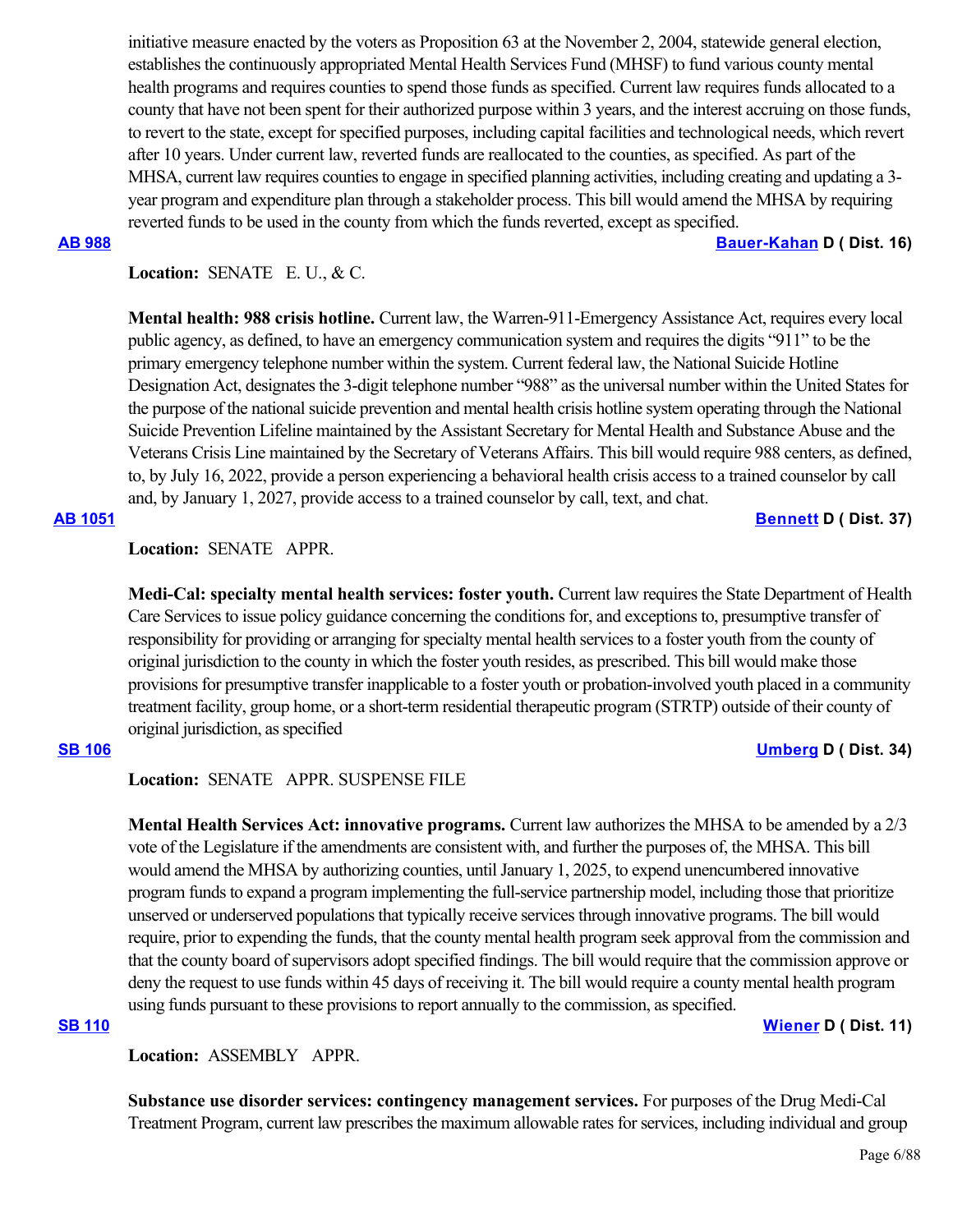rates for extensive counseling for outpatient drug-free treatment. The Medi-Cal program is, in part, governed and funded by federal Medicaid program provisions. To the extent funds are appropriated in the annual Budget Act, this bill would expand substance use disorder services to include contingency management services, as specified, subject to utilization controls. The bill would require counties that administer the Drug Medi-Cal Treatment Program and Drug Medi-Cal organized delivery system to submit a plan to the department that demonstrates readiness to implement contingency management services that are provided to eligible Medi-Cal beneficiaries through electronic or in-person means and to consult with stakeholders for purposes of developing that plan.

### **[SB 281](https://ctweb.capitoltrack.com/public/publishbillinfo.aspx?bi=31%2FBAMEQSqkDJ4SnUHjoay1rhX5GkZBGTzju0xqKfdMWTAgIROvrX%2FRV8PwHlfdY) [Dodd](http://sd03.senate.ca.gov/) D ( Dist. 3)**

### **Location:**  ASSEMBLY HEALTH

**Medi-Cal: California Community Transitions program.** Current law requires the State Department of Health Care Services to provide services consistent with the Money Follows the Person Rebalancing Demonstration for transitioning eligible individuals out of an inpatient facility who have not resided in the facility for at least 90 days, and to cease providing those services on January 1, 2024. Current law repeals these provisions on January 1, 2025. This bill would instead require the department to provide those services for individuals who have not resided in the facility for at least 60 days, and would make conforming changes. The bill would extend the provision of those services to January 1, 2029, and would extend the repeal date of those provisions to January 1, 2030. **[SB 293](https://ctweb.capitoltrack.com/public/publishbillinfo.aspx?bi=mUvfNmpscz%2Fn6%2BS49x%2BVSyD1bPMaRpllCZj7GTDR7ts%2FffO9tJ0wQhEoWSyFW7qH) [Limón](http://sd19.senate.ca.gov/) D ( Dist. 19)**

### **Location:**  ASSEMBLY APPR.

**Medi-Cal specialty mental health services.** Current law provides for the Medi-Cal program, which is administered by the State Department of Health Care Services, under which qualified low-income individuals receive health care services, including specialty mental health services, and Early and Periodic Screening, Diagnostic, and Treatment services for an individual under 21 years of age. With respect to specialty mental health services provided under the Early and Periodic Screening, Diagnostic, and Treatment Program, on or after January 1, 2022, this bill would require the department to develop standard forms, including intake and assessment forms, relating to medical necessity criteria, mandatory screening and transition of care tools, and documentation requirements pursuant to specified terms and conditions, and, for purposes of implementing these provisions, would require the department to consult with representatives of identified organizations, including the County Behavioral Health Directors Association of California.

## **[SB 340](https://ctweb.capitoltrack.com/public/publishbillinfo.aspx?bi=o7c4xnROQN3yzqqUUsr3HDvHSt5jsU2jMveJJkW5YKoG0bJsOECHrt2wV%2Fr7HQpj) [Stern](http://sd27.senate.ca.gov/) D ( Dist. 27)**

**Location:**  ASSEMBLY RLS.

**Lanterman-Petris-Short Act: hearings.** Current law, the Lanterman-Petris-Short Act, authorizes the involuntary commitment and treatment of persons with specified mental health disorders for the protection of the persons so committed. Under the act, if a person, as a result of a mental health disorder, is a danger to others, or to themselves, or is gravely disabled, the person may, upon probable cause, be taken into custody and placed in a facility designated by the county and approved by the State Department of Social Services as a facility for 72-hour treatment and evaluation. Existing law provides for judicial review of the involuntary commitment and requires reasonable attempts to be made by the mental health facility to notify family members or any other person designated by the patient of the time and place of judicial review. This bill would authorize a family member, friend, or acquaintance with personal knowledge of the person receiving treatment to make a request to testify in the judicial review proceedings, in writing, to the counsel of a party to the judicial review

### **[SB 507](https://ctweb.capitoltrack.com/public/publishbillinfo.aspx?bi=aWYt3zbPOYKeqosUw%2BUPrzsftPCb32XzF0PInLcgHowBD8e8bn2vqzR51ZCMLGC2) [Eggman](http://sd05.senate.ca.gov/) D ( Dist. 5)**

## **Location:**  ASSEMBLY THIRD READING

**Mental health services: assisted outpatient treatment.** Current law authorizes a court in a participating county to order a person who is suffering from mental illness and is the subject of a petition to obtain assisted outpatient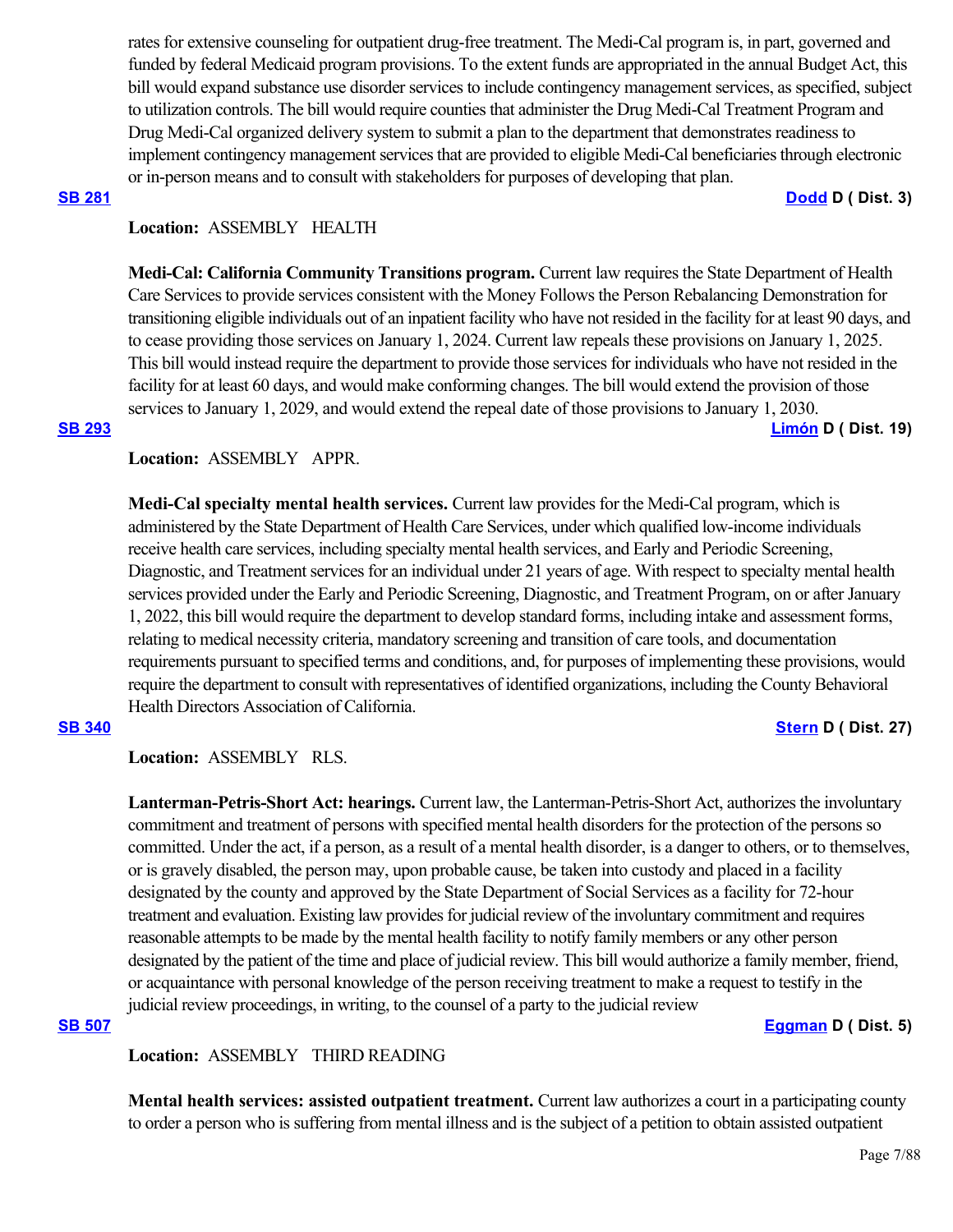treatment if the court makes various findings including, among others, there has been a clinical determination that the person is unlikely to survive safely in the community without supervision, the person's condition is substantially deteriorating, and, in view of the person's treatment history and current behavior, the person is in need of assisted outpatient treatment in order to prevent a relapse or deterioration that would be likely to result in grave disability or serious harm to the person or to others. Current law authorizes the petition to be filed by the county behavioral health director, or the director's designee, in the superior court in the county in which the person who is the subject of the petition is present or reasonably believed to be present, in accordance with prescribed procedures.This bill would, among other things, instead require that the above-described findings include clinical determination that the person is unlikely to survive safely in the community without supervision and that the person's condition is substantially deteriorating, or that assisted outpatient treatment is needed to prevent a relapse or deterioration that would be likely to result in grave disability or serious harm to the person or to others.

**[SB 749](https://ctweb.capitoltrack.com/public/publishbillinfo.aspx?bi=IymgRTJUUIDdyuoG0Z0cGRsj2MTvybinG930ba6Cwf%2BGm%2BSh0spGW5TTrTV6Tlge) [Glazer](http://sd07.senate.ca.gov/) D ( Dist. 7)**

# **Location:**  ASSEMBLY APPR.

**Mental health program oversight: county reporting.** Current law provides for various mental and behavioral health programs that are administered by the counties. The Mental Health Services Act (MHSA), an initiative measure enacted by the voters as Proposition 63 at the November 2, 2004, statewide general election, establishes the Mental Health Services Oversight and Accountability Commission to oversee the provisions of the MHSA and review the county plans for MHSA spending. Current law requires the State Department of Health Care Services, in consultation with the commission and other entities, to develop and administer instructions for the Annual Mental Health Services Act Revenue and Expenditure Report, which identifies and evaluates county mental health programs funded by the MHSA.This bill would require, to the extent the Legislature makes an appropriation for these provisions, the commission, in consultation with state and local mental health authorities, to create a comprehensive tracking program for county spending on mental and behavioral health programs and services, as specified, including funding sources, funding utilization, and outcome data at the program, service, and statewide levels.

 **Broadband**

### **[AB 14](https://ctweb.capitoltrack.com/public/publishbillinfo.aspx?bi=PJ7%2BepUVd85X%2BCqlJ9X9fOZ57l7wspB6zHmRkbn4yMvYIGYbRAK5Yp%2BxoAPIXInF) [Aguiar-Curry](https://a04.asmdc.org/) D ( Dist. 4)**

**Location:**  SENATE APPR.

**Communications: broadband services: California Advanced Services Fund.** Current law establishes the State Department of Education in state government, and vests the department with specified powers and duties relating to the state's public school system. This bill would authorize local educational agencies to report to the department their pupils' estimated needs for computing devices and internet connectivity adequate for at-home learning. The bill would require the department, in consultation with the Public Utilities Commission, to compile that information and to annually post that compiled information on the department's internet website.

### **[AB 34](https://ctweb.capitoltrack.com/public/publishbillinfo.aspx?bi=atpUbNizgRkl34qAXHzdpymqxOVmUgmA1CTWjRGZ6wpzo%2FOMpnndLegt5A%2BuQwVl) [Muratsuchi](https://a66.asmdc.org/) D ( Dist. 66)**

**Location:**  ASSEMBLY APPR. SUSPENSE FILE

**Broadband for All Act of 2022.** Would enact the Broadband for All Act of 2022, which, if approved by the voters, would authorize the issuance of bonds in the amount of \$10,000,000,000 pursuant to the State General Obligation Bond Law to support the 2022 Broadband for All Program that would be administered by the department for purposes of providing financial assistance for projects to deploy broadband infrastructure and broadband internet access services.

### **[AB 41](https://ctweb.capitoltrack.com/public/publishbillinfo.aspx?bi=xubHGJ5SGOauO7oFV%2F9R4QdsMFyNpwS4N%2BpyO7EraJyCbKcP8mxNBgAK6oPnHaP5) [Wood](https://a02.asmdc.org/) D ( Dist. 2)**

**Location:**  SENATE APPR.

**Broadband infrastructure deployment.** Current law vests the Department of Transportation with full possession and control of state highways and associated property. Current law requires the department to notify companies and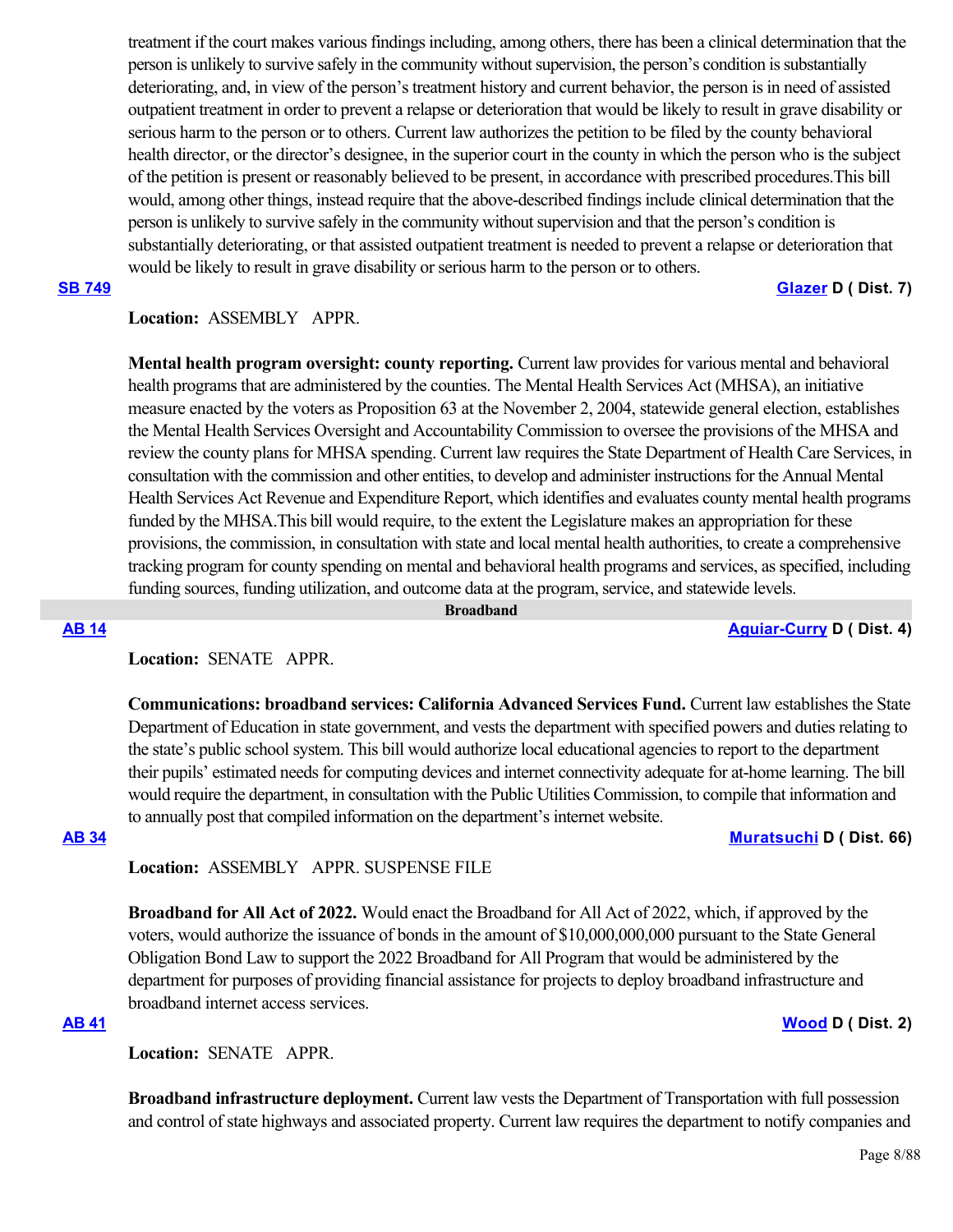organizations working on broadband deployment on its internet website of specified department-led highway construction projects and authorizes those companies and organizations to collaborate with the department to install broadband conduits as part of those projects. This bill would require the department, as part of those projects that are located in priority areas, or areas that connect broadband infrastructure to priority areas, to install broadband conduits capable of supporting technology-neutral telecommunications cables.

### **[AB 537](https://ctweb.capitoltrack.com/public/publishbillinfo.aspx?bi=n6ssUgO35gCzmkAn40AdCn1G4hKHO9TCt5NsD3JYXXN4Q06hFTRhQCzFeI%2FlQl9C) [Quirk](https://a20.asmdc.org/) D ( Dist. 20)**

# **Location:**  SENATE APPR.

**Communications: wireless telecommunications and broadband facilities.** Current law requires a collocation or siting application for a wireless telecommunications facility be deemed approved if a city or county fails to approve or disapprove the application within the time periods specified in applicable FCC decisions, all required public notices have been provided regarding the application, and the applicant has provided a notice to the city or county that the time period has lapsed. Current law authorizes the city or county to seek judicial review of the operation of this provision within 30 days of being provided with notice that the reasonable time period for acting on the application has lapsed. Under current law, eligible facilities requests, defined to include any request for modification of an existing wireless tower or base station that involves collocation of new transmission equipment, removal of transmission equipment, or replacement of transmission equipment, are exempt from these requirements. This bill would remove the exemption for eligible facilities requests defined above.

**[AB 1176](https://ctweb.capitoltrack.com/public/publishbillinfo.aspx?bi=zFlCMntvHIynDMBtV%2FZMpEvZOI44xgJ4XyctFUIqhswOAwhje1cN%2FOq%2Bx1Ax2gUf) [Garcia, Eduardo](https://a56.asmdc.org/) D ( Dist. 56)**

## **Location:**  ASSEMBLY APPR. SUSPENSE FILE

**Communications: universal broadband service: California Connect Fund. Would establish the California** Connect Fund in the State Treasury, subject to the conditions and restrictions applicable to the existing universal service funds, as specified. The bill would, until January 1, 2031, require the Public Utilities Commission to develop, implement, and administer the California Connect Program to ensure that high-speed broadband service is available to every household in the state at affordable rates. The bill would require the commission, on or before January 1, 2023, to adopt rules to implement the program, including rules that establish eligibility criteria for the program and the amount of, and requirements for, subsidies under the program. The bill would require the commission to perform outreach to increase program participation, to coordinate with relevant state agencies and departments to increase program participation and increase the efficacy of enrollment, and to collect data on existing affordable internet service plans that may meet program criteria.

### **[ACA 1](https://ctweb.capitoltrack.com/public/publishbillinfo.aspx?bi=vkAbgpBB9wOKQrx%2F6m3DJE4Lfzjw%2B69Lv7GxnaWpsGPIGgKDXm0xJSIkZsa8QVVB) [Aguiar-Curry](https://a04.asmdc.org/) D ( Dist. 4)**

**Location:**  ASSEMBLY L. GOV.

**Local government financing: affordable housing and public infrastructure: voter approval.** The California Constitution prohibits the ad valorem tax rate on real property from exceeding 1% of the full cash value of the property, subject to certain exceptions. This measure would create an additional exception to the 1% limit that would authorize a city, county, city and county, or special district to levy an ad valorem tax to service bonded indebtedness incurred to fund the construction, reconstruction, rehabilitation, or replacement of public infrastructure, affordable housing, or permanent supportive housing, or the acquisition or lease of real property for those purposes, if the proposition proposing that tax is approved by 55% of the voters of the city, county, or city and county, as applicable, and the proposition includes specified accountability requirements.

## **[SB 4](https://ctweb.capitoltrack.com/public/publishbillinfo.aspx?bi=n17IZrikIBh%2FzXsELpwcDw2Nyk6Lq31laZ7sm%2BE2WJVGCSNr6nIVEtjVwpqS2u28) [Gonzalez](https://sd33.senate.ca.gov/) D ( Dist. 33)**

**Location:**  ASSEMBLY APPR.

**Communications: California Advanced Services Fund: deaf and disabled telecommunications program: surcharges.** Would require the Governor's Office of Business and Economic Development to coordinate with other relevant state and local agencies and national organizations to explore ways to facilitate streamlining of local land use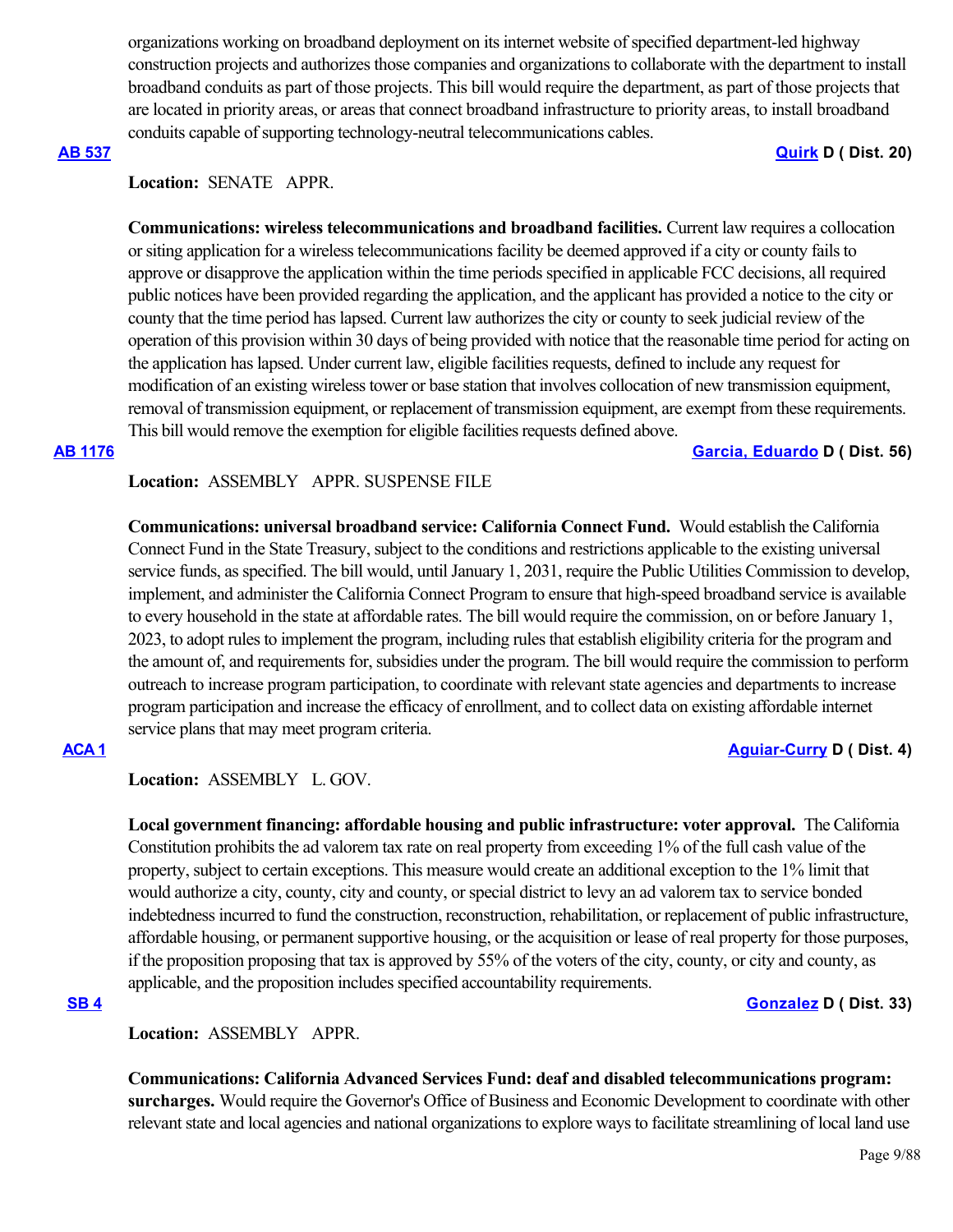approvals and construction permit processes for projects related to broadband infrastructure deployment and connectivity.

## **[SB 28](https://ctweb.capitoltrack.com/public/publishbillinfo.aspx?bi=NP359BX%2B08%2BVSGivbyf4UmIq8rf0HIfNXwetd42%2FiD4MBo1JUps3F8zIDZzWCO%2BR) [Caballero](https://sd12.senate.ca.gov/) D ( Dist. 12)**

## **Location:**  ASSEMBLY APPR.

**Rural Broadband and Digital Infrastructure Video Competition Reform Act of 2021.** Current law establishes in state government the Department of Technology and makes it responsible for approval and oversight of information technology projects. Current law requires the Director of General Services to compile and maintain an inventory of state-owned real property that may be available for lease to providers of wireless telecommunications services for location of wireless telecommunications facilities. This bill, the Rural Broadband and Digital Infrastructure Video Competition Reform Act of 2021, would similarly require the Department of Technology, in collaboration with other state agencies, to compile an inventory of state-owned resources, as defined, that may be available for use in the deployment of broadband networks in rural, unserved, and underserved communities, except as specified. The bill would require the department to collaborate on the development of standardized agreement provisions to enable those state-owned resources to be leased or licensed for that purpose.

### **[SB 378](https://ctweb.capitoltrack.com/public/publishbillinfo.aspx?bi=CqimZ3QB0FvYoDVtkDCMH8O9J4X0KhsRVJf9u9pbMJhwuTh064iRK4qprwz3uGqg) [Gonzalez](https://sd33.senate.ca.gov/) D ( Dist. 33)**

## **Location:**  ASSEMBLY APPR.

**Local government: broadband infrastructure development project permit processing: microtrenching permit processing ordinance.** Would require a local agency to allow, except as provided, microtrenching for the installation of underground fiber if the installation in the microtrench is limited to fiber. The bill would also require, to the extent necessary, a local agency with jurisdiction to approve excavations to adopt or amend existing policies, ordinances, codes, or construction rules to allow for microtrenching. The bill would provide that these provisions do not supersede, nullify, or otherwise alter the requirements to comply with specified safety standards. The bill would authorize a local agency to impose a fee for its reasonable costs on an application for a permit to install fiber, as provided. By imposing new duties on local agencies with regard to the installation of fiber, the bill would impose a state-mandated local program.

 **Brown Act**

# **[AB 339](https://ctweb.capitoltrack.com/public/publishbillinfo.aspx?bi=ggPm0UOqkiznZ93e9FeBZPZrS3Kzaa3Fw%2FUJPhf2dQ5uke7%2FNTDlXRH%2Bc9EgG%2FOT) [Lee](https://a25.asmdc.org/) D ( Dist. 25)**

**Location:**  SENATE APPR.

**Local government: open and public meetings.** The Ralph M. Brown Act requires, with specified exceptions, that all meetings of a legislative body of a local agency, as those terms are defined, be open and public and that all persons be permitted to attend and participate. Under existing law, a member of the legislative body who attends a meeting where action is taken in violation of this provision, with the intent to deprive the public of information that the member knows the public is entitled to, is guilty of a crime. This bill would require local agencies to conduct meetings subject to the act consistent with applicable state and federal civil rights laws, as specified.

**[AB 361](https://ctweb.capitoltrack.com/public/publishbillinfo.aspx?bi=x31iogdOG0BUmljsBZEo7i9JHe0W%2Fhc3%2B%2Bdlva6nxjBe7YJLnCPAcNm00YIgh5vg) [Rivas, Robert](https://a30.asmdc.org/)  D ( Dist. 30)**

## **Location:**  SENATE THIRD READING

**Open meetings: local agencies: teleconferences.** xisting law, the Ralph M. Brown Act requires, with specified exceptions, that all meetings of a legislative body of a local agency, as those terms are defined, be open and public and that all persons be permitted to attend and participate. This bill, until January 1, 2024, would authorize a local agency to use teleconferencing without complying with the teleconferencing requirements imposed by the Ralph M. Brown Act when a legislative body of a local agency holds a meeting during a declared state of emergency, as that term is defined, when state or local health officials have imposed or recommended measures to promote social distancing during a proclaimed state of emergency held for the purpose of determining, by majority vote, whether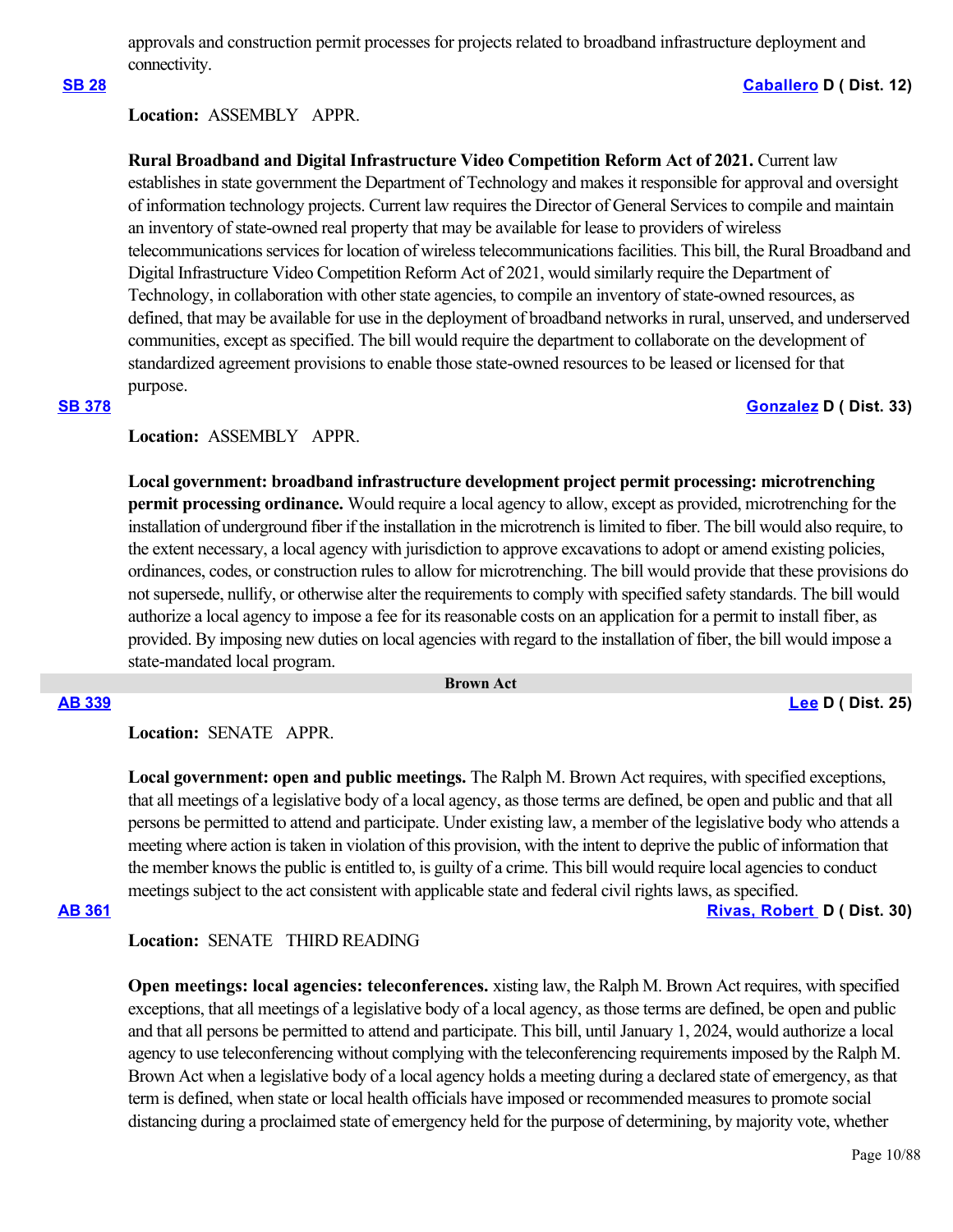meeting in person would present imminent risks to the health or safety of attendees, and during a proclaimed state of emergency when the legislative body has determined that meeting in person would present imminent risks to the health or safety of attendees, as provided.

### **[SB 274](https://ctweb.capitoltrack.com/public/publishbillinfo.aspx?bi=FybQeA7PycX7AXCWsCgIF8UNVwkinucPcWKklUkgbGE8gqsG81ihHdzvvjAryp4X) [Wieckowski](http://sd10.senate.ca.gov/) D ( Dist. 10)**

# **Location:**  ASSEMBLY THIRD READING

Local government meetings: agenda and documents. The Ralph M. Brown Act requires meetings of the legislative body of a local agency to be open and public and also requires regular and special meetings of the legislative body to be held within the boundaries of the territory over which the local agency exercises jurisdiction, with specified exceptions. Current law authorizes a person to request that a copy of an agenda, or a copy of all the documents constituting the agenda packet, of any meeting of a legislative body be mailed to that person. This bill would require a local agency with an internet website, or its designee, to email a copy of, or website link to, the agenda or a copy of all the documents constituting the agenda packet if the person requests that the items be delivered by email. If a local agency determines it to be technologically infeasible to send a copy of the documents or a link to a website that contains the documents by email or by other electronic means, the bill would require the legislative body or its designee to send by mail a copy of the agenda or a website link to the agenda and to mail a copy of all other documents constituting the agenda packet, as specified.

 **Budget**

**[AB 161](https://ctweb.capitoltrack.com/public/publishbillinfo.aspx?bi=6Ow%2FvaOkSaG3osPWiuGmKfrGwhwOPuBfXg11lOGZt%2FvCHwP5jZG3Uz0ej56kybYa) [Ting](https://a19.asmdc.org/) D ( Dist. 19)**

# **Location:**  ASSEMBLY CHAPTERED

**Budget Act of 2021.** The Budget Act of 2021 made appropriations for the support of state government for the 2021-22 fiscal year. This bill would amend the Budget Act of 2021 by amending items of appropriation and making other changes. This bill would declare that it is to take effect immediately as a Budget Bill.

**[SB 161](https://ctweb.capitoltrack.com/public/publishbillinfo.aspx?bi=KgBWpSKaK1qosaVlb8Ds4L7fexWS0bY09GuuGnPYq5%2B2Y3ONYoHOCCncw5ff6KIG) [Skinner](http://sd09.senate.ca.gov/) D ( Dist. 9)**

**Location:**  ASSEMBLY BUDGET

**Budget Act of 2021.** The Budget Act of 2021 made appropriations for the support of state government for the 2021–22 fiscal year.This bill would amend the Budget Act of 2021 by amending items of appropriation and making other changes.This bill would declare that it is to take effect immediately as a Budget Bill.

 **Cannabis**

**[AB 45](https://ctweb.capitoltrack.com/public/publishbillinfo.aspx?bi=YYqSPshloJoO09BHii1JYMsC%2FmILTsqN3qizLENh1KsugYotfx7Hlu3rWu13YvSm) [Aguiar-Curry](https://a04.asmdc.org/) D ( Dist. 4)**

**Location:**  SENATE APPR.

**Industrial hemp products.** Current law requires a person who manufactures pet food in California to obtain a license from the State Department of Public Health. Existing law also prohibits the manufacture, sale, or delivery of a pet food ingredient or processed pet food that is adulterated and defines 'adulterated' for this purpose. This bill would require a manufacturer of dietary supplements and food that includes industrial hemp to be able to demonstrate that all parts of the plant used come from a state or country that has an established and approved industrial hemp program, as defined, that inspects or regulates hemp under a food safety program or equivalent criteria to ensure safety for human or animal consumption and that the industrial hemp cultivator or grower is in good standing and compliance with the governing laws of the state or country of origin.

# **[AB 141](https://ctweb.capitoltrack.com/public/publishbillinfo.aspx?bi=%2FYfClhJtYXcLHdnLkh5CdchcDBNCqOt4sN%2BRrerIdQ29JxkuTAp1VpcP0S6tlHwW) Committee on Budget**

**Location:**  ASSEMBLY CHAPTERED

**Budget Act of 2021: Department of Cannabis Control: licensure: safety and quality assurance.** Would establish the Department of Cannabis Control within the Business, Consumer Services, and Housing Agency, would transfer to this department the powers, duties, purposes, functions, responsibilities, and jurisdiction of the bureau,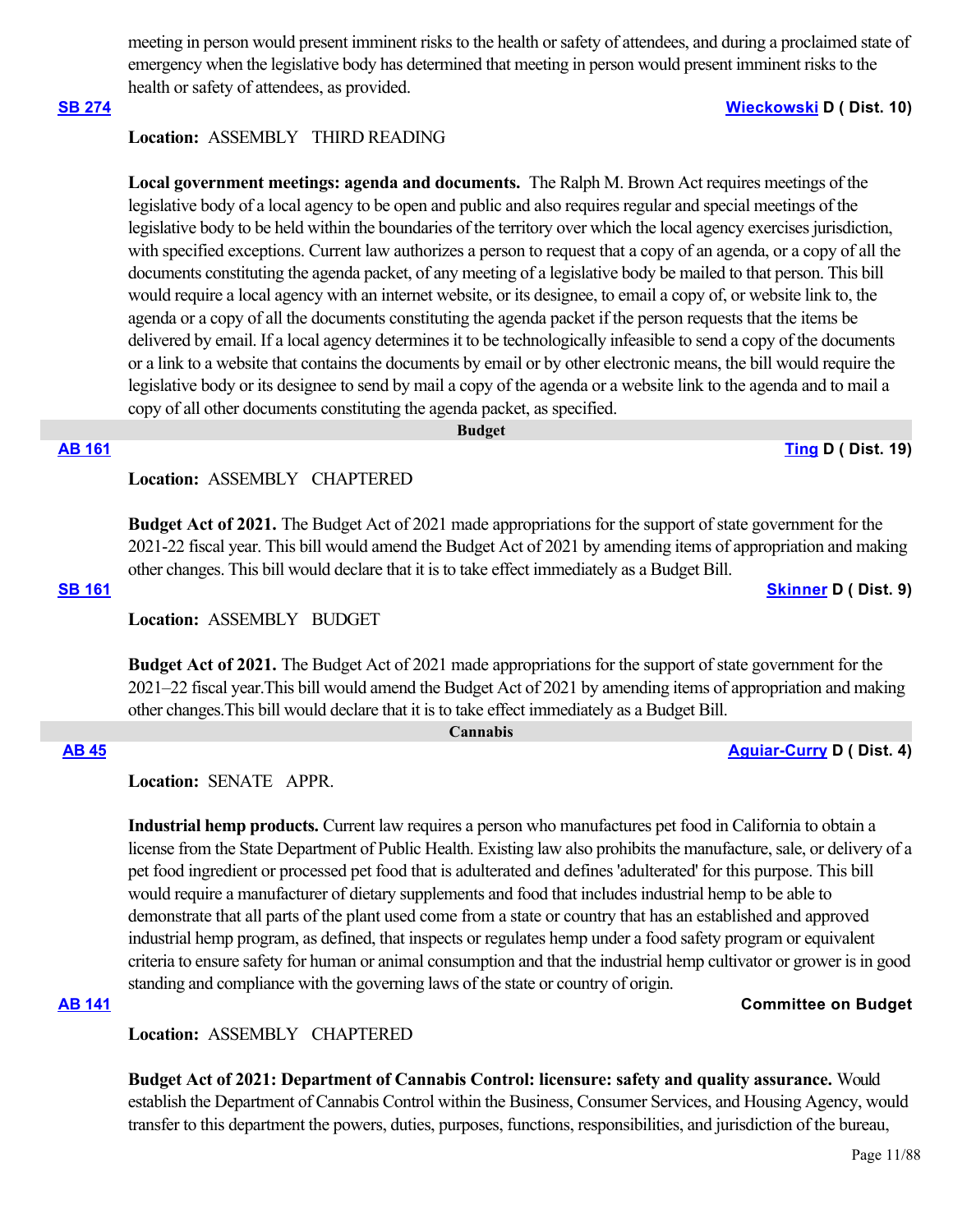the Department of Food and Agriculture, and the State Department of Public Health under MAUCRSA, except as specified, and would make conforming changes. The bill would require the department to be under the supervision and control of a director.

# **[AB 1138](https://ctweb.capitoltrack.com/public/publishbillinfo.aspx?bi=AA6hO6F%2FiTtdRUwmLI8rx%2BJyv%2FI3GtEcJ4FWuos5nE71voqc2C9LvAqLu478tY6%2F) [Rubio, Blanca](https://a48.asmdc.org/) D ( Dist. 48)**

**Location:**  SENATE APPR.

**Unlawful cannabis activity: civil enforcement.** Would impose a civil penalty on persons aiding and abetting unlicensed commercial cannabis activity of up to 3 times the amount of the license fee for each violation, but in no case more than \$30,000 for each violation. The bill would prohibit filing an action for civil penalties brought against a person pursuant to MAUCRSA 3 years after the first date of discovery of the violation.

**[SB 59](https://ctweb.capitoltrack.com/public/publishbillinfo.aspx?bi=ws%2Bu35i9qhinQodilG5SwAeZMLBur9RCIv2qd6fMCInUYGwZWPQSoZDP1nbY%2BEdF) [Caballero](https://sd12.senate.ca.gov/) D ( Dist. 12)**

**Location:**  SENATE INACTIVE FILE

**Cannabis provisional licenses: local equity applicants.** MAUCRSA, until January 1, 2022, authorizes a licensing authority, in its sole discretion, to issue a provisional license if the applicant has submitted a completed license application to the licensing authority, including evidence that compliance with the California Environmental Quality Act (CEQA) or local cannabis ordinances is underway, if applicable, as specified. This bill would prohibit a licensing authority from issuing a new provisional license to an applicant on or after July 1, 2022, unless the applicant is a qualified equity applicant, as defined by the California Cannabis Equity Act, and would authorize a licensing authority to reinstate a provisional license issued prior to July 1, 2022, to an applicant for the same activity previously licensed at the location. The bill would extend the repeal date of these provisional license provisions to July 1, 2028.

## **[SB 73](https://ctweb.capitoltrack.com/public/publishbillinfo.aspx?bi=EKlkc3nzeBJwyg6zD6AfVfpmj88W7kbrR%2F%2BDgSJtZvofZT4eOhw9ig4FUNLro62x) [Wiener](http://sd11.senate.ca.gov/) D ( Dist. 11)**

# **Location:**  ASSEMBLY APPR. SUSPENSE FILE

**Probation: eligibility: crimes relating to controlled substances.** Current law prohibits granting probation or suspending a sentence for persons convicted of specified crimes relating to controlled substances, including possessing or agreeing to sell or transport opiates or opium derivatives, possessing or transporting cannabis, planting or cultivating peyote, and various crimes relating to forging or altering prescriptions, among other crimes, if the person has previously been convicted of any one of specified felony offenses relating to controlled substances. Current law also prohibits granting probation or suspending a sentence for persons convicted of specified crimes relating to controlled substances, including possessing for sale or selling 14.25 grams or more of a substance containing heroin and possessing for sale 14.25 grams or more of any salt or solution of phencyclidine or its analogs, among other crimes. This bill would delete various crimes relating to controlled substances, including, but not limited to, the crimes described above, from those prohibitions against granting probation or a suspended sentence.

# **CEQA**

**[AB 819](https://ctweb.capitoltrack.com/public/publishbillinfo.aspx?bi=ggxEEAY9SengD3J5UnLCHEOHcmFE0nOXkDWQ3PpjL43EISzJHA9k0T9Jm5QWpO4A) [Levine](https://a10.asmdc.org/) D ( Dist. 10)**

## **Location:**  ASSEMBLY CHAPTERED

## **California Environmental Quality Act: notices and documents: electronic filing and posting.** CEQA

requires, if an environmental impact report is required, the lead agency to mail a notice of determination to each responsible agency, the Office of Planning and Research, and public agencies with jurisdiction over natural resources affected by the project. CEQA requires the lead agency to provide notice to the public and to organizations and individuals who have requested notices that the lead agency is preparing an environmental impact report, negative declaration, or specified determination. CEQA requires notices for an environmental impact report to be posted in the office of the county clerk of each county in which the project is located. This bill would instead require the lead agency to mail or email those notices, and to post them on the lead agency's internet website. The bill would also require notices of an environmental impact report to be posted on the internet website of the county clerk of each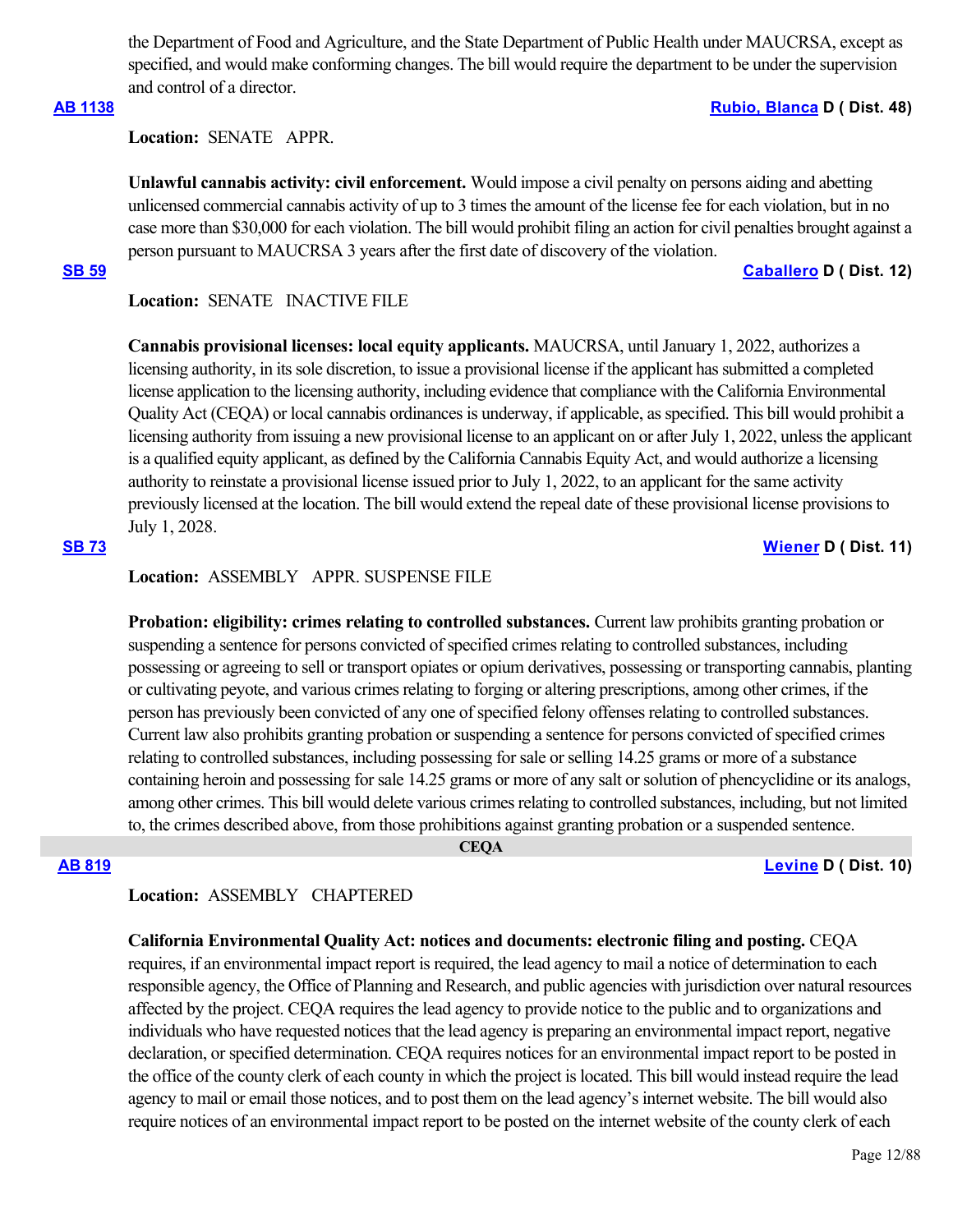county in which the project is located.

**Location:**  SENATE APPR.

**California Environmental Quality Act: exemptions: transportation-related projects.** CEQA includes exemptions from its environmental review requirements for numerous categories of projects, including, among others, projects for the institution or increase of passenger or commuter services on rail or highway rights-of-way already in use and projects by a public transit agency to construct or maintain infrastructure to charge or refuel zeroemission transit buses. This bill would further exempt from the requirements of CEQA projects by a public transit agency to construct or maintain infrastructure to charge or refuel zero-emission trains, provided certain requirements are met, including giving prior notice to the public and holding a noticed public meeting, as provided.

**[SB 7](https://ctweb.capitoltrack.com/public/publishbillinfo.aspx?bi=UKWAK6FKq%2BRyHq3yyBuv2OOfjgJ9M5t4vPSgyp07CacRuEQt%2Fy8EHci7aKN%2Byber) [Atkins](http://sd39.senate.ca.gov/) D ( Dist. 39)**

## **Location:**  SENATE CHAPTERED

**Environmental quality: Jobs and Economic Improvement Through Environmental Leadership Act of**

**2021.** Would enact the Jobs and Economic Improvement Through Environmental Leadership Act of 2021, which would reenact the former leadership act, with certain changes, and would authorize the Governor, until January 1, 2024, to certify projects that meet specified requirements for streamlining benefits related to CEQA. The bill would additionally include housing development projects, as defined, meeting certain conditions as projects eligible for certification. The bill would, except for those housing development projects, require the quantification and mitigation of the impacts of a project from the emissions of greenhouse gases, as provided. The bill would revise and recast the labor-related requirements for projects undertaken by both public agencies and private entities. The bill would provide that the Governor is authorized to certify a project before the lead agency certifies the final EIR for the project.

### **[SB 37](https://ctweb.capitoltrack.com/public/publishbillinfo.aspx?bi=e6GR7C%2FWKjH9PI%2BKMFfeLfzvWIEVemeF97Sg5XzwtXgHTkr%2BNLxNGc%2BEk%2F%2BKQ9e0) [Cortese](http://sd15.senate.ca.gov/) D ( Dist. 15)**

Location: **ASSEMBLY APPR.** 

**Contaminated Site Cleanup and Safety Act.** Current law requires designated local enforcement agencies to compile and submit to the Department of Resources Recycling and Recovery a list of all solid waste disposal facilities from which there is a known migration of hazardous waste, and requires the department to compile these lists into a statewide list. Current law requires these agencies to update the information as appropriate, but at least annually, and to submit the information to the Secretary for Environmental Protection. Under existing law, the Secretary for Environmental Protection is required to consolidate the information provided by these state agencies and distribute the information in a timely fashion to each city and county in which sites on the lists are located and to any other person upon request. This bill would enact the Contaminated Site Cleanup and Safety Act and would recodify the above-described provisions with certain revisions. The bill would repeal the requirement for the state agencies to provide their respective lists to the Secretary for Environmental Protection and instead require these agencies to post the lists on their respective internet websites.

### **[SB 44](https://ctweb.capitoltrack.com/public/publishbillinfo.aspx?bi=2PFc%2FN3vEAgfsV8gCsTNrbCQ5V48Zz6Uxw0is7k6AYffv6Do3mLdEjMu2HKGSgbn) [Allen](http://sd26.senate.ca.gov/) D ( Dist. 26)**

**Location:**  ASSEMBLY APPR.

**California Environmental Quality Act: streamlined judicial review: environmental leadership transit projects.** Would, until January 1, 2025, establish specified procedures for the administrative and judicial review of the environmental review and approvals granted for an environmental leadership transit project, as defined, proposed by a public or private entity or its affiliates that is located wholly within the County of Los Angeles or connects to an existing project wholly located in that county and that is approved by the lead agency on or before January 1, 2024. The bill would require the project applicant of the environmental leadership transit project to take certain actions in order for those specified procedures to apply to the project. The bill would require the Judicial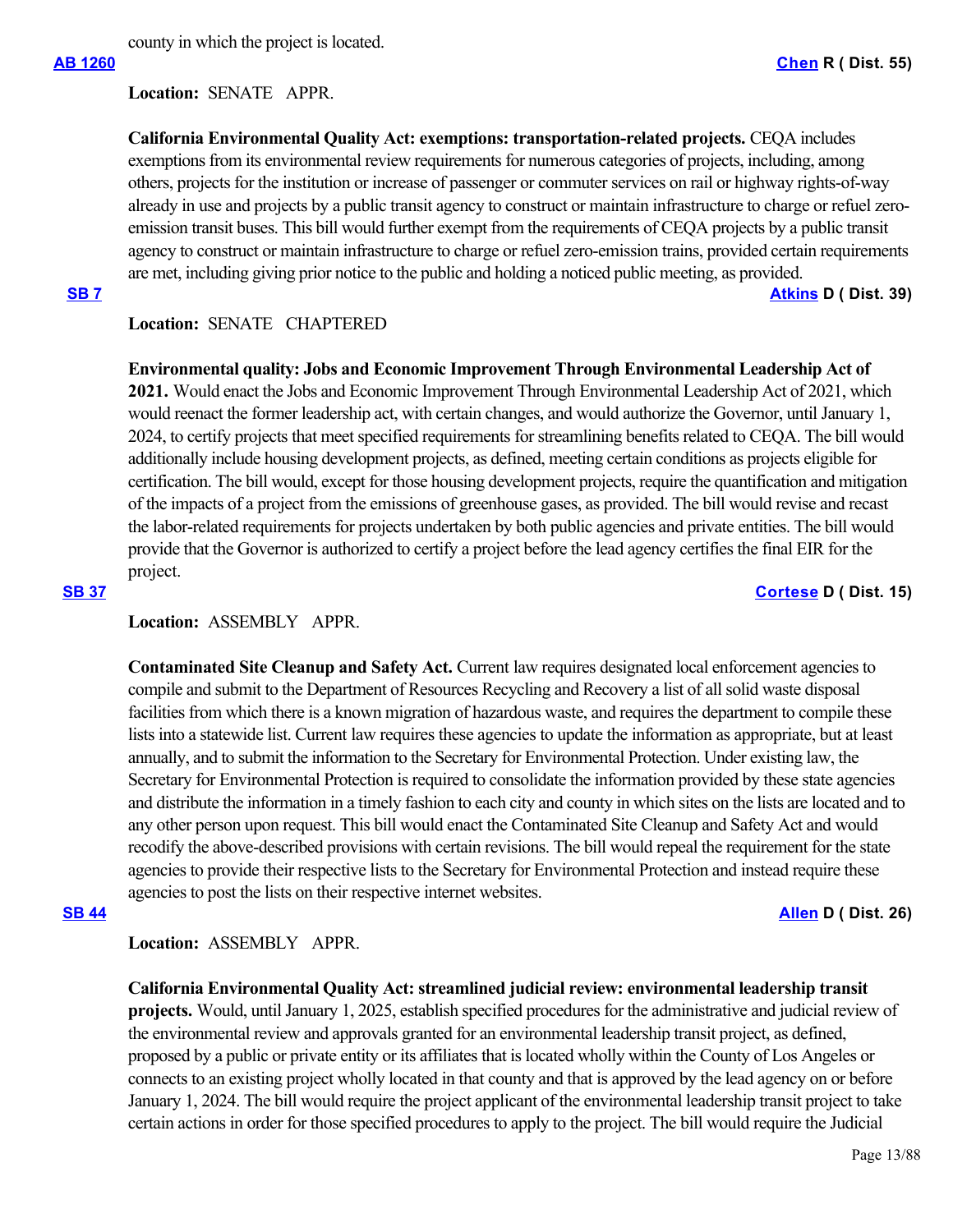Council, on or before January 1, 2023, to adopt rules of court establishing procedures requiring actions or proceedings seeking judicial review pursuant to CEQA or the granting of project approvals, including any appeals to the court of appeal or the Supreme Court, to be resolved, to the extent feasible and to the extent prioritizing those actions or proceedings will not exacerbate any civil case backlogs, within 365 calendar days of the filing of the certified record of proceedings with the court to an action or proceeding seeking judicial review of the lead agency's action related to an environmental leadership transit project.

## **COVID-19**

**[AB 54](https://ctweb.capitoltrack.com/public/publishbillinfo.aspx?bi=9021JKHMtlTxMIObe7amrtFqto5D0p7TzouRVJDvQ%2FLJZlG6rft2i%2BaaEI0Uqviv) [Kiley](https://ad06.asmrc.org/) R ( Dist. 6)**

# Location: ASSEMBLY B.&P.

**COVID-19 emergency order violation: license revocation.** Would prohibit the Department of Consumer Affairs, a board within the Department of Consumer Affairs, except within the healing arts, and the Department of Alcoholic Beverage Control from revoking a license for failure to comply with any COVID-19 emergency orders unless the board or department can prove that lack of compliance resulted in transmission of COVID-19.

**[AB 61](https://ctweb.capitoltrack.com/public/publishbillinfo.aspx?bi=g5wHfu0fziAygNn7L5A2oz5QdykDiLW554q%2FGu0WUKY5tlTji2dAmBAruLxeTlra) [Gabriel](https://a45.asmdc.org/) D ( Dist. 45)**

# **Location:**  SENATE APPR.

**Business pandemic relief.** Would authorize the Department of Alcoholic Beverage Control, for a period of 365 days following the end of the state of emergency proclaimed by the Governor on March 4, 2020, in response to the COVID-19 pandemic, to permit licensees to exercise license privileges in an expanded license area authorized pursuant to a COVID-19 Temporary Catering Permit approved in accordance with the Fourth Notice of Regulatory Relief issued by the department, as specified. The bill would also authorize the department to extend the period of time during which the COVID-19 permit is valid beyond 365 days if the licensee has filed a pending application with the department for the permanent expansion of their premises before the 365-day time period expires. The bill would make these provisions effective only until July 1, 2024, and repeal them as of that date. **[AB 62](https://ctweb.capitoltrack.com/public/publishbillinfo.aspx?bi=veLfL4P%2F%2FBXtGE1R%2FqH3MsEIey39UEc3e0d6ykwixuMa%2F23V%2BdyQg4Qei%2Bg%2FDJ9T) [Gray](https://a21.asmdc.org/) D ( Dist. 21)**

**Location:**  ASSEMBLY REV. & TAX

**Income taxes: credits: costs to comply with COVID-19 regulations.** The Personal Income Tax Law and the Corporation Tax Law allow various credits against the taxes imposed by those laws. This bill would allow a credit against those taxes for each taxable year beginning on or after January 1, 2021, to a qualified taxpayer, as defined, in an amount equal to the total amount paid or incurred during the taxable year by the qualified taxpayer to comply with the regulations adopted by the Occupational Safety and Health Standards Board on November 19, 2020, relating to COVID-19 prevention and approved by the Office of Administrative Law. The bill also would state the intent of the Legislature to comply with the additional information requirement for any bill authorizing a new income tax credit.

**[AB 80](https://ctweb.capitoltrack.com/public/publishbillinfo.aspx?bi=nV1xQvXvOXd61wp3a8S5CtX%2BjCMMWO58cdV7mA%2BLI1725vv%2BpK0W%2F6gz1nqJWeVU) [Burke](https://a62.asmdc.org/) D ( Dist. 62)**

### **Location:**  ASSEMBLY CHAPTERED

**Taxation: Coronavirus Aid, Relief, and Economic Security Act: Federal Consolidated Appropriations Act, 2021.** Would exclude, for taxable years beginning on or after January 1, 2019, from gross income any advance grant amount, as defined, issued pursuant to specified provisions of the CARES Act or the Consolidated Appropriations Act, 2021, and covered loan amounts forgiven pursuant to the Consolidated Appropriations Act, 2021.

### **[AB 81](https://ctweb.capitoltrack.com/public/publishbillinfo.aspx?bi=%2BMblNnJpRI04%2BM0EKImi9YutSq106fXowTdxctlZ695NYEu9x%2F%2BmtzZMC9cSMdlm) [Ting](https://a19.asmdc.org/) D ( Dist. 19)**

## **Location:**  ASSEMBLY CHAPTERED

**COVID-19 relief.** Current law makes an ordinance, resolution, regulation, or administrative action adopted by a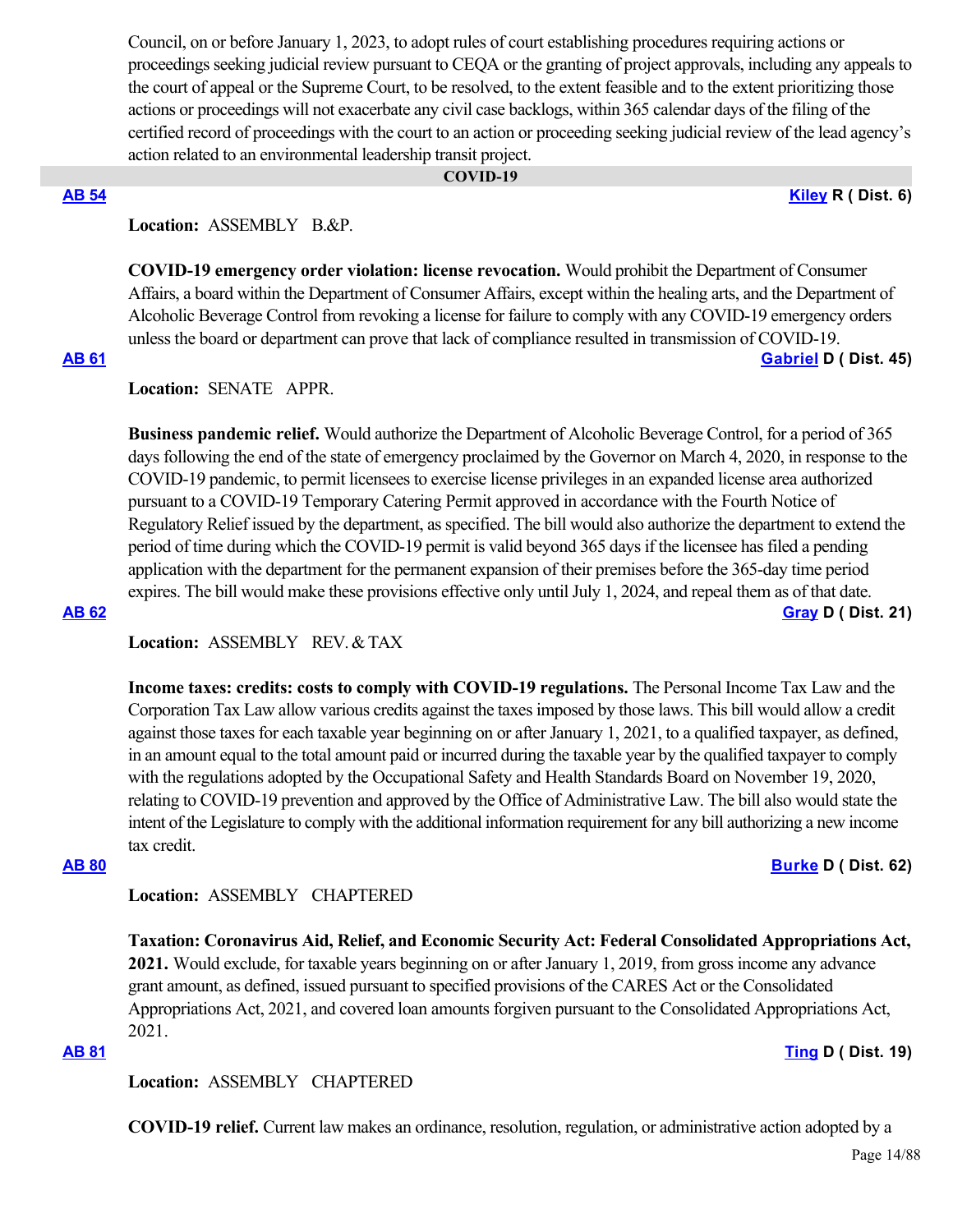city, county, or city and county in response to the COVID-19 pandemic to protect tenants from eviction subject to certain restrictions, including that the specified period of time during which a tenant is permitted to repay COVID-19 rental debt may not extend beyond the period that was in effect on August 19, 2020, and a provision may not permit a tenant a period of time that extends beyond August 31, 2021, to repay COVID-19 rental debt. This bill would instead, among other things, prohibit an ordinance, resolution, regulation, or administrative action adopted by a city, county, or city and county from permitting a tenant a period of time that extends beyond August 31, 2022, to repay COVID-19 rental debt.

### **[AB 83](https://ctweb.capitoltrack.com/public/publishbillinfo.aspx?bi=bKgUK7VAR4QQxU0BKzJL4EXb0w%2B3x%2BVCWv%2BVeTw3gfDJsLXsMMzdh9519nBRSdGo) Committee on Budget**

# **Location:**  ASSEMBLY CHAPTERED

**Alcoholic beverage control: license renewal fees: waiver.** The Alcoholic Beverage Control Act, administered by the Department of Alcoholic Beverage Control, regulates the application, issuance, and suspension of licenses for the manufacture, distribution, and sale of alcoholic beverages. Current law, for the purpose of providing economic relief to licensees most severely impacted by the COVID-19 pandemic, authorizes the department to waive license renewal fees, as defined, for licenses that expire between March 1, 2021, and February 28, 2023, inclusive. Current law provides that the waiver of license renewal fees applies only to specified license types that were active, as defined by the department in its guidelines, between March 1, 2020, and December 31, 2020, inclusive. Current law requires a licensee who requests a fee waiver to certify under penalty of perjury that they qualify for the waiver. This bill would renumber that provision and expand the license types eligible for the above-described waiver of license renewal fees.

## **[AB 84](https://ctweb.capitoltrack.com/public/publishbillinfo.aspx?bi=B%2FFJylx76BV7l52%2B3XhF6j%2FwR52JBWNxjEXhy3jtbD2GBvwl2cN4wsF%2FNmRfG1Iy) Committee on Budget**

Location: **SENATE** BUDGET & F.R.

**Employment: rehiring and retention: displaced workers.** Would, until December 31, 2024, require an employer, as defined, to offer its laid-off employees specified information about job positions that become available for which the laid-off employees are qualified, and to offer positions to those laid-off employees based on a preference system, in accordance with specified timelines and procedures. The bill would define the term "laid-off employee" to mean any employee who was employed by the employer for 6 months or more in the 12 months preceding January 1, 2020, and whose most recent separation from active service was due to a reason related to the COVID-19 pandemic, ncluding a public health directive, government shutdown order, lack of business, a reduction in force, or other economic, nondisciplinary reason related to the COVID-19 pandemic. The bill would require an employer to keep records for 3 years, including records of communications regarding the offers.

## **[AB 86](https://ctweb.capitoltrack.com/public/publishbillinfo.aspx?bi=U5shfJa9I0USdNbC3FJxlwp6ngQdxnTMDJiNnfWcmDGLx2JzMgKM%2BJn6ciXSnPxL) Committee on Budget**

**Location:**  ASSEMBLY CHAPTERED

**COVID-19 relief and school reopening, reporting, and public health requirements.** Current law, for purposes of calculating apportionments for the 2020–21 fiscal year, requires a local educational agency to offer inperson instruction and authorizes these agencies to offer distance learning, as specified. This bill would require the school administrator or other person in charge of a public or private school campus maintaining kindergarten or any of grades 1 to 12, inclusive, upon learning that a school employee or pupil at the public or private school campus has tested positive for COVID-19 and was present on campus while infectious, to immediately, and in no case later than 24 hours after learning of the positive COVID-19 case, notify the local health officer or the local health officer's representative about the positive case, as specified.

**[AB 125](https://ctweb.capitoltrack.com/public/publishbillinfo.aspx?bi=L0n1v1%2BljVvkPcBmA%2BV4TnIwyyzP7Bg5z2kRPfi6DvDHL6JDbnTKEgkFLMuPJFn7) [Rivas, Robert](https://a30.asmdc.org/)  D ( Dist. 30)**

**Location:**  ASSEMBLY NAT. RES.

**Equitable Economic Recovery, Healthy Food Access, Climate Resilient Farms, and Worker Protection Bond Act of 2022.** Would enact the Equitable Economic Recovery, Healthy Food Access, Climate Resilient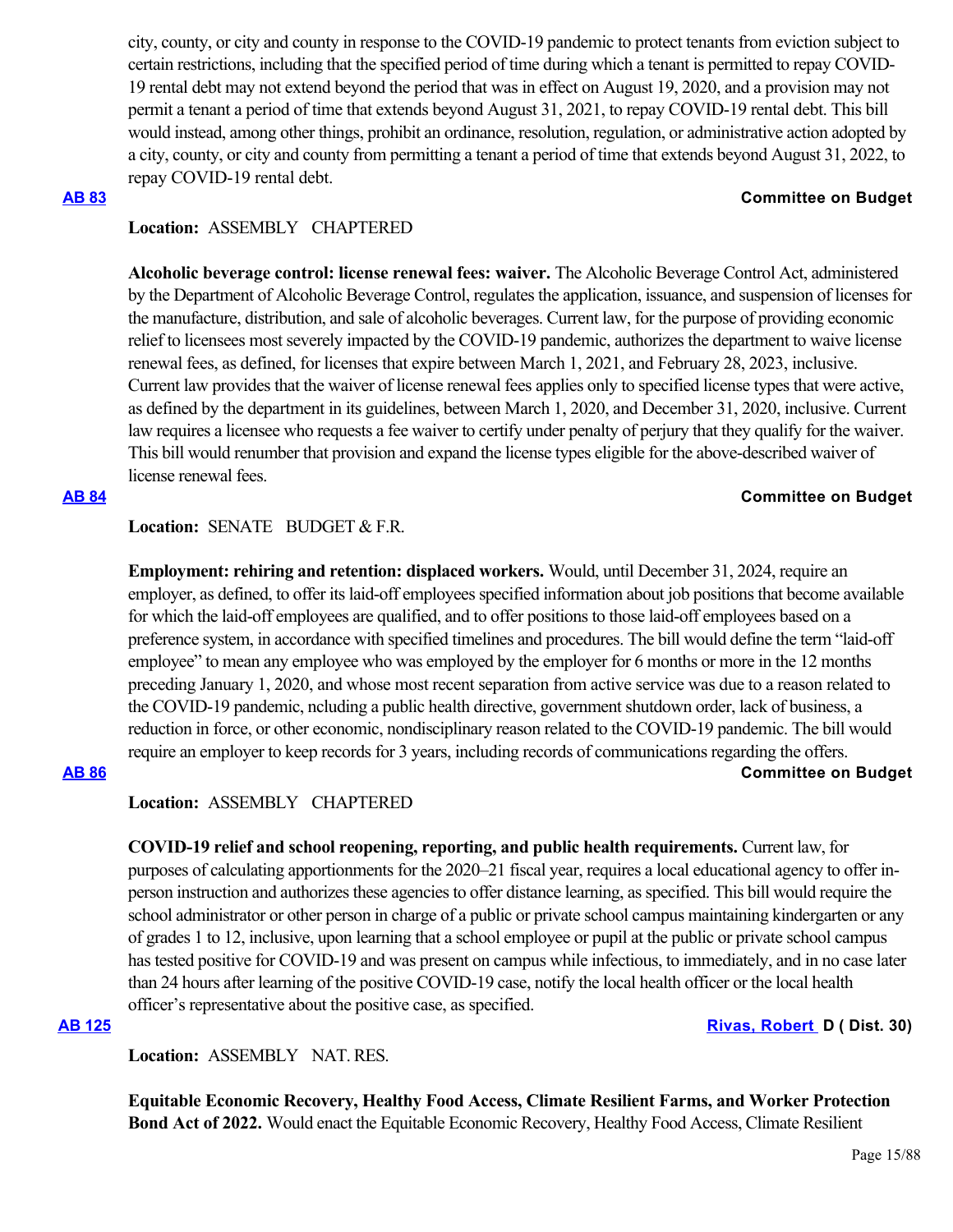Farms, and Worker Protection Bond Act of 2022, which, if approved by the voters, would authorize the issuance of bonds in the amount of \$3,302,000,000 pursuant to the State General Obligation Bond Law, to finance programs related to, among other things, agricultural lands, food and fiber infrastructure, climate resilience, agricultural professionals, including farmers, ranchers, and farmworkers, workforce development and training, air quality, tribes, disadvantaged communities, nutrition, food aid, meat processing facilities, fishing facilities, and fairgrounds.

**[AB 279](https://ctweb.capitoltrack.com/public/publishbillinfo.aspx?bi=FT8PLHaFkjbi8FyOpMMPcH8RkyFo6fBnkKkYlA7dTDRBwm5IY%2FEVhp63Y1ZHVEI7) [Muratsuchi](https://a66.asmdc.org/) D ( Dist. 66)**

# **Location:**  SENATE APPR.

**Intermediate care facilities and skilled nursing facilities: COVID-19.** Current law requires the State Department of Public Health to license, inspect, and regulate intermediate care facilities (ICF) and skilled nursing facilities (SNF). Current law generally requires an ICF or SNF to comply with certain procedures and disclosures when transferring ownership or management of the facility, as specified. Current law imposes criminal penalties on a person who violates the requirements imposed on these facilities. This bill, until July 1, 2022, would prohibit an ICF or SNF, as defined, from terminating or making significant quality-of-care changes to its skilled nursing or supportive care services, or from transferring a resident to another ICF or SNF, during any declared state of emergency relating to the coronavirus disease 2019 (COVID-19), except if the owner files a bankruptcy petition. **[AB 418](https://ctweb.capitoltrack.com/public/publishbillinfo.aspx?bi=GnU%2BOEQEzmHVUc7wIVVEiISDCMew6AYOCOY1SW3zVsNYuKJ%2FXiMsYUj1nO8i9xP2) [Valladares](https://ad38.asmrc.org/) R ( Dist. 38)**

**Location:**  SENATE APPR. SUSPENSE FILE

**Emergency services: grant program.** Would establish the Community Power Resiliency Program (program), to be administered by the Office of Emergency Services, to support local governments' efforts to improve resiliency in response to power outage events, as provided. The bill would require the office to allocate funds, pursuant to an appropriation by the Legislature, to local governments, special districts, and tribes for various purposes relating to power resiliency, and would require certain entities, in order to be eligible for funding, to either describe the portion of their emergency plan that includes power outages or confirm that power outages will be included when the entity revises any portion of their emergency plan.

**[AB 562](https://ctweb.capitoltrack.com/public/publishbillinfo.aspx?bi=0mhpjkHAEcG1jm5Vw8i6jwSxLR%2F%2BNMh0Tavv6YWLyevnje9Nov9EFd1uaN0ONPx4) [Low](https://a28.asmdc.org/) D ( Dist. 28)**

## **Location:**  SENATE APPR.

**Frontline COVID-19 Provider Mental Health Resiliency Act of 2021: health care providers: mental health services.** Would require the Director of Consumer Affairs to establish a mental health resiliency program, as specified, to provide mental health services to licensed health care providers who provide or have provided consistent in-person healthcare services to COVID-19 patients. The bill would require the relevant boards to notify licensees and solicit applications for access to the program immediately upon the availability of services. The bill would require an applicant to make an attestation that states, among other things, that the applicant is an eligible licensee, as defined. The bill would make an applicant who willfully makes a false statement in their attestation guilty of a misdemeanor. By creating a new crime, this bill would impose a state-mandated local program. The bill would repeal these provisions on January 1, 2025.

## **[AB 654](https://ctweb.capitoltrack.com/public/publishbillinfo.aspx?bi=o%2F3TT8SYL1CjMs3fLpbKW1d9450HJVC7e8UHecOZWNH9njbsFHcrwVz%2FMciMatKB) [Reyes](https://a47.asmdc.org/) D ( Dist. 47)**

# **Location:**  ASSEMBLY THIRD READING

**COVID-19: exposure: notification.** The California Occupational Safety and Health Act of 1973 authorizes the Division of Occupational Safety and Health to prohibit the performance of an operation or process, or entry into that place of employment when, in its opinion, a place of employment, operation, or process, or any part thereof, exposes workers to the risk of infection with COVID-19, so as to constitute an imminent hazard to employees. Current law requires that the prohibition be issued in a manner so as not to materially interrupt the performance of critical governmental functions essential to ensuring public health and safety functions or the delivery of electrical power or water. Current law requires that these provisions not prevent the entry or use, with the division's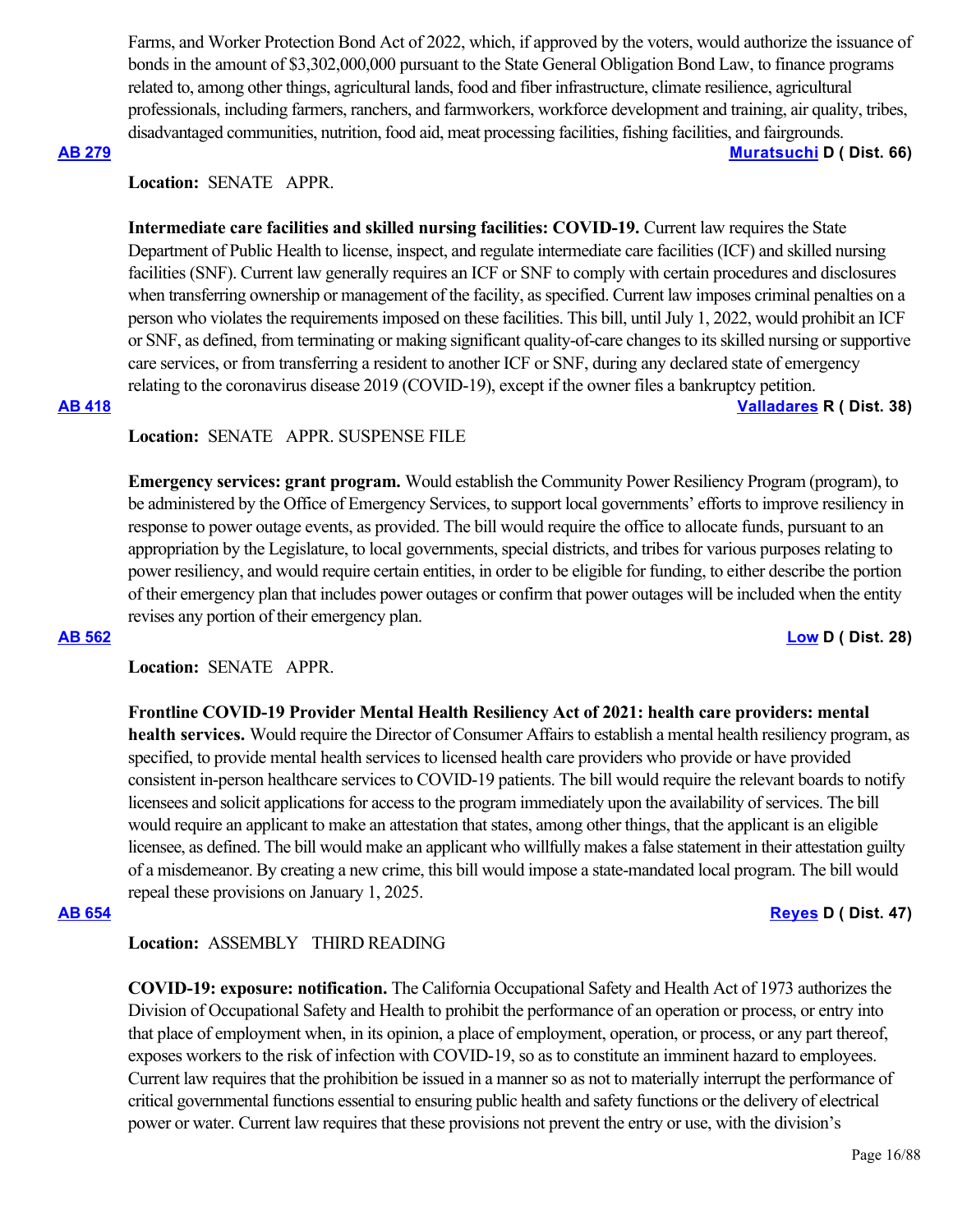knowledge and permission, for the sole purpose of eliminating the dangerous conditions. This bill would add the delivery of renewable natural gas to the list of utilities that the division's prohibitions are not allowed to materially interrupt.

# **[AB 814](https://ctweb.capitoltrack.com/public/publishbillinfo.aspx?bi=RnzsWrsse0DSnaOSXa4Kh2CNrwFN%2FNO8Gq6Pi9LVDZqkcFeJE7HApcj87yyTuHGO) [Levine](https://a10.asmdc.org/) D ( Dist. 10)**

# **Location:**  SENATE APPR.

**Personal information: contact tracing.** The California Consumer Privacy Act of 2018 (CCPA) grants a consumer various rights with respect to personal information, as defined, that is collected or sold by a business, as defined, including the right to direct a business that sells personal information about the consumer to third parties not to sell the consumer's personal information. This bill would, except as prescribed, prohibit data collected, received, or prepared for purposes of contact tracing from being used, maintained, or disclosed for any purpose other than facilitating contact tracing efforts. The bill would authorize a state or local health department to disclose, to the University of California or a nonprofit education institution conducting scientific research, data collected, received, or prepared for purposes of contact tracing only if certain requirements are met, including that the request for information is approved by the Committee for the Protection of Human Subjects for the California Health and Human Services Agency or an institutional review board.

## **[AB 1017](https://ctweb.capitoltrack.com/public/publishbillinfo.aspx?bi=JYyt31DOcZMu5clq9Dg25K%2FwlQRmm9Z%2B4UUjhX8nItz1trRK6ZBuw7gaDVRacfEb) [Quirk-Silva](https://a65.asmdc.org/) D ( Dist. 65)**

# **Location:**  SENATE APPR.

**Public restrooms: Right to Restrooms Act of 2021.** Would require each local government, as defined, to complete an inventory of public restrooms owned and maintained by the local government, either directly or by contract, that are available to the general population in its jurisdiction. The bill would require local governments to report their findings to the State Department of Public Health, which would be required to compile the information in a report to the Legislature, as provided. The bill would require each local government to make its inventory available to agencies and service providers that work directly with homeless populations within the local government's jurisdiction and to make restroom location data available on its internet website, as specified. **[AB 1044](https://ctweb.capitoltrack.com/public/publishbillinfo.aspx?bi=4azcB8LG4cSgPewRhayk4Eq8D88B0auTSiWgOFnVA55XZmkkVkLWPu3RNJanuaK1) [Rodriguez](https://a52.asmdc.org/) D ( Dist. 52)**

**Location:**  ASSEMBLY EMERGENCY MANAGEMENT

**Office of Emergency Services: COVID-19 Pandemic after-action report.** Would require the Office of Emergency Services, on or before September 30, 2021, to review, and make recommendations to the Legislature and the California congressional delegation on, how to enhance the effectiveness of the Strategic National Stockpile, the federal Defense Production Act of 1950, the California stockpile of personal protection equipment, and the procurement of personal protective equipment as part of its COVID-19 Pandemic after- action report.This bill would declare that it is to take effect immediately as an urgency statute.

**[AB 1105](https://ctweb.capitoltrack.com/public/publishbillinfo.aspx?bi=2Xnp3gCQ3R%2BTr%2F2rMdcDXh44TnBiRcdN2rSBP9FE8Z8ZLIz75E%2Foog7n%2BGhCXw5F) [Rodriguez](https://a52.asmdc.org/) D ( Dist. 52)**

# **Location:**  SENATE APPR. SUSPENSE FILE

**Hospital workers: COVID-19 testing.** Current law sets forth safety and health requirements for employers and employees. Current law requires a public or private employer of workers in a general acute care hospital, as defined, to supply personal protective equipment, as defined, to employees who provide direct patient care or who provide services that directly support patient care. Current law provides that, except where another penalty is specifically provided, every employer and every officer, management official, or supervisor having direction, management, control, or custody of any employment, place of employment, or of any other employee, who repeatedly violates any standard, order, or special order, or any provision of specified employment safety laws so that such repeated violation creates a real and apparent hazard to employees is guilty of a misdemeanor. This bill would require the employer to supply personal protective equipment to an employee, regardless of whether or not the employee has received a vaccination for COVID-19. This bill would also require a public or private employer of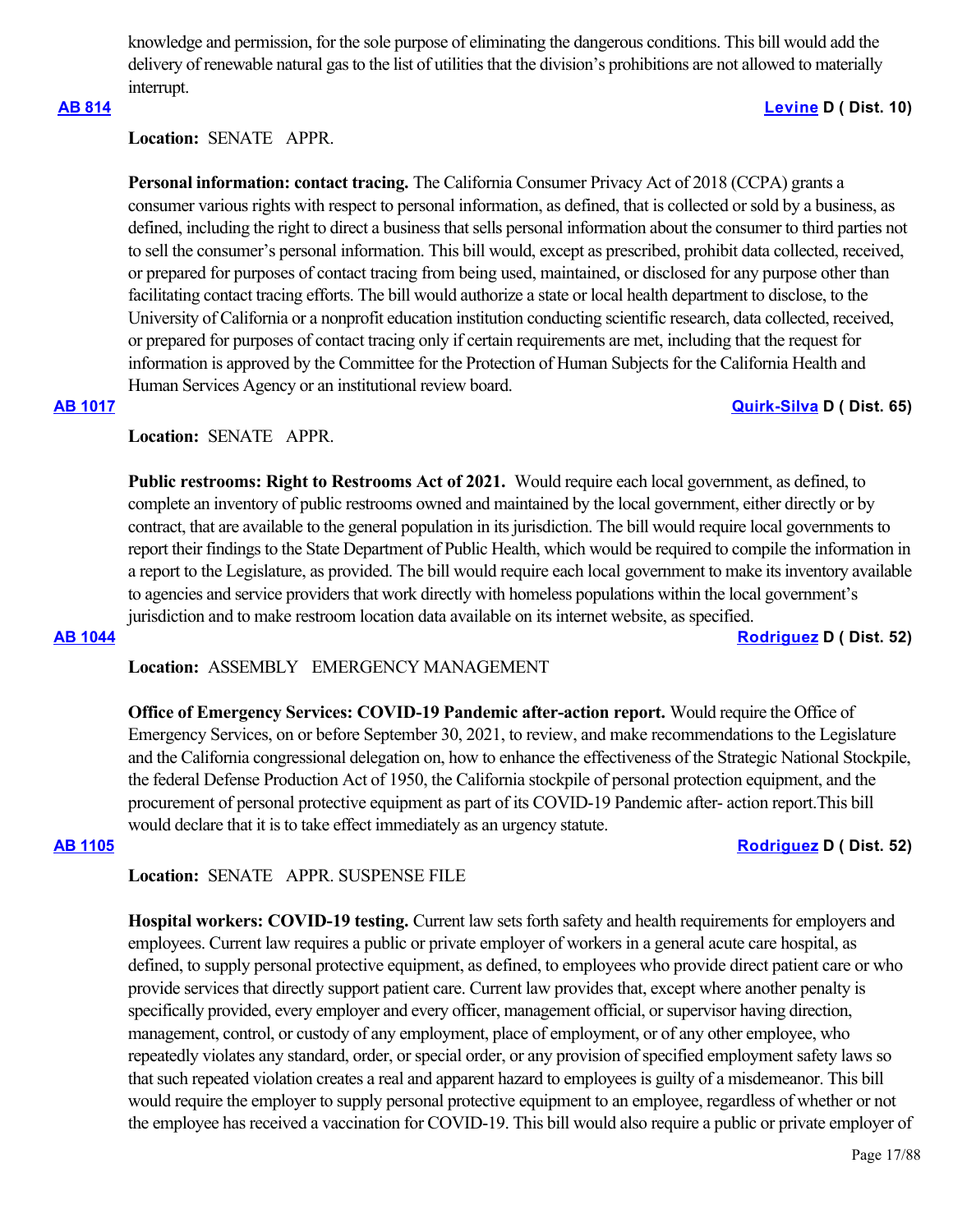workers in a general acute care hospital to develop and implement a program to offer weekly COVID-19 screening testing for health care personnel, as defined.

**[AB 1207](https://ctweb.capitoltrack.com/public/publishbillinfo.aspx?bi=CsP8U%2BIyTizFGAK0gayqkRCZuVTza7dklT3YDycyk4efJJPY6AxsYtZJ8qU5lkp4) [Weber, Akilah](https://a79.asmdc.org/) D ( Dist. 79)**

**Location:**  SENATE APPR.

**Pathways Through Pandemics Task Force.** Would establish, in the California Health and Human Services Agency, the Pathways Through Pandemics Task Force to study lessons learned from the COVID-19 pandemic and to develop strategies to navigate future pandemics. The bill would require the task force to convene various entities to engage in discussions on the lessons learned from the COVID-19 pandemic, develop and recommend best practices for an equitable response to future pandemics, and determine the impact of state laws on coordinating the response to the COVID-19 pandemic, as specified. The bill would require the task force to report its findings to the Legislature on or before December 1, 2024, and would repeal these provisions as of January 1, 2025.

**[AB 1313](https://ctweb.capitoltrack.com/public/publishbillinfo.aspx?bi=2%2FraP3Q%2FMVl4TH8afX0UnkBRrptTHfxfKPScxNbZ2PEMQ5JIbnVWoh4LhHP%2FDvVB) [Bigelow](https://ad05.asmrc.org/) R ( Dist. 5)**

# **Location:**  ASSEMBLY JUD.

**COVID-19: immunity from civil liability.** Would exempt a business, as defined, from liability for an injury or illness to a person due to coronavirus (COVID-19) based on a claim that the person contracted COVID-19 while at that business, or due to the actions of that business, if the business has substantially complied with all applicable state and local health laws, regulations, and protocols. The bill would define a business to include a sole proprietorship, partnership, corporation, association, or other group, including a nonprofit organization, as specified. The bill would not permit this exception to apply if the injury or illness resulted from a grossly negligent act or omission, willful or wanton misconduct, or unlawful discrimination by the business or an employee of the business. The bill would include related legislative findings.

### **[SB 49](https://ctweb.capitoltrack.com/public/publishbillinfo.aspx?bi=LeawU591DHL1YSZO%2BsNmhdeVjWw0K%2FJvFqqITwNu5I86lZCJdIvtneV7Rjwpufoj) [Umberg](https://sd34.senate.ca.gov/) D ( Dist. 34)**

## **Location:**  SENATE INACTIVE FILE

**Income taxes: credits: California Fair Fees Tax Credit.** The Personal Income Tax Law and the Corporation Tax Law allow various credits against the taxes imposed by those laws. This bill would allow a credit against those taxes for each taxable year beginning on or after January 1, 2021, and before January 1, 2026, to a taxpayer that meets certain criteria, including that the taxpayer temporarily ceased business operations for at least 30 consecutive days during the taxable year in response to an emergency order, as defined. The amount of credit would vary based on the number of consecutive days the qualified taxpayer has ceased business operations during the taxable year, with a maximum amount of \$6,000 if the qualified taxpayer has temporarily ceased business operations for at least 180 consecutive days, as provided.

### **[SB 64](https://ctweb.capitoltrack.com/public/publishbillinfo.aspx?bi=lnzhVbip1PrRmyaSMdTeWb%2FnRXKyQghd3VySnnji8dj3xozQtYr1VvOMsH9NCypl) [Leyva](http://sd20.senate.ca.gov/) D ( Dist. 20)**

# **Location:**  SENATE INACTIVE FILE

**Mobilehome parks: emergency relief: coronavirus (COVID-19).** Would prohibit the management from terminating or attempting to terminate the tenancy of a homeowner or resident who is impacted by the coronavirus (COVID-19) pandemic, as specified, on the grounds of failure of the homeowner or resident to comply with a reasonable rule or regulation of the park that is part of the rental agreement during a declared state of emergency or local emergency related to the coronavirus (COVID-19) pandemic, and during a 120-day time period after the state of emergency or local emergency is terminated, except as provided. The bill would also require that any complaint for unlawful detainer against a homeowner or resident who is impacted by the coronavirus (COVID-19) pandemic clearly state on the first page of the complaint that it is subject to additional protections, as provided. **[SB 74](https://ctweb.capitoltrack.com/public/publishbillinfo.aspx?bi=J0wwdBYY2tOXt83hKf1LiCRQ6ye7bkbe84Ijfi1AcEq96QEAuGHVSC9ikcp%2FEVGn) [Borgeas](https://borgeas.cssrc.us/) R ( Dist. 8)**

Location: **SENATE B., P. & E.D.**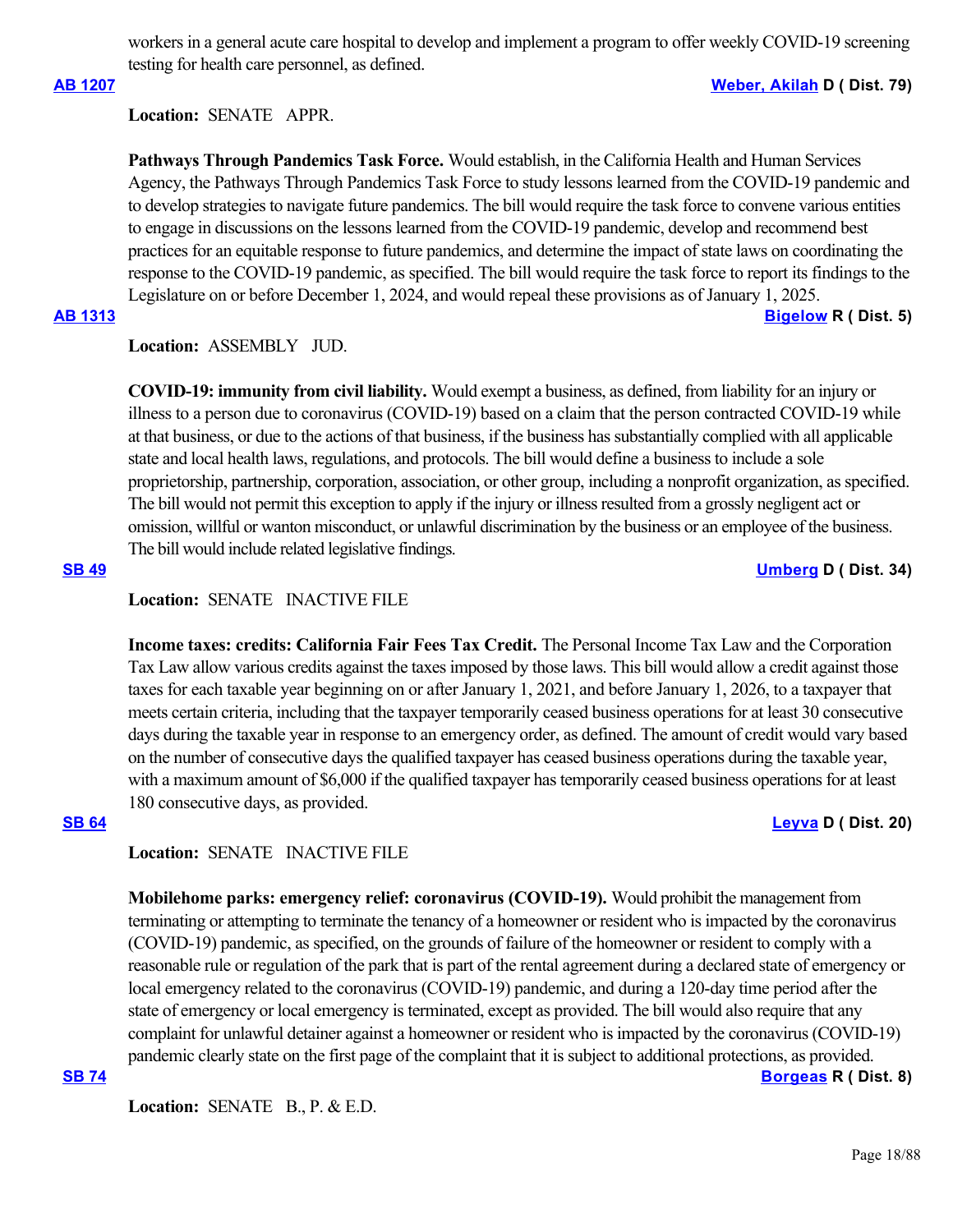**Keep California Working Act.** Currentlaw establishes the Office of Small Business Advocate within the Governor's Office of Business and Economic Development for the purpose of advocating for the causes of small business and to provide small businesses with the information they need to survive in the marketplace. This bill, the Keep California Working Act, would establish the Keep California Working Grant Program. The act would require the Small Business Advocate to administer the program and award grants, as specified, to small businesses and nonprofit entities that meet specified criteria, including that the entity has experienced economic hardship resulting from the COVID-19 pandemic

**Position: San Bernardino County Support** [FACT SHEET](https://ctweb.capitoltrack.com/public/publishviewdoc.ashx?di=CoF4r6t49QVQuZOBygZs17UN3Edlai1XH9e%2Ff%2BmfDeg%3D)

### **[SB 86](https://ctweb.capitoltrack.com/public/publishbillinfo.aspx?bi=iYFUAvPUutxqCit0%2B4xjGlPcUjFeQiVlGIPSS4c%2BB1kNgAALATaxORwiUwtYOoHa) Committee on Budget and Fiscal Review**

# **Location:**  SENATE CHAPTERED

**Public social services.** Current law establishes the State Supplementary Program for the Aged, Blind, and Disabled (SSP), which requires the State Department of Social Services to contract with the United States Secretary of Health and Human Services to make payments to SSP recipients to supplement Supplemental Security Income (SSI) payments made available pursuant to the federal Social Security Act. Current law also establishes the Golden State Grant Program, which requires the department to make a one-time grant payment of \$600 to qualified grant recipients, including recipients of benefits under the SSI/SSP program. Current law authorizes the department to determine the form and manner of these payments. This bill would instead require the one-time grant payments made under the Golden State Grant Program to individuals who are eligible for the payment because they are recipients of SSI/SSP benefits to be paid as a one-time increase of \$600 to the individual's SSP benefits.

**[SB 87](https://ctweb.capitoltrack.com/public/publishbillinfo.aspx?bi=eXVeP59s3x2dcSrAj%2FSsW9oOdzYmVh3nNnXsZPsb%2Bt81KO9RDL1twC%2BqsXas%2FmGk) [Caballero](https://sd12.senate.ca.gov/) D ( Dist. 12)**

# **Location:**  SENATE CHAPTERED

**California Small Business COVID-19 Relief Grant Program: income tax: gross income: exclusion: small business grants.** Would establish the California Small Business COVID-19 Relief Grant Program within CalOSBA to assist qualified small businesses affected by COVID-19 through administration of grants. The bill would require CalOSBA to provide grants to qualified small businesses, as defined, in accordance with specified criteria, including geographic distribution based on COVID-19 restrictions, industry sectors most impacted by the pandemic, and underserved small businesses. The bill would repeal these provisions on January 1, 2024.

### **[SB 93](https://ctweb.capitoltrack.com/public/publishbillinfo.aspx?bi=bGyPHPhaVgHMMrtS1WJARrh8zBKR6MMNwEzhdyR6GoriD2CvzlhtIRVCq48xDfRp) Committee on Budget and Fiscal Review**

## **Location:**  SENATE CHAPTERED

**Employment: rehiring and retention: displaced workers: COVID-19 pandemic.** Would, until December 31, 2024, require an employer, as defined, to offer its laid-off employees specified information about job positions that become available for which the laid-off employees are qualified, and to offer positions to those laid-off employees based on a preference system, in accordance with specified timelines and procedures. The bill would define the term "laid-off employee" to mean any employee who was employed by the employer for 6 months or more in the 12 months preceding January 1, 2020, and whose most recent separation from active service was due to a reason related to the COVID-19 pandemic, including a public health directive, government shutdown order, lack of business, a reduction in force, or other economic, nondisciplinary reason related to the COVID-19 pandemic. The bill would require an employer to keep records for 3 years, including records of communications regarding the offers.

## **[SB 95](https://ctweb.capitoltrack.com/public/publishbillinfo.aspx?bi=By5kXj0k0lH%2FbI7euVEfyAD7yVMBJ44dMMqKvtI%2F5bFEBXKBGKiIIA0sq1Ah25VI) [Skinner](http://sd09.senate.ca.gov/) D ( Dist. 9)**

## **Location:**  SENATE CHAPTERED

**Employment: COVID-19: supplemental paid sick leave.** Would provide for COVID-19 supplemental paid sick leave for covered employees, as defined, who are unable to work or telework due to certain reasons related to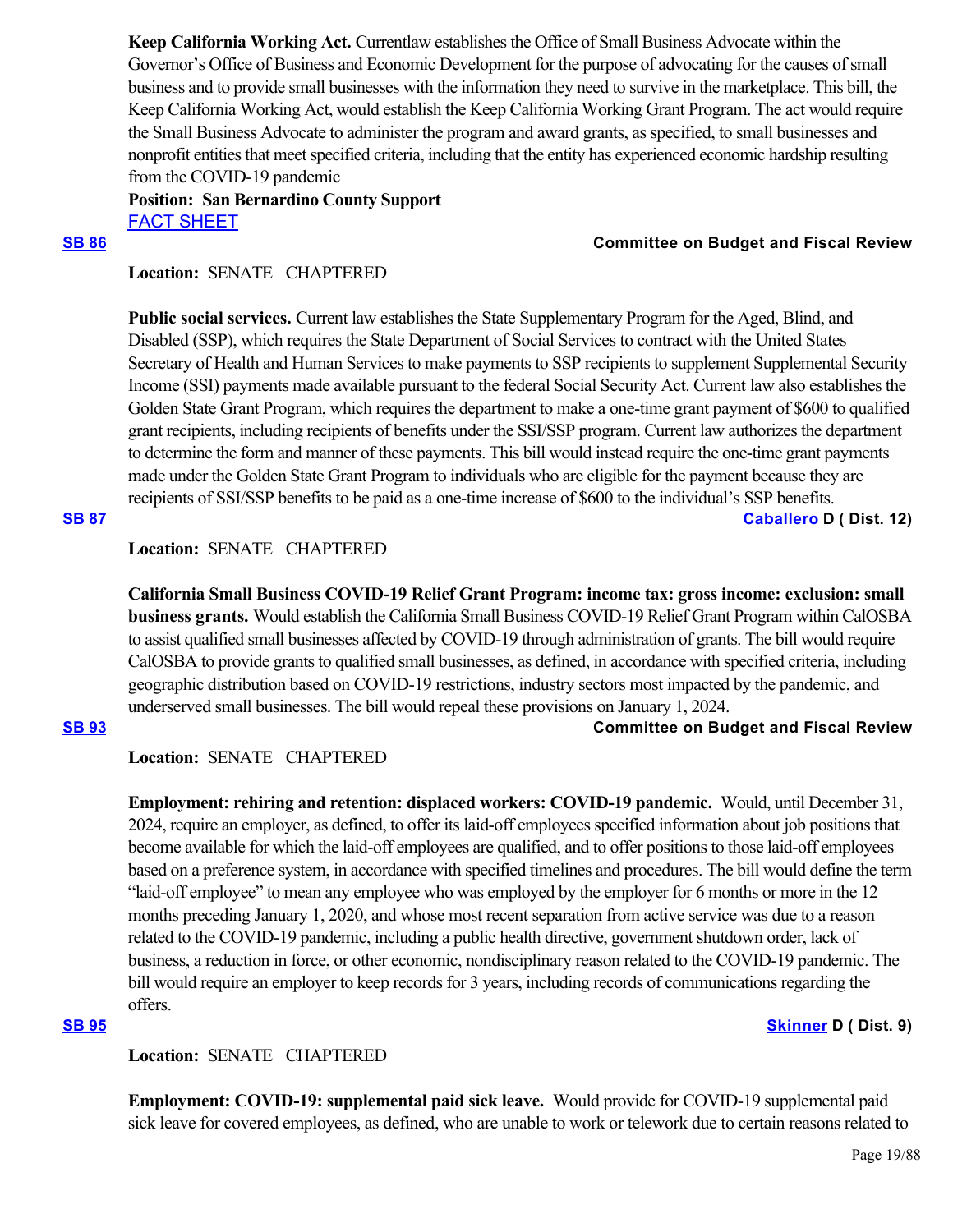COVID-19, including that the employee has been advised by a health care provider to self-quarantine due to concerns related to COVID-19. The bill would entitle a covered employee to 80 hours of COVID-19 supplemental paid sick leave if that employee either works full time or was scheduled to work, on average, at least 40 hours per week for the employer in the 2 weeks preceding the date the covered employee took COVID-19 supplemental paid sick leave. The bill would provide a different calculation for supplemental paid sick leave for a covered employee who is a firefighter subject to certain work schedule requirements and for a covered employee working fewer or variable hours, as specified.

### **[SB 102](https://ctweb.capitoltrack.com/public/publishbillinfo.aspx?bi=jzQAImRv2m3OF0w%2B%2BDJBc9TeV9Iv0%2B0U1HG5luVclAXPzQSssIIghYEDOaP66Vr5) [Melendez](https://melendez.cssrc.us/) R ( Dist. 28)**

Location: **SENATE B., P. & E.D.** 

**COVID-19 emergency order violation: license revocation.** Would prohibit the Department of Consumer Affairs, a board within the Departmentof Consumer Affairs that does not regulate healing arts licensees, and the Department of Alcoholic Beverage Control from revoking a license or imposing a fine or penalty for failure to comply with any COVID-19 state of emergency orders or COVID-19 stay-at-home orders, unless the board or department can prove that lack of compliance resulted in transmission of COVID-19. The bill would specify that the provisions do not preclude issuance of fines, penalties, or revoking a license for any action that is not related to the issuance of any COVID-19 state of emergency orders or COVID-19 stay-at-home order. **[SB 336](https://ctweb.capitoltrack.com/public/publishbillinfo.aspx?bi=niZ0CSE40hnqV3OTVAREG%2FOJwt2hEIHd7VoaQUsluFJ%2FklldssIh3Cd8G3VTCwo3) [Ochoa Bogh](https://ochoa-bogh.cssrc.us/) R ( Dist. 23)**

**Location:**  ASSEMBLY APPR.

**Public health: COVID-19.** Would require that before the State Department of Public Health or a local health official takes measures to prevent the spread of COVID-19, as defined, or takes measures to reopen the state, they publish the measures and the date that a change or closure would take effect on their internet website, unless there is an immediate danger or an imminent threat to the public requiring immediate action. The bill would also require the department or local health officials to create an opportunity for organizations, communities, nonprofits, and individuals to sign up for an email distribution list relative to changes in related public health orders. By imposing these duties on local officials, the bill would create a state-mandated local program.

### **Disaster Preparedness**

**[SB 259](https://ctweb.capitoltrack.com/public/publishbillinfo.aspx?bi=MpAp3wYTY%2FvAbbdwB1nDQ9sw27aTJ69qbiXf2%2F9XQ5cRe%2FoPKKcwNG45%2FCZukFMd) [Wilk](https://wilk.cssrc.us/) R ( Dist. 21)**

**Location:**  SENATE RLS.

**Public Utilities Commission: oversight of electrical corporations.** Would state the intent of the Legislature to enact legislation to strengthen the Public Utilities Commission's oversight of electrical corporations' efforts to reduce their fire risk and use of deenergization events.

# **Early Childhood Education**

## **[AB 22](https://ctweb.capitoltrack.com/public/publishbillinfo.aspx?bi=wQSdCmcDIfZoiYUfy3sAf5d%2BwMh6ss4wB3L7m6k91poVyzrOjeF4QGrej8GJydem) [McCarty](https://a07.asmdc.org/) D ( Dist. 7)**

# **Location:**  SENATE APPR.

**Childcare: preschool programs and transitional kindergarten: enrollment: funding.** The Child Care and Development Services Act requires the Superintendent of Public Instruction to administer all California state preschool programs, which include part-day age and developmentally appropriate programs designed to facilitate the transition to kindergarten for 3- and 4-year-old children. The act provides that applicant or contracting agencies are eligible to contract to operate a California state preschool program. Current law requires the Superintendent to encourage state preschool program applicants or contracting agencies to offer full-day services through a combination of part-day preschool slots and wraparound general childcare and development programs. This bill would clarify that a pupil's eligibility for transitional kindergarten does not impact family eligibility for a childcare or preschool program.

**[AB 92](https://ctweb.capitoltrack.com/public/publishbillinfo.aspx?bi=i55u%2Bg%2F1nSmKp3teQk7heGTxplh1jc%2FeBIc3y3hjITJI%2FzqyNTlcGS1vnSFy6BH%2F) [Reyes](https://a47.asmdc.org/) D ( Dist. 47)**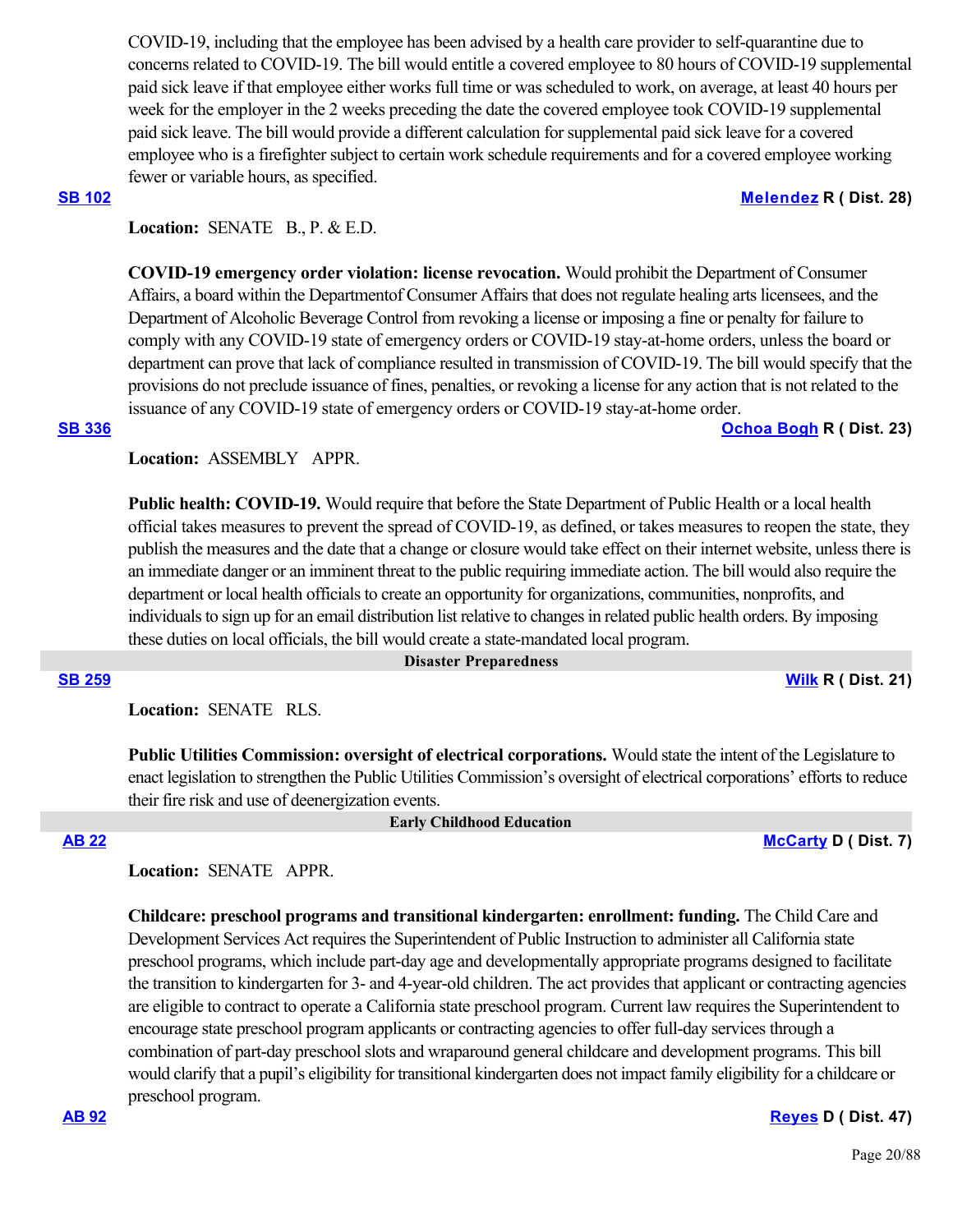**Location:**  SENATE APPR.

**Preschool and childcare and development services: family fees.** Current law requires the Superintendent of Public Instruction to establish a fee schedule for families using preschool and childcare and development services, as specified, and requires family fees, not to exceed 10% of the family's monthly income, to be assessed at initial enrollment and reassessed at the update of certification or recertification. Current law exempts certain families from those fees. Current law, as of July 1, 2021, transfers those services and responsibility from the State Department of Education to the State Department of Social Services. This bill would, among other things, instead require the family fees to not exceed 1% of the family's monthly income. The bill would require the lead agency to convene a workgroup of, among others, parents, childcare providers, and lead agency staff to develop an equitable fee schedule, as specified.

**Position: San Bernardino County Support**

## **[AB 123](https://ctweb.capitoltrack.com/public/publishbillinfo.aspx?bi=%2F8P%2FESm4cLrZPdZlseHCQ6aTJbD6zKr0QhaL%2Fr3l%2B80CEFmtlz4tcU5EIMhoxRGN) [Gonzalez, Lorena](https://a80.asmdc.org/) D ( Dist. 80)**

## **Location:**  SENATE APPR. SUSPENSE FILE

Paid family leave: weekly benefit amount. Current law establishes, within the Unemployment Compensation Disability Fund program, a family temporary disability insurance program, also known as the paid family leave program, for the provision of wage replacement benefits for up to 8 weeks to workers who take time off work to care for a seriously ill family member or to bond with a minor child within one year of birth or placement, as specified. Current law defines "weekly benefit amount" for purposes of both employee contributions and benefits under this program to mean the amount of weekly benefits available to qualifying disabled individuals pursuant to unemployment compensation disability law, calculated pursuant to specified formulas partly based on the applicable percentage of the wages paid to an individual for employment by employers during the quarter of the individual's disability base period in which these wages were highest, but not to exceed the maximum workers' compensation temporary disability indemnity weekly benefit amount established by the Department of Industrial Relations. This bill would revise the formula for determining benefits available pursuant to the family temporary disability insurance program, for periods of disability commencing after January 1, 2022, by redefining the weekly benefit amount to be equal to 90% of the wages paid to an individual for employment by employers during the quarter of the individual's disability base period in which these wages were highest, divided by 13, but not exceeding the maximum workers' compensation temporary disability indemnity weekly benefit amount established by the Department of Industrial Relations.

# **[AB 393](https://ctweb.capitoltrack.com/public/publishbillinfo.aspx?bi=9m%2FHVU6VzAjrjLVlFvg5NjofCDmTjAPmnii7kNXV%2BJvksk7hTfP6eIV15oe7QUct) [Reyes](https://a47.asmdc.org/) D ( Dist. 47)**

# **Location:**  ASSEMBLY APPR. SUSPENSE FILE

**Early Childhood Development Act of 2020.** Would make additional legislative findings and declarations regarding childcare supportive services. This bill would require the State Department of Social Services to report on various topics related to early childhood supports in light of the COVID-19 pandemic by October 1, 2021. **[AB 865](https://ctweb.capitoltrack.com/public/publishbillinfo.aspx?bi=EghXc0OGT3%2FBZT%2FS4kmMB3Qg9Xfrtm2f4ulqI%2BIPxxC6uq2iVMqizE0kJOE7%2BaHF) [Quirk-Silva](https://a65.asmdc.org/) D ( Dist. 65)**

**Location:**  SENATE APPR.

**Childcare services: alternative payment programs: direct deposits: reserve funds.** Current law, until July 1, 2021, requires the State Department of Education to contract with local contracting agencies for alternative payment programs for childcare services to be provided throughout the state. Commencing July 1, 2021, existing law transfers specified childcare programs, responsibilities, services, and systems, including alternative payment programs, from the State Department of Education and the Superintendent of Public Instruction to the State Department of Social Services. Current law requires the alternative payment program to reimburse childcare providers based upon specified criteria, including the actual days and hours of attendance for those families with variable schedules.This bill would instead require the alternative payment program to reimburse childcare providers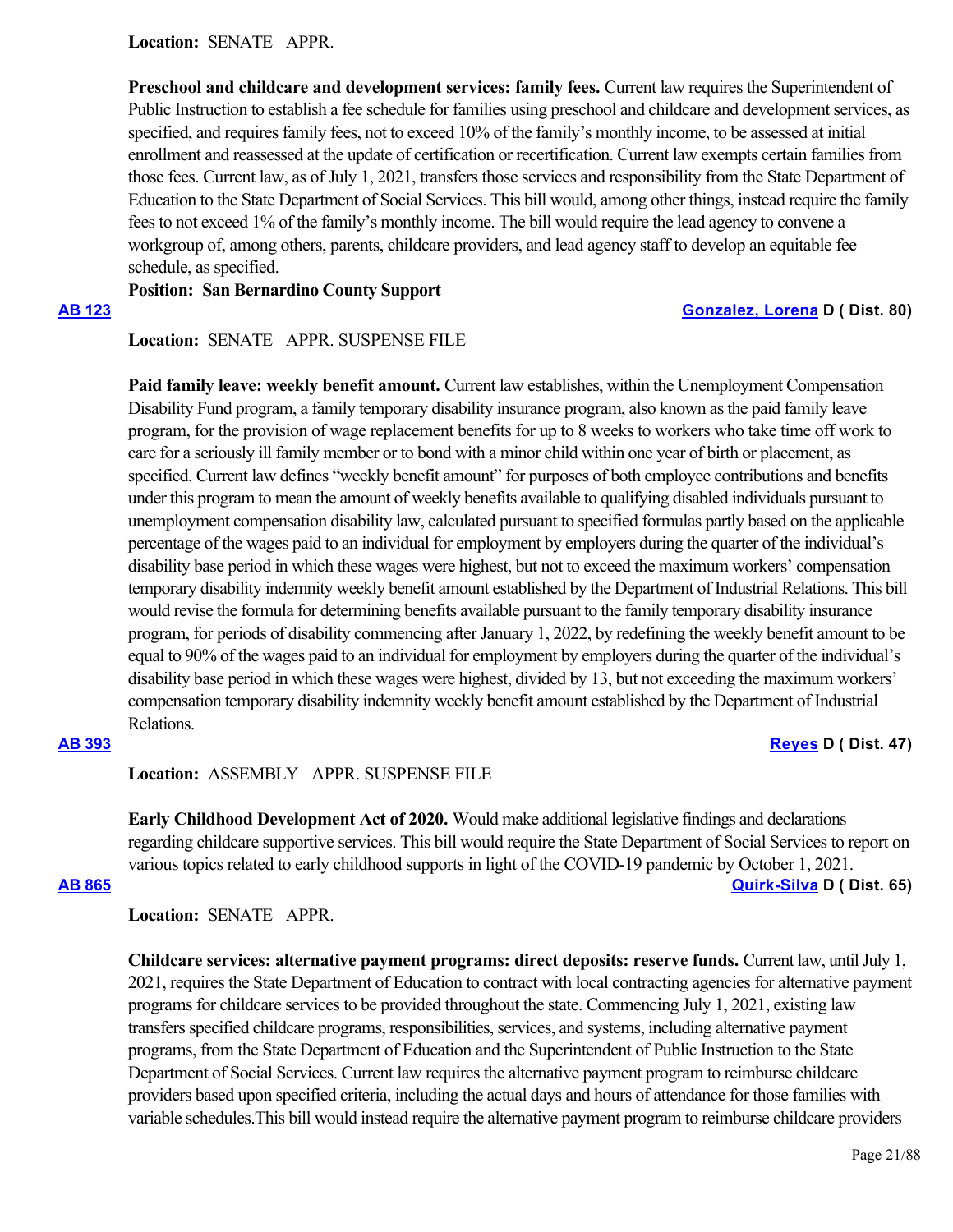based upon the maximum certified hours of need, as documented.

## **Location:**  ASSEMBLY APPR.

**Early learning and care.** The Child Care and Development Services Act requires, upon establishing eligibility for services under the act, a family to be considered to meet all eligibility and need requirements for services and to receive those services without being required to report income or other changes for at least 12 months, except as specified. The act also requires the Superintendent to implement a plan that establishes reasonable standards and assigned reimbursement rates for childcare services, as provided. Commencing July 1, 2021, current law transfers specified childcare programs, responsibilities, services, and systems from the State Department of Education and the Superintendent of Public Instruction to the State Department of Social Services. This bill would extend eligibility to a family in which a member of that family has been certified as eligible to receive benefits from certain means-tested government programs, including Medi-Cal and CalFresh, as specified, and would require those families to submit a self-certification of income for the purposes of prioritizing enrollment and calculating family fees.

## **[SB 93](https://ctweb.capitoltrack.com/public/publishbillinfo.aspx?bi=bGyPHPhaVgHMMrtS1WJARrh8zBKR6MMNwEzhdyR6GoriD2CvzlhtIRVCq48xDfRp) Committee on Budget and Fiscal Review**

## **Location:**  SENATE CHAPTERED

**Employment: rehiring and retention: displaced workers: COVID-19 pandemic.** Would, until December 31, 2024, require an employer, as defined, to offer its laid-off employees specified information about job positions that become available for which the laid-off employees are qualified, and to offer positions to those laid-off employees based on a preference system, in accordance with specified timelines and procedures. The bill would define the term "laid-off employee" to mean any employee who was employed by the employer for 6 months or more in the 12 months preceding January 1, 2020, and whose most recent separation from active service was due to a reason related to the COVID-19 pandemic, including a public health directive, government shutdown order, lack of business, a reduction in force, or other economic, nondisciplinary reason related to the COVID-19 pandemic. The bill would require an employer to keep records for 3 years, including records of communications regarding the offers.

### **[SB 246](https://ctweb.capitoltrack.com/public/publishbillinfo.aspx?bi=lacCMXDQKxjsfxexm3%2BWQIz5jMLglBCdXbhnz%2F%2BIo7LL4mpPPKWP9MolKBlob9AO) [Leyva](http://sd20.senate.ca.gov/) D ( Dist. 20)**

**Location:**  ASSEMBLY APPR.

**Early childhood education: reimbursement rates.** The Child Care and Development Services Act establishes a system of childcare and development services for children up to 13 years of age. Current law, until July 1, 2021, requires the Superintendent of Public Instruction to implement a plan establishing assigned reimbursement rates to be paid by the state to provider agencies for the provision of those services. Commencing July 1, 2021, current law transfers specified childcare programs, responsibilities, services, and systems, including those programs and duties described below, from the State Department of Education and the Superintendent to the State Department of Social Services. Current law requires the Superintendent to implement a plan that establishes reasonable standards and assigned reimbursement rates, which vary with the length of the program year and the hours of service. This bill would require the State Department of Social Services to implement a reimbursement system plan that establishes reasonable standards and assigned reimbursement rates that would vary with additional factors, including a quality adjustment factor to address the cost of staffing ratios.

### **Economic Development**

### **[AB 138](https://ctweb.capitoltrack.com/public/publishbillinfo.aspx?bi=TNom9pbApZwigkd2v3LVMA8TZWkCfimLlPaE81QsZhdbty9bQxIcFthPhVX3Og6D) Committee on Budget**

# **Location:**  ASSEMBLY CHAPTERED

**Employment: health care benefits: unemployment insurance: policies and practices.** The Public Employees' Medical and Hospital Care Act (PEMHCA), which is administered by the Board of Administration of the Public Employees' Retirement System, governs the funding and provision of postemployment health care benefits for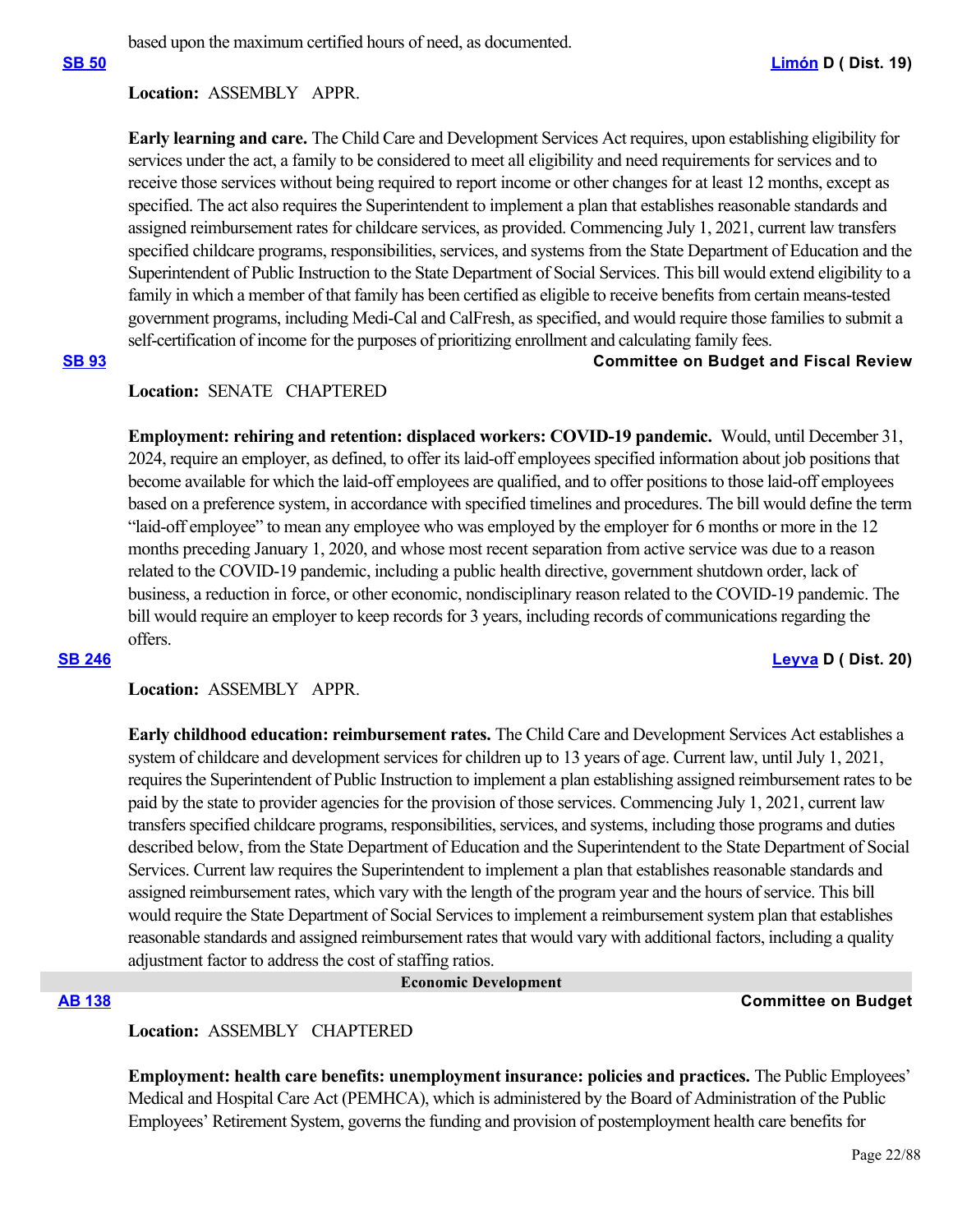eligible retired public employees and their families. PEMHCA requires the employing office of a state employee or state annuitant, pursuant to standards established by the Department of Human Resources, to possess documentation verifying eligibility of an employee's family member prior to the enrollment of a family member in a health benefit plan and to verify continued eligibility pursuant to a specified schedule. PEMHCA requires the employing office to obtain verifying information for certain family members, including children and stepchildren, at least once every 3 years. This bill would repeal those PEMHCA provisions and reenact revised provisions in existing law relating to general powers and responsibilities of the department.

### **[AB 151](https://ctweb.capitoltrack.com/public/publishbillinfo.aspx?bi=U0qr%2FZVUrLbiyEMHYgcYcJNQ%2FEoPiLKYs8qT3FQRgVS5mO9aZufT%2BPx8NQdMQFn9) Committee on Budget**

# **Location:**  SENATE THIRD READING

**Economic development.** Would revise and recast the California Innovation Hub Program by, among other things, renaming the program as the "California Inclusive Innovation Hub Program," renaming an Innovation Hub as an "Inclusive Innovation Hub," "iHub Squared," or "iHub2," renaming the Innovation Accelerator Account as the "Inclusive Innovation Accelerator Account," and replacing GO-Biz as the government entity directly supervising the program with the Office of the Small Business Advocate (office) within GO-Biz. The bill would also provide that the office limit the iHub2s within the state to stimulating partnerships, economic development, and job creation for underserved geographic areas, industry sectors, and business owners.

### **[AB 349](https://ctweb.capitoltrack.com/public/publishbillinfo.aspx?bi=U8nmvOR631fi48JMAAZe7u%2FsiOgOtxxKCZl6G21Isl4eCS35cRf7Fp%2FbLC21krjt) [Holden](https://a41.asmdc.org/) D ( Dist. 41)**

# **Location:**  SENATE APPR.

**Small businesses: contracting: outreach: underrepresented groups.** The Small Business Procurement and Contract Act requires the Director of General Services and the heads of other state agencies that enter into contracts for the acquisition of goods, services, and information technology and for the construction of state facilities to establish goals for the participation of small businesses and microbusinesses in these contracts, to provide for a small business preference in the award of these contracts, to give special consideration and special assistance to small businesses, and, whenever possible, to make awards to small businesses, as specified. This bill, in order to facilitate the participation of small business, would require the director and the heads of other state agencies that enter such contracts, in addition to any other applicable requirement for public notice of contracts, to publish or otherwise make available information regarding public notice of contracts, as the awarding agency determines to be appropriate, in order to ensure all communities have access to the public notice

**[AB 1072](https://ctweb.capitoltrack.com/public/publishbillinfo.aspx?bi=%2BmxX%2Fs%2Bw32vV%2FlbWmYi%2FTCYKWQVhgxlVJciVh5jN8KWH8uMHlAf7i2ZogVOnaNbb) [Reyes](https://a47.asmdc.org/) D ( Dist. 47)**

**Location:**  SENATE APPR.

**Small businesses: technical assistance: public contracts.** Would relocate the Small Business Technical Assistance Expansion Program within the Office of Small Business Advocate, under the direction of the Small Business Advocate. The bill would expand underserved business groups to be prioritized to include disadvantaged business enterprises. The bill would additionally require the use of state funds provided pursuant to the program to support a range of programs and services delivered through one or more small business technical assistance centers, as specified. The bill would also authorize the use of state funds provided pursuant to the program for certain purposes relating to small business technical assistance. The bill would extend the repeal date to January 1, 2026. **[AB 1313](https://ctweb.capitoltrack.com/public/publishbillinfo.aspx?bi=2%2FraP3Q%2FMVl4TH8afX0UnkBRrptTHfxfKPScxNbZ2PEMQ5JIbnVWoh4LhHP%2FDvVB) [Bigelow](https://ad05.asmrc.org/) R ( Dist. 5)**

**Location:**  ASSEMBLY JUD.

**COVID-19: immunity from civil liability.** Would exempt a business, as defined, from liability for an injury or illness to a person due to coronavirus (COVID-19) based on a claim that the person contracted COVID-19 while at that business, or due to the actions of that business, if the business has substantially complied with all applicable state and local health laws, regulations, and protocols. The bill would define a business to include a sole proprietorship, partnership, corporation, association, or other group, including a nonprofit organization, as specified.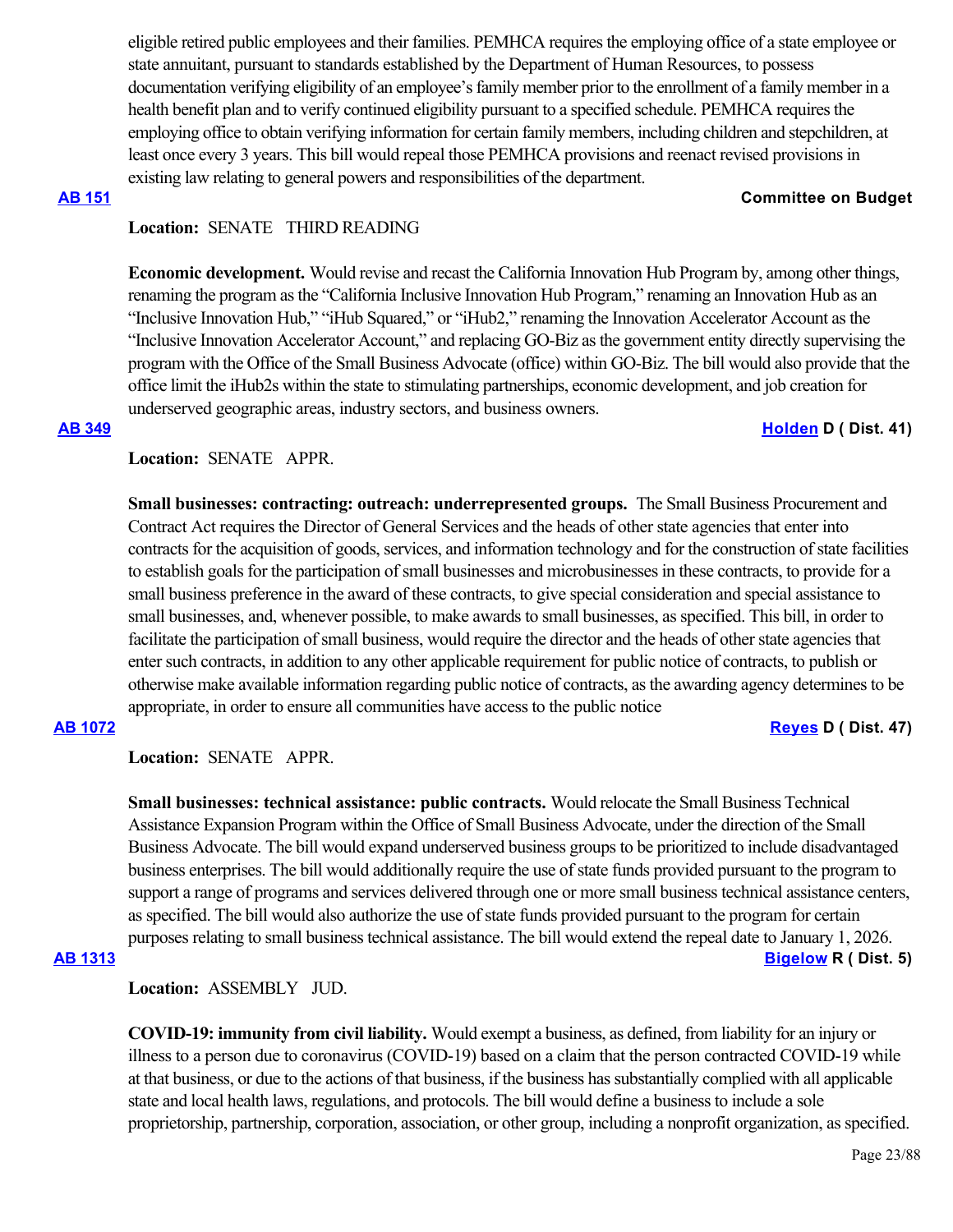The bill would not permit this exception to apply if the injury or illness resulted from a grossly negligent act or omission, willful or wanton misconduct, or unlawful discrimination by the business or an employee of the business. The bill would include related legislative findings.

### **[AB 1573](https://ctweb.capitoltrack.com/public/publishbillinfo.aspx?bi=uG4iiSs6cpsdRSxlFFXnkSXLizceI6F6k0IBJ%2FRiu99VjLbV8%2BDACFZsjdZk49B%2F) Committee on Jobs, Economic Development, and the Economy**

# **Location:**  SENATE APPR.

**Small business technical assistance: California Business Retention Program.** Current law, until January 1, 2024, establishes the California Small Business Development Technical Assistance Expansion Program of 2018 within the Governor's Office of Business and Economic Development, also known as GO-Biz, for the purpose of assisting small businesses through free or low-cost one-on-one consulting and low-cost training by entering into grant agreements with one or more federal small business technical assistance centers. This bill, among other things, would add the definition of "small business technical assistance center," which means federal small business technical assistance centers or local governments, or tax exempt nonprofit community-based organizations with a mission that includes economic or business development that operates entrepreneurial or small business development programs that provide free or low-cost services to underserved businesses and entrepreneurs, thereby expanding the scope of those entities eligible for grants under the program.

**[AB 1574](https://ctweb.capitoltrack.com/public/publishbillinfo.aspx?bi=WcNAX1VhC7eJFt1rotfqgYPspurjOdTMl3t5zVn47enChV1Cb2%2BU3D4Jjb2TJdKh) Committee on Jobs, Economic Development, and the Economy**

# **Location:**  SENATE CONSENT CALENDAR

**Public contracts: small business liaisons and advocates and disabled veteran business enterprises: preferences.** Would enact the Leveraging State Procurement for an Inclusive Economic Recovery Act of 2021, which would require the Director of the Office of Small Business Advocate to maintain, publicize, and distribute an annual list of persons serving as small business liaisons throughout state government. The bill would require the Director of the Office of Small Business Advocate to collaborate with the California Disabled Veteran Business Enterprise Program Advocate regarding the implementation of the California Disabled Veteran Business Enterprise Program, as provided. The bill would also require the small business advocate to identify potential certified small business and certified DVBE subcontracting opportunities, as well as assist certified small businesses and certified DVBEs to participate in the California multiple award schedule program. The bill would define, for purposes of the Small Business Procurement and Contract Act, limited contracting small business enterprise and new small business enterprise. The bill would make conforming changes to that effect. This bill contains other related provisions and other existing laws.

## **[SB 87](https://ctweb.capitoltrack.com/public/publishbillinfo.aspx?bi=eXVeP59s3x2dcSrAj%2FSsW9oOdzYmVh3nNnXsZPsb%2Bt81KO9RDL1twC%2BqsXas%2FmGk) [Caballero](https://sd12.senate.ca.gov/) D ( Dist. 12)**

# **Location:**  SENATE CHAPTERED

**California Small Business COVID-19 Relief Grant Program: income tax: gross income: exclusion: small business grants.** Would establish the California Small Business COVID-19 Relief Grant Program within CalOSBA to assist qualified small businesses affected by COVID-19 through administration of grants. The bill would require CalOSBA to provide grants to qualified small businesses, as defined, in accordance with specified criteria, including geographic distribution based on COVID-19 restrictions, industry sectors most impacted by the pandemic, and underserved small businesses. The bill would repeal these provisions on January 1, 2024.

**[SB 424](https://ctweb.capitoltrack.com/public/publishbillinfo.aspx?bi=6gQOf9PLHy7W7z7OrpvoPsaCf6aZr9Xte6V0AUSHuVtHvi4BfpSw5aGk2nrJ4STf) [Durazo](http://sd24.senate.ca.gov/) D ( Dist. 24)**

**Location:**  SENATE APPR. SUSPENSE FILE

**Tax credits: employment: homelessness.** Would allow a credit under the Personal Income Tax Law and the Corporation Tax Law for each taxable year beginning on or after January 1, 2022, and before January 1, 2027, to a qualified taxpayer that employs an eligible individual during the taxable year, in an amount between \$2,500 and \$10,000 per eligible individual, not to exceed \$30,000 per taxable year, depending on the amount of hours worked by the eligible individual, and subject to specified conditions and limitations. The bill would require the qualified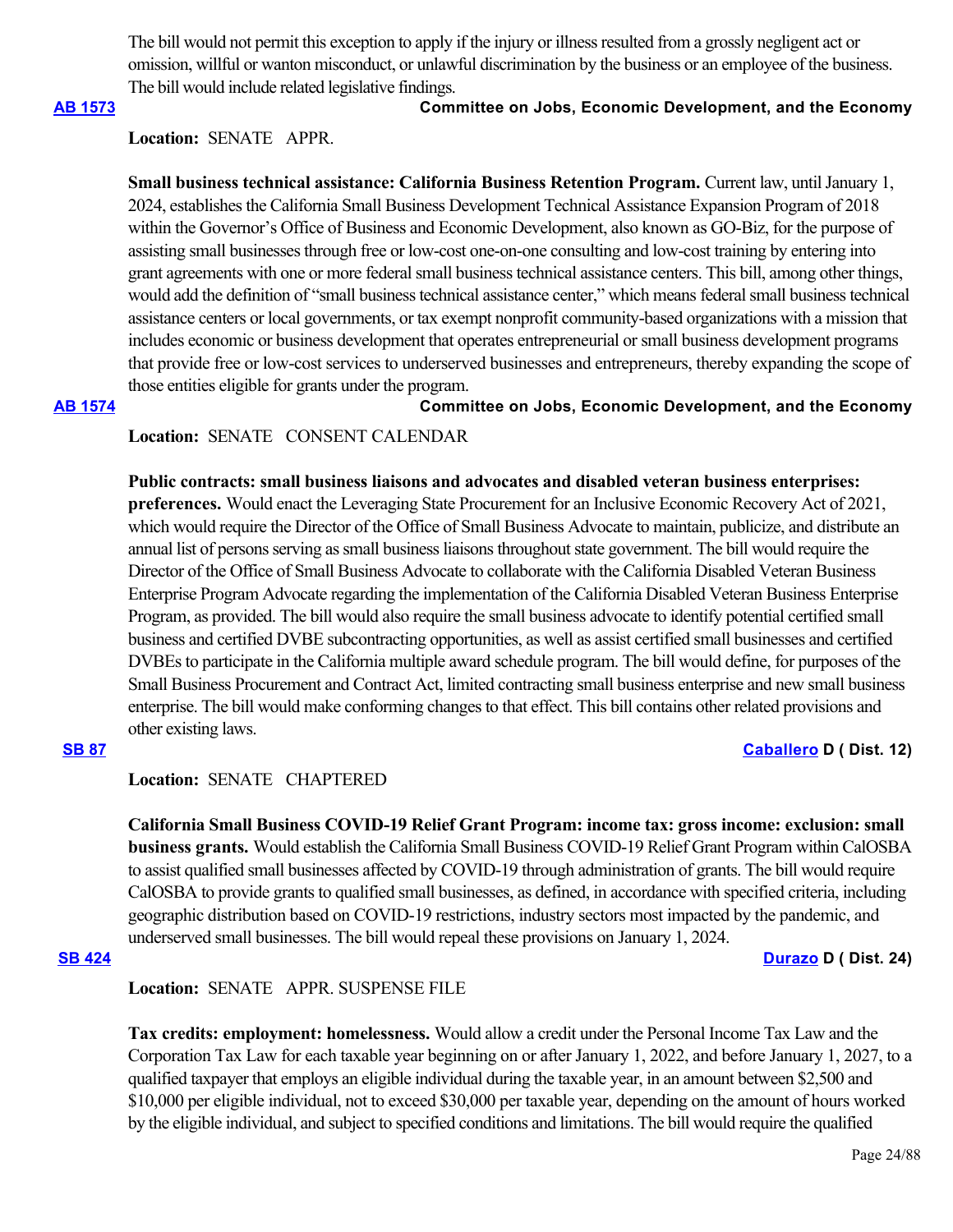taxpayer to request a credit reservation from the Franchise Tax Board, as provided, to be eligible for the credit. The bill would limit the total aggregate amount of the credit that may be allowed to all qualified taxpayers under both the Personal Income Tax Law and the Corporation Tax Law to \$30,000,000, plus the unallocated credit amount, if any, from the preceding calendar year. The bill would define various terms for purposes of the credit, including defining "eligible individual" as a person who is homeless.

## **[SB 471](https://ctweb.capitoltrack.com/public/publishbillinfo.aspx?bi=vEu84Yy7oWcMPcUUMs1z4V9at0jwY1QuJR8vFhj5KxMAVnV7yXJB2JZiSPqVUk5l) [Hueso](http://sd40.senate.ca.gov/) D ( Dist. 40)**

# **Location: SENATE B., P. & E.D.**

**The Racial and Economic Equity Grant Program.** Would create the Racial and Economic Equity Grant Program, administered by GO-Biz, for the purpose of providing grants to address disproportionate impacts borne from the COVID-19 pandemic, as defined, and the lack of critical physical and social infrastructure, resulting from chronic underinvestment, in key segments of the economy of this state. The bill would appropriate \$3,300,000,000 from the General Fund, to be used to provide grants under the program, and require GO-Biz to allocate those moneys for specified purposes and in accordance with specified objectives. The bill would require GO-Biz to develop guidelines for the distribution of grants under the program, as provided.

### **[SB 555](https://ctweb.capitoltrack.com/public/publishbillinfo.aspx?bi=t8gFkA8BMy0t6f2bRZ8kSp8EPfEC1tXi5Xz2ToWCPSP67Zlb%2FyBWj7cbNkwJuqhB) [McGuire](http://sd02.senate.ca.gov/) D ( Dist. 2)**

# **Location:**  ASSEMBLY APPR.

**Local agencies: transient occupancy taxes: short-term rental facilitator: collection.** Would authorize a local agency, defined to mean a city, county, or city and county, including a charter city, county, or city and county, to enact an ordinance exclusively delegating its authority to collect any transient occupancy tax imposed by that local agency on short-term rentals to the California Department of Tax and Fee Administration and to enter into a contract with the department for purposes of registration, rate posting, collection, and transmission of revenues necessary to collect and administer any transient occupancy tax imposed on a short-term rental as specified in this bill.

# **Position: San Bernardino County Watch** [FACT SHEET](https://ctweb.capitoltrack.com/public/publishviewdoc.ashx?di=i%2BWpOgjBguUiU7ZNORsdINh1Rh8PPysNPwy8Jpu1RVk%3D)

## **[SB 754](https://ctweb.capitoltrack.com/public/publishbillinfo.aspx?bi=PqhtD3E0l7x4ko1S2S4vv7Q02ef%2BotM3ZYkRCVhR8gzAgkxPSRuaSWCuKq5f52BJ) [Hertzberg](https://sd18.senate.ca.gov/) D ( Dist. 18)**

## Location: **SENATE B. & F. I.**

**Economic development: low- to moderate-income communities: Equity in Lending and Fair Recovery Act.** Would enact enact the Equity in Lending and Fair Recovery Act to require the California Pollution Control Financing Authority to establish and administer the Equity in Lending and Fair Recovery Program, in accordance with specified requirements, for the purpose of supporting and expanding eligible lender access to lending capital and borrower access to responsible installment loans for low- to moderate-income individuals and communities. The bill would require the program to provide partial loan guarantees and other credit enhancements for eligible lenders, as defined, to access additional capital to expand the availability of eligible loans, as defined.

## **[SB 792](https://ctweb.capitoltrack.com/public/publishbillinfo.aspx?bi=TfEt%2BGNl1fT%2BJZ3cNmmt4zyoH%2FuIryak7Fc6pQ%2BcC6pBW7%2BA2uDvO0Gvx6c3Z576) [Glazer](http://sd07.senate.ca.gov/) D ( Dist. 7)**

## **Location:**  ASSEMBLY APPR.

**Sales and use tax: returns: online transactions: local jurisdiction schedule.** Current law authorizes the Department of Tax and Fee Administration to require the filing of reports by any person or class of persons with information relating to sales of tangible personal property, the storage, use, or other consumption of which is subject to the use tax, as specified. Current law requires a retailer or purchaser subject to the sales and use tax to file, on or before the last day of the month following each quarterly period, a return for the preceding quarterly period. This bill, for reporting periods beginning on or after January 1, 2022, would require a qualified retailer, defined as a retailer whose annual qualified sales of tangible personal property transacted online exceeded \$50,000,000 for the previous calendar year, to include with each tax return a schedule that reports for each local jurisdiction the gross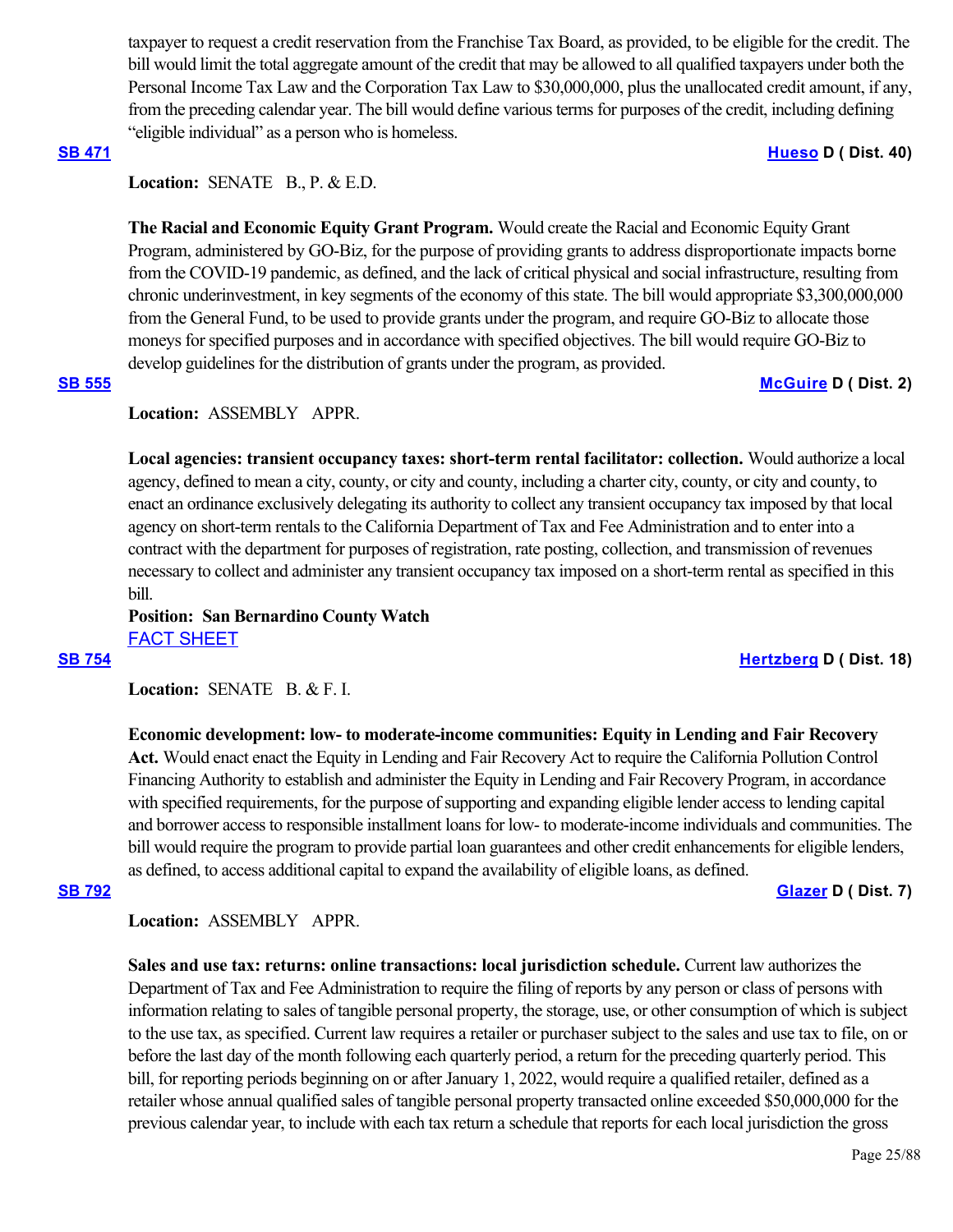**[SB 808](https://ctweb.capitoltrack.com/public/publishbillinfo.aspx?bi=3GyKMke5BlTmy5PIltzX9TUa4viu0QUyktofzbF4fgUWcL7zZVt0oHREm%2Bvc3euY) [Roth](http://sd31.senate.ca.gov/)** D ( Dist. 31)

# **Location:**  ASSEMBLY APPR.

**GO-Biz: Made in California Program.** Current law establishes the Made in California Program within the Governor's Office of Business and Economic Development for the purposes of encouraging consumer product awareness and fostering purchases of high-quality products made in this state. Current law requires, in order to be eligible under the program, a company to establish that the product is substantially made by an individual located in the state and that the finished product could lawfully use a "Made in U.S.A." label, as provided. This bill would remove the requirement that a company establish that the finished product could lawfully use a "Made in U.S.A." label in order to be eligible under the program.

### **Education**

**[AB 10](https://ctweb.capitoltrack.com/public/publishbillinfo.aspx?bi=XTp2oJlkpvDcj707v8GkJiMeguicvKNR3MnF4uEVOwUno%2BnMAmG57hpM4Vk5fZtZ) [Ting](https://a19.asmdc.org/) D ( Dist. 19)**

# **Location:**  ASSEMBLY ED.

**Pupil instruction: in-person instruction: distance learning.** Current law establishes a system of public elementary and secondary education in this state, and authorizes local educational agencies throughout the state to provide instruction to pupils in kindergarten and grades 1 to 12, inclusive. Current law establishes procedures for the apportionment of state funds to these local educational agencies. Current law, for purposes of calculating apportionments for the 2020–21 fiscal year, requires a local educational agency to offer in-person instruction and authorizes these agencies to offer distance learning, as specified.This bill would specify that the requirement to provide in-person instruction applies when that instruction is allowed under state and local public health orders. **[AB 14](https://ctweb.capitoltrack.com/public/publishbillinfo.aspx?bi=PJ7%2BepUVd85X%2BCqlJ9X9fOZ57l7wspB6zHmRkbn4yMvYIGYbRAK5Yp%2BxoAPIXInF) [Aguiar-Curry](https://a04.asmdc.org/) D ( Dist. 4)**

**Location:**  SENATE APPR.

**Communications: broadband services: California Advanced Services Fund.** Current law establishes the State Department of Education in state government, and vests the department with specified powers and duties relating to the state's public school system. This bill would authorize local educational agencies to report to the department their pupils' estimated needs for computing devices and internet connectivity adequate for at-home learning. The bill would require the department, in consultation with the Public Utilities Commission, to compile that information and to annually post that compiled information on the department's internet website.

## **[AB 27](https://ctweb.capitoltrack.com/public/publishbillinfo.aspx?bi=x4XyyqXGhwGnYdhJXQdtKNyhgckctlG%2Bra6aa3YuPUvHwdfX8p9BiyraOIqLrT45) [Rivas, Luz](https://a39.asmdc.org/) D ( Dist. 39)**

**Location:**  SENATE APPR.

**Homeless children and youths and unaccompanied youths: reporting.** Under current state law, public schools, including charter schools, and county offices of education are required to immediately enroll a homeless child or youth seeking enrollment, except as specified. Current law requires a local educational agency liaison for homeless children and youths to ensure that public notice of the educational rights of homeless children and youths is disseminated in schools within the liaison's local educational agency that provide services pursuant to the act. This bill would require a local educational agency to (A) ensure that each school within the local educational agency identifies all homeless children and youths and unaccompanied youths, as defined, enrolled at the school, (B) administer a housing questionnaire, as specified, for purposes of identifying homeless children and youths and unaccompanied youths, and (C) annually provide the housing questionnaire to all parents or guardians of pupils and unaccompanied youths of the local educational agency.

## **[AB 76](https://ctweb.capitoltrack.com/public/publishbillinfo.aspx?bi=9G%2BVnW0%2BUtxFigG2R0zSr56FK7XELIcfgfzUK1W8vCitkFZ45KW3goUeyrw4U1LG) [Kiley](https://ad06.asmrc.org/) R ( Dist. 6)**

**Location:**  ASSEMBLY ED.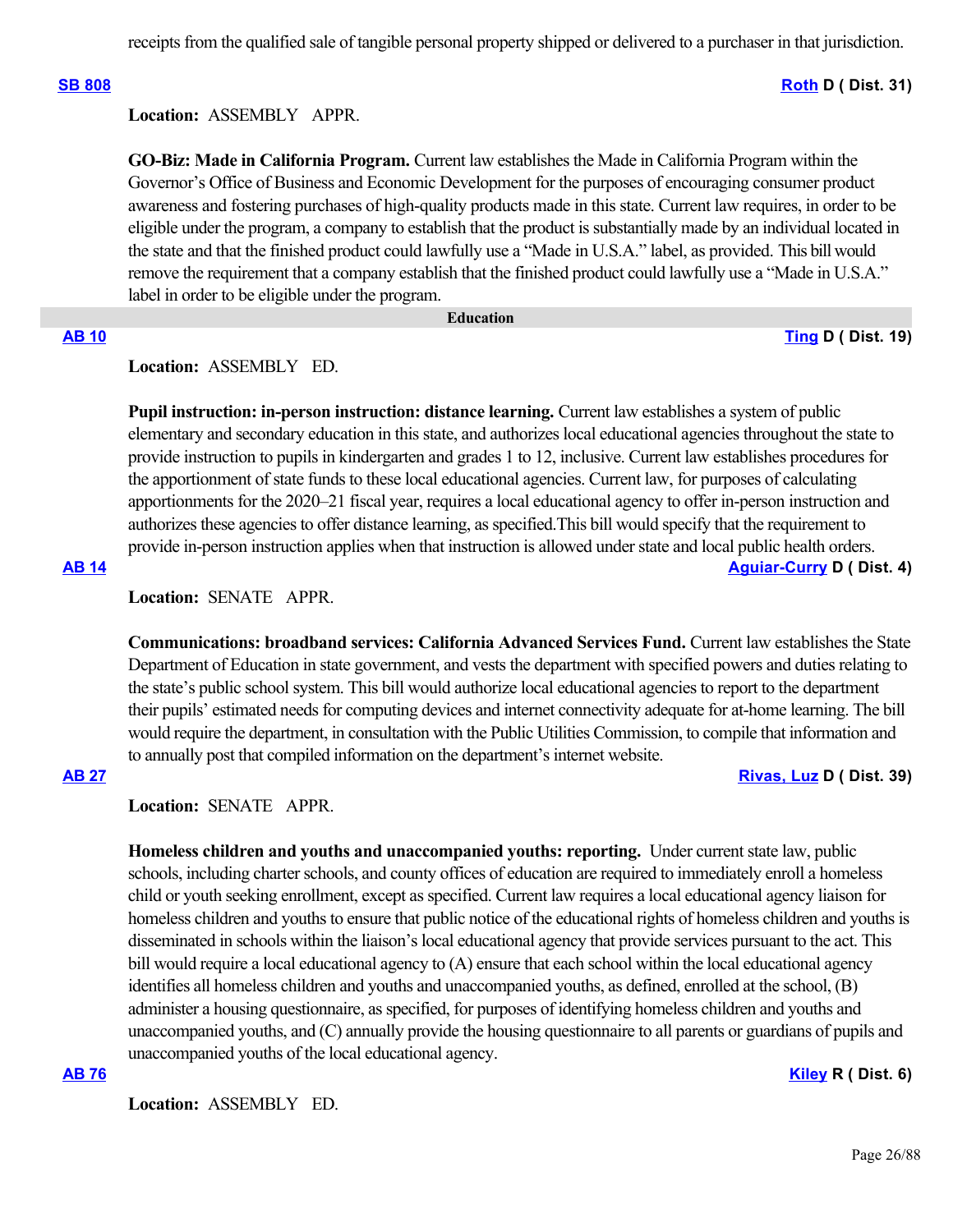# **Interdistrict transfer of pupils: prohibition on transfers by a school district of residence: in-person**

**instruction.** Would prohibit a school district of residence from prohibiting the transfer of a pupil who is not receiving in-person instruction to a school district of proposed enrollment that is offering in-person instruction if the school district of proposed enrollment approves the application for transfer. The bill would define "in-person instruction" for its purposes to mean instruction under the immediate physical supervision and control of a certificated employee of the local educational agency while engaged in educational activities required of the pupil and to include both full-time and hybrid instructional models.

### **[AB 82](https://ctweb.capitoltrack.com/public/publishbillinfo.aspx?bi=E%2BCmfrSOosAGg12%2FPPhzAyV2luKZag31olam5r9Uwg9LlP4N49u9%2B5vJPJRMyaoY) [Ting](https://a19.asmdc.org/) D ( Dist. 19)**

# **Location:**  ASSEMBLY CHAPTERED

**COVID-19 pandemic emergency: contact tracing: childcare.** Current law provides that the Legislature finds and declares that the federal Coronavirus Aid, Relief, and Economic Security (CARES) Act (Public Law 116-136) Child Care and Development Block Grant supplemental payment awarded funds to California to address the impact of the COVID-19 pandemic on childcare providers and the families they serve, including to prevent, prepare for, and respond to the pandemic emergency, to provide assistance to childcare providers in the case of decreased enrollment or closures, and to provide childcare assistance to essential workers during the response to the pandemic. Current law provides that it is the intent of the Legislature to allocate funds to restore amounts either directly or through reimbursement for obligations incurred relating to childcare and the pandemic. Current law requires the Controller to transfer, on July 1, 2020, \$152,314,000 from the Federal Trust Fund, and consistent with the federal Coronavirus Aid, Relief, and Economic Security (CARES) Act Child Care and Development Block Grant supplemental payment requirements, to the General Fund to offset the state costs incurred in the 2019–20 fiscal year. For the 2020–2021 fiscal year, current law appropriates \$198,000,000 from the Federal Trust Fund to the Superintendent of Public Instruction for COVID-19 pandemic-related relief and assistance for childcare providers, the families those childcare providers serve, and essential workers, as prescribed. This bill would instead require \$42,014,000 to be transferred on July 1, 2020, and would instead appropriate \$308,000,000 for the 2020–2021 fiscal year thereby making an appropriation.

# **[AB 86](https://ctweb.capitoltrack.com/public/publishbillinfo.aspx?bi=U5shfJa9I0USdNbC3FJxlwp6ngQdxnTMDJiNnfWcmDGLx2JzMgKM%2BJn6ciXSnPxL) Committee on Budget**

## **Location:**  ASSEMBLY CHAPTERED

**COVID-19 relief and school reopening, reporting, and public health requirements.** Current law, for purposes of calculating apportionments for the 2020–21 fiscal year, requires a local educational agency to offer inperson instruction and authorizes these agencies to offer distance learning, as specified. This bill would require the school administrator or other person in charge of a public or private school campus maintaining kindergarten or any of grades 1 to 12, inclusive, upon learning that a school employee or pupil at the public or private school campus has tested positive for COVID-19 and was present on campus while infectious, to immediately, and in no case later than 24 hours after learning of the positive COVID-19 case, notify the local health officer or the local health officer's representative about the positive case, as specified.

### **[AB 101](https://ctweb.capitoltrack.com/public/publishbillinfo.aspx?bi=SA4m82kQRt91xhZah5wMkJvEaNvU6tVMF9cwyYaPAA9WvOmX8cKDd91eYyEQCa1Y) [Medina](https://a61.asmdc.org/) D ( Dist. 61)**

# **Location:**  SENATE APPR.

**Pupil instruction: high school graduation requirements: ethnic studies.** Current law requires the Instructional Quality Commission to develop, and the State Board of Education to adopt, modify, or revise, a model curriculum in ethnic studies. Current law also encourages each school district and charter school that maintains any of grades 9 to 12, inclusive, and that does not otherwise offer a standards-based ethnic studies curriculum to offer, beginning in the school year following the adoption of the model curriculum, a course of study in ethnic studies based on the model curriculum. This bill would specify that the above-referenced graduation requirements apply to a pupil enrolled in a charter school, and would add the completion of a one-semester course in ethnic studies, meeting specified requirements, to graduation requirements commencing with pupils graduating in the 2029–30 school year.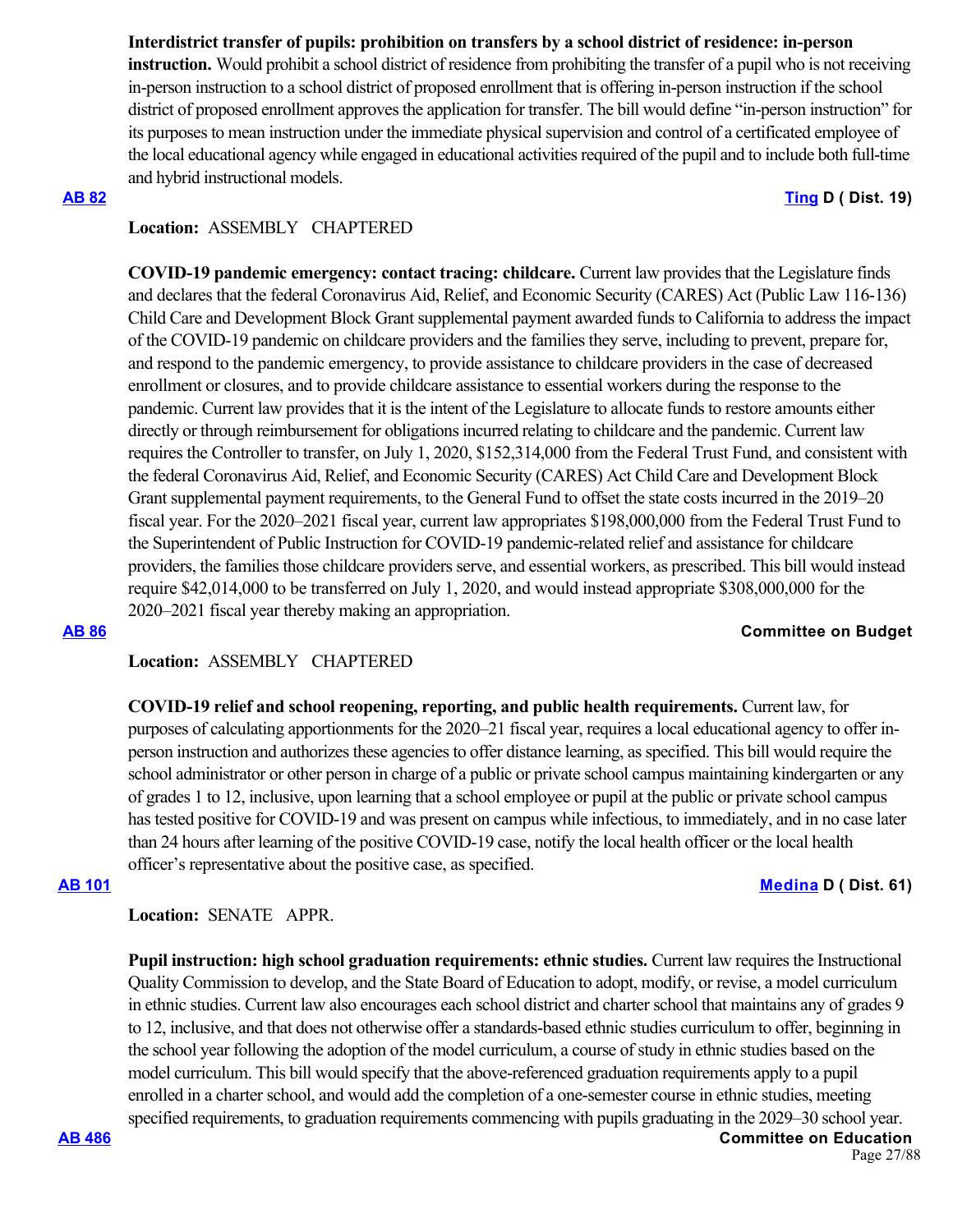**Location:**  SENATE APPR.

**Elementary and secondary education: omnibus bill.** Current law establishes a system of public elementary and secondary education in this state. Under that system, various persons have specified duties and powers relating to the operation of elementary and secondary schools, including, among others, the Superintendent of Public Instruction, county superintendents of schools, county auditors, and city, district, deputy, associate, or assistant superintendents of schools. This bill would replace gendered terms with nongendered terms and make various other nonsubstantive changes to provisions related to those persons.

**[AB 824](https://ctweb.capitoltrack.com/public/publishbillinfo.aspx?bi=4w7a3x0Xnb6ieHQbTAIHmo1VBpUQbMo4UrUe0AkOzA%2FiJwCzrWYv38POGE4J062U) [Bennett](https://a37.asmdc.org/) D ( Dist. 37)**

# **Location:**  SENATE APPR.

**Local educational agencies: county boards of education: governing boards of school districts: governing bodies of charter schools: pupil members.** Would authorize county boards of education and charter schools to also appoint one or more high school pupils as members of their governing bodies in response to petitions from high school pupils enrolled in their county, as specified, or in their charter school, as appropriate. The bill would require policies and procedures for the selection of pupils to serve on a county board of education to ensure and protect the privacy of each pupil, and of the parents or guardians of each pupil, involved in proceedings before the county board of education acting in its capacity as an appellate body.

### **[SB 86](https://ctweb.capitoltrack.com/public/publishbillinfo.aspx?bi=iYFUAvPUutxqCit0%2B4xjGlPcUjFeQiVlGIPSS4c%2BB1kNgAALATaxORwiUwtYOoHa) Committee on Budget and Fiscal Review**

# **Location:**  SENATE CHAPTERED

**Public social services.** Current law establishes the State Supplementary Program for the Aged, Blind, and Disabled (SSP), which requires the State Department of Social Services to contract with the United States Secretary of Health and Human Services to make payments to SSP recipients to supplement Supplemental Security Income (SSI) payments made available pursuant to the federal Social Security Act. Current law also establishes the Golden State Grant Program, which requires the department to make a one-time grant payment of \$600 to qualified grant recipients, including recipients of benefits under the SSI/SSP program. Current law authorizes the department to determine the form and manner of these payments. This bill would instead require the one-time grant payments made under the Golden State Grant Program to individuals who are eligible for the payment because they are recipients of SSI/SSP benefits to be paid as a one-time increase of \$600 to the individual's SSP benefits. **[SB 224](https://ctweb.capitoltrack.com/public/publishbillinfo.aspx?bi=DM6voUCgLw3vG9tn2ohUlSz%2BYm%2BUwDm9SUq7pJ8T81nrMTjQbjemiDsQefclpumo) [Portantino](http://sd25.senate.ca.gov/) D ( Dist. 25)**

**Location:**  ASSEMBLY APPR.

**Pupil instruction: mental health education.** Would require each school district, county office of education, state special school, and charter school that offers one or more courses in health education to pupils in middle school or high school to include in those courses instruction in mental health that meets the requirements of the bill, as specified. The bill would require that instruction to include, among other things, reasonably designed instruction on the overarching themes and core principles of mental health. The bill would require that instruction and related materials to, among other things, be appropriate for use with pupils of all races, genders, sexual orientations, and ethnic and cultural backgrounds, pupils with disabilities, and English learners.

### **Elections / ROV**

**[AB 37](https://ctweb.capitoltrack.com/public/publishbillinfo.aspx?bi=MG0KIq%2Bzo2h03G4evUb95g%2FG2%2B1uhk2CzcKjAws%2BBq9yVA5f0J3I8WSXJop9gKLk) [Berman](https://a24.asmdc.org/) D ( Dist. 24)**

## **Location:**  SENATE APPR.

**Elections: vote by mail ballots.** Current law requires county elections officials to mail a ballot to every registered voter for all elections proclaimed or conducted prior to January 1, 2022. Current law requires county elections officials to use a specified Secretary of State vote by mail tracking system or a system that meets the same specifications.This bill would extend the requirements to mail a ballot to every registered voter to all elections and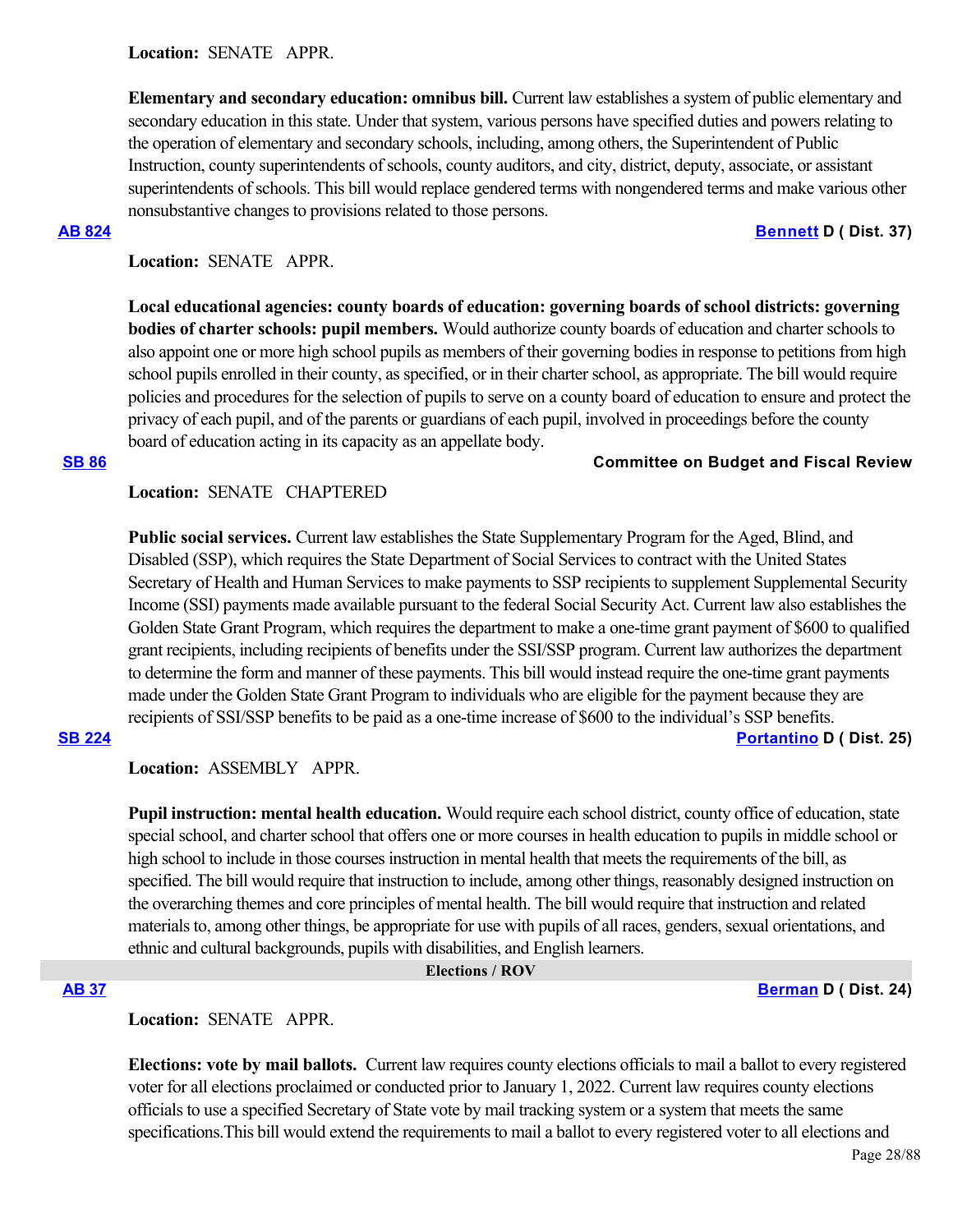apply them to all local elections officials. This bill would require a vote by mail tracking system to be accessible to voters with disabilities. The bill would also make various conforming and technical changes.

### **[AB 152](https://ctweb.capitoltrack.com/public/publishbillinfo.aspx?bi=gRkmMj%2FzHvu7wFu4ZMnzvWacZsqtDpaWT2RGWHEpK2%2Bq8%2FZd2ARoNYqWSZGN2CFo) Committee on Budget**

## **Location:**  SENATE THIRD READING

**Elections.** Current law authorizes counties to start to process vote by mail ballots on the 15th business day before an election. Under existing law, a vote by mail ballot is timely cast if it is postmarked or date stamped on or before election day and is received by the voter's elections official no later than 3 days after election day. This bill would authorize a county that has previously conducted an all-mailed ballot election to conduct an all-mailed ballot election prior to January 1, 2022, if it provides, on the day of the election and the 3 days preceding the election, at least one vote center for every 30,000 registered voters and, beginning 10 days before the election and continuing up to the 4th day before the election, at least one vote center for every 60,000 registered voters. The bill would authorize a county that has not previously conducted an all-mailed ballot election to conduct an all-mailed ballot election using alternative procedures substantially similar to those in effect for the November 3, 2020, statewide general election, as specified.

### **[AB 759](https://ctweb.capitoltrack.com/public/publishbillinfo.aspx?bi=aA90vtH319PBAz%2F6mP7iVn2Ey3W0AKYdpxz2PkqCtbyOJWw7OfERY4Hh%2BfKZUBFv) [McCarty](https://a07.asmdc.org/) D ( Dist. 7)**

### **Location:**  SENATE APPR.

**Elections: county officers.** The California Constitution requires the Legislature to provide for an elected county sheriff, elected district attorney, and elected assessor in each county. Current law also provides that the county treasurer, clerk, auditor, tax collector, recorder, public administrator, and coroner are elective offices unless a county makes them appointive offices, as specified. Current law generally requires the election to select county officers to be held with the statewide primary election at which candidates for Governor are nominated, but if no candidate for a county office receives a majority of the votes cast for that office at the primary election, the 2 candidates who received the most votes advance to the statewide general election at which the Governor is elected. This bill would require the election to select district attorney and sheriff to be held with the presidential primary and would require, if no candidate receives a majority of the votes cast for the office at the presidential primary, the 2 candidates who received the most votes to advance to a general election held with the presidential general election. The bill would authorize a county board of supervisors to adopt an ordinance to also hold the election for other county officers with the presidential primary.

# **[AB 1137](https://ctweb.capitoltrack.com/public/publishbillinfo.aspx?bi=PQ2UN9IAlNJFxjb5YT%2FgJ4bkxE9aiGC7PaIOD9LbqXyIHNXL3yT0suFLISgX8PWM) [Mullin](https://a22.asmdc.org/) D ( Dist. 22)**

**Location:**  SENATE RLS.

**Elections: voter registration agencies.** Would require the Secretary of State, no later than December 31, 2022, to report to the Legislature regarding the process and infrastructure established by each voter registration agency to allow a person who applies online to electronically submit a voter preference form and an affidavit of voter registration and the feasibility of the voter registration agency establishing a process and infrastructure to implement automated voter registration, as specified. The bill would also permit the Secretary of State to update the required report and to provide periodic updates. The bill would require a voter registration agency to provide the Secretary of State with all information that the Secretary of State identifies as necessary to complete the report.

## **[ACR 3](https://ctweb.capitoltrack.com/public/publishbillinfo.aspx?bi=WtKOqYkAHuj%2FALWshgYoEMzVQyK7iFpO6vaLPHDGz4aIfGBHRzCuybdWYHyhENdI) [Kiley](https://ad06.asmrc.org/) R ( Dist. 6)**

**Location:**  ASSEMBLY PRINT

**Writ of election.** This measure would urge Governor Gavin Newsom to issue a writ of election at the first possible opportunity to fill the United States Senate seat expected to be vacant once Senator Kamala Harris resigns to become Vice President of the United States.

**[SB 29](https://ctweb.capitoltrack.com/public/publishbillinfo.aspx?bi=yIJr3w%2FwBBFvxr64ksXevSx8Om5d8LulHBwyCdh2ADsbQchvO3mJ3LeMrdcStk7H) [Umberg](https://sd34.senate.ca.gov/) D ( Dist. 34)**

**Location:**  SENATE CHAPTERED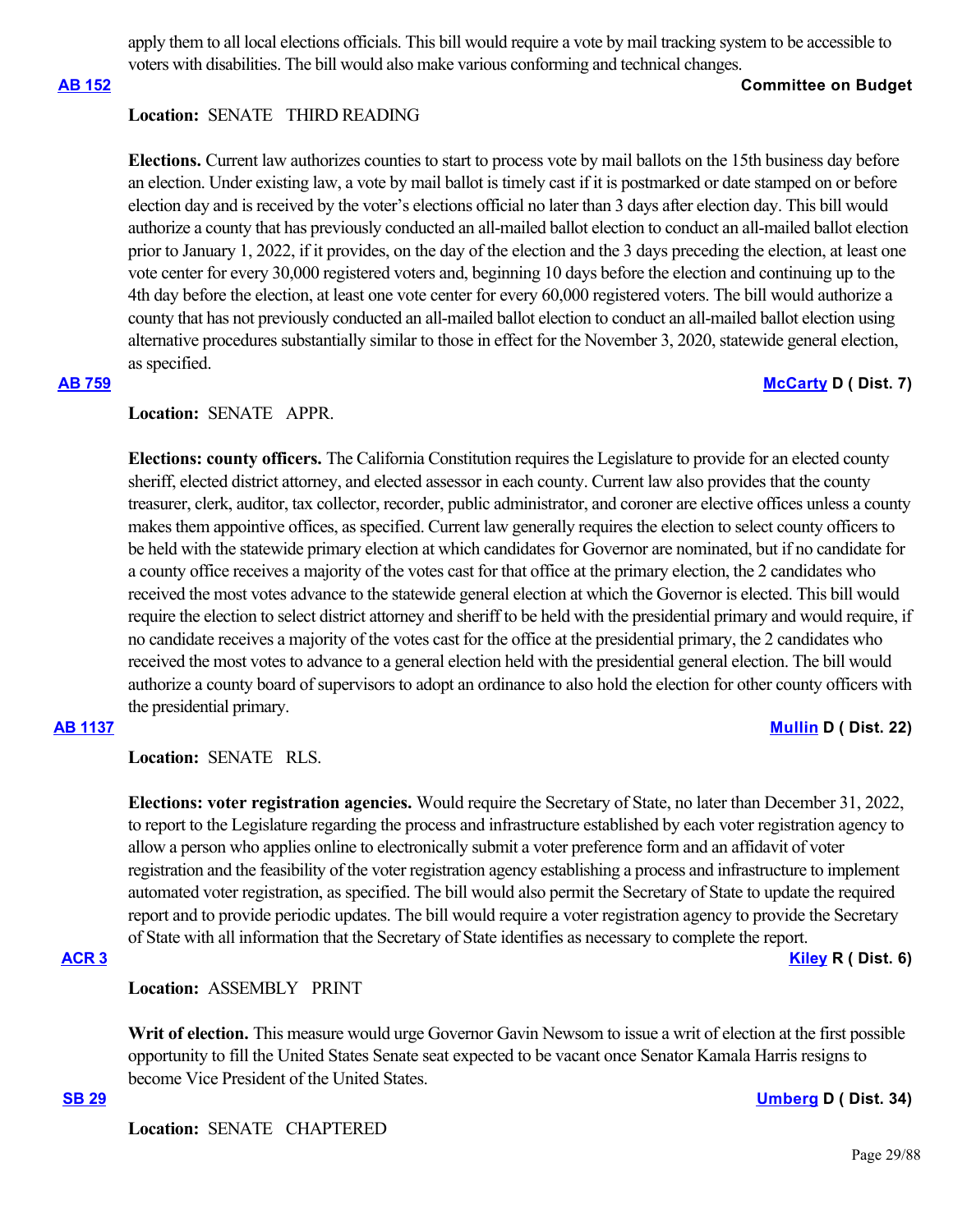**Elections: vote by mail ballots.** Current law required county elections officials to mail a ballot to every registered voter for the November 3, 2020, statewide general election. Current law, for the November 3, 2020, statewide general election, also required county elections officials to use a specified Secretary of State vote by mail tracking system or a system that meets the same specifications. This bill would extend these requirements to all elections proclaimed or conducted prior to January 1, 2022

### **[SB 35](https://ctweb.capitoltrack.com/public/publishbillinfo.aspx?bi=K4VO%2B%2F%2FXcjYeFMsoKn5pTb2iM2WfEovekFbcxqCkFF1%2FMECA7gqN3M706GgQiy0e) [Umberg](https://sd34.senate.ca.gov/) D ( Dist. 34)**

# **Location:**  ASSEMBLY APPR.

**Elections: prohibited activities.** Current law makes it a crime to conduct certain political activities, including electioneering, within 100 feet of a polling place, an election official's office, or a satellite voting location, as defined. Current law defines electioneering as displaying visible or disseminating audible information that advocates for or against any candidate or measure on the ballot in specified locations. Current law makes it a crime to conduct certain activities that constitute corruption of the voting process, including certain activities within 100 feet of a polling place with the intent of dissuading another person from voting. This bill would expand the prohibited activities to include obstructing ingress, egress, and parking, and specify that such activities are prohibited within 100 feet of (1) the entrance to a building that contains a polling place, an elections official's office, or satellite voting location, as defined, and (2) an outdoor site at which a voter may cast or drop off a ballot.

### **[SB 152](https://ctweb.capitoltrack.com/public/publishbillinfo.aspx?bi=VJhbkGVPGw%2Bgnl2gt3aUg8zPYhReRKv15nFi%2B3qpPDg7%2FzrK2c17qUcsRnVEUSpR) Committee on Budget and Fiscal Review**

# **Location:**  SENATE CHAPTERED

**Elections.** Would authorize a county that has previously conducted an all-mailed ballot election to conduct an allmailed ballot election prior to January 1, 2022, if it provides, on the day of the election and the 3 days preceding the election, at least one vote center for every 30,000 registered voters and, beginning 10 days before the election and continuing up to the 4th day before the election, at least one vote center for every 60,000 registered voters. The bill would authorize a county that has not previously conducted an all-mailed ballot election to conduct an all-mailed ballot election using alternative procedures substantially similar to those in effect for the November 3, 2020, statewide general election, as specified.

### **[SB 443](https://ctweb.capitoltrack.com/public/publishbillinfo.aspx?bi=HIojWqTdpascDXzdrowFDmZfMBn6ikUpCG3ceZICtuNK6Drr9Vz38JPGnn2sEp40) [Hertzberg](https://sd18.senate.ca.gov/) D ( Dist. 18)**

**Location:**  ASSEMBLY RLS.

**Referendum measures.** Current law specifies the order in which statewide ballot measures are required to appear on the ballot, with referendum measures required to be last after all initiative measures. This bill would instead require initiative and referendum measures to appear in the order in which they qualify for the ballot.

**[SB 594](https://ctweb.capitoltrack.com/public/publishbillinfo.aspx?bi=kOfI7Aw8HK%2F1P5ifWgmLakhdJE1c559hKvxsm2J%2F%2BQrIn6mAZx%2FhjUblUgIFWO7c) [Glazer](http://sd07.senate.ca.gov/) D ( Dist. 7)**

# **Location:**  ASSEMBLY RLS.

**Elections: local redistricting.** Current law requires counties, general law cities, and charter cities that elect members of their legislative bodies using district-based elections to adopt boundaries for those supervisorial or council districts following each federal decennial census, as specified. Current law expressly authorizes a city council to adopt district boundaries by resolution or ordinance. If a legislative body does not adopt district boundaries by a specified deadline, existing law requires the legislative body, and authorizes a resident of the county or city, to petition the superior court for an order adopting boundaries. Current law provides that the superior court's order is immediately effective in the same manner as an enacted ordinance or resolution of the legislative body. This bill would clarify that "adopting" district boundaries for these purposes means the passage of an ordinance or resolution specifying those boundaries.

## **[SCA 1](https://ctweb.capitoltrack.com/public/publishbillinfo.aspx?bi=VRzwv5BBUlz2wPMkYUS%2BaZtmuwo%2FP7juxDvzbzTNyD2qMj%2Bi16c3DiXua%2B8AxI%2Bl) [Hertzberg](https://sd18.senate.ca.gov/) D ( Dist. 18)**

**Location:**  SENATE APPR. SUSPENSE FILE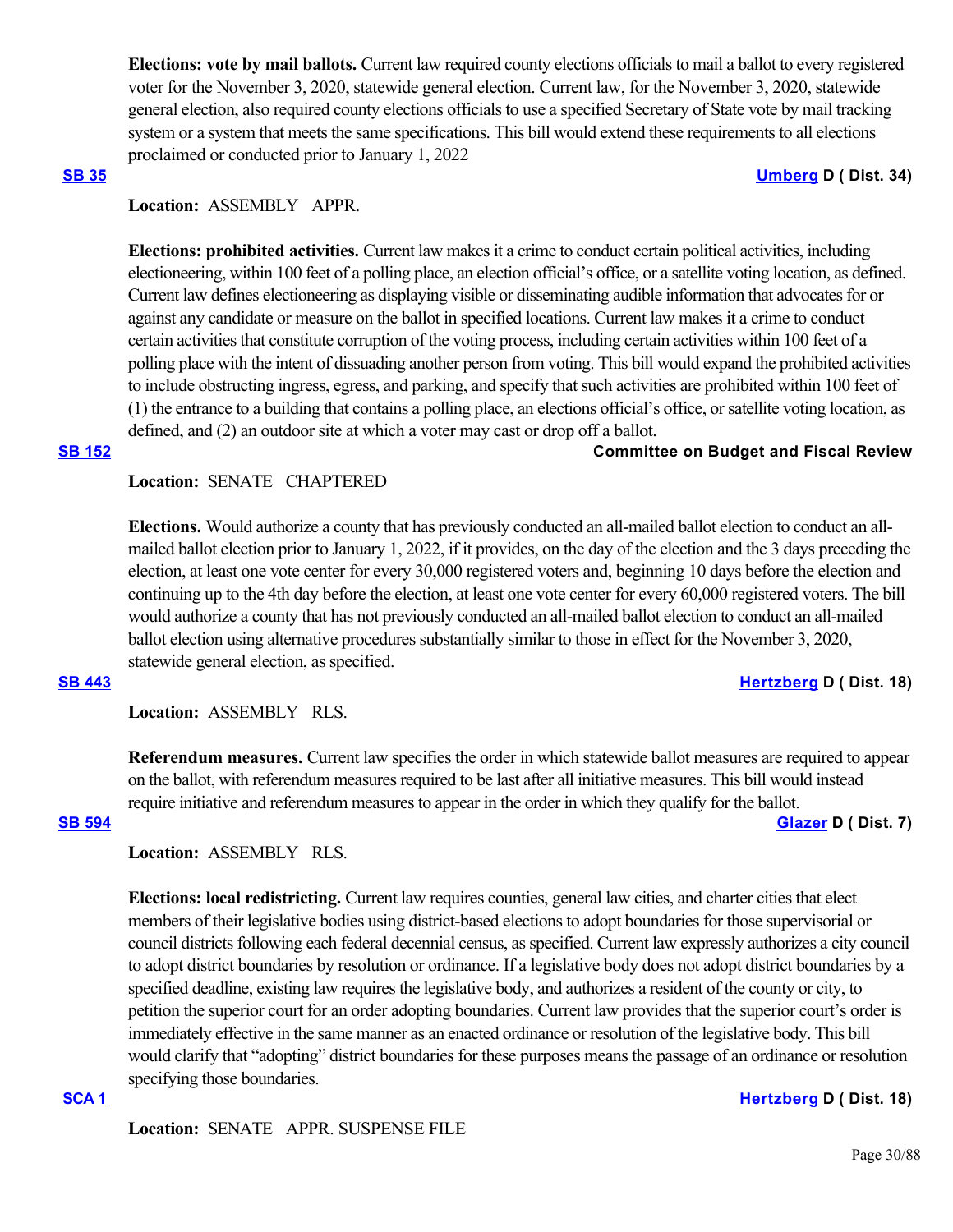**Elections: referenda.** A majority vote in favor of a referendum measure approves the statute or part of the statute subject to the referendum, and the statute then takes effect on the fifth day after the Secretary of State files the statement of the vote for the election at which the measure is voted on. This measure would instead require that the ballot for a referendum measure provide that a "Yes" vote is in favor of the referendum and rejects the statute or part of the statute subject to the referendum, and a "No" vote is against the referendum and approves the statute or part of the statute subject to the referendum, thus requiring a majority vote in favor of the referendum to reject the statute or part of the statute subject to the referendum. The measure would also make conforming changes. **[SCA 3](https://ctweb.capitoltrack.com/public/publishbillinfo.aspx?bi=3540yp739dRPhhZgmmhtfT0fgywm%2F2HMRmVb2A%2Bn15bSj81nwRuQAqGB%2BjQtJQAt) [Allen](http://sd26.senate.ca.gov/) D ( Dist. 26)**

**Location:**  SENATE E. & C.A.

**Elections: recalls.** The California Constitution provides that voters may recall a state officer and, in the same election, elect a successor. The Constitution prohibits an officer who is the subject of a recall election from being a candidate for successor. The Constitution also prohibits a successor candidacy for the office of judge of the Supreme Court or a court of appeal.

### **Emergency Services**

### **[AB 7](https://ctweb.capitoltrack.com/public/publishbillinfo.aspx?bi=p8WZMbevtTVfIMkwEOLndJHfwEiLMX0Z15ylFCS3HoKCVwm0AVG1tDGgJ3vX%2FR0w) [Rodriguez](https://a52.asmdc.org/) D ( Dist. 52)**

### **Location:**  SENATE APPR. SUSPENSE FILE

**Emergency ambulance employees: multithreat body protective gear.** Would, upon request by an emergency ambulance employee, require an emergency ambulance provider to provide that employee with multithreat body protective gear, defined as material or equipment that is worn by an employee and is bullet, strike, slash, and stab resistant, and, for these purposes only, to be considered as part of the above-described safety devices and safeguards. The bill would require the provider, once the provider has obtained the protective gear, to make the protective gear readily available for the requesting employee to use when responding to an emergency call, and to provide training to that employee on the proper fitting and use of the protective gear, as specified. The bill would require an emergency ambulance provider to inform each emergency ambulance employee, upon initial employment and subsequently on an annual basis, of the employee's right to request multithreat body protective gear.

**[AB 118](https://ctweb.capitoltrack.com/public/publishbillinfo.aspx?bi=SphFfN9xeteQbOXIrPokfTP%2F%2FjX%2Bl92itaraU1VDwAfdEowaPjR55wTw%2FaWUZ6CL) [Kamlager](https://a54.asmdc.org/) D ( Dist. 0)**

**Location:**  SENATE APPR. SUSPENSE FILE

**Emergency services: community response: grant program.** Would, until January 1, 2026, enact the Community Response Initiative to Strengthen Emergency Systems Act or the C.R.I.S.E.S. Act for the purpose of creating, implementing, and evaluating the 3-year C.R.I.S.E.S. Grant Pilot Program, which the act would establish. The bill would require the office to establish rules and regulations for the program with the goal of making grants to community organizations, over 3 years, for the purpose of expanding the participation of community organizations in emergency response for specified vulnerable populations. The bill would require that grantees receive a minimum award of \$250,000 per year. The bill would require a community organization receiving funds pursuant to the program to use the grant to stimulate and support involvement in emergency response activities that do not require a law enforcement officer, as specified. The bill would require the Director of Emergency Services (director) to assemble staff and resources to carry out certain duties in support of the program.

### **[AB 389](https://ctweb.capitoltrack.com/public/publishbillinfo.aspx?bi=RiUzKNsjke%2FQEhgp%2Bj3gJvpdDZMxEFwTdrBEyotjBeCkPO08fy%2BIa2lOd9UdGooL) [Grayson](https://a14.asmdc.org/) D ( Dist. 14)**

# **Location:**  SENATE HEALTH

**Ambulance services.** Would specify that a county is authorized to contract for emergency ambulance services with a fire agency, as defined, that provides those services, in whole or in part, through a written subcontract with a private ambulance service. The bill would further specify that a fire agency is authorized to enter into a written subcontract with a private ambulance service for these purposes. The bill would prohibit, on and after January 1,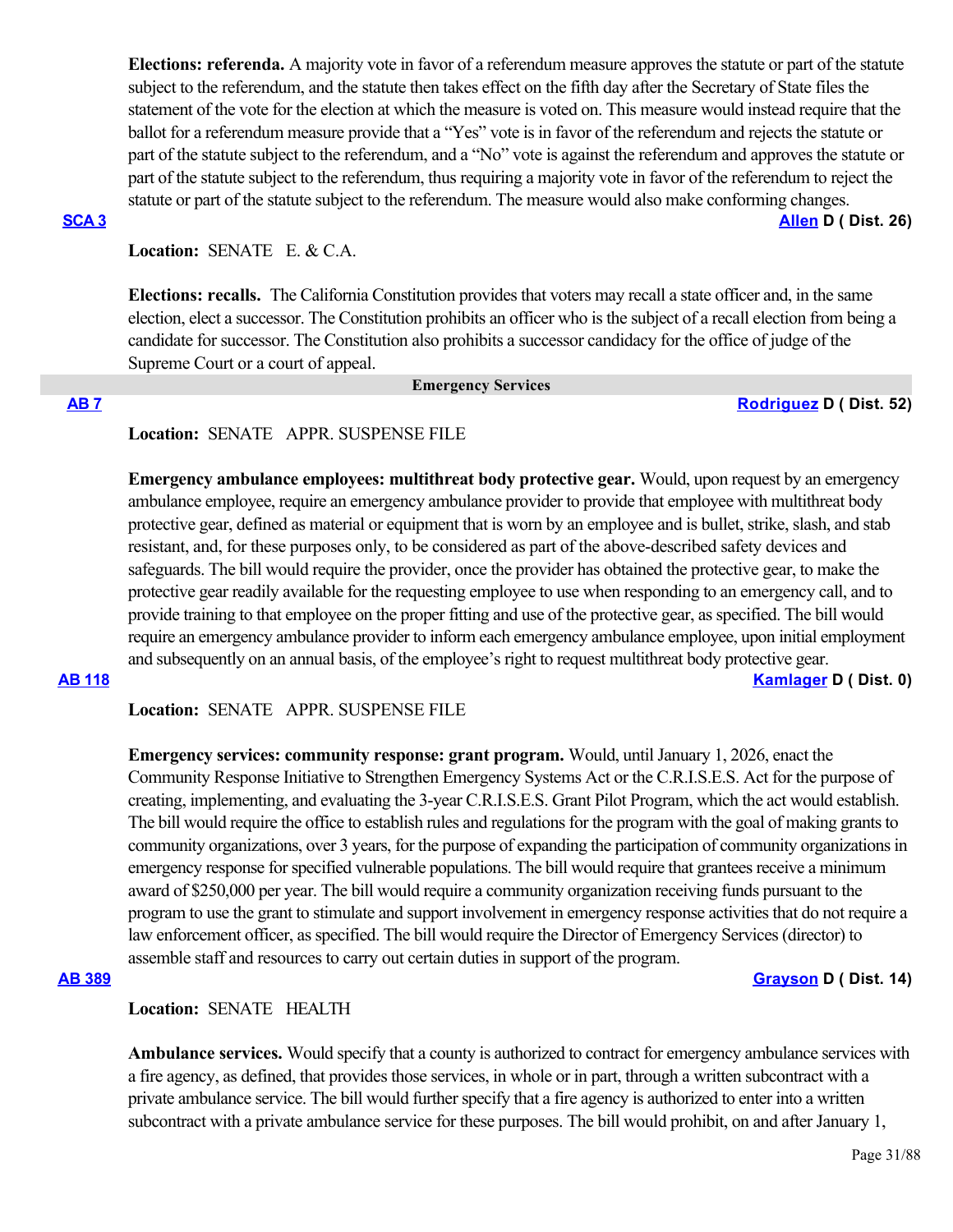2022, a county from entering into or renewing these contracts unless the county board of supervisors has adopted, by ordinance or resolution, a written policy setting forth issues to be considered for inclusion in the county contract for emergency ambulance services and the fire agency adopts a written policy that requires the written subcontract to be awarded pursuant to a competitive bidding process, as specified.

# **[AB 418](https://ctweb.capitoltrack.com/public/publishbillinfo.aspx?bi=GnU%2BOEQEzmHVUc7wIVVEiISDCMew6AYOCOY1SW3zVsNYuKJ%2FXiMsYUj1nO8i9xP2) [Valladares](https://ad38.asmrc.org/) R ( Dist. 38)**

### **Location:**  SENATE APPR. SUSPENSE FILE

**Emergency services: grant program.** Would establish the Community Power Resiliency Program (program), to be administered by the Office of Emergency Services, to support local governments' efforts to improve resiliency in response to power outage events, as provided. The bill would require the office to allocate funds, pursuant to an appropriation by the Legislature, to local governments, special districts, and tribes for various purposes relating to power resiliency, and would require certain entities, in order to be eligible for funding, to either describe the portion of their emergency plan that includes power outages or confirm that power outages will be included when the entity revises any portion of their emergency plan.

# **[AB 580](https://ctweb.capitoltrack.com/public/publishbillinfo.aspx?bi=WXU55vgswBolv7sEKrga9uPdhhh5zPA6p5QPBadmZqQSYUHA%2F3WrOjrM6hRAYbSP) [Rodriguez](https://a52.asmdc.org/) D ( Dist. 52)**

### **Location:**  SENATE APPR. SUSPENSE FILE

**Emergency services: vulnerable populations.** Current law requires OES to establish a standardized emergency management system for use by all emergency response agencies. Current law requires the director to appoint representatives of the disabled community to serve on pertinent committees related to that system, and to ensure that the needs of the disabled community are met within that system by ensuring certain committee recommendations include the needs of people with disabilities. This bill instead would require the director to appoint representatives of the access and functional needs population, provided a majority of appointees are from specified groups, to serve on those committees and to ensure the needs of that population are met within that system.

**[AB 642](https://ctweb.capitoltrack.com/public/publishbillinfo.aspx?bi=K6CX19qENDPAMvd7iLwZ1HVEdz%2BeRY7EgYjNbp0KZj2POGQlH%2FLQzU1i2gvGHWeX) [Friedman](https://a43.asmdc.org/) D ( Dist. 43)**

# **Location:**  SENATE APPR.

**Wildfires.** Would require the Director of Forestry and Fire Protection to identify areas in the state as moderate and high fire hazard severity zones. The bill would additionally require the director classify areas into fire hazard severity zones based on additional factors, including possible lightning-caused ignition. The bill would require a local agency, within 30 days of receiving a transmittal from the director that identifies fire hazard severity zones, to make the information available for public comment. Because the bill would impose additional duties on local agencies, this bill would impose a state-mandated local program.

**Location:**  SENATE E. U., & C.

**Mental health: 988 crisis hotline.** Current law, the Warren-911-Emergency Assistance Act, requires every local public agency, as defined, to have an emergency communication system and requires the digits "911" to be the primary emergency telephone number within the system. Current federal law, the National Suicide Hotline Designation Act, designates the 3-digit telephone number "988" as the universal number within the United States for the purpose of the national suicide prevention and mental health crisis hotline system operating through the National Suicide Prevention Lifeline maintained by the Assistant Secretary for Mental Health and Substance Abuse and the Veterans Crisis Line maintained by the Secretary of Veterans Affairs. This bill would require 988 centers, as defined, to, by July 16, 2022, provide a person experiencing a behavioral health crisis access to a trained counselor by call and, by January 1, 2027, provide access to a trained counselor by call, text, and chat.

### **[AB 1044](https://ctweb.capitoltrack.com/public/publishbillinfo.aspx?bi=4azcB8LG4cSgPewRhayk4Eq8D88B0auTSiWgOFnVA55XZmkkVkLWPu3RNJanuaK1) [Rodriguez](https://a52.asmdc.org/) D ( Dist. 52)**

**Location:**  ASSEMBLY EMERGENCY MANAGEMENT

### **[AB 988](https://ctweb.capitoltrack.com/public/publishbillinfo.aspx?bi=jPjlAAna2I%2BTXPXFt0nZGgjfP4UQuHD0yMrgtf7cg0IF6eh90GIQOatSW9biM2p8) [Bauer-Kahan](https://a16.asmdc.org/) D ( Dist. 16)**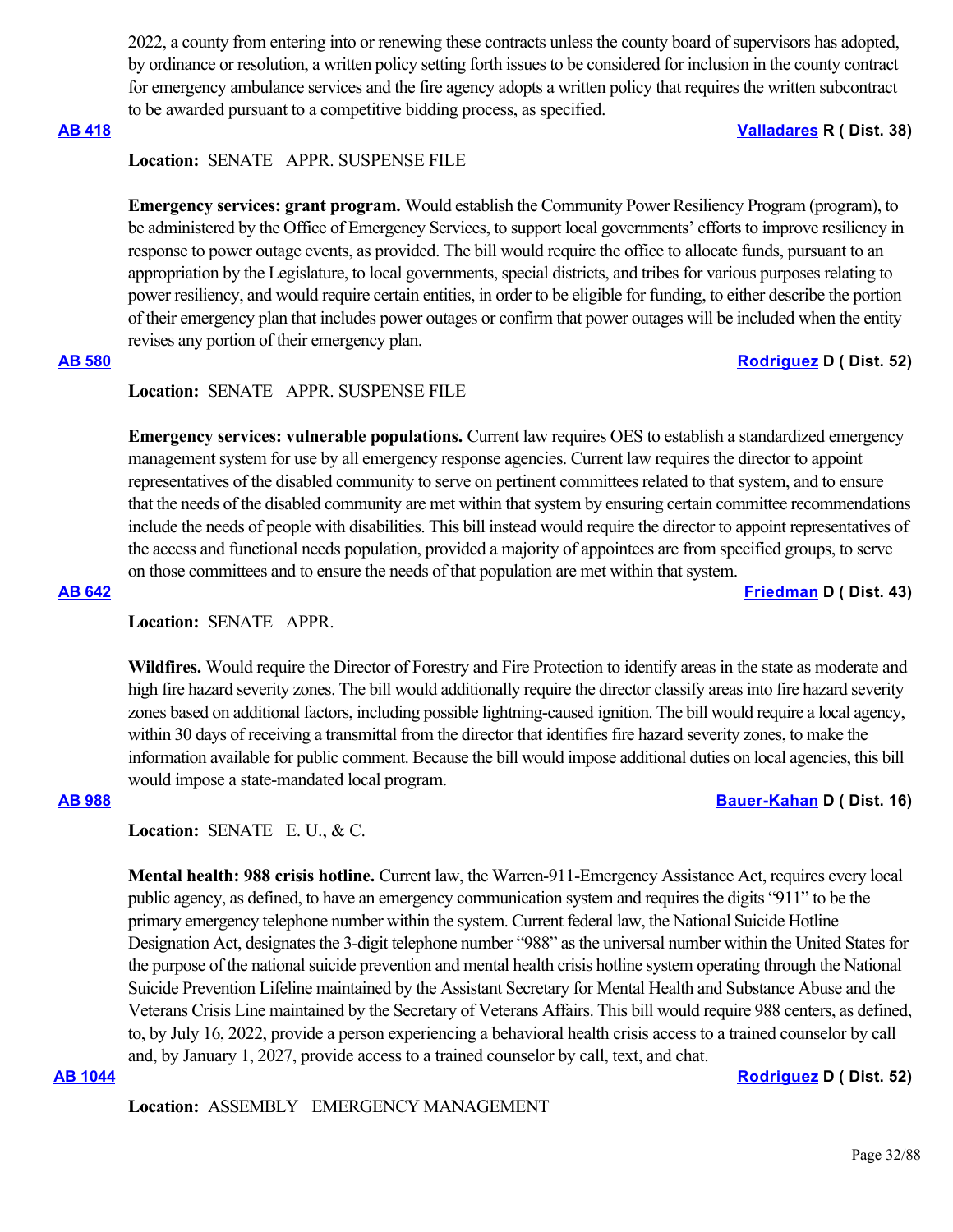**Office of Emergency Services: COVID-19 Pandemic after-action report.** Would require the Office of Emergency Services, on or before September 30, 2021, to review, and make recommendations to the Legislature and the California congressional delegation on, how to enhance the effectiveness of the Strategic National Stockpile, the federal Defense Production Act of 1950, the California stockpile of personal protection equipment, and the procurement of personal protective equipment as part of its COVID-19 Pandemic after- action report.This bill would declare that it is to take effect immediately as an urgency statute.

### **[AB 1229](https://ctweb.capitoltrack.com/public/publishbillinfo.aspx?bi=qPRxf4gfKcSLLBG7C1mbeEOiGQHMHT10lx0lcVDKuAdodH%2FJSQl4p%2ByBoUfGpbk9) [Rodriguez](https://a52.asmdc.org/) D ( Dist. 52)**

**Location:**  ASSEMBLY APPR. SUSPENSE FILE

**Advisory task force: ambulance services.** Would require the Director of the Emergency Medical Services Authority to appoint and convene an advisory task force, and would further require the director to recommend a project plan for the advisory task force that includes an evaluation relating to ambulance patient offload delays due to the COVID-19 pandemic, as specified, and an evaluation of adopting technologies to allow EMS systems to better manage resources and improve response times. The bill would require the director to transmit the evaluations conducted by the advisory task force to the authority, in a manner that allows for their timely inclusion in an existing reporting requirement from the authority to the Commission on Emergency Medical Services, and to specified legislative committees.

### **[SB 63](https://ctweb.capitoltrack.com/public/publishbillinfo.aspx?bi=51BTS7vZ%2FnRh37SDSRFhwHJo55TTZhO%2FVJVDJqxfuxXLS9oe%2FbQJwqoj%2BGMKYDoU) [Stern](http://sd27.senate.ca.gov/) D ( Dist. 27)**

**Location:**  ASSEMBLY APPR.

**Fire prevention: vegetation management: public education: grants: defensible space: fire hazard severity zones.** Would, among other things, require the Director of Forestry and Fire Protection to identify areas of the state as moderate and high fire hazard severity zones and would require a local agency to make this information available for public review and comment, as provided. By expanding the responsibility of a local agency, the bill would impose a state-mandated local program. This bill would also make conforming changes.

**[SB 109](https://ctweb.capitoltrack.com/public/publishbillinfo.aspx?bi=VcVV71HTyDNa3dv83xyYX%2BWRZUb%2FY9P91HkxJBrTJG8q%2FGXpQCVc5LP8rZGmML70) [Dodd](http://sd03.senate.ca.gov/) D ( Dist. 3)**

**Location:**  ASSEMBLY APPR.

**Office of Emergency Services: Office of Emergency Technology Research and Development.** Would, until January 1, 2029, establish the Office of Emergency Technology Research and Development within the Office of Emergency Services under the direct control of the Director of the Office of Emergency Services. The bill would make the office responsible for receiving, researching, developing, testing, evaluating, and making recommendations to state and local agencies on proposals and tools to improve the state's ability to prepare and plan for emergencies, incident response, and command and control regarding potential emergencies and threats facing the state, through specified activities, as provided. The bill would require the Office of Emergency Technology Research and Development to consult and coordinate with the Department of Forestry and Fire Protection to forward the goals of the office, as provided.

### **Employee Relations**

## **[AB 84](https://ctweb.capitoltrack.com/public/publishbillinfo.aspx?bi=B%2FFJylx76BV7l52%2B3XhF6j%2FwR52JBWNxjEXhy3jtbD2GBvwl2cN4wsF%2FNmRfG1Iy) Committee on Budget**

Location: **SENATE** BUDGET & F.R.

**Employment: rehiring and retention: displaced workers.** Would, until December 31, 2024, require an employer, as defined, to offer its laid-off employees specified information about job positions that become available for which the laid-off employees are qualified, and to offer positions to those laid-off employees based on a preference system, in accordance with specified timelines and procedures. The bill would define the term "laid-off employee" to mean any employee who was employed by the employer for 6 months or more in the 12 months preceding January 1, 2020, and whose most recent separation from active service was due to a reason related to the COVID-19 pandemic, ncluding a public health directive, government shutdown order, lack of business, a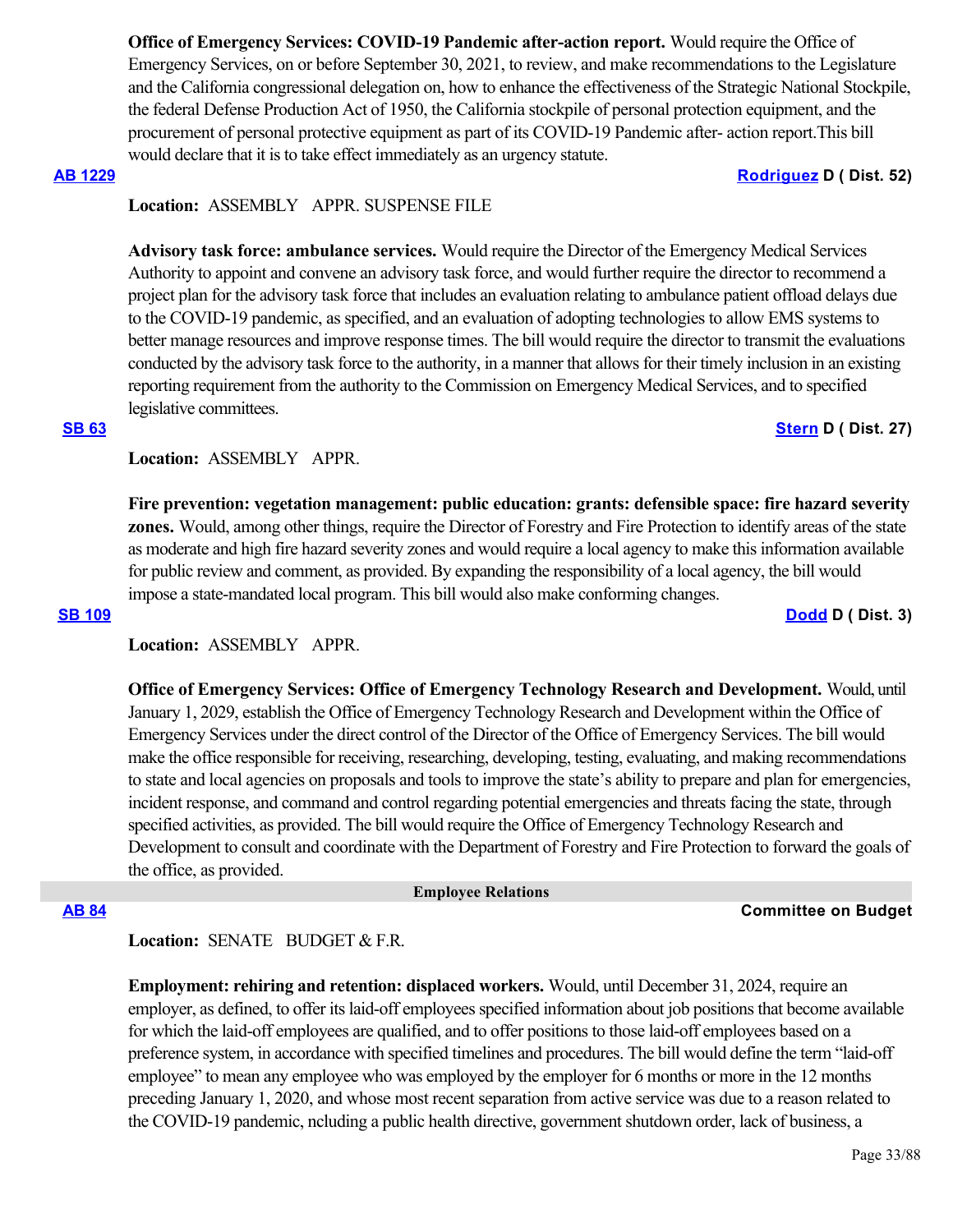reduction in force, or other economic, nondisciplinary reason related to the COVID-19 pandemic. The bill would require an employer to keep records for 3 years, including records of communications regarding the offers.

### **[AB 123](https://ctweb.capitoltrack.com/public/publishbillinfo.aspx?bi=%2F8P%2FESm4cLrZPdZlseHCQ6aTJbD6zKr0QhaL%2Fr3l%2B80CEFmtlz4tcU5EIMhoxRGN) [Gonzalez, Lorena](https://a80.asmdc.org/) D ( Dist. 80)**

### **Location:**  SENATE APPR. SUSPENSE FILE

**Paid family leave: weekly benefit amount.** Current law establishes, within the Unemployment Compensation Disability Fund program, a family temporary disability insurance program, also known as the paid family leave program, for the provision of wage replacement benefits for up to 8 weeks to workers who take time off work to care for a seriously ill family member or to bond with a minor child within one year of birth or placement, as specified. Current law defines "weekly benefit amount" for purposes of both employee contributions and benefits under this program to mean the amount of weekly benefits available to qualifying disabled individuals pursuant to unemployment compensation disability law, calculated pursuant to specified formulas partly based on the applicable percentage of the wages paid to an individual for employment by employers during the quarter of the individual's disability base period in which these wages were highest, but not to exceed the maximum workers' compensation temporary disability indemnity weekly benefit amount established by the Department of Industrial Relations. This bill would revise the formula for determining benefits available pursuant to the family temporary disability insurance program, for periods of disability commencing after January 1, 2022, by redefining the weekly benefit amount to be equal to 90% of the wages paid to an individual for employment by employers during the quarter of the individual's disability base period in which these wages were highest, divided by 13, but not exceeding the maximum workers' compensation temporary disability indemnity weekly benefit amount established by the Department of Industrial Relations.

# **Location:**  SENATE APPR.

**Public employment: unfair practices: health protection.** Under existing law, the Public Employment Relations Board (PERB) has the power and duty to investigate an unfair practice charge and to determine whether the charge is justified and the appropriate remedy for the unfair practice. This bill, the Public Employee Health Protection Act, would make it an unfair practice for a covered employer, as defined, to fail or refuse to maintain or pay for continued health care or other medical coverage for an enrolled employee or their enrolled dependents, for the duration of the enrolled employee's participation in the authorized strike, at the level and under the conditions that coverage would have been provided if the employee had continued to work in their position for the duration of the strike.

## **[AB 1033](https://ctweb.capitoltrack.com/public/publishbillinfo.aspx?bi=xYGuUPYnZXyGqc5fcg1bXa39ezAuxRRvZ%2BREPIVKIy%2FEgspm7t9jONMSJedg28tA) [Bauer-Kahan](https://a16.asmdc.org/) D ( Dist. 16)**

# **Location:**  SENATE APPR.

### **California Family Rights Act: parent-in-law: small employer family leave mediation: pilot**

**program.** Current law, the Moore-Brown-Roberti Family Rights Act, commonly known as the California Family Rights Act, which is a part of FEHA, makes it an unlawful employment practice for an employer, as defined, to refuse to grant a request by an eligible employee to take up to 12 workweeks of unpaid protected leave during any 12-month period for family care and medical leave, as specified. Current law defines family care and medical leave to include, among other things, leave to care for a parent. This bill would additionally include leave to care for a parent-in-law within the definition of family care and medical leave, and would make other conforming changes. **[AB 1041](https://ctweb.capitoltrack.com/public/publishbillinfo.aspx?bi=5AdbS012iolk0S%2BR8OXCTbezQbDtY%2FRyuueXH9Dq%2Bq%2FTbNCW2s2qDttEyECBZAw%2F) [Wicks](https://a15.asmdc.org/) D ( Dist. 15)**

**Location:**  SENATE APPR. SUSPENSE FILE

**Employment: leave.** Would expand the population that an employee can take leave to care for to include a designated person. The bill would define "designated person" to mean a person identified by the employee at the time the employee requests family care and medical leave. The bill would authorize an employer to limit designation

**[AB 237](https://ctweb.capitoltrack.com/public/publishbillinfo.aspx?bi=5RP1DLm3qpLWTKuSbKMQoylpU%2FXY3shc1RkSmmT%2BxjLT%2Bh3bnhwftbofR%2FO1uoXd) [Gray](https://a21.asmdc.org/) D ( Dist. 21)**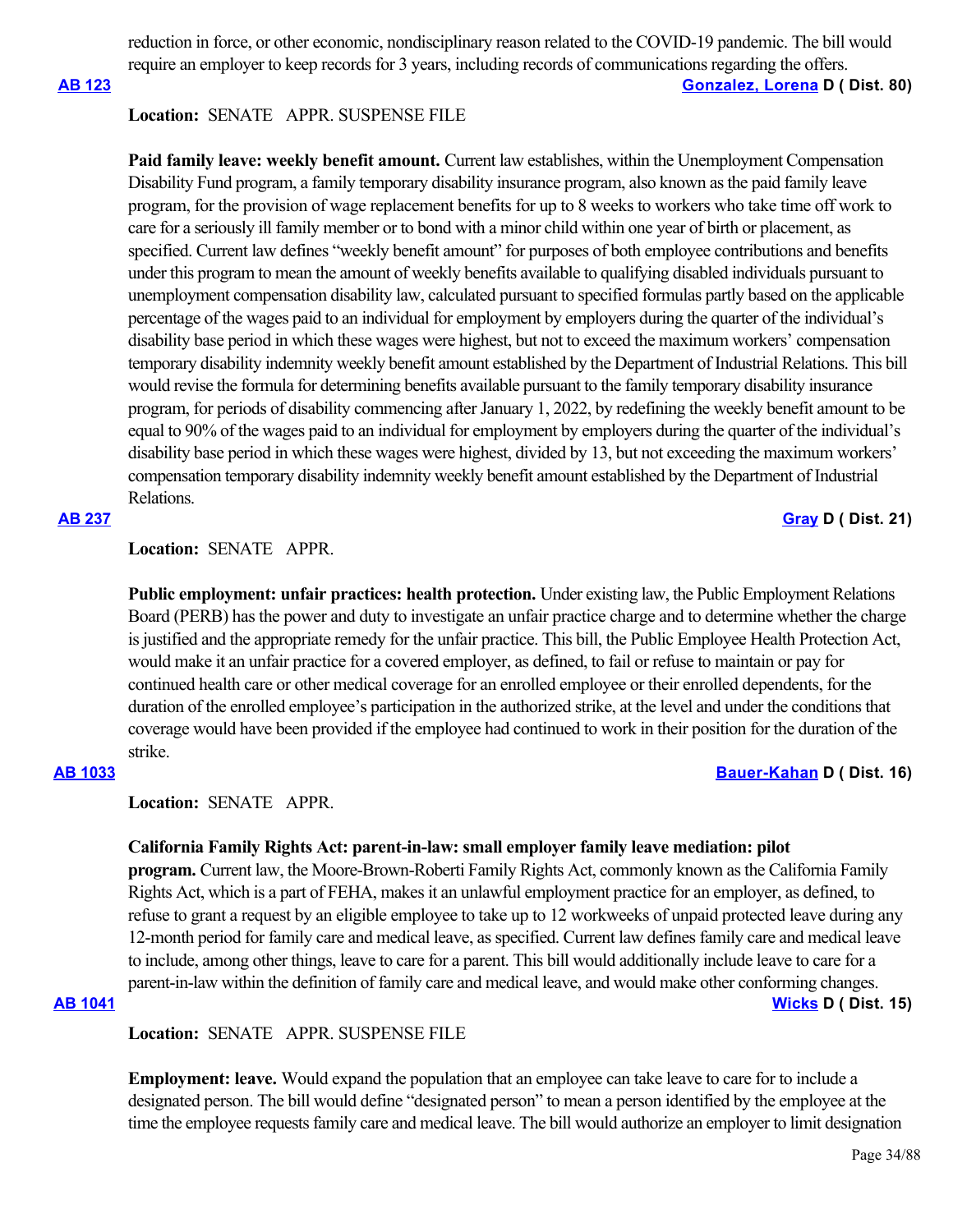of a person, as prescribed.

### **Location:**  SENATE CHAPTERED

**Employment: COVID-19: supplemental paid sick leave.** Would provide for COVID-19 supplemental paid sick leave for covered employees, as defined, who are unable to work or telework due to certain reasons related to COVID-19, including that the employee has been advised by a health care provider to self-quarantine due to concerns related to COVID-19. The bill would entitle a covered employee to 80 hours of COVID-19 supplemental paid sick leave if that employee either works full time or was scheduled to work, on average, at least 40 hours per week for the employer in the 2 weeks preceding the date the covered employee took COVID-19 supplemental paid sick leave. The bill would provide a different calculation for supplemental paid sick leave for a covered employee who is a firefighter subject to certain work schedule requirements and for a covered employee working fewer or variable hours, as specified.

### **[SB 278](https://ctweb.capitoltrack.com/public/publishbillinfo.aspx?bi=IKf8oK13fMnUIvFPqf9rrMppPPdaC4pD8vIgkzO9fQev1jOxYRohAjr2jZVnn0OW) [Leyva](http://sd20.senate.ca.gov/) D ( Dist. 20)**

**Location:**  ASSEMBLY APPR. SUSPENSE FILE

**Public Employees' Retirement System: disallowed compensation: benefit adjustments.** The California Public Employees' Pension Reform Act of 2013 (PEPRA) generally requires a public retirement system, as defined, to modify its plan or plans to comply with the act. PEPRA, among other things, establishes new defined benefit formulas and caps on pensionable compensation. This bill would establish new procedures under PERL for cases in which PERS determines that the benefits of a member or annuitant are, or would be, based on disallowed compensation that conflicts with PEPRA and other specified laws and thus impermissible under PERL. The bill would also apply these procedures retroactively to determinations made on or after January 1, 2017, if an appeal has been filed and the employee member, survivor, or beneficiary has not exhausted their administrative or legal remedies. At the threshold, after determining that compensation for an employee member reported by the state, school employer, or a contracting agency is disallowed, the bill would require the applicable employer to discontinue the reporting of the disallowed compensation.

# **[SB 549](https://ctweb.capitoltrack.com/public/publishbillinfo.aspx?bi=o5Z1P6xdagM0KvYFV1mAq%2FdB34p7U6HX%2FtvRc3d2ea6BjDTgMdBMV7zkxurH7Uyc) [Jones](https://jones.cssrc.us/) R ( Dist. 38)**

**Location:**  ASSEMBLY APPR.

**Social workers: essential workers.** Would require social workers, if they are deemed essential workers during a state of emergency declared by the Governor, to be included in the group of essential workers who are eligible to receive the first distribution of emergency materials, as determined by the state or a local governmental entity, including, but not limited to, all materials and protective gear deemed necessary to protect their health and safety. The bill, with regard to social workers, would authorize the state or a local governmental entity to establish within the first group of essential workers eligible to receive the emergency materials, further levels of distribution for specified classifications of social workers.

 **Environmental Health**

**[AB 441](https://ctweb.capitoltrack.com/public/publishbillinfo.aspx?bi=oqyp6GJ0p0sy9WvFZ2GTH%2FYL4lTm5%2B6CBmHGWmTfS%2FGDq1drB5MKBjVuoTtcFywR) [Mayes](https://www.assembly.ca.gov/assemblymemberchadmayes) I ( Dist. 42)**

## **Location:**  SENATE APPR.

**Recreational water use: wave basins.** Current law provides for the regulation of recreational water use, as specified, including, but not limited to, swimming pools and wave pools. Current law establishes applicable construction and sanitation standards for public swimming pools, and standards pertaining to their operation, maintenance, and use. This bill would similarly establish, under the supervision of the State Department of Public Health, standards for a wave basin, defined as an artificially constructed body of water within an impervious water containment structure incorporating the use of a mechanical device principally designed to generate waves for surfing on a surfboard or analogous surfing device commonly used in the ocean and intended for sport.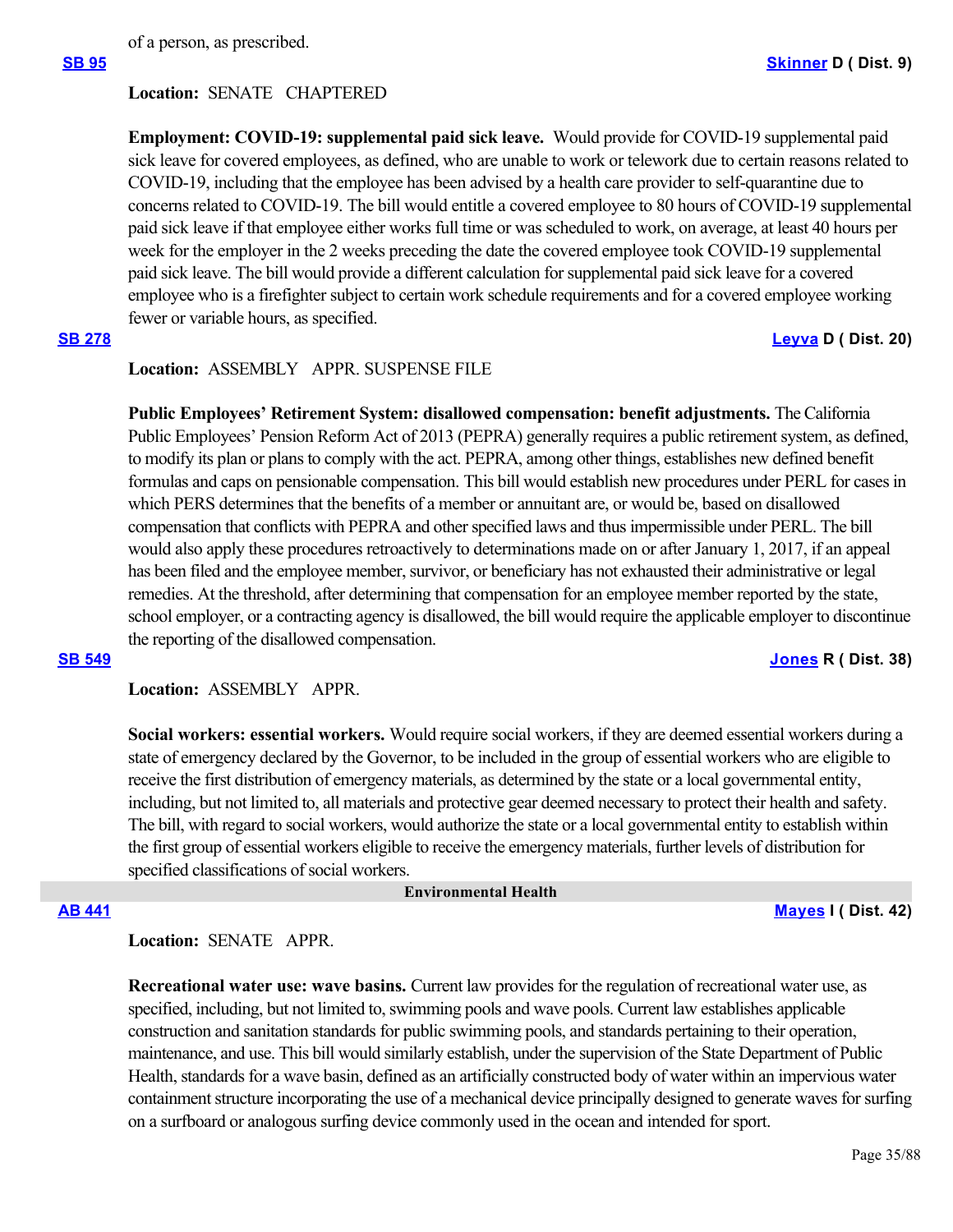# **Location:**  ASSEMBLY NAT. RES.

**Equitable Economic Recovery, Healthy Food Access, Climate Resilient Farms, and Worker Protection Bond Act of 2022.** Would enact the Equitable Economic Recovery, Healthy Food Access, Climate Resilient Farms, and Worker Protection Bond Act of 2022, which, if approved by the voters, would authorize the issuance of bonds in the amount of \$3,302,000,000 pursuant to the State General Obligation Bond Law, to finance programs related to, among other things, agricultural lands, food and fiber infrastructure, climate resilience, agricultural professionals, including farmers, ranchers, and farmworkers, workforce development and training, air quality, tribes, disadvantaged communities, nutrition, food aid, meat processing facilities, fishing facilities, and fairgrounds.

**[AB 1038](https://ctweb.capitoltrack.com/public/publishbillinfo.aspx?bi=IoY8rQUCyOZF5Yc9dfaGuYjz9MtGrCcOJ%2FAMaQRm%2BvFhHTupuZNOKklpgRMr0YdL) [Gipson](https://a64.asmdc.org/) D ( Dist. 64)**

**Location:**  SENATE APPR.

**California Health Equity Program.** Would, on July 1, 2022, establish the California Health Equity Program, a competitive grant program administered by the Office of Health Equity to community-based nonprofit organizations, community clinics, local health departments, and tribal organizations to take actions related to health equity. The bill would establish the California Health Equity Fund in the State Treasury and, upon appropriation by the Legislature, would make moneys in the fund available for the purposes of the grant program. The bill would also establish the California Health Equity Fund Oversight and Accountability Committee, 15-member committee with specified membership, to monitor the distribution, implementation, and impact of local and regional grants funded by the California Health Equity Fund and make reports about the status of the program and related recommendations to specified entities, among other duties.

# **[SB 17](https://ctweb.capitoltrack.com/public/publishbillinfo.aspx?bi=%2BE4NoDKMLnuTFxzoM1Xo99BcuN4ryD73nF0rJQY%2ByFcnjPHcHP1MVGB5QCwtLcFz) [Pan](http://sd06.senate.ca.gov/) D ( Dist. 6)**

## **Location:**  ASSEMBLY APPR.

**Office of Racial Equity.** Would, until January 1, 2029, would establish in state government an Office of Racial Equity, an independent public entity not affiliated with an agency or department, governed by a Racial Equity Advisory and Accountability Council. The bill would authorize the council to hire an executive director to organize, administer, and manage the operations of the office. The bill would task the office with coordinating, analyzing, developing, evaluating, and recommending strategies for advancing racial equity across state agencies, departments, and the office of the Governor. The bill would require the office, in consultation with state agencies, departments, and public stakeholders, as appropriate, to develop a statewide Racial Equity Framework that includes a strategic plan with policy and inclusive practice recommendations, guidelines, goals, and benchmarks to reduce racial inequities, promote racial equity, and address individual, institutional, and structural racism.

**[SB 363](https://ctweb.capitoltrack.com/public/publishbillinfo.aspx?bi=Km8JctphnrId5GPX%2Bj1%2FbuBOP9izzWxV793EUhXTYGfDx2%2BF7Uku2fDvFIipjzbI) [Leyva](http://sd20.senate.ca.gov/) D ( Dist. 20)**

# **Location:**  ASSEMBLY THIRD READING

**Educational equity: government instruction conferences.** Would, commencing January 1, 2023, exempt from the Sex Equity in Education Act's sex discrimination provisions, and other specified provisions, any gendersegregated programs or activities of the American Legion or the American Legion Auxiliary related to their respective yearly Girls State and Boys State conferences and any promotion of, or selection of pupils for, any of those conferences by secondary educational institutions if the conferences comply with certain conditions, including providing substantially similar access to government officials and facilities, providing substantially similar programming, except as specified, providing an equal number of participation opportunities, and, for pupils who do not identify as either male or female, or with their assigned birth gender, allowing those pupils to participate in either conference.

**[SB 471](https://ctweb.capitoltrack.com/public/publishbillinfo.aspx?bi=vEu84Yy7oWcMPcUUMs1z4V9at0jwY1QuJR8vFhj5KxMAVnV7yXJB2JZiSPqVUk5l) [Hueso](http://sd40.senate.ca.gov/) D ( Dist. 40)**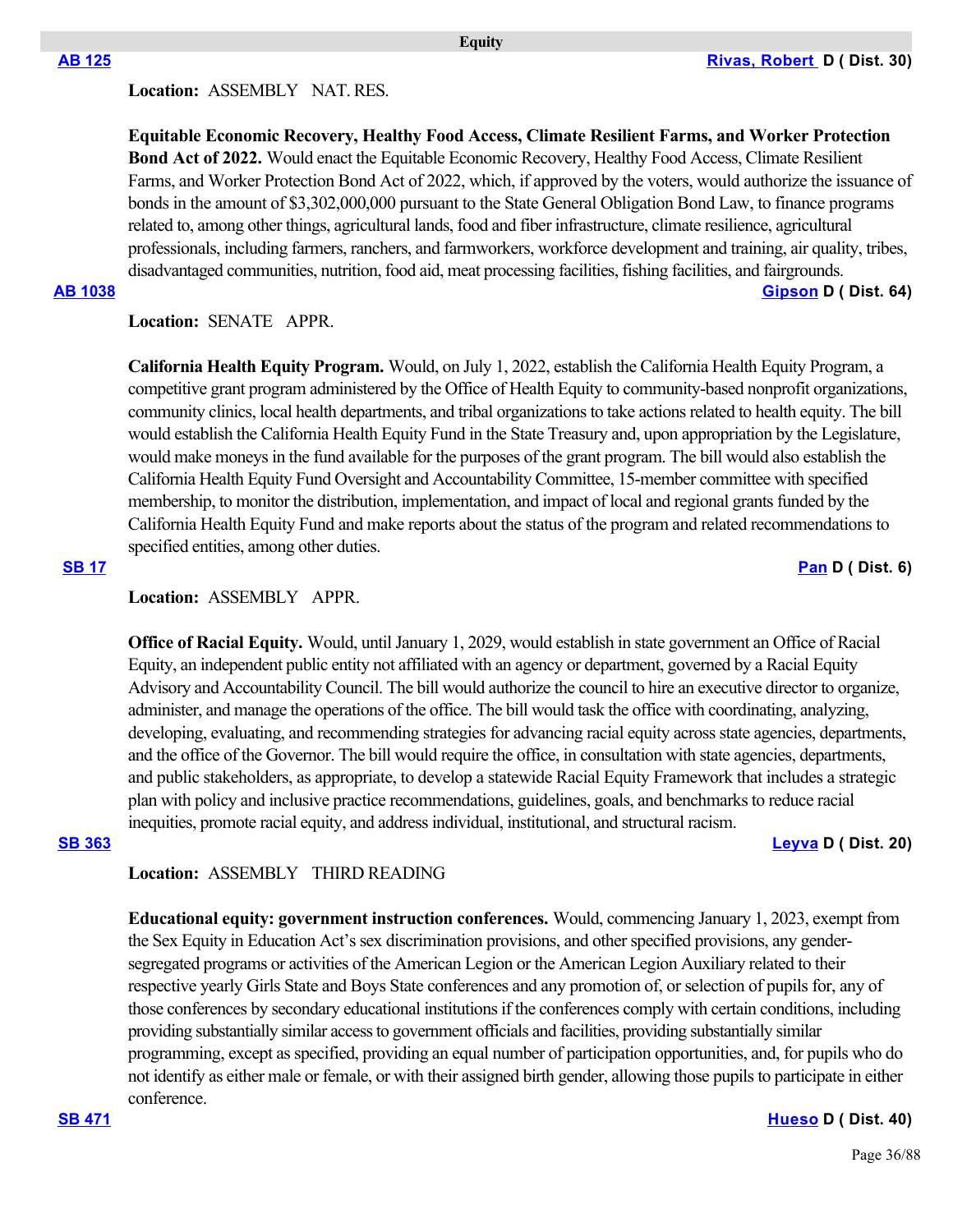Location: **SENATE B., P. & E.D.** 

**The Racial and Economic Equity Grant Program.** Would create the Racial and Economic Equity Grant Program, administered by GO-Biz, for the purpose of providing grants to address disproportionate impacts borne from the COVID-19 pandemic, as defined, and the lack of critical physical and social infrastructure, resulting from chronic underinvestment, in key segments of the economy of this state. The bill would appropriate \$3,300,000,000 from the General Fund, to be used to provide grants under the program, and require GO-Biz to allocate those moneys for specified purposes and in accordance with specified objectives. The bill would require GO-Biz to develop guidelines for the distribution of grants under the program, as provided.

**[SB 754](https://ctweb.capitoltrack.com/public/publishbillinfo.aspx?bi=PqhtD3E0l7x4ko1S2S4vv7Q02ef%2BotM3ZYkRCVhR8gzAgkxPSRuaSWCuKq5f52BJ) [Hertzberg](https://sd18.senate.ca.gov/) D ( Dist. 18)**

Location: **SENATE B. & F. I.** 

**Economic development: low- to moderate-income communities: Equity in Lending and Fair Recovery Act.** Would enact enact the Equity in Lending and Fair Recovery Act to require the California Pollution Control Financing Authority to establish and administer the Equity in Lending and Fair Recovery Program, in accordance with specified requirements, for the purpose of supporting and expanding eligible lender access to lending capital and borrower access to responsible installment loans for low- to moderate-income individuals and communities. The bill would require the program to provide partial loan guarantees and other credit enhancements for eligible lenders, as defined, to access additional capital to expand the availability of eligible loans, as defined.

### **Fire Proection / Wildfire**

**[AB 9](https://ctweb.capitoltrack.com/public/publishbillinfo.aspx?bi=EaMo%2B%2F8ngGfBm6%2BFh04dBPr2PdsEpeqOAPno%2BcPLH8OrNNI4QaMiaWo19VVhP0%2Fv) [Wood](https://a02.asmdc.org/) D ( Dist. 2)**

# **Location:**  SENATE APPR.

**Fire safety and prevention: wildfires: fire adapted communities: Office of the State Fire Marshal: community wildfire preparedness and mitigation.** Would establish in the Department of Conservation the Regional Forest and Fire Capacity Program to support regional leadership to build local and regional capacity and develop, prioritize, and implement strategies and projects that create fire adapted communities and landscapes by improving ecosystem health, community wildfire preparedness, and fire resilience. The bill would require, among other things, the department to, upon an appropriation by the Legislature, provide block grants to regional entities, as defined, to develop regional strategies that develop governance structures, identify wildfire risks, foster collaboration, and prioritize and implement projects within the region to achieve the goals of the program. **[AB 297](https://ctweb.capitoltrack.com/public/publishbillinfo.aspx?bi=dHK4yo0OOLAcJ2%2B%2FZoLsD36LA4EhFMHAuvLNlMa3vNG7tp6oXUC%2FYZ62kGaCPo4I) [Gallagher](http://ad03.asmrc.org/) R ( Dist. 3)**

**Location:**  ASSEMBLY NAT. RES.

**Fire prevention.** Would continuously appropriate \$480,000,000 and \$20,000,000 to the Department of Forestry and Fire Prevention and the California Conservation Corps, respectively, for fire prevention activities, as provided. **[AB 1431](https://ctweb.capitoltrack.com/public/publishbillinfo.aspx?bi=Yq6ghj%2Ftr2poYSBQbPIhqVyClNmo475qyX3stugPUKTdL%2BjDeAT%2FEGG%2B9VwQRGtc) [Frazier](https://a11.asmdc.org/) D ( Dist. 11)**

## **Location:**  SENATE APPR.

**Forestry: forest carbon and resilience goals.** Current law requires the Department of Forestry and Fire Protection to implement various fire protection programs intended to protect forest resources and prevent uncontrolled wildfires. This bill would establish state goals for fuels treatment, vegetation management, and wildfire risk reduction, including, but not limited to, increasing vegetation management on nonfederal lands and urging the federal government to increase vegetation management on federal lands, as provided, and increasing the pace and scale of home hardening efforts to harden at least 100,000 existing homes per year by 2025. The bill would require that the established vegetation management goals be for activities that improve fire resiliency and reduce fire spread, duration, and intensity, fuel ignitability, or ignition of tree crowns, as applicable, and would require the state to implement, or cause to be implemented, the established vegetation management and home hardening goals in a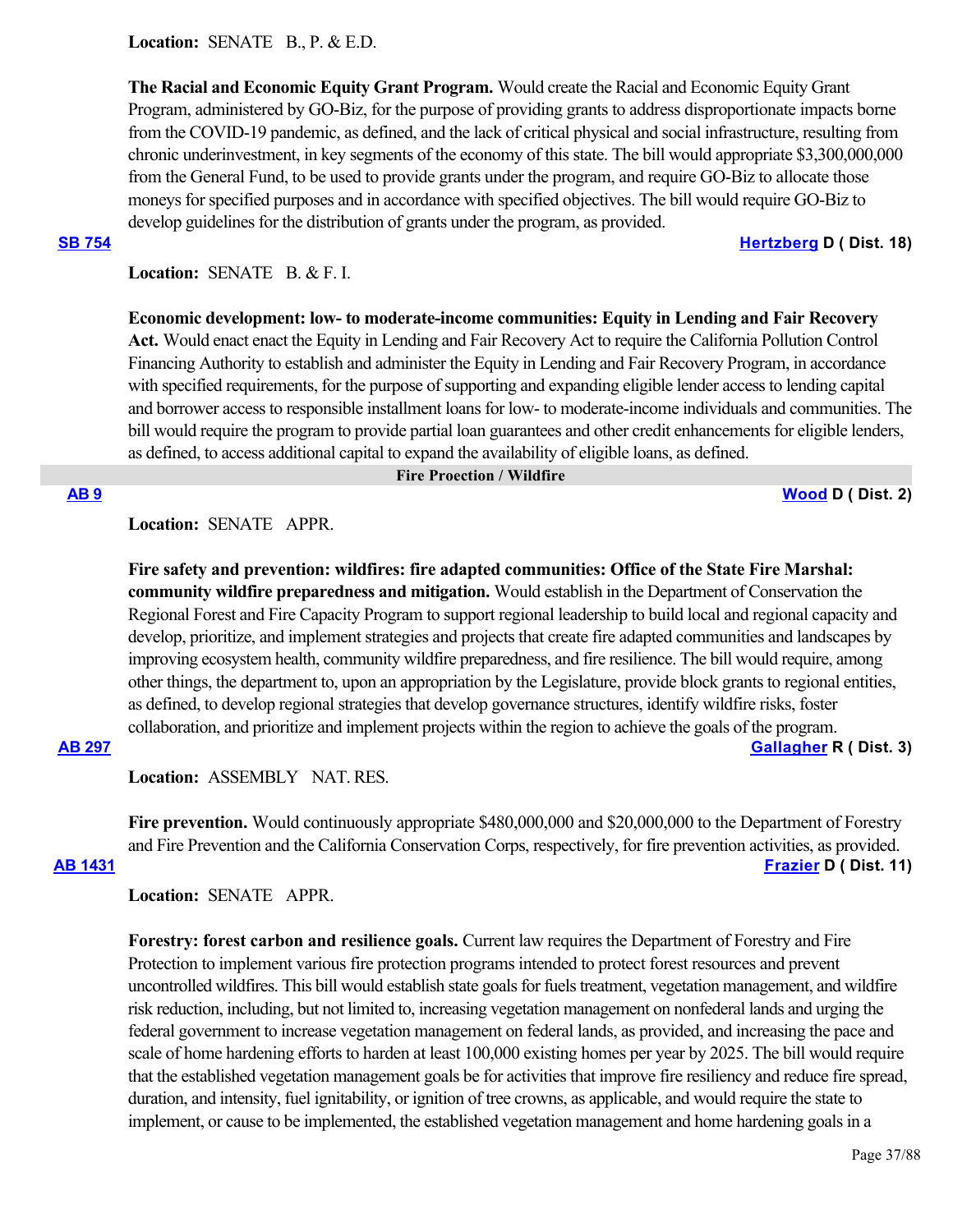specified manner, including prioritizing the implementation of these goals in the most vulnerable communities.

**[SB 45](https://ctweb.capitoltrack.com/public/publishbillinfo.aspx?bi=XDzDifgqVMy0XBOqonq3NDw2YsdmIpuQ1JXO6HXO%2B7sRhXSzmAlyf%2B4AVVWujK32) [Portantino](http://sd25.senate.ca.gov/) D ( Dist. 25)**

# **Location:**  SENATE INACTIVE FILE

**Wildfire Prevention, Safe Drinking Water, Drought Preparation, and Flood Protection Bond Act of 2022.** Would enact the Wildfire Prevention, Safe Drinking Water, Drought Preparation, and Flood Protection Bond Act of 2022, which, if approved by the voters, would authorize the issuance of bonds in the amount of \$5,595,000,000 pursuant to the State General Obligation Bond Law to finance projects for a wildfire prevention, safe drinking water, drought preparation, and flood protection program. **[SB 72](https://ctweb.capitoltrack.com/public/publishbillinfo.aspx?bi=RwmJMe9s2JscBqpxkWuTdtwYUdb4HESgyWyHFmzT%2BLH1Gr8o%2FKmFWJbTi94SjK%2B8) [Rubio](http://sd22.senate.ca.gov/) D ( Dist. 22)**

**Location:**  ASSEMBLY APPR. SUSPENSE FILE

**Property insurance: wildfire risk information reporting.** Current law requires an admitted insurer with written California premiums totaling \$10,000,000 or more, on or before April 1, 2020, and every 2 years thereafter, as specified, to submit a report to the commissioner with specified fire risk information on its residential property policies, and subjects an admitted insurer that willfully fails to submit a report to a prescribed civil penalty. Current law requires the commissioner to post to the department's internet website a report on wildfire risk compiled from the collected fire risk information. Current law establishes in state government the Natural Resources Agency under the supervision of the Secretary of the Natural Resources Agency, consisting of various departments, including the Department of Forestry and Fire Protection, which is responsible for the fire protection, fire prevention, maintenance, and enhancement of the state's forest, range, and brushland resources, among other things. On or before November 1, 2022, and annually thereafter, this bill would require the commissioner to transmit to the secretary of the agency a report that makes geographic recommendations for vegetation management projects based on the commissioner's analysis of specified information, including nonrenewal data on policies of residential property insurance, and to post that report on the Department of Insurance's internet website.

### **[SB 109](https://ctweb.capitoltrack.com/public/publishbillinfo.aspx?bi=VcVV71HTyDNa3dv83xyYX%2BWRZUb%2FY9P91HkxJBrTJG8q%2FGXpQCVc5LP8rZGmML70) [Dodd](http://sd03.senate.ca.gov/) D ( Dist. 3)**

**Location:**  ASSEMBLY APPR.

**Office of Emergency Services: Office of Emergency Technology Research and Development.** Would, until January 1, 2029, establish the Office of Emergency Technology Research and Development within the Office of Emergency Services under the direct control of the Director of the Office of Emergency Services. The bill would make the office responsible for receiving, researching, developing, testing, evaluating, and making recommendations to state and local agencies on proposals and tools to improve the state's ability to prepare and plan for emergencies, incident response, and command and control regarding potential emergencies and threats facing the state, through specified activities, as provided. The bill would require the Office of Emergency Technology Research and Development to consult and coordinate with the Department of Forestry and Fire Protection to forward the goals of the office, as provided.

### **[SB 259](https://ctweb.capitoltrack.com/public/publishbillinfo.aspx?bi=MpAp3wYTY%2FvAbbdwB1nDQ9sw27aTJ69qbiXf2%2F9XQ5cRe%2FoPKKcwNG45%2FCZukFMd) [Wilk](https://wilk.cssrc.us/) R ( Dist. 21)**

**Location:**  SENATE RLS.

**Public Utilities Commission: oversight of electrical corporations.** Would state the intent of the Legislature to enact legislation to strengthen the Public Utilities Commission's oversight of electrical corporations' efforts to reduce their fire risk and use of deenergization events.

### **[SB 456](https://ctweb.capitoltrack.com/public/publishbillinfo.aspx?bi=r1FpZ5S3rV4DPWUFWirjrt08pB8gtynCEbdSrBd02GEWa3YhhTMtS%2BsTpf3ApQwD) [Laird](http://sd17.senate.ca.gov/) D ( Dist. 17)**

**Location:**  ASSEMBLY APPR.

Fire prevention: wildfire and forest resilience: action plan: reports. Current law establishes in the Natural Resources Agency the Department of Forestry and Fire Protection, and requires the department to be responsible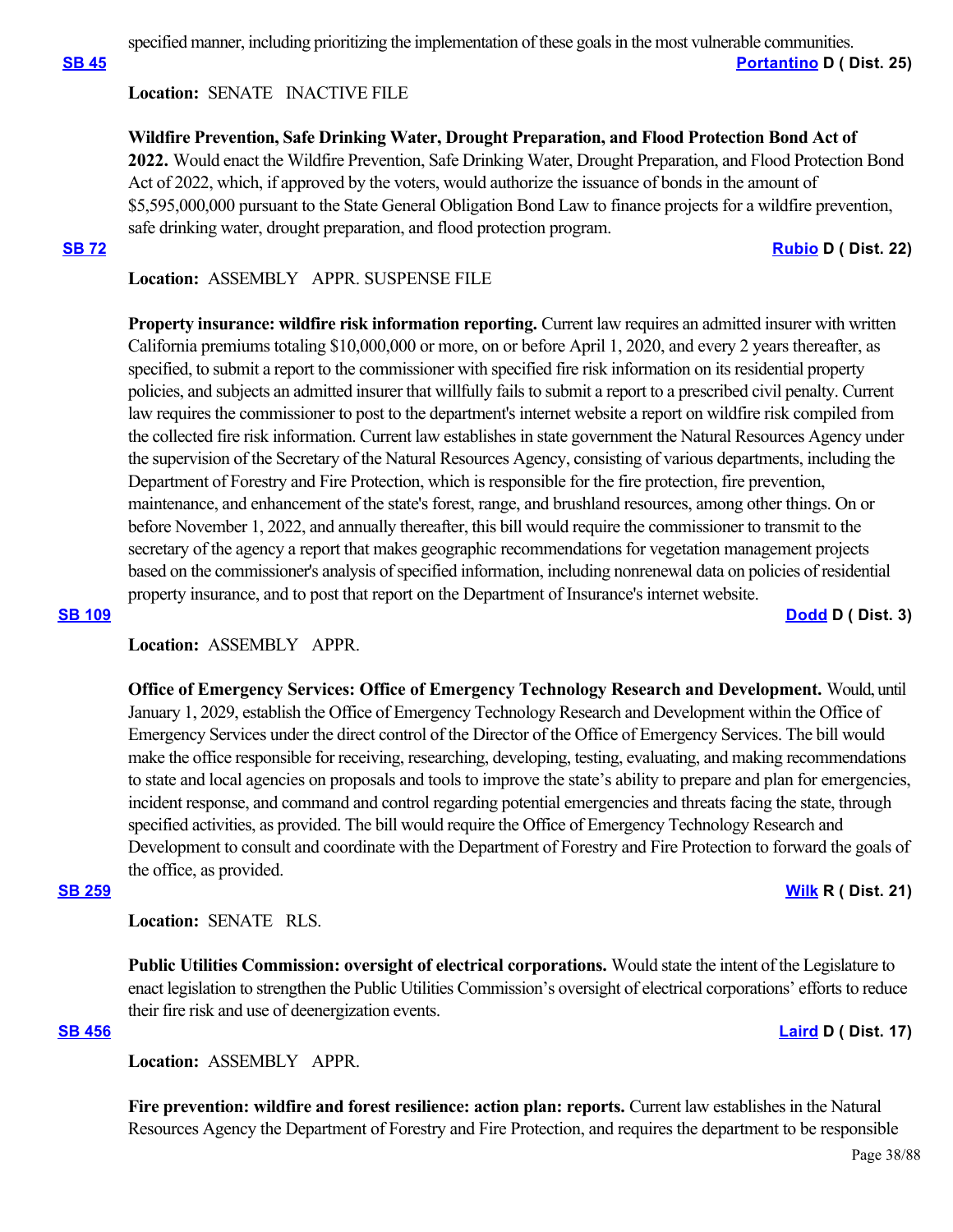for, among other things, fire protection and prevention, as provided. The former Governor, Edmund G. Brown Jr., issued an executive order relating to, among other subjects, the streamlining of permitting for landowner-initiated projects for the improvement of forest health and the reduction of forest fire fuels on their properties. Pursuant to this executive order, a Forest Management Task Force involving specified state agencies was convened and an action plan was created.This bill would rename the task force the Wildfire and Forest Resilience Task Force and require the task force, including the agency and the department, on January 1, 2022, to develop a comprehensive implementation strategy to track and ensure the achievement of the goals and key actions identified in the action plan, as provided. The bill would require the implementation strategy to address specified actions, including increasing the pace and scale of wildfire and forest resilience activities, as provided.

### **First Responders**

**[SB 109](https://ctweb.capitoltrack.com/public/publishbillinfo.aspx?bi=VcVV71HTyDNa3dv83xyYX%2BWRZUb%2FY9P91HkxJBrTJG8q%2FGXpQCVc5LP8rZGmML70) [Dodd](http://sd03.senate.ca.gov/) D ( Dist. 3)**

## Location: **ASSEMBLY APPR.**

**Office of Emergency Services: Office of Emergency Technology Research and Development.** Would, until January 1, 2029, establish the Office of Emergency Technology Research and Development within the Office of Emergency Services under the direct control of the Director of the Office of Emergency Services. The bill would make the office responsible for receiving, researching, developing, testing, evaluating, and making recommendations to state and local agencies on proposals and tools to improve the state's ability to prepare and plan for emergencies, incident response, and command and control regarding potential emergencies and threats facing the state, through specified activities, as provided. The bill would require the Office of Emergency Technology Research and Development to consult and coordinate with the Department of Forestry and Fire Protection to forward the goals of the office, as provided.

### **[SB 232](https://ctweb.capitoltrack.com/public/publishbillinfo.aspx?bi=HuMeyuzGJk2mqEyG9IeWvXXbdtW4WugJveLkG%2FL2%2BCbfM5Xhex5kekJKG6Vt4LtW) [Nielsen](http://nielsen.cssrc.us/) R ( Dist. 4)**

# **Location:**  ASSEMBLY APPR. SUSPENSE FILE

**Employment Development Department: policies and practices.** Current law requires the Employment Development Department to administer a program for the payment of unemployment compensation to the eligible unemployed. Current law requires the department to periodically review policies and practices used to determine eligibility and benefits that result in delayed eligibility unemployment determinations or benefit payments and that fail to identify or prevent fraud. Current law requires the director of the department to report the results of the first review to the Legislature on or before July 1, 2015, and authorizes the submission of subsequent reports. This bill would require the Employment Development Department to take various actions in response to recommendations by the California State Auditor regarding the timely issuance of unemployment insurance benefits and the reduction of fraud associated with the payment of those benefits.

### **[SB 284](https://ctweb.capitoltrack.com/public/publishbillinfo.aspx?bi=pfo59AaC5CcBlbAG1B14p2QyzY9s%2Fy6%2F4GGrAzrDy118E94jS7x9jr06vKUaTB3e) [Stern](http://sd27.senate.ca.gov/) D ( Dist. 27)**

# **Location:**  ASSEMBLY APPR.

**Workers' compensation: firefighters and peace officers: post-traumatic stress.** Current law, under the workers' compensation system, provides, only until January 1, 2025, that, for certain state and local firefighting personnel and peace officers, the term "injury" includes post-traumatic stress that develops or manifests during a period in which the injured person is in the service of the department or unit, but applies only to injuries occurring on or after January 1, 2020. Existing law requires the compensation awarded pursuant to this provision to include full hospital, surgical, medical treatment, disability indemnity, and death benefits. This bill would make that provision applicable to active firefighting members of the State Department of State Hospitals, the State Department of Developmental Services, the Military Department, and the Department of Veterans Affairs, and to additional peace officers, including security officers of the Department of Justice when performing assigned duties as security officers and the officers of a state hospital under the jurisdiction of the State Department of State Hospitals or the State Department of Developmental Services, among other officers.

 **Health and Human Services**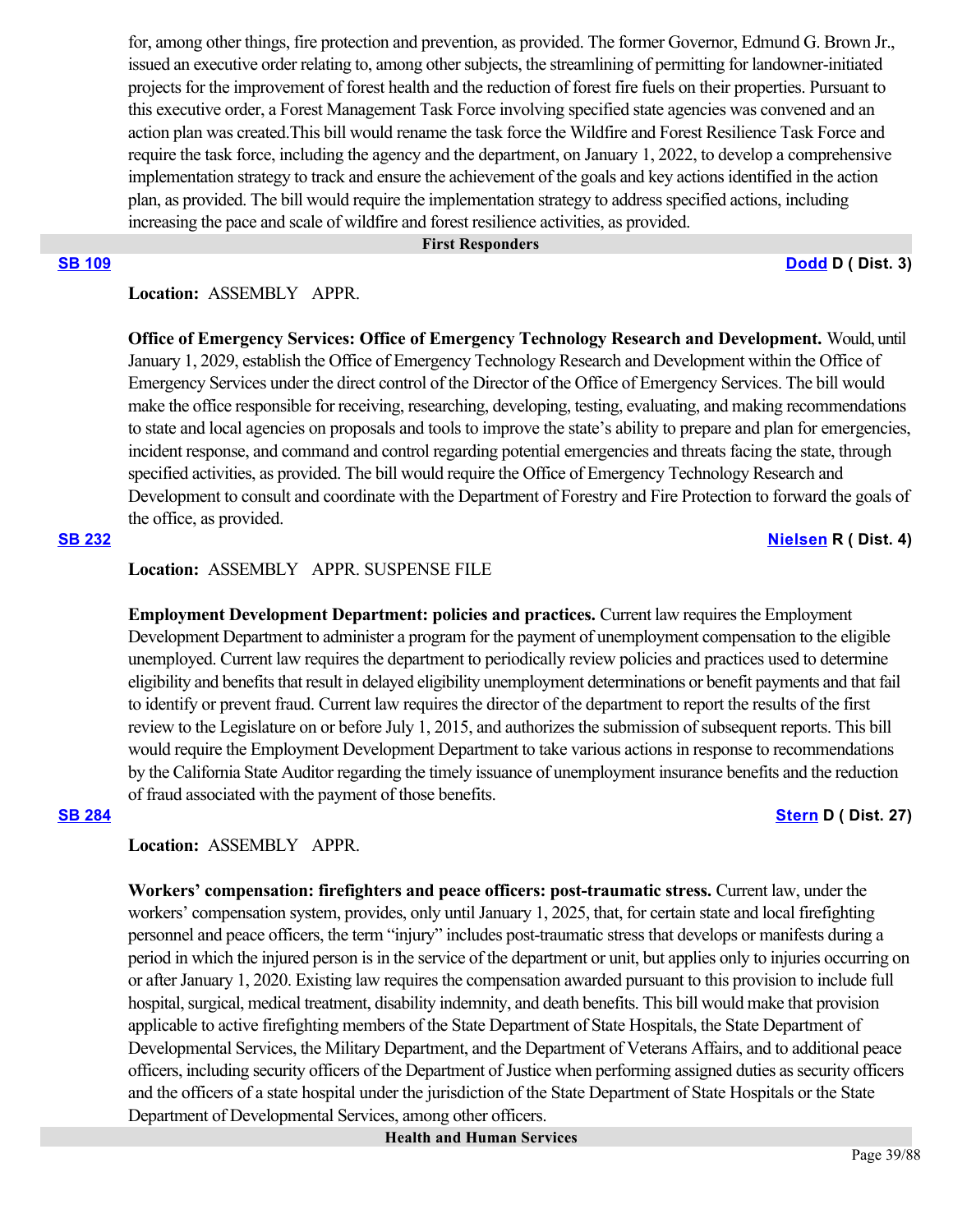## **Location:**  SENATE APPR. SUSPENSE FILE

**Medi-Cal: eligibility.** Would, effective January 1, 2022, extend eligibility for full scope Medi-Cal benefits to anyone regardless of age, and who is otherwise eligible for those benefits but for their immigration status, pursuant to an eligibility and enrollment plan. The bill would delete the specified provisions regarding individuals who are under 25 years of age or 65 years of age or older and delaying implementation until the director makes the determination described above. The bill would require the eligibility and enrollment plan to ensure that an individual maintains continuity of care with respect to their primary care provider, as prescribed, would provide that an individual is not limited in their ability to select a different health care provider or Medi-Cal managed care health plan, and would require the department to provide monthly updates to the appropriate policy and fiscal committees of the Legislature on the status of the implementation of these provisions

# **[AB 46](https://ctweb.capitoltrack.com/public/publishbillinfo.aspx?bi=ssIZdgyKguVMeYIkH2JH8HrdCaK64xkOWRco5WOYYjeKpNuL3q44PGgTyU9ERz3G) [Rivas, Luz](https://a39.asmdc.org/) D ( Dist. 39)**

# **Location:**  SENATE APPR.

**California Youth Empowerment Act.** Would create the California Youth Empowerment Act to address, among other issues, the growing need to engage youth directly with policymakers. The bill would establish the California Youth Empowerment Commission in state government consisting of 25 voting commissioners between 14 and 25 years of age and meeting specified requirements, with 21 members appointed by the Governor, 2 at-large members appointed by the Senate Committee on Rules, and 2 at-large members appointed by the Speaker of the Assembly, along with several ex officio, nonvoting members from various geographic regions of the state. The bill would establish the commission to be advisory in nature, for the main purpose of providing meaningful opportunities for civic engagement to improve the quality of life for California's disconnected and disadvantaged youth.

### **[AB 47](https://ctweb.capitoltrack.com/public/publishbillinfo.aspx?bi=%2Fa0YW4RU81u0tfnzXer%2FrpfqAKX00ohuxXYd5d4bDFGEID0ZI8r0U%2BhEEQBazghF) [Reyes](https://a47.asmdc.org/) D ( Dist. 47)**

**Location:**  SENATE APPR.

**Human services: coordinated immigration support services.** Would require the State Department of Social Services to establish a grant program that provides grants to qualified nonprofit organizations, as defined, for the provision of multitiered and coordinated immigration support services in California to undocumented and mixedstatus families who reside in the state and were separated by the federal government. The bill would require those support services to meet specified criteria.

## **[AB 114](https://ctweb.capitoltrack.com/public/publishbillinfo.aspx?bi=BKUuzEt%2Fxonhdg%2Bi2T8KyDCF6bz%2BIDuv834ghq13Zdn4cLjhKDnmQtDrecEqAQaS) [Maienschein](https://a77.asmdc.org/) D ( Dist. 77)**

**Location:**  SENATE APPR.

**Medi-Cal benefits: rapid Whole Genome Sequencing.** Would expand the Medi-Cal schedule of benefits to include rapid Whole Genome Sequencing, as specified, for any Medi-Cal beneficiary who is one year of age or younger and is receiving inpatient hospital services in an intensive care unit. The bill would authorize the State Department of Health Care Services to implement this provision by various means without taking regulatory action. **[AB 133](https://ctweb.capitoltrack.com/public/publishbillinfo.aspx?bi=l2i%2FtQ7Po3AxGWz9R2iAsfNJwrNM%2F90dI145r1YwOT3QaXmjvEUeS2NBFIwpdfdf) Committee on Budget**

**Location:**  ASSEMBLY ENROLLMENT

**Health.** Would rename the Office of Statewide Health Planning and Development as the Department of Health Care Access and Information. The bill would repeal numerous duties and programs currently carried out by the OSHPD, including, among others, rural health care transition oversight, the Steven M. Thompson Medical School Scholarship Program, and the Postsurgical Care Demonstration Project.

**[AB 221](https://ctweb.capitoltrack.com/public/publishbillinfo.aspx?bi=nUrcgqgFqZ8B1P14cntIk6aXgDF0M7Lp6G4c5Cm30ZOmPImvKDQolwe9YTH%2FLx%2Fb) [Santiago](https://a53.asmdc.org/) D ( Dist. 53)**

**Location:**  SENATE APPR. SUSPENSE FILE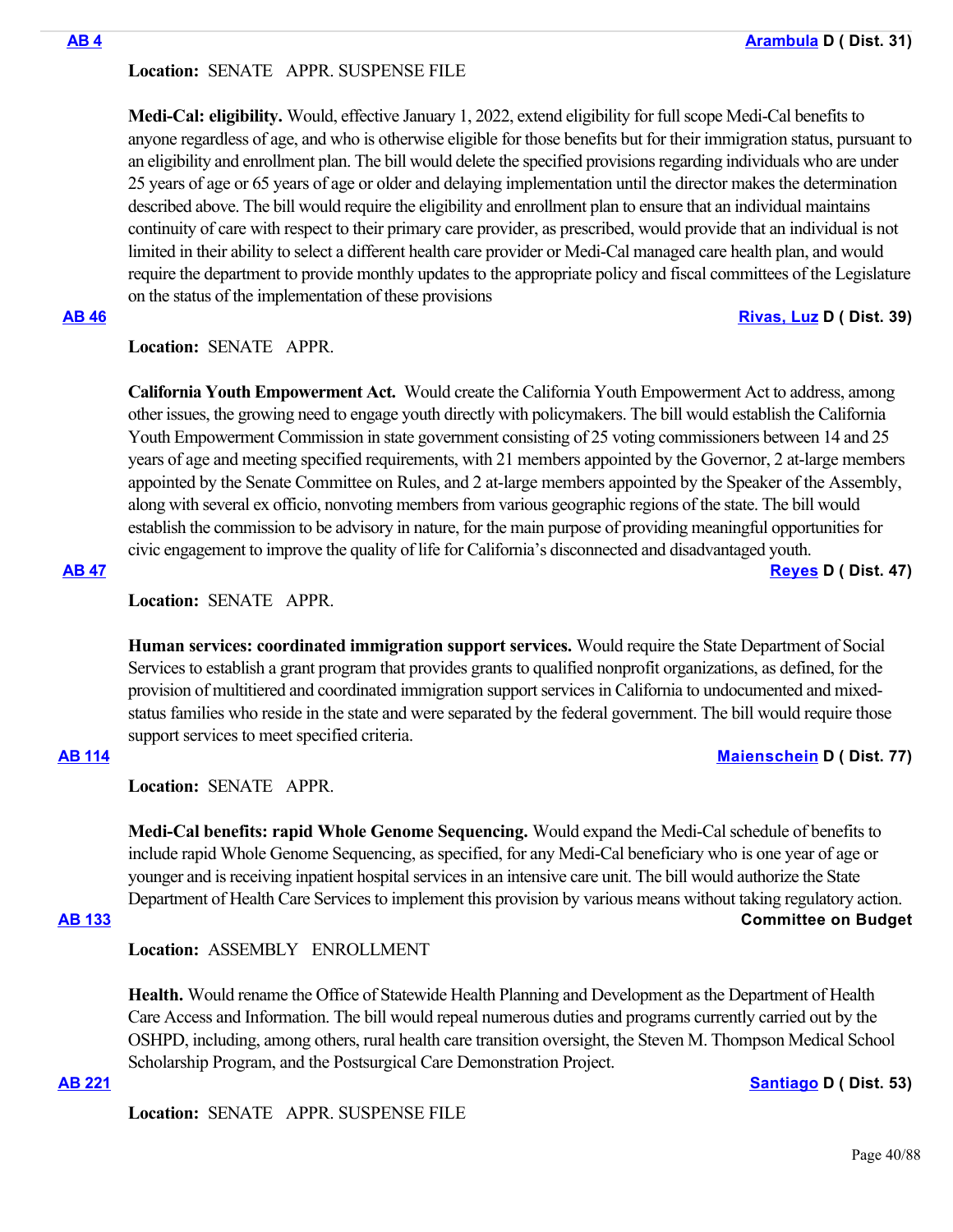**Emergency food assistance.** Would require the State Department of Social Services to provide a food assistance benefit to low-income California residents, regardless of immigration status, by contracting with nonprofit entities, as defined, to issue the food assistance benefit in the form of prepaid cards. The bill would require the department to procure the prepaid cards to administer the food assistance benefit and to ensure the availability of those prepaid cards to nonprofit entities, as specified. The bill would require participating nonprofit entities to maintain specified records. The bill would require the department and nonprofit entities to distribute all of the food assistance benefits by July 1, 2023. The bill would authorize the department to implement, interpret, or make specific these provisions without taking regulatory action.

### **[AB 226](https://ctweb.capitoltrack.com/public/publishbillinfo.aspx?bi=ijuUBRh09meHt2W%2BTyRX1vtSwgnMyKBjnrWssUIJV5sYAiOgRghoQy0Co9zvmV0V) [Ramos](https://a40.asmdc.org/) D ( Dist. 40)**

## **Location:**  SENATE APPR.

**Children's crisis psychiatric residential treatment facilities.** Would reclassify children's crisis residential programs as children's crisis psychiatric residential treatment facilities, and would transfer responsibility for licensing these facilities to the State Department of Health Care Services, contingent upon an appropriation in the annual Budget Act for these purposes. The bill would define "children's crisis psychiatric residential treatment facility" to mean a licensed residential facility operated by a public agency or private organization that provides the psychiatric services, as prescribed under the Medicaid regulations, to individuals under 21 years of age, in an inpatient setting. **[AB 260](https://ctweb.capitoltrack.com/public/publishbillinfo.aspx?bi=TBKk8l4MX4ULZoQ7Wu54%2FHn28oc%2FViJGCsS9q2QxLsxsS2ccwUpEBiRVD3vCmtTZ) [Stone](https://a29.asmdc.org/) D ( Dist. 29)**

# **Location:**  SENATE APPR.

**Guardianships.** Current law establishes the jurisdiction of the juvenile court, under which a minor may be adjudged to be a dependent of the court if the minor has been abused or neglected, as specified. Other existing law, the Guardianship-Conservatorship Law, authorizes a probate court, upon hearing of a petition by a parent, relative, or other person, to appoint a guardian of a minor in accordance with specified provisions of law governing the custody of a minor child. Current law authorizes a court hearing a guardianship petition, if the proposed ward is or may be abused or neglected, to refer the matter to the local child welfare services agency to initiate an investigation to determine whether proceedings in juvenile court should be commenced. This bill would revise the probate court guardianship process by requiring, among other things, the probate court to have good cause to waive the investigation and prohibiting the probate court from hearing and determining the petition to appoint a guardian until the child welfare agency has completed its investigation and submitted its report to the probate court

## **[AB 279](https://ctweb.capitoltrack.com/public/publishbillinfo.aspx?bi=FT8PLHaFkjbi8FyOpMMPcH8RkyFo6fBnkKkYlA7dTDRBwm5IY%2FEVhp63Y1ZHVEI7) [Muratsuchi](https://a66.asmdc.org/) D ( Dist. 66)**

**Location:**  SENATE APPR.

**Intermediate care facilities and skilled nursing facilities: COVID-19.** Current law requires the State Department of Public Health to license, inspect, and regulate intermediate care facilities (ICF) and skilled nursing facilities (SNF). Current law generally requires an ICF or SNF to comply with certain procedures and disclosures when transferring ownership or management of the facility, as specified. Current law imposes criminal penalties on a person who violates the requirements imposed on these facilities. This bill, until July 1, 2022, would prohibit an ICF or SNF, as defined, from terminating or making significant quality-of-care changes to its skilled nursing or supportive care services, or from transferring a resident to another ICF or SNF, during any declared state of emergency relating to the coronavirus disease 2019 (COVID-19), except if the owner files a bankruptcy petition.

# **[AB 317](https://ctweb.capitoltrack.com/public/publishbillinfo.aspx?bi=eQJ9%2FMLBMfbzw5ONcy%2B8K3wtK3IO2T%2FMNHf48raywA8crHw3rp%2B4TUerrGhNILXs) [Patterson](https://ad23.asmrc.org/) R ( Dist. 23)**

**Location:**  SENATE APPR.

**Foster care.** Current law requires the Office of the State Foster Care Ombudsperson to be established in the State Department of Social Services with prescribed powers and duties relating to the management of foster children, including the dissemination of information on the rights of children and youth in foster care. .This bill would define "foster care" for purposes of the ombudsperson's duties to include voluntary or governmental placements in a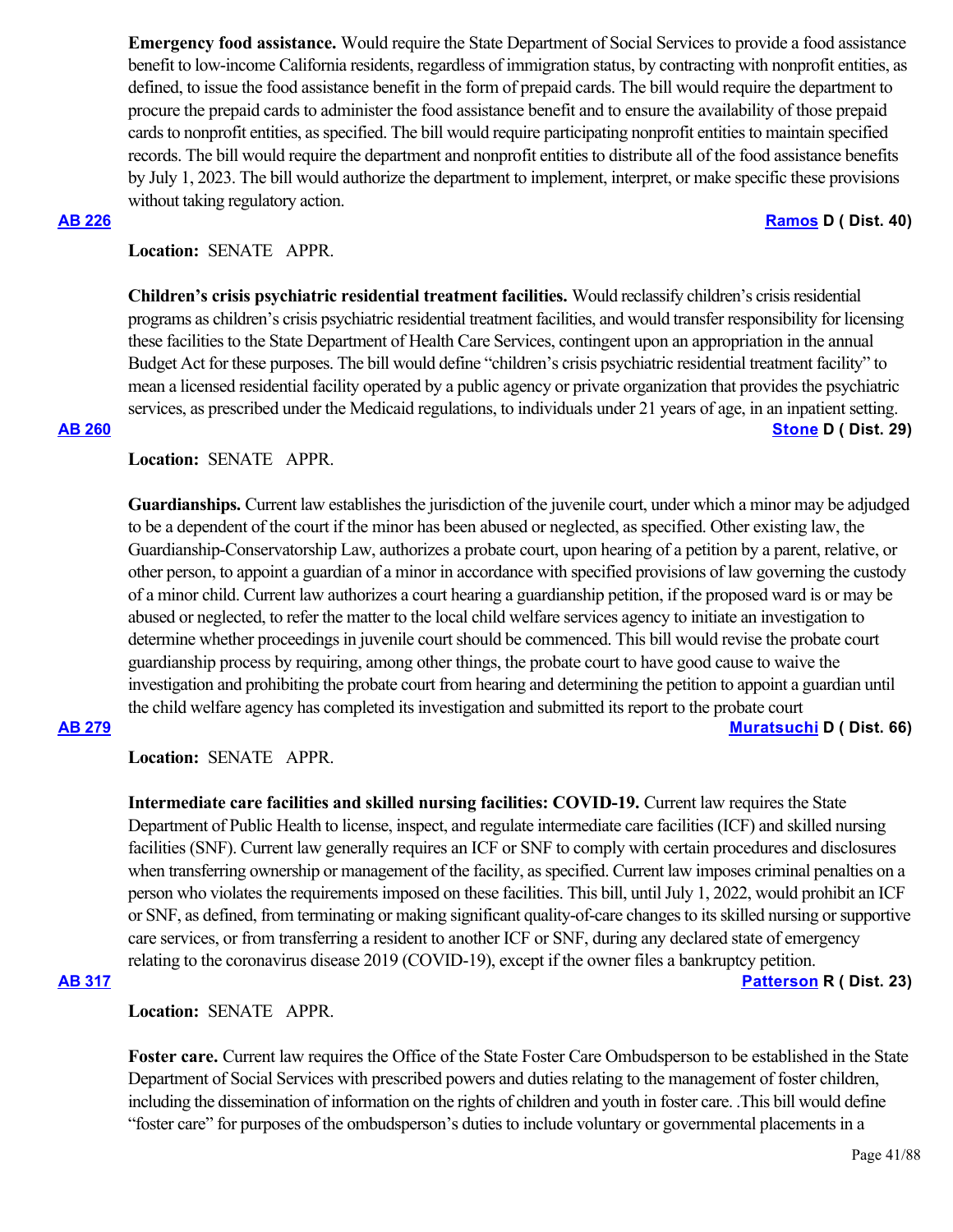children's residential facility or with a resource family, as specified. The bill would revise existing selection requirements for the position. The bill would also require the ombudsperson, in the performance of the duties and for the duration of the appointment, to be independent and would prohibit the ombudsperson, in exercising discretion, from being directly or indirectly controlled, supervised, or directed by the director. The bill would prohibit removal of the ombudsperson from their office for exercising their independence and discretion in furtherance of their duties and powers, and would set forth criteria for replacement of the ombudsperson in the event of a vacancy in the office.

### **[AB 323](https://ctweb.capitoltrack.com/public/publishbillinfo.aspx?bi=FVuDopc6kJiuGasl8fzHZaCeNmO7xd8vEtVVNyjBKkDCIzplBxDH8Z6kcbazgDsk) [Kalra](https://a27.asmdc.org/) D ( Dist. 27)**

## **Location:**  SENATE APPR.

**Long-term health facilities.** The Long-Term Care, Health, Safety, and Security Act of 1973 defines a class "A" violation as a violation that the department determines presents either (1) imminent danger that death or serious harm to the patients or residents of the long-term health care facility would result therefrom, or (2) substantial probability that death or serious physical harm to patients or residents of the long-term health care facility would result therefrom. The act defines a class "AA" violation as a class "A" violation that the department determines to have been a direct proximate cause of death of a patient or resident of the facility. The act defines a class "B" violation as a violation that the department determines has a direct or immediate relationship to the health, safety, or security of long-term health care facility patients or residents, other than class "AA" or "A" violations. Class "B" violations are also, unless otherwise determined by the department to be a class "A" violation, any violation of a patient's rights as set forth in specified regulations that is determined by the department to cause, or under circumstances likely to cause, significant humiliation, indignity, anxiety, or other emotional trauma to a patient. The act requires the department to prove specific elements to enforce a citation for a class "AA" violation, including the element that death resulted from an occurrence of a nature that the regulation was designed to prevent. This bill would redefine a class "AA" violation as a class "A" violation that the department determines to have been a substantial factor, as described, in the death of a resident of a long-term health care facility. The bill would increase the civil penalties for a class "A," "AA," or "B" violation by a skilled nursing facility or intermediate care facility, as specified. The bill would delete numerous references to the "patients" of a long-term health care facility.

**[AB 366](https://ctweb.capitoltrack.com/public/publishbillinfo.aspx?bi=oscuWD5%2FA7IqQpmFiJ1OS%2BvK1YUdFp0w5GjN71gSumB4WIJUcVr1fCXzqaro87F%2F) [Rubio, Blanca](https://a48.asmdc.org/) D ( Dist. 48)**

## **Location:**  SENATE APPR.

**Foster youth: placement of siblings.** Current law states the intent of the Legislature for siblings to be placed in foster care together, unless it has been determined that placement together is contrary to the safety or well-being of any sibling, and requires the responsible local agency to make a diligent effort in all out-of-home placements of dependent children and wards in foster care, including those with relatives, to place siblings together in the same placement, and to develop and maintain sibling relationships. This bill would instead establish a presumption that an approved resource family has the size and space to place siblings together if each child has an age-appropriate place to sleep and there are no other safety risks

## **[AB 412](https://ctweb.capitoltrack.com/public/publishbillinfo.aspx?bi=x5D6bohmRxFQGsVYLITij76U5y5o%2F1udXsI9ZV%2BLt4KPWrVLLYetQgdWkeJZyREl) [Reyes](https://a47.asmdc.org/) D ( Dist. 47)**

**Location:**  SENATE APPR.

**California Commission on Human Rights.** Would establish in state government the California Commission on Human Rights, as an advisory commission, and would require it to, among other things, identify and evaluate California's successes and failures in protecting human rights of individuals living within the state, determine statutory, regulatory, or budgetary solutions to better protect human rights, and report, at least annually, on the status of human rights to the Legislature and the Governor with statutory and regulatory recommendations. The bill would require the commission to consist of 17 members, including, among others, Members of the Assembly and the Senate. The bill would also create the California Commission on Human Rights Fund in the General Fund to, upon appropriation by the Legislature, carry out these provisions and support the commission.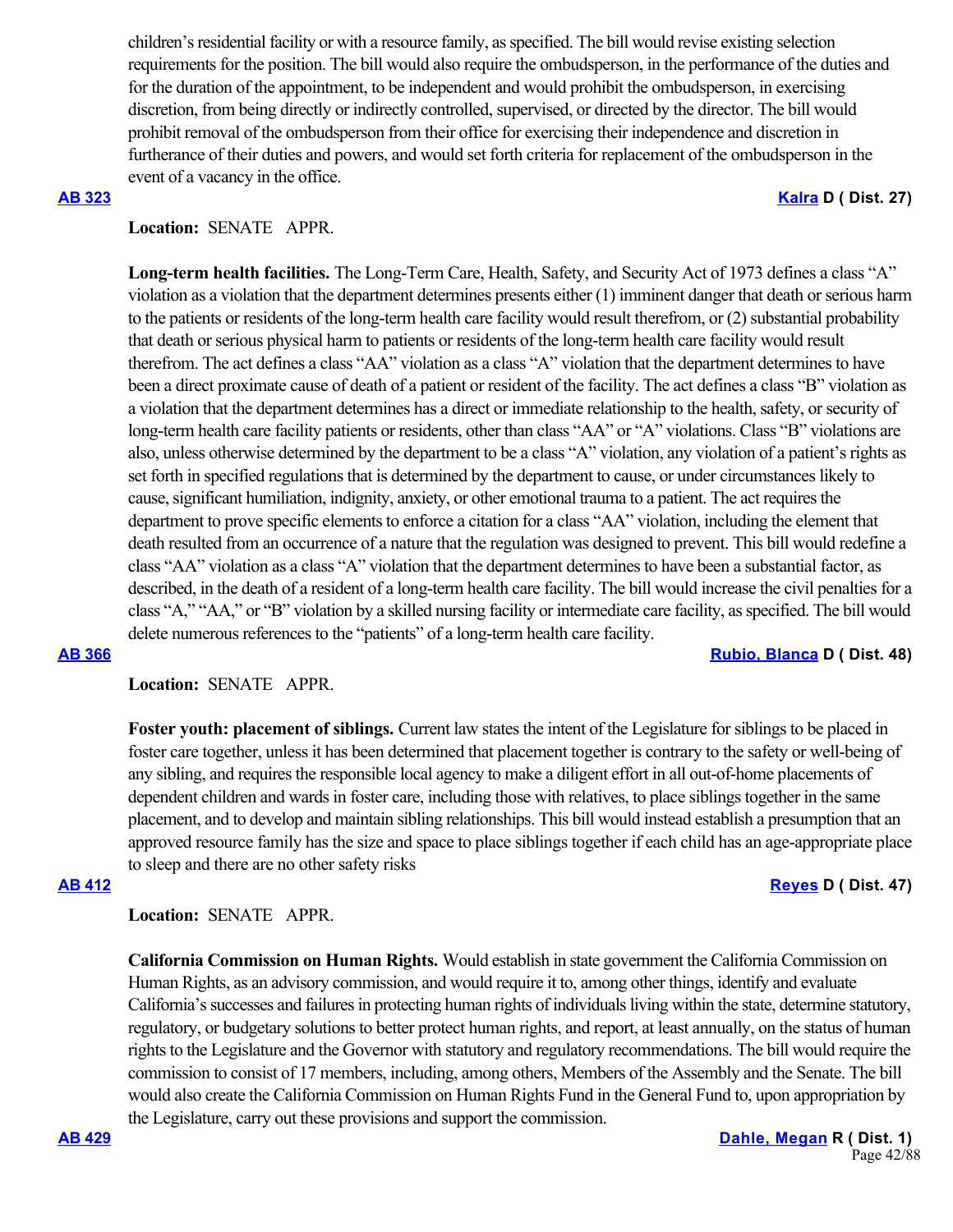**Location:**  ASSEMBLY CHAPTERED

**Child support: access to records.** The Uniform Parentage Act governs actions to determine a parent and child relationship. These provisions authorize a local child support agency to bring an action under the act in any case in which the agency determines it to be appropriate. Current law also provides that, notwithstanding any other law concerning public hearings and records, a hearing or trial under the act may be held in closed court, as specified, and all papers and records, other than the final judgment, pertaining to the action or proceeding are subject to inspection only in exceptional cases upon an order of the court for good cause shown. However, this provision also provides that papers and records pertaining to an action or proceeding that are part of the permanent record of the court are subject to inspection by the parties to the action and their attorneys, pursuant to written authorization, as specified. This bill would instead authorize specified hearings or trials under the act, for actions that are filed on or after January 1, 2023, to be held in closed court. The bill would require the Judicial Council, on or before January 1, 2023, to create a new form or modify an existing form, as it deems appropriate, to require a party initiating those specified hearings or trials to designate the action or proceeding filed under those provisions.

**[AB 461](https://ctweb.capitoltrack.com/public/publishbillinfo.aspx?bi=3dzuO1cuwQKR8ptWvH0xpENNwkvTG0nFZjIOfPBxFHhLTzXSApTWukAoSVc6xpl5) [Villapudua](https://a13.asmdc.org/) D ( Dist. 13)**

# **Location:**  SENATE APPR. SUSPENSE FILE

**CalWORKs: welfare-to-work: self-employment.** Current law establishes the California Work Opportunity and Responsibility to Kids (CalWORKs) program, under which each county provides cash assistance and other benefits to qualified low-income families using federal, state, and county funds. Current law requires a recipient of CalWORKs to participate in welfare-to-work activities for a specified number of hours per week as a condition of eligibility. Current law identifies the welfare-to-work activities in which a recipient may participate, including, among others, self-employment. This bill would require, for the purpose of calculating the number of hours a recipient is participating in welfare-to-work activities, the number of hours for self-employment activities to be based solely on the number of hours the recipient is engaged in self-employment activities.

**[AB 470](https://ctweb.capitoltrack.com/public/publishbillinfo.aspx?bi=OEB%2BQhJxARTG49Y5UEsB3vTfYxvcZWAWPRt3OtGUebE%2BpiAXSw248LcoHVxeVTDv) [Carrillo](https://a51.asmdc.org/) D ( Dist. 51)**

# **Location:**  SENATE APPR. SUSPENSE FILE

**Medi-Cal: eligibility.** Would prohibit the use of resources, including property or other assets, to determine eligibility under the Medi-Cal program to the extent permitted by federal law, and would require the department to seek federal authority to disregard all resources as authorized by the flexibilities provided pursuant to federal law. The bill would authorize the State Department of Health Care Services to implement this prohibition by various means, including provider bulletins, without taking regulatory authority. By January 1, 2023, the bill would require the department to adopt, amend, or repeal regulations on the prohibition, and to update its notices and forms to delete any reference to limitations on resources or assets.

## **[AB 477](https://ctweb.capitoltrack.com/public/publishbillinfo.aspx?bi=RnXCKhmpvPmgLo3b3zYwbZVGoQ9Ksj0RBNArZYHLvZqWT5Ms1Q0kSW95EMUjA54u) [Rubio, Blanca](https://a48.asmdc.org/) D ( Dist. 48)**

# **Location:**  ASSEMBLY CHAPTERED

**Child abuse multidisciplinary personnel team: children's advocacy centers.** Current law authorizes a county to establish a child abuse multidisciplinary personnel team, consisting of specified individuals, within that county to allow provider agencies to share confidential information in order for provider agencies to investigate reports of suspected child abuse or neglect. Current law authorizes a county to use a child advocacy center to implement that multidisciplinary response. This bill would clarify that, if a county uses a child advocacy center to implement that multidisciplinary response, the team may include the child advocacy center. For an Indian child, the bill also would add a representative from the child's tribe to the list of specified individuals that may be included on the multidisciplinary personnel team.

**Location:**  SENATE APPR. SUSPENSE FILE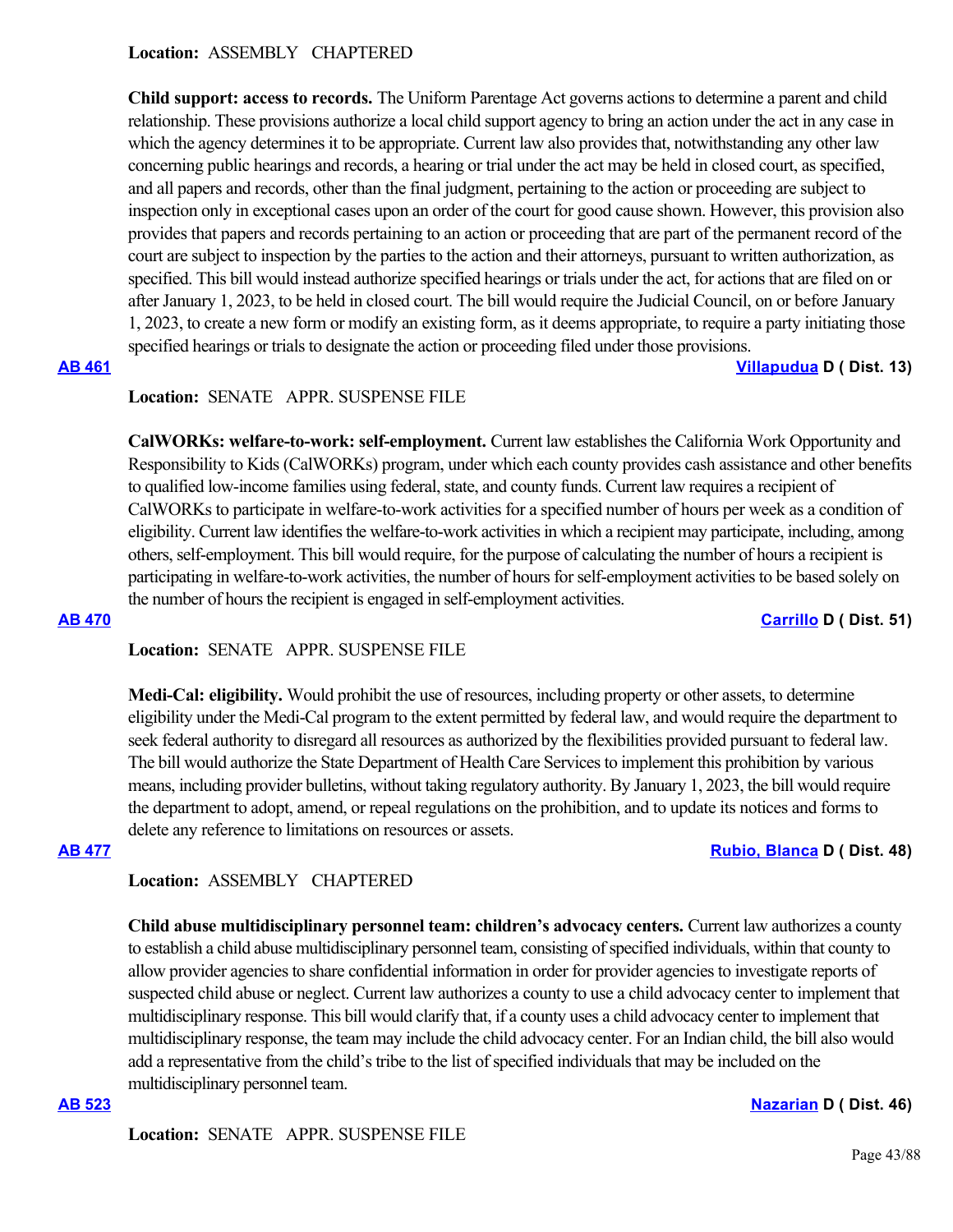**Program of All-Inclusive Care for the Elderly.** Current state law establishes the California Program of All-Inclusive Care for the Elderly (PACE program) to provide community-based, risk-based, and capitated long-term care services as optional services under the state's Medi-Cal State Plan. Under this authority, the department implemented various guidance on the PACE program in response to the state of emergency caused by the 2019 novel coronavirus COVID-19), including authorizing a PACE organization to deliver prescribed services, including medically necessary services through telehealth. Current law authorizes the department to enter into contracts with various entities to implement the PACE program and fully implement the single state agency responsibilities assumed by the department pursuant to those contracts, as specified. This bill would generally require the department to make permanent the specified PACE program flexibilities instituted, on or before January 1, 2021, in response to the state of emergency caused by COVID-19 by means of all-facility letters or other similar instructions taken without regulatory action, with prescribed modifications, such as instead limiting a PACE organization's use of telehealth to specified services, including conducting assessments for eligibility for enrollment in the PACE program, subject to the federal waiver process.

# **[AB 540](https://ctweb.capitoltrack.com/public/publishbillinfo.aspx?bi=AVUJH1BvfBKsx4maUnrxiuqXofDhe1Gp4CX0BmqWXHhCebw395JUgNQ%2FF8Dr7yhH) [Petrie-Norris](https://a74.asmdc.org/) D ( Dist. 74)**

# **Location:**  SENATE APPR. SUSPENSE FILE

**Program of All-Inclusive Care for the Elderly.** Current state law establishes the California Program of All-Inclusive Care for the Elderly (PACE program) to provide community-based, risk-based, and capitated long-term care services as optional services under the state's Medi-Cal State Plan, as specified. Current law authorizes the State Department of Health Care Services to enter into contracts with various entities for the purpose of implementing the PACE program and fully implementing the single-state agency responsibilities assumed by the department in those contracts, as specified. This bill would exempt a Medi-Cal beneficiary who is enrolled in a PACE organization with a contract with the department from mandatory or passive enrollment in a Medi-Cal managed care plan, and would require persons enrolled in a PACE plan to receive all Medicare and Medi-Cal services from the PACE program.

## **[AB 546](https://ctweb.capitoltrack.com/public/publishbillinfo.aspx?bi=thZ0N%2BpJryuMdZwJrHWbKoyN1vPEbc3g697O5T16%2B1cJXHEOJJq23kAYQYEvVf%2Ft) [Maienschein](https://a77.asmdc.org/) D ( Dist. 77)**

**Location:**  SENATE APPR.

**Dependent children: documents: housing.** This bill would, at the last regularly scheduled review hearing held before a dependent child attains 18 years of age and at a hearing that would terminate dependency jurisdiction over a nonminor dependent who has attained 18 years of age, additionally require the county welfare department to include in its report whether housing referrals or assistance have been successful at securing housing, , if not, what different or additional services have been provided by the department, or by another county department or agency, that are intended to prevent the minor or nonminor from becoming homeless if jurisdiction is terminated, and the permanency of the housing, if known. The bill would require the county welfare department to provide a dependent child with written information about the housing assistance and referrals, as specified.

**[AB 592](https://ctweb.capitoltrack.com/public/publishbillinfo.aspx?bi=fQ%2Fu6nhAfFAWzM%2BGOEj49VgevlzkYPBiDE00kfhBC7M%2BMmhClpgGKgt5T9nRXJoP) [Friedman](https://a43.asmdc.org/) D ( Dist. 43)**

## **Location:**  SENATE APPR. SUSPENSE FILE

**Foster youth: transitional housing.** The California Community Care Facilities Act requires the State Department of Social Services to license and regulate transitional housing placement providers pursuant to the act. Under current law, a transitional housing placement provider is an organization licensed by the department to provide transitional housing to foster children at least 16 years of age and to nonminor dependents to promote their transition to adulthood. Current law requires a transitional housing unit to meet certain housing and supervision requirements, which may include a host family certified by a transitional housing placement provider with whom a participant lives in an apartment, single-family dwelling, or condominium. This bill would require a transitional housing unit with a host family to include supervised transitional housing services provided by the licensed transitional housing placement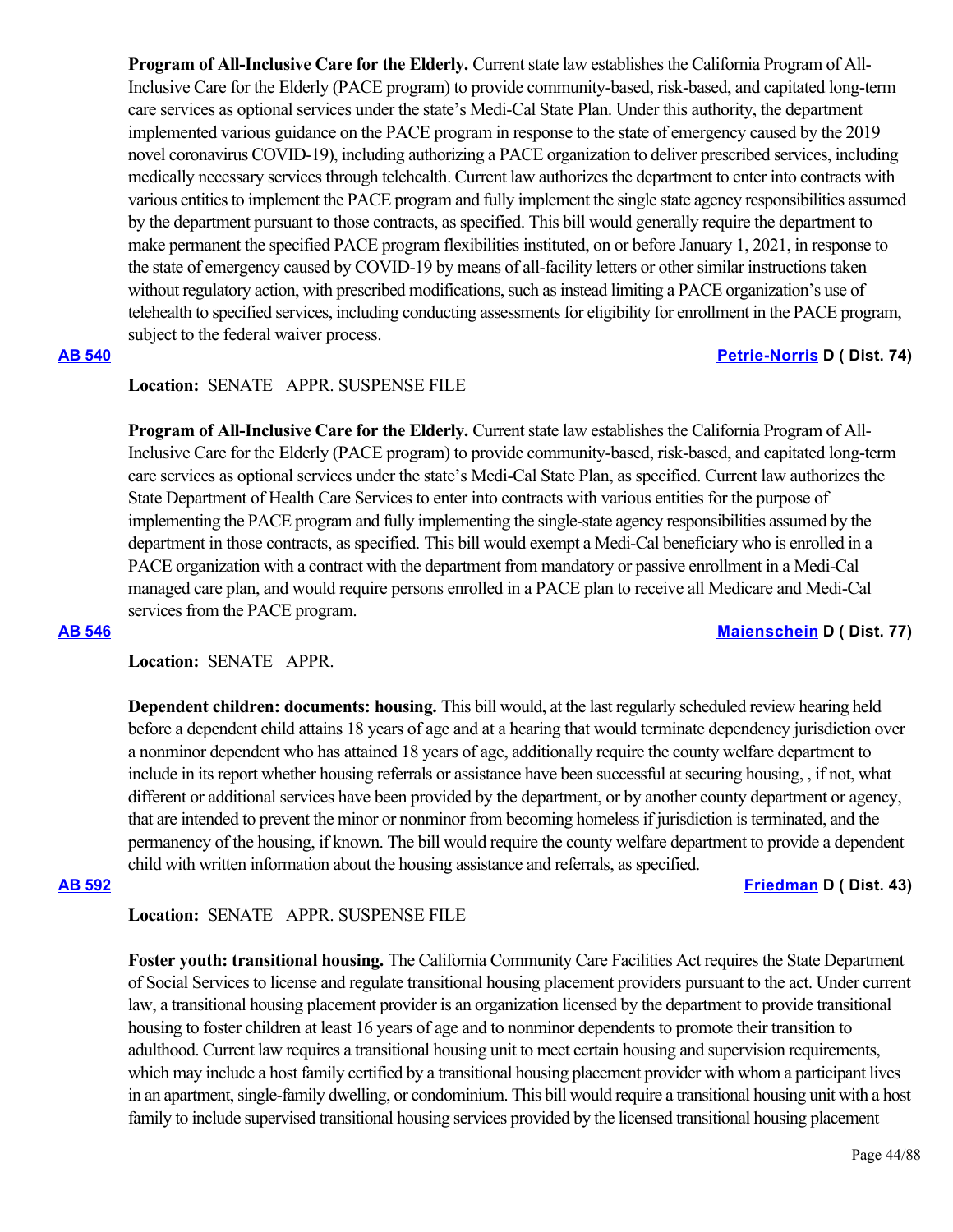provider. With respect to a transitional housing placement program serving nonminor dependents, the bill would additionally authorize certain entities, including a resource family approved by a foster family agency or a county, a licensed foster family home, a certified family home, an approved relative caregiver, or a nonrelative extended family member of a participant to operate as a host family.

## **[AB 636](https://ctweb.capitoltrack.com/public/publishbillinfo.aspx?bi=Vnl5GbYvnWAco%2F3Y13JD0AC88faTwIxstRVL1xbRaIKxDjG0Yf%2BOaKi6cgJpNTOC) [Maienschein](https://a77.asmdc.org/) D ( Dist. 77)**

### **Location:**  SENATE THIRD READING

Financial abuse of elder or dependent adults. Current law makes specified reports, including reports of known or suspected financial abuse of an elder or dependent adult, confidential. Current law requires information relevant to the incident of elder or dependent adult abuse to be given to specified investigators, including investigators from an adult protective services agency, a local law enforcement agency, and the probate court. This bill would also authorize information relevant to the incident of elder or dependent adult abuse to be given to a federal law enforcement agency, under certain circumstances, for the sole purpose of investigating a financial crime committed against the elder or dependent adult and would authorize the information to be given to a local code enforcement agency for the sole purpose of investigating an unlicensed care facility where the health and safety of an elder or dependent adult resident is at risk.

# **[AB 640](https://ctweb.capitoltrack.com/public/publishbillinfo.aspx?bi=C698HkHGL8M83uO1QcZKs8xd7x6BEeCRXVTffnVPj0uP2cLBC8Ckl68t1POwOzvQ) [Cooley](https://a08.asmdc.org/) D ( Dist. 8)**

# **Location:**  SENATE APPR.

**Extended foster care: eligibility redetermination.** Would authorize a county child welfare, probation, or tribal placing agency, for certain nonminor dependents who were ineligible for federal financial participation prior to attaining 18 years of age and who consent, to file a petition with the juvenile court to dismiss dependency or transition jurisdiction and immediately resume that jurisdiction in order to establish the nonminor dependent's eligibility for federal financial participation. The bill would authorize the juvenile court to grant the petition without a hearing. The bill would require a county child welfare, probation, or tribal placing agency filing a petition pursuant to these provisions to ensure that a nonminor dependent does not experience a break in services or supports before, during, or after the filing or granting of the petition. The bill would require the Judicial Council, by September 1, 2022, to develop and implement rules, and develop and adopt appropriate forms, as necessary to implement this process.

## **[AB 665](https://ctweb.capitoltrack.com/public/publishbillinfo.aspx?bi=Myq2sd2DpiB5gSUg9awSoNLeO0RYVxGivycvN7XOp3kRFk1Kv0iR3bZKgXFW2Ujr) [Garcia, Eduardo](https://a56.asmdc.org/) D ( Dist. 56)**

## **Location:**  SENATE APPR.

**Care facilities: internet access.** Would require residential facilities serving adults, residential care facilities for persons with chronic life-threatening illness, and residential care facilities for the elderly with existing internet service to provide at least one internet access device that can support real-time interactive applications, is equipped with videoconferencing technology, and is dedicated for client or resident use, as specified. Because a violation of the bill would be a misdemeanor, the bill would create a state-mandated local program.

### **[AB 670](https://ctweb.capitoltrack.com/public/publishbillinfo.aspx?bi=lfp1FvlvQtJibWs1y92D3G5Pq4H0HBUQJNPmOSNb%2BPKp3IKJkmWUM54uu2znrJ0f) [Calderon](https://a57.asmdc.org/) D ( Dist. 57)**

**Location:**  SENATE APPR.

**Child abuse or neglect: minor and nonminor dependent parents.** The Child Abuse and Neglect Reporting Act establishes procedures for the reporting and investigation of suspected child abuse or neglect. The act requires certain professionals, including specified health practitioners and social workers, known as "mandated reporters," to report known or suspected child abuse or neglect to a local law enforcement agency or a county welfare or probation department, as specified. Current law requires, in certain circumstances, a copy of a report made pursuant to these provisions to be sent to the attorney who represents the child who is the subject of the report in dependency court. This bill would require, when one of those agencies receives a report alleging abuse or neglect of the child of a minor dependent parent or a nonminor dependent parent, the agency to notify the attorney who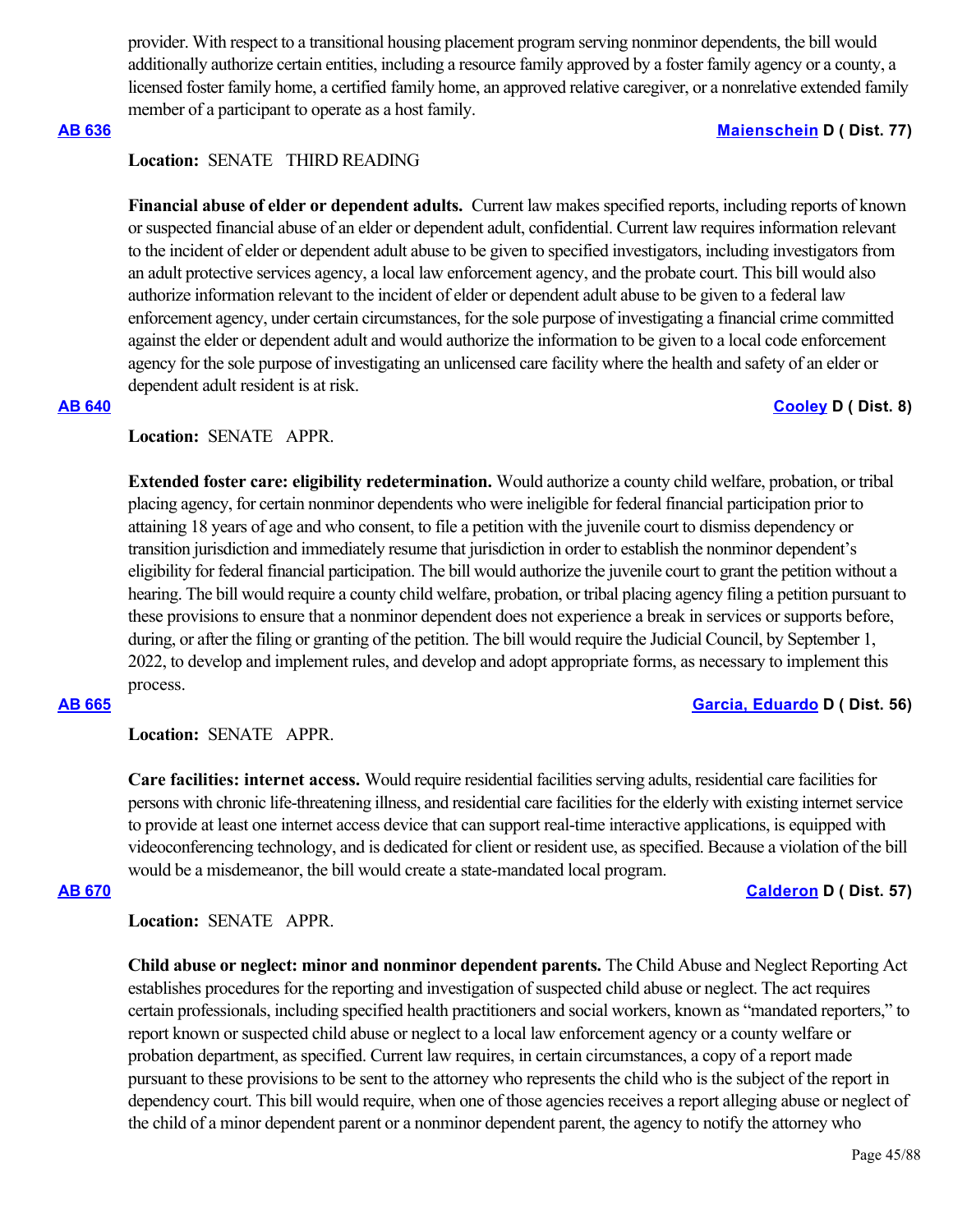represents the minor parent or nonminor dependent in dependency court within 36 hours of receiving the report.

**[AB 674](https://ctweb.capitoltrack.com/public/publishbillinfo.aspx?bi=2mlsBFxRIVCKUSWRzBraS2y0PnyNx6bWRgWzcyaZYUPBlyin5AxkxUiz4LWrH4Yb) [Bennett](https://a37.asmdc.org/) D ( Dist. 37)**

## **Location:**  SENATE SECOND READING

**Dependent children: documents.** Current law establishes the jurisdiction of the juvenile court, which is permitted to adjudge children who have suffered abuse or neglect to be dependents of the court under certain circumstances, and prescribes various hearings and other procedures for these purposes. Current law requires the county welfare department to submit reports at the first regularly scheduled review hearing after a dependent child has attained 16 years of age and at the last regularly scheduled review hearing before a dependent child attains 18 years of age, and at every regularly scheduled review hearing thereafter, verifying that the county has provided certain information, documents, and services to the child or nonminor. This bill would also require the county welfare department to document in the report submitted at the last regularly scheduled review hearing before a dependent child attains 18 years of age that the minor or nonminor has been provided written information notifying the minor or nonminor that they may be eligible to receive CalFresh and where they can apply for CalFresh benefits.

# **[AB 695](https://ctweb.capitoltrack.com/public/publishbillinfo.aspx?bi=a5quxfjYfupuC5UCqqqyg4MBUjRXp3iLFBvDwOfvCJ02lUZTnHFGw211CHA0r28F) [Arambula](https://a31.asmdc.org/) D ( Dist. 31)**

### **Location:**  SENATE APPR.

**Elder and dependent adults.** Current law establishes the Home Safe Program, which requires the State Department of Social Services to award grants to counties, tribes, or groups of counties or tribes, that provide services to elder and dependent adults who experience abuse, neglect, and exploitation and otherwise meet the eligibility criteria for adult protective services, for the purpose of providing prescribed housing-related supports to eligible individuals. This bill would expand the list of housing-related supports and services to include services to support housing transitions.

### **[AB 808](https://ctweb.capitoltrack.com/public/publishbillinfo.aspx?bi=O4vhqmRfMZ0IxGSDGH%2BhTK0ZEJDFzR4NtgjcE2JbEGFIajvbN4xuym6HsFRi9Ar1) [Stone](https://a29.asmdc.org/) D ( Dist. 29)**

# **Location:**  SENATE HEALTH

**Foster youth.** Current law provides for the implementation of the resource family approval process, which replaces the multiple processes for licensing foster family homes, certifying foster homes by foster family agencies, approving relatives and nonrelative extended family members as foster care providers, and approving guardians and adoptive families. Current law imposes various requirements on resource families, including training standards. This bill would require the State Department of Social Services to license specialized foster homes as residential facilities providing board, care, and supervision by a resource parent pursuant to standards developed in consultation with specified entities and persons. The bill would require specialized foster homes to meet prescribed standards, including training, that apply to resource families, and to complete training as a condition of obtaining and maintaining licensure. The bill would establish rates standards, including regional rate requirements, and, by January 1, 2023, would require the department to adopt regulations and determine appropriate provider rates. **Position: San Bernardino County Support**

### **[AB 829](https://ctweb.capitoltrack.com/public/publishbillinfo.aspx?bi=FJjvK3IFUdh3%2B%2FI09VHY2jUSrv5Yr25ETbjUiownvBCIAAode42Vebf%2F6uxi5IzB) [Levine](https://a10.asmdc.org/) D ( Dist. 10)**

**Location:**  SENATE APPR.

**Foster children: immigration counsel and guardianship.** Would require a county to make its best efforts to provide an undocumented minor or nonminor dependent in foster care under the jurisdiction of the juvenile court with access to immigration legal services, as specified. By January 1, 2023, the bill would require the State Department of Social Services to develop a process to track the number of undocumented minor and nonminor dependents in foster care under the jurisdiction of the juvenile court and whether those documented minor and nonminor dependents have been provided access to immigration legal services, and to implement this specified tracking process. The bill would require a county, by April 1, 2023, and annually thereafter, to report the deidentified data collected to the department pursuant to the prescribed tracking process, and would require the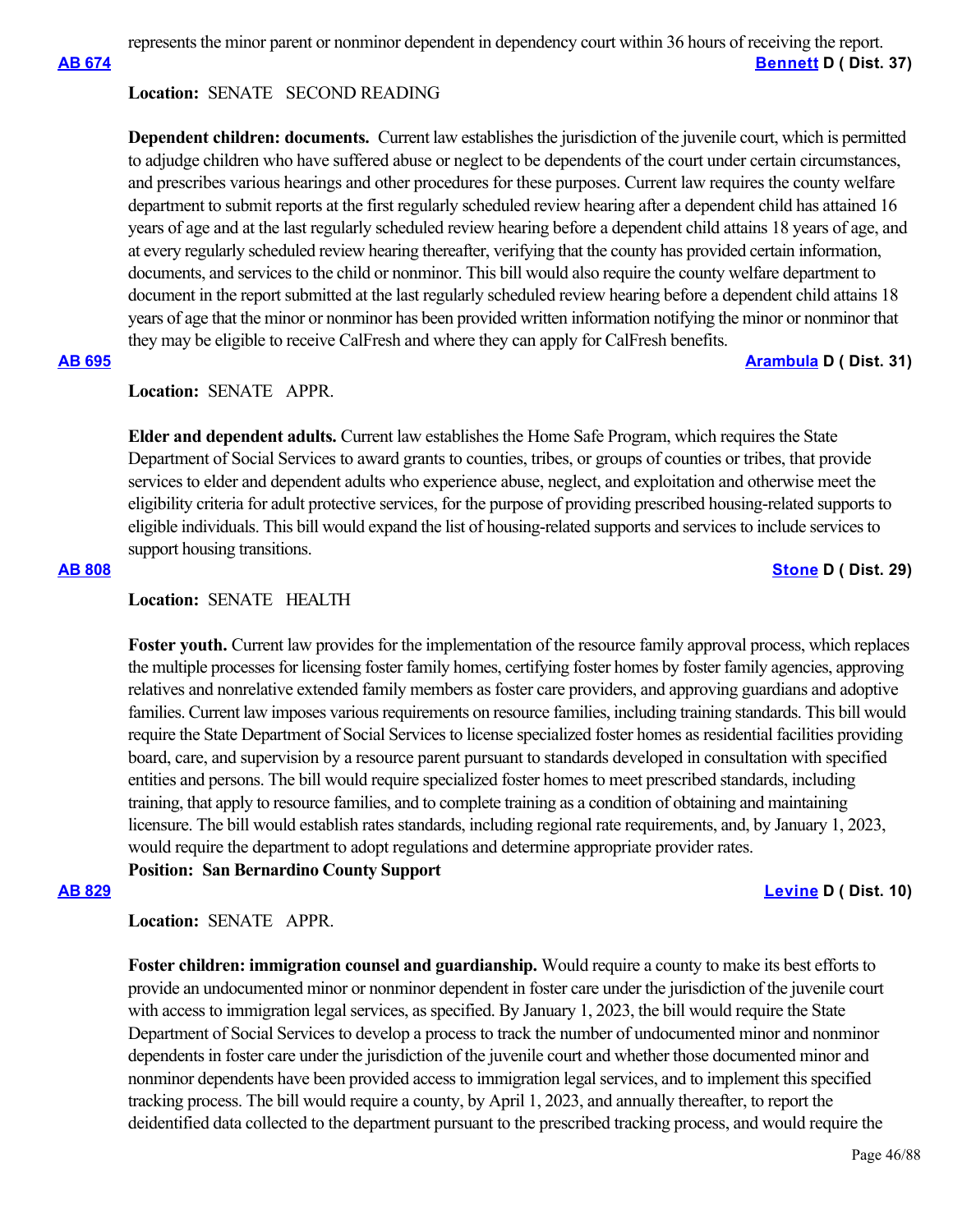department, by July 1, 2023, and annually thereafter, to submit a report to the Legislature on the information submitted by counties to the department.

# **[AB 841](https://ctweb.capitoltrack.com/public/publishbillinfo.aspx?bi=STQyvr5UN9ogDE0GYAaB%2FnFoY2a9y6Lchm0mKvsgCD6%2FqlS%2Fjk67RO58K%2FIdL46A) [Cunningham](https://ad35.asmrc.org/) R ( Dist. 35)**

# **Location:**  ASSEMBLY CHAPTERED

**Dependant children.** Current law establishes the jurisdiction of the juvenile court, which may adjudge a child to be a dependent of the court under certain circumstances, including when the child suffered, or there is a substantial risk that the child will suffer, serious physical harm or illness as a result of the failure or inability of their parent or guardian to adequately supervise or protect the child, or a parent willfully or negligently fails to provide the child with adequate food, clothing, shelter, or medical treatment. Current law prohibits a child from being found to be a child so described solely due to the lack of an emergency shelter for the family. This bill would additionally prohibit a child from being found to be a child as described above solely due to the failure of the child's parent or alleged parent to seek court orders for custody of the child.

# **[AB 1004](https://ctweb.capitoltrack.com/public/publishbillinfo.aspx?bi=S8kifD84ch3r%2BrDweWQNZ4jKS2ipswmj79C%2B6FjsDiV%2BIeC%2Fwzksk%2FIk5E4Je%2F%2FS) [Calderon](https://a57.asmdc.org/) D ( Dist. 57)**

# **Location:**  ASSEMBLY CHAPTERED

**CalWORKs eligibility: income exemption: census.** Under current law, any income or stipend paid by the United States Census Bureau, a governmental entity, or a nonprofit organization for temporary work related to improving participation in the decennial census that is earned during the year preceding a decennial census and during the year of the decennial census is exempt from consideration as income for purposes of determining eligibility and aid amount. This bill would delete the conditions that the income or stipend be related to participation improvement and be earned during those years. The bill would instead exempt the income or stipend if the temporary work is related to the decennial census and would make this provision retroactive and applicable to income or a stipend paid by any of the above entities for temporary work related to the most recent decennial census. By expanding the scope of CalWORKs eligibility, and thereby increasing the duties of counties administering the CalWORKs program, the bill would impose a state-mandated local program.

## **[AB 1051](https://ctweb.capitoltrack.com/public/publishbillinfo.aspx?bi=a3w1OkLET76v%2BDCLHEBggLONCLqllIvKabF03mplQ91C6hp%2BtvB%2FWO%2BRGDpYXa3l) [Bennett](https://a37.asmdc.org/) D ( Dist. 37)**

# **Location:**  SENATE APPR.

**Medi-Cal: specialty mental health services: foster youth.** Current law requires the State Department of Health Care Services to issue policy guidance concerning the conditions for, and exceptions to, presumptive transfer of responsibility for providing or arranging for specialty mental health services to a foster youth from the county of original jurisdiction to the county in which the foster youth resides, as prescribed. This bill would make those provisions for presumptive transfer inapplicable to a foster youth or probation-involved youth placed in a community treatment facility, group home, or a short-term residential therapeutic program (STRTP) outside of their county of original jurisdiction, as specified

# **[AB 1140](https://ctweb.capitoltrack.com/public/publishbillinfo.aspx?bi=2RwChrnFSiX0s2sEO2KCa03Xi7pQOepqs4XGW3mvq6V%2Bp6kH%2FHxOi%2BD3Jm%2BkmvIn) [Rivas, Robert](https://a30.asmdc.org/)  D ( Dist. 30)**

# **Location:**  SENATE CONSENT CALENDAR

**Foster care: rights.** Current law provides for the licensing and regulation of community care facilities, including foster family homes and group homes, by the State Department of Social Services, and requires the department to ensure that licensed or certified foster care facilities and providers accord children and nonminor dependents in foster care their personal rights. Current law establishes the Office of the State Foster Care Ombudsperson to, among other things, investigate and attempt to resolve complaints made by or on behalf of children placed in foster care, related to their care, placement, or services. This bill would specify that these duties of the department and the Office of the State Foster Care Ombudsperson include children who are in state-licensed foster facilities and homes in the custody of the Office of Refugee Resettlement of the federal Department of Health and Human Services.

**[AB 1194](https://ctweb.capitoltrack.com/public/publishbillinfo.aspx?bi=1sQYhjm1zAo4AruvY2h%2FhNyjWNSNu42vsPUR0LoO8NATFUO%2BGAzrZbfWvZYUrSEu) [Low](https://a28.asmdc.org/) D ( Dist. 28)**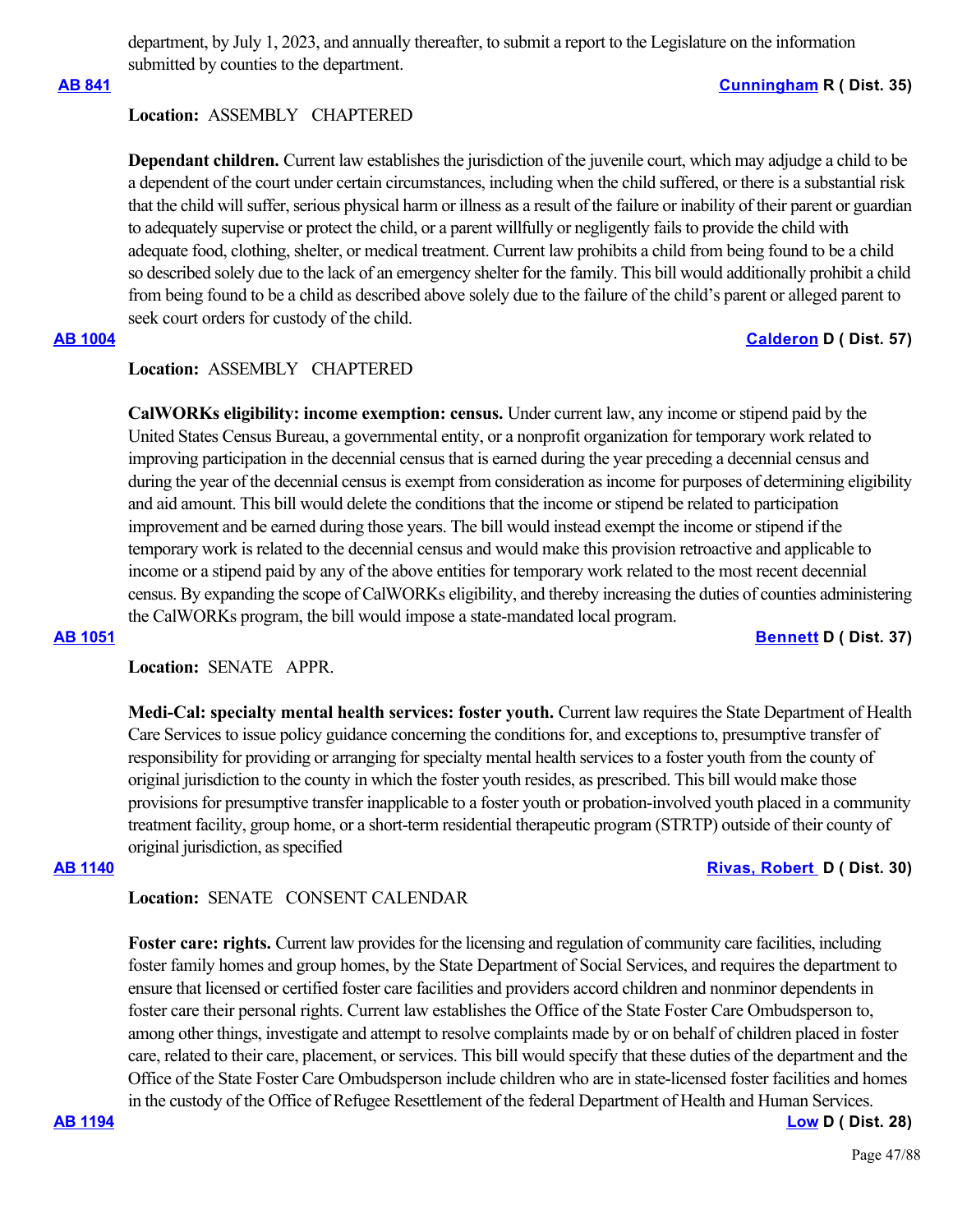**Location:**  SENATE APPR.

**Conservatorship.** Would require a professional fiduciary with an internet website to post a schedule of the range of fees on their internet website and would require a professional fiduciary without an internet website to provide that schedule prior to the execution of the contract for hire. The bill would require the bureau to revoke, suspend, or put on probation a professional fiduciary's license if the licensee had a penalty imposed, removed as conservator for cause by the court, or the court made a finding of abuse, as specified. If the court finds that a professional conservator has abused a conservatee, the bill would make the conservator liable for a civil penalty of up to \$10,000 for each separate act of abuse, payable to the estate of the conservatee. The bill would make a nonprofessional conservator who abuses a conservatee liable for civil penalties of up to \$1,000 for each separate act of abuse, payable to the estate of the conservatee.

## **[AB 1243](https://ctweb.capitoltrack.com/public/publishbillinfo.aspx?bi=CRN7dkk4DBv%2BMJYuYNQPOzNg%2FLSfMFDrHETIKIg77vuCZ2EBOYOtKOu46ykKWjXi) [Rubio, Blanca](https://a48.asmdc.org/) D ( Dist. 48)**

## **Location:**  SENATE APPR.

**Protective orders: elder and dependent adults.** Current law authorizes an elder or dependent adult who has suffered abuse, or another person who is legally authorized to seek that relief on behalf of that elder or dependent adult, to seek a protective order and governs the procedures for issuing that order. Current law defines protective order for purposes of these provisions to include an order enjoining a party from specified forms of abuse, including attacking, stalking, threatening, or harassing an elder or dependent adult, an order excluding a party from the elder or dependent adult's residence, or an order enjoining a party from specified behavior that the court determines is necessary. This bill would include within the definition of protective order an order enjoining a party from isolating an elder or dependent adult. The bill would require certain requirements to be met for that order to be issued, including a showing by a preponderance of the evidence that the respondent's past act or acts of isolation of the elder or dependent adult prevented contact with the interested party and that the elder or dependent adult desires contact with the interested party, as specified.

**[AB 1283](https://ctweb.capitoltrack.com/public/publishbillinfo.aspx?bi=z4wcE2VEKkBbrjRZE0%2FgT8hxOHDDyVlCUcOhFykRm%2BJaVqg6Y%2B%2FM5SZQ%2FRj7IxBT) [Stone](https://a29.asmdc.org/) D ( Dist. 29)**

**Location:**  SENATE APPR.

**Resource families: hearings.** Current law requires the State Department of Social Services to provide a statewide fair hearing process for application denials, rescissions of approval, exclusion actions, or criminal record exemption denials or rescissions by a county or the department. Under current law, a county's action on an approval is final, or for matters set before the State Hearings Division, an action is subject to dismissal, if the resource family, applicant, excluded individual, or individual who is the subject of a criminal record exemption denial or rescission does not file a timely appeal. This bill would remove the reference to the action before the State Hearings Division being dismissed, and instead, provide that in a matter before the State Hearings Division, an appeal shall be subject to dismissal if an appeal to the notice of action or exclusion order is not filed within the prescribed time. **[AB 1318](https://ctweb.capitoltrack.com/public/publishbillinfo.aspx?bi=3xYd8%2Bhlw6BJi1bzvx90ooGPM8WavWdlifE23zFXHdwgrPRcuOccSw1zRx%2BgRPXC) [Stone](https://a29.asmdc.org/) D ( Dist. 29)**

## **Location:**  SENATE APPR.

**Deferred entry of judgment pilot program.** Current law authorizes, until January 1, 2022, the Counties of Alameda, Butte, Napa, Nevada, Santa Clara, and Ventura to establish a pilot program to operate a deferred entry of judgment program for eligible defendants. Current law requires each participating county to establish a multidisciplinary team to meet periodically to review and discuss the implementation, practices, and impact of the program, and to submit data on the pilot program to the Board of State and Community Corrections. Current law requires the board to conduct an evaluation of the pilot program's impact and effectiveness, as specified, and would require, no later than December 31, 2020, the evaluation to be combined into a comprehensive report and submitted to the Assembly and Senate Committees on Public Safety. This bill would extend the pilot program to January 1, 2024, and would instead require, no later than December 31, 2022, the above-specified comprehensive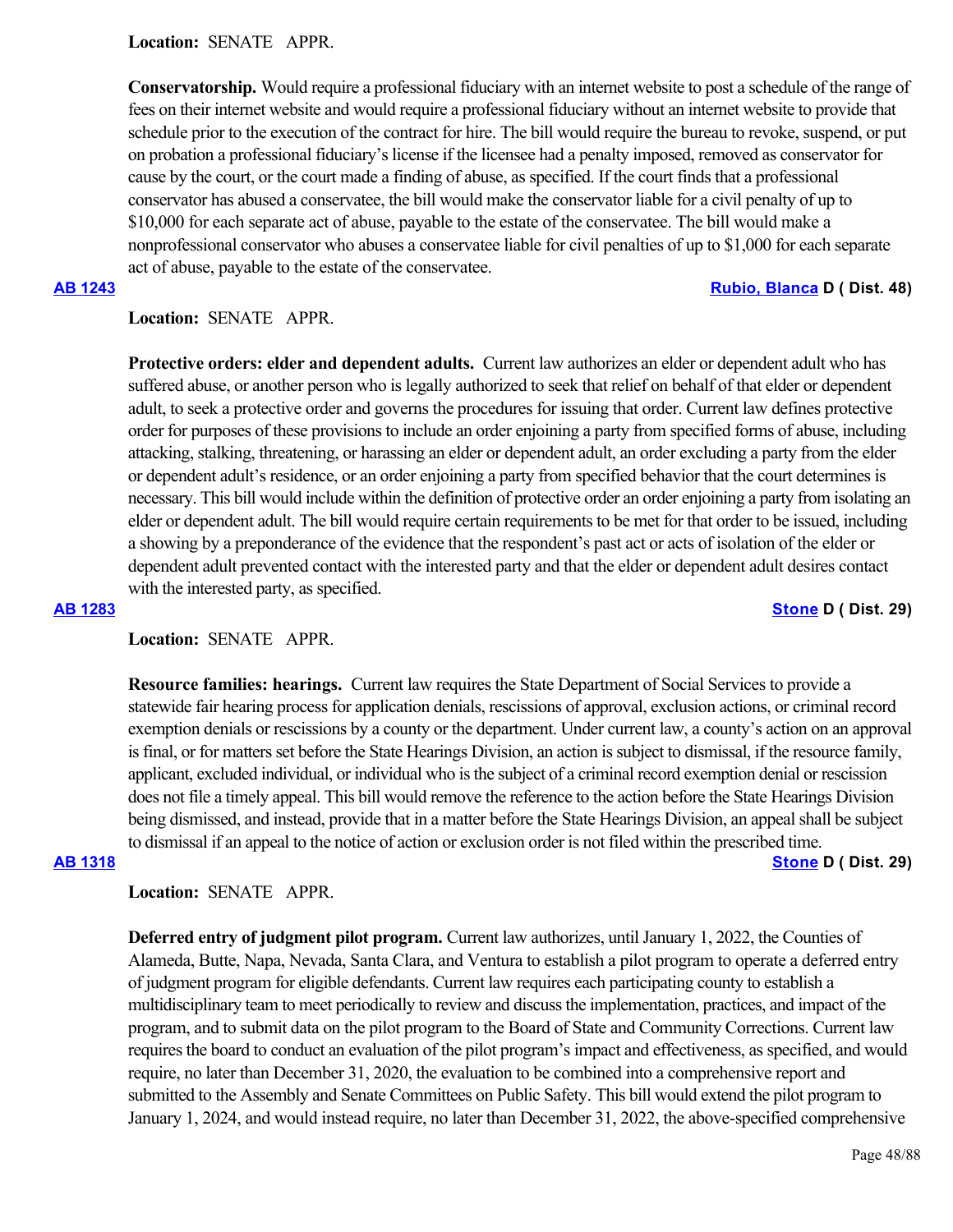report to be submitted to the Assembly and Senate Committees on Public Safety.

### **Location:**  SENATE APPR.

**Public social services: county liaison for higher education.** Would require a county human services agency to designate at least one employee as a staff liaison to serve as a point of contact for academic counselors and other professional staff at a campus of an institution of public higher education located within the county. The bill would require any disclosure or sharing of personal information under the bill to be made in compliance with applicable state and federal confidentiality laws. The bill would require a county human services agency, with input from the public institutions of higher learning in the county, to develop protocols for engagement between the staff liaison and a campus of an institution of public higher education located within the county and would encourage those entities to consult with specified stakeholders in the development of those protocols. The bill would authorize the State Department of Social Services to implement its provisions by all-county letters or similar instructions.

**[AB 1461](https://ctweb.capitoltrack.com/public/publishbillinfo.aspx?bi=xnxBSDrKB9s8NJd3XQzCrxbyLpOEYIZLcDC53gNeghFkSBXbojMBIPDw6%2B6CiK80) [Reyes](https://a47.asmdc.org/) D ( Dist. 47)**

**Location:**  SENATE APPR. SUSPENSE FILE

**Human services: noncitizen victims.** Under current law, noncitizen victims of trafficking, domestic violence, and other serious crimes, as defined, are eligible for certain public social services and health care services to the same extent as individuals who are admitted to the United States as refugees. Current law requires that those services discontinue if there is a final administrative denial of a visa application, as specified. Existing law requires that benefits and services under those provisions be paid from state funds to the extent federal funding is unavailable. This bill would prohibit the discontinuance of those services due to the denial of a visa application if the individual is eligible for those services on another basis. The bill would also expand those services to noncitizen victims of parental maltreatment and noncitizens who fear persecution.

**[SB 56](https://ctweb.capitoltrack.com/public/publishbillinfo.aspx?bi=V8F%2FN1%2B6be8PTuO0KRgcYcIKP34nEPutT%2BarvGaPQQihj9UBp%2FaVZ2u2Hs6RyYwt) [Durazo](http://sd24.senate.ca.gov/) D ( Dist. 24)**

### Location: **ASSEMBLY APPR.**

**Medi-Cal: eligibility.** Current law provides that Medi-Cal benefits for individuals who are 65 years of age or older, and who do not have satisfactory immigration statuses or are unable to establish satisfactory immigration statuses, will be prioritized in the Budget Act for the upcoming fiscal year if the Department of Finance projects a positive ending balance in the Special Fund for Economic Uncertainties for the upcoming fiscal year and each of the ensuing 3 fiscal years that exceeds the cost of providing those individuals with full-scope Medi-Cal benefits. This bill would, subject to an appropriation by the Legislature, and effective July 1, 2022, extend eligibility for full-scope Medi-Cal benefits to individuals who are 60 years of age or older, and who are otherwise eligible for those benefits but for their immigration status.

### **[SB 65](https://ctweb.capitoltrack.com/public/publishbillinfo.aspx?bi=%2FHOWLwGK1XZNtjiJeTXDh%2Bbm7GAj6oVDVuqYUpCneby%2FhpFImvN6Gt97ueuNieQD) [Skinner](http://sd09.senate.ca.gov/) D ( Dist. 9)**

## **Location:**  ASSEMBLY APPR.

**Maternal care and services.** Would enact the Midwifery Workforce Training Act, under which the Office of Statewide Health Planning and Development would contract with programs that train certified nurse-midwives and programs that train licensed midwives to increase the number of students receiving quality education and training as a certified nurse-midwife or a licensed midwife, as specified. The bill would require the office to contract only with programs that include, or intend to include, a component of training designed for medically underserved multicultural communities, lower socioeconomic neighborhoods, or rural communities, and that are organized to prepare program graduates for service in those neighborhoods and communities.

### **[SB 110](https://ctweb.capitoltrack.com/public/publishbillinfo.aspx?bi=P%2FUz4%2Fe%2BnFMjmpFEY8MsLSHRRqwnTX8J9bMKTe54krqBzz%2F3EE3kPOcnaFJhO8PX) [Wiener](http://sd11.senate.ca.gov/) D ( Dist. 11)**

Location: **ASSEMBLY APPR.**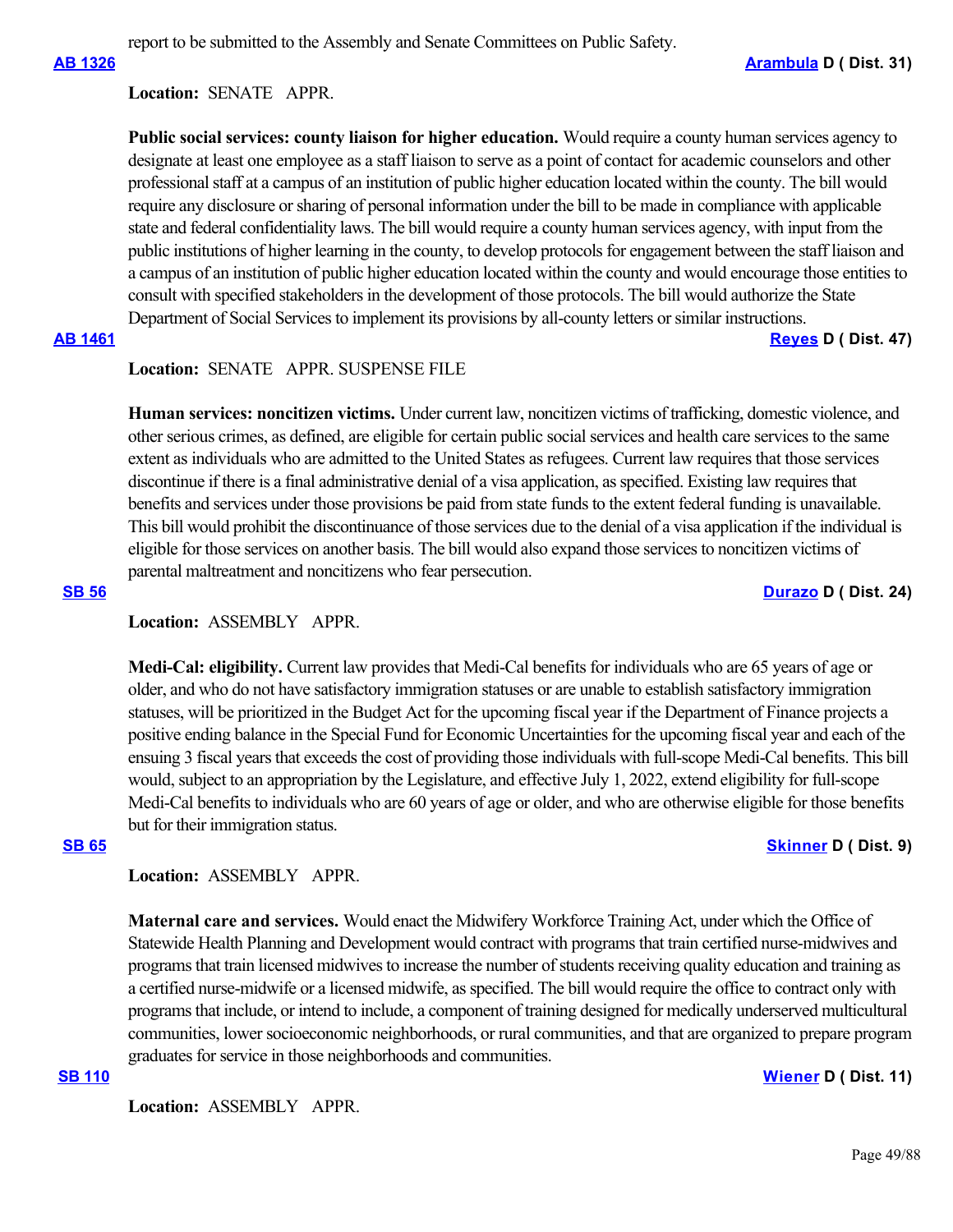**Substance use disorder services: contingency management services.** For purposes of the Drug Medi-Cal Treatment Program, current law prescribes the maximum allowable rates for services, including individual and group rates for extensive counseling for outpatient drug-free treatment. The Medi-Cal program is, in part, governed and funded by federal Medicaid program provisions. To the extent funds are appropriated in the annual Budget Act, this bill would expand substance use disorder services to include contingency management services, as specified, subject to utilization controls. The bill would require counties that administer the Drug Medi-Cal Treatment Program and Drug Medi-Cal organized delivery system to submit a plan to the department that demonstrates readiness to implement contingency management services that are provided to eligible Medi-Cal beneficiaries through electronic or in-person means and to consult with stakeholders for purposes of developing that plan.

**[SB 247](https://ctweb.capitoltrack.com/public/publishbillinfo.aspx?bi=oyZLyLOipHGopRG0E%2Fjxrbdmt2M7Ht3pp6hQdA8fUPgric7sLeh3cXldUaXMtaFS) [Eggman](http://sd05.senate.ca.gov/) D ( Dist. 5)**

# **Location:**  ASSEMBLY APPR.

**Rare Disease Advisory Council.** Current law establishes the California Health and Human Services Agency, which includes the State Department of Public Health, among other state departments charged with the administration of health, social, and other human services. Under current law, the State Department of Public Health has authority over various programs promoting public health, including genetic disease testing and newborn screenings.This bill would establish the Rare Disease Advisory Council within the California Health and Human Services Agency.

### **[SB 258](https://ctweb.capitoltrack.com/public/publishbillinfo.aspx?bi=H74O4FIwzMG7aFNPQG0ivkceYCLaOgA3guaiJOH9G5t1boPWUcPdhCkmXqTornqS) [Laird](http://sd17.senate.ca.gov/) D ( Dist. 17)**

**Location:**  SENATE ENROLLMENT

**Aging.** Current law requires the California Department of Aging, in allocating specified state and federal funding to area agencies on aging, to ensure that priority consideration is given to criteria that reflect the state's intent to target services to those in greatest economic or social need. Existing law defines "greatest social need" to mean the need caused by noneconomic factors, including physical and mental disabilities, that restrict an individual's ability to perform normal daily tasks or that threaten the individual's capacity to live independently. This bill would revise this definition to include human immunodeficiency virus (HIV) status as a specified noneconomic factor. **[SB 293](https://ctweb.capitoltrack.com/public/publishbillinfo.aspx?bi=mUvfNmpscz%2Fn6%2BS49x%2BVSyD1bPMaRpllCZj7GTDR7ts%2FffO9tJ0wQhEoWSyFW7qH) [Limón](http://sd19.senate.ca.gov/) D ( Dist. 19)**

**Location:**  ASSEMBLY APPR.

**Medi-Cal specialty mental health services.** Current law provides for the Medi-Cal program, which is administered by the State Department of Health Care Services, under which qualified low-income individuals receive health care services, including specialty mental health services, and Early and Periodic Screening, Diagnostic, and Treatment services for an individual under 21 years of age. With respect to specialty mental health services provided under the Early and Periodic Screening, Diagnostic, and Treatment Program, on or after January 1, 2022, this bill would require the department to develop standard forms, including intake and assessment forms, relating to medical necessity criteria, mandatory screening and transition of care tools, and documentation requirements pursuant to specified terms and conditions, and, for purposes of implementing these provisions, would require the department to consult with representatives of identified organizations, including the County Behavioral Health Directors Association of California.

### **[SB 354](https://ctweb.capitoltrack.com/public/publishbillinfo.aspx?bi=AArCEUp%2BK8YB9BMi10w7kZLmrcm9xaJWKn0sYCdxliv%2Fmsr1JU04kn7DCvEZPulE) [Skinner](http://sd09.senate.ca.gov/) D ( Dist. 9)**

**Location:**  ASSEMBLY APPR.

**Foster youth: relative placement.** Current law authorizes, in certain circumstances, a child who has been removed from their parent or guardian to be placed with a relative or nonrelative extended family member if the relative or nonrelative extended family member is either an approved resource family or has been assessed by a county social worker and, among other things, the relative or nonrelative extended family member has not been convicted of a crime for which a criminal records exemption cannot be granted, has been granted a criminal records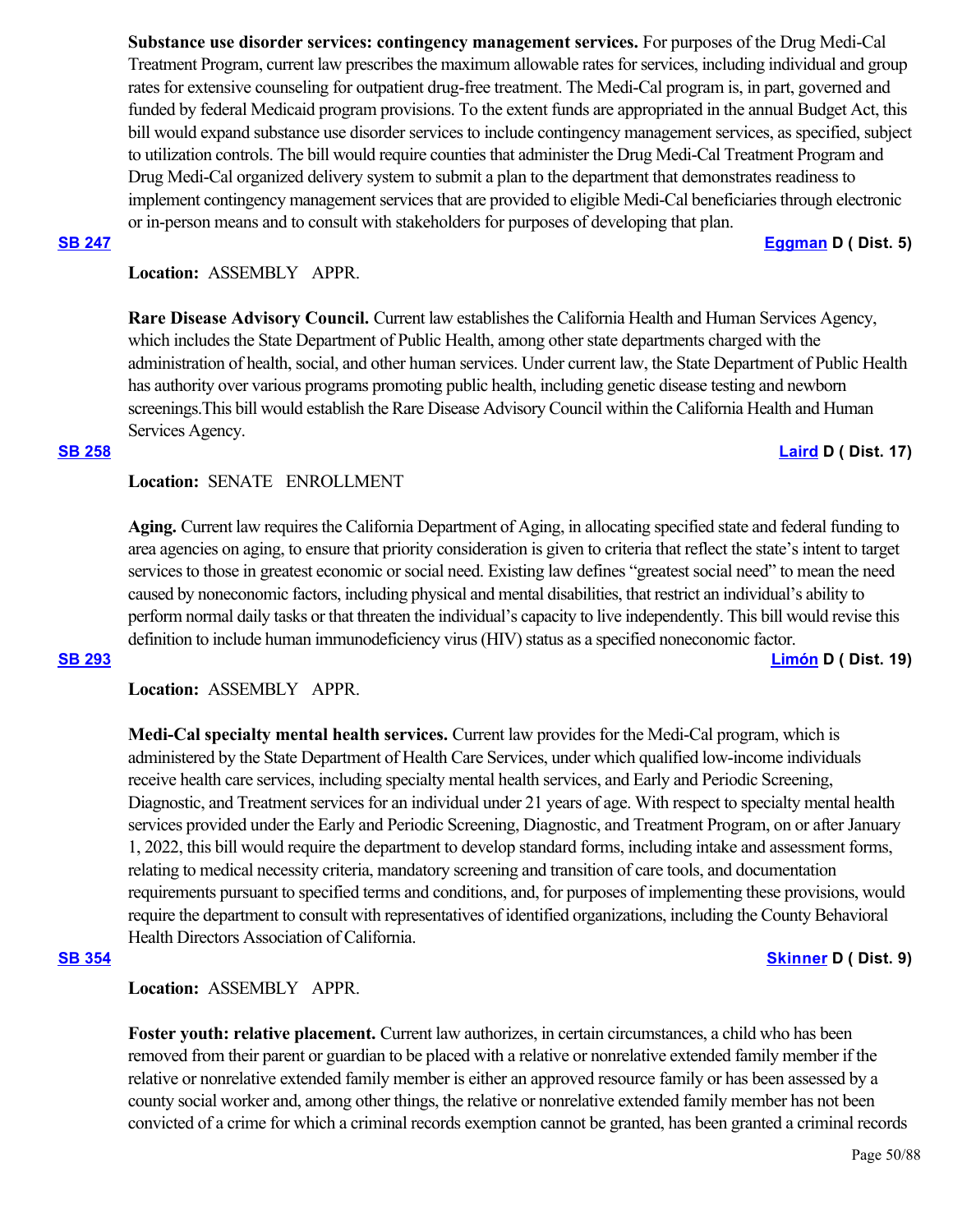exemption, or, in certain circumstances, a criminal records exemption is pending. This bill would, notwithstanding those provisions, authorize the court to order placement with a relative or nonrelative extended family member, regardless of the status of any criminal exemption or resource family approval, if the court finds that the placement does not pose a risk to the health and safety of the child, and the relative, nonrelative extended family member, or other adult living in the home has not been convicted of certain felonies within the last 5 years.

### **[SB 428](https://ctweb.capitoltrack.com/public/publishbillinfo.aspx?bi=i6mcT0H2LhKnEF5F%2Foj4NrdvRsvU7PVmSi28FfYaShbeoUta06PchYQawDXZEdur) [Hurtado](https://sd14.senate.ca.gov/) D ( Dist. 14)**

# **Location:**  ASSEMBLY APPR.

**Health care coverage: adverse childhood experiences screenings.** Would require a health care service plan contract or health insurance policy issued, amended, or renewed on or after January 1, 2022, to provide coverage for adverse childhood experiences screenings. The bill would authorize each department to adopt guidance to implement this provision. Because a willful violation of these provisions by a health care service plan would be a crime, the bill would impose a state-mandated local program.

## **[SB 454](https://ctweb.capitoltrack.com/public/publishbillinfo.aspx?bi=LV4hR08vJbc%2FajGYXibzZEKGCVI19pgx8urI1YY0aYCP%2BgaFGh%2FC1qBBHbUelDLS) [Bates](https://bates.cssrc.us/) R ( Dist. 36)**

# **Location:**  ASSEMBLY APPR. SUSPENSE FILE

**Child support: enforcement.** Current law establishes the statewide uniform guidelines for calculating courtordered child support, based on the income of both parents and the time each parent spends with the child. Existing law authorizes, if a support obligor is delinquent in paying child support and the local child support agency is enforcing a support obligation, a lien for child support against the personal property of the obligor in specified circumstances. Current law defines "support obligor is delinquent in payment of support" to mean that the support obligor has failed to make a payment equal to one month's support obligation. This bill would instead define "support obligor is delinquent in payment of support" to mean that the support obligor is over \$1,000 in arrears on their support obligation or has failed to make payments equal to 3 months of their support obligation, whichever occurs first. The bill would instead authorize a child support agency to record a notice of support judgment when overdue support exceeds \$1,000 or when the support obligor has failed to make payments equal to 3 months of their support obligation, whichever occurs first, regardless of whether the amounts of overdue support have been adjudicated or otherwise determined.

### **[SB 464](https://ctweb.capitoltrack.com/public/publishbillinfo.aspx?bi=YeR2vPSL4pj%2FERBmUjmPXEt83s3oO%2BkrrlLILGYWFZOtrQE4ceP1lB9wg5IltNYo) [Hurtado](https://sd14.senate.ca.gov/) D ( Dist. 14)**

**Location:**  ASSEMBLY APPR.

**California Food Assistance Program: eligibility and benefits.** Current law requires the State Department of Social Services to establish a food assistance program, known as the California Food Assistance Program (CFAP), to provide assistance to a noncitizen of the United States if the person's immigration status meets the eligibility criteria of SNAP in effect on August 21, 1996, but the person is not eligible for SNAP benefits solely due to their immigration status, as specified. Current law also makes eligible for the program an applicant who is otherwise eligible for the program, but who entered the United States on or after August 22, 1996, if the applicant is sponsored and the applicant meets one of a list of criteria, including that the applicant, after entry into the United States, is a victim of the sponsor or the spouse of the sponsor if the spouse is living with the sponsor. bill instead would require the department to use state funds appropriated for CFAP to provide nutritional benefits to households that are ineligible for CalFresh benefits solely due to their immigration status. The bill would eliminate the distinctions based on when the noncitizen applicant entered the country and would eliminate the sponsorship and other listed criteria requirements for eligibility on a noncitizen who entered the country on or after August 22, 1996. **[SB 549](https://ctweb.capitoltrack.com/public/publishbillinfo.aspx?bi=o5Z1P6xdagM0KvYFV1mAq%2FdB34p7U6HX%2FtvRc3d2ea6BjDTgMdBMV7zkxurH7Uyc) [Jones](https://jones.cssrc.us/) R ( Dist. 38)**

**Location:**  ASSEMBLY APPR.

**Social workers: essential workers.** Would require social workers, if they are deemed essential workers during a state of emergency declared by the Governor, to be included in the group of essential workers who are eligible to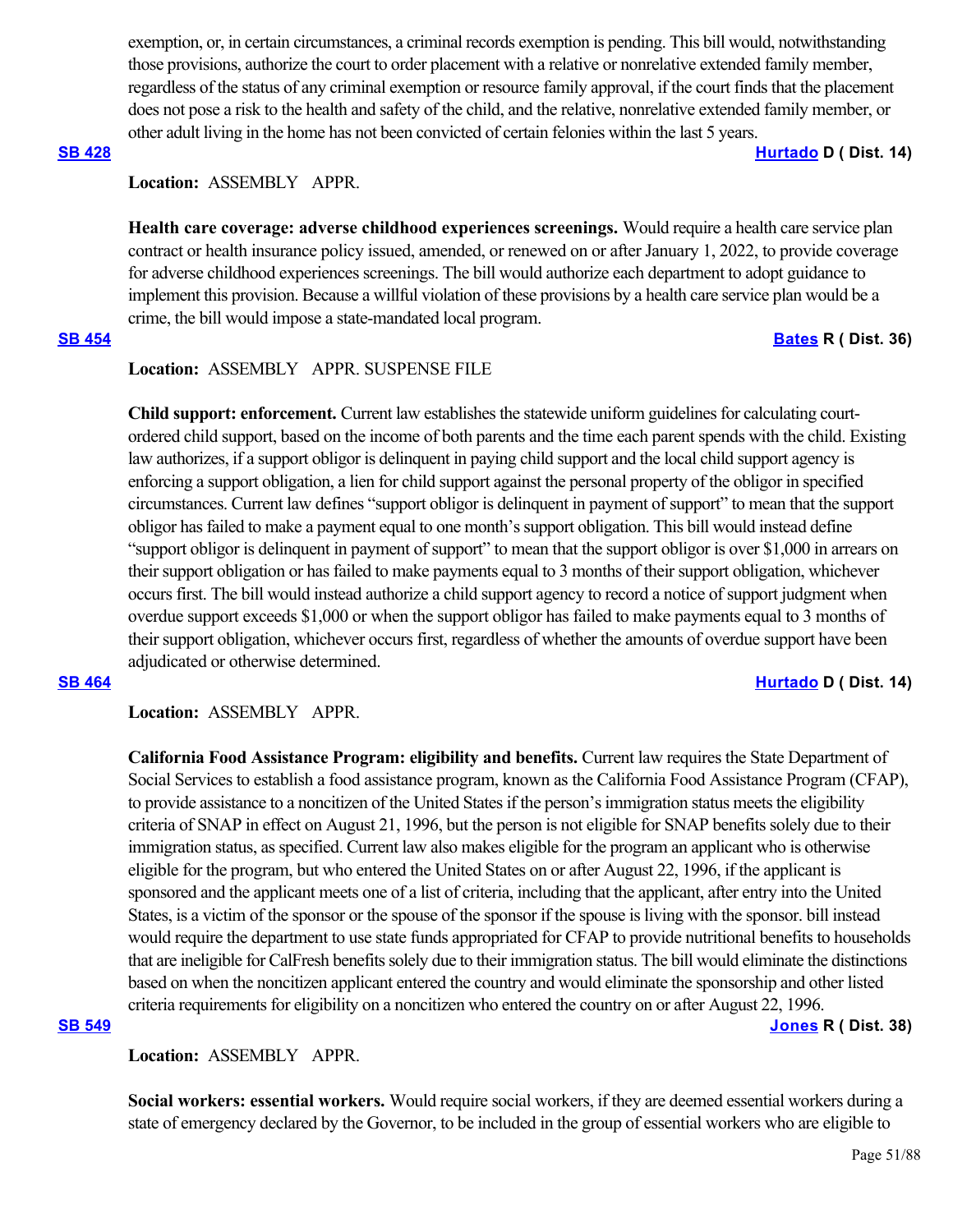receive the first distribution of emergency materials, as determined by the state or a local governmental entity, including, but not limited to, all materials and protective gear deemed necessary to protect their health and safety. The bill, with regard to social workers, would authorize the state or a local governmental entity to establish within the first group of essential workers eligible to receive the emergency materials, further levels of distribution for specified classifications of social workers.

## **[SB 578](https://ctweb.capitoltrack.com/public/publishbillinfo.aspx?bi=eOYqZtxGPsud86GZnbsGfqcDWe9no%2BWOkqhNpVvqoVDQKURNteTIzkLTNg%2BUZ5pZ) [Jones](https://jones.cssrc.us/) R ( Dist. 38)**

# **Location:**  ASSEMBLY APPR. SUSPENSE FILE

**Lanterman-Petris-Short Act: hearings.** The Lanterman-Petris-Short Act authorizes the involuntary commitment and treatment of persons with specified mental health disorders for the protection of the persons so committed, and authorizes a conservator of the person, of the estate, or of the person and the estate to be appointed for a person who is gravely disabled as a result of a mental health disorder or impairment by chronic alcoholism, and designates procedures for hearing a petition for that purpose. Existing law authorizes a party to a hearing under the act to demand that the hearing be public, and be held in a place suitable for attendance by the public. This bill would require a hearing held under the act to be presumptively closed to the public, but would authorize the individual who is the subject of the proceeding to demand that the hearing be public, and be held in a place suitable for attendance by the public.

# **[SB 584](https://ctweb.capitoltrack.com/public/publishbillinfo.aspx?bi=T5j945lGjd3bxlcumuIv24hkHn7MjBzSullS6h9GN7DOVnoRZjG4rV3Vdc0L9QHx) [Jones](https://jones.cssrc.us/) R ( Dist. 38)**

# **Location:**  ASSEMBLY CONSENT CALENDAR

**Resource Family Approval Program.** Current law places certain requirements on counties in implementing the resource family approval process, including ensuring that resource family applicants complete a minimum of 12 hours of preapproval caregiver training. Current law requires this preapproval training to include specified topics, including, among others, information on providing care and supervision to children who have been commercially sexually exploited. Current law also requires counties to ensure that resource families that care for children who are 10 years of age or older attend a training on understanding how to use best practices for providing care and supervision to children who have been commercially sexually exploited. Current law authorizes counties to require a resource family or applicant to receive relevant specialized training on certain topics in order to meet the needs of a particular child in care, including training on understanding how to use best practices for providing care and supervision to commercially sexually exploited children. This bill would require each of those trainings to include information on providing care and supervision to children who have been victims of child labor trafficking. **[SB 609](https://ctweb.capitoltrack.com/public/publishbillinfo.aspx?bi=IAHtD%2F1INn7JOtwlhDag1P4Dzo7bZZfs9TNj70Ab%2F2KQjOrwqcPTOc1OYBA59rih) [Hurtado](https://sd14.senate.ca.gov/) D ( Dist. 14)**

# **Location:**  ASSEMBLY APPR. SUSPENSE FILE

**CalFresh.** Current federal law provides that students who are enrolled in college or other institutions of higher education at least half time are not eligible for SNAP benefits unless they meet one of several specified exemptions, including participating in specified employment and training programs. Current state law requires, for the purposes of determining eligibility for CalFresh, certain educational programs, as determined by the State Department of Social Services, to be considered employment and training programs, thereby qualifying a student participating in one of those programs for an exemption, unless prohibited by federal law. Current law requires the department to maintain and regularly update a list of programs that meet the employment and training exemption set forth in federal regulations. This bill would require the department, upon an appropriation by the Legislature for this purpose, and to the extent permitted by federal law, to include adult education and career technical education programs in the list of programs that are deemed to meet the employment and training exemption set forth in the federal regulations. **[SB 654](https://ctweb.capitoltrack.com/public/publishbillinfo.aspx?bi=pZE%2BsQC2w59Q1CFEIcPz6Chwe1miXAOHTrkKUY2n%2FD%2BLxmXhshjkXL6Z4l%2F5kSlD) [Min](https://sd37.senate.ca.gov/) D ( Dist. 37)**

**Location:**  ASSEMBLY APPR.

**Child custody.** Would prohibit the court from permitting a child addressing the court regarding custody or visitation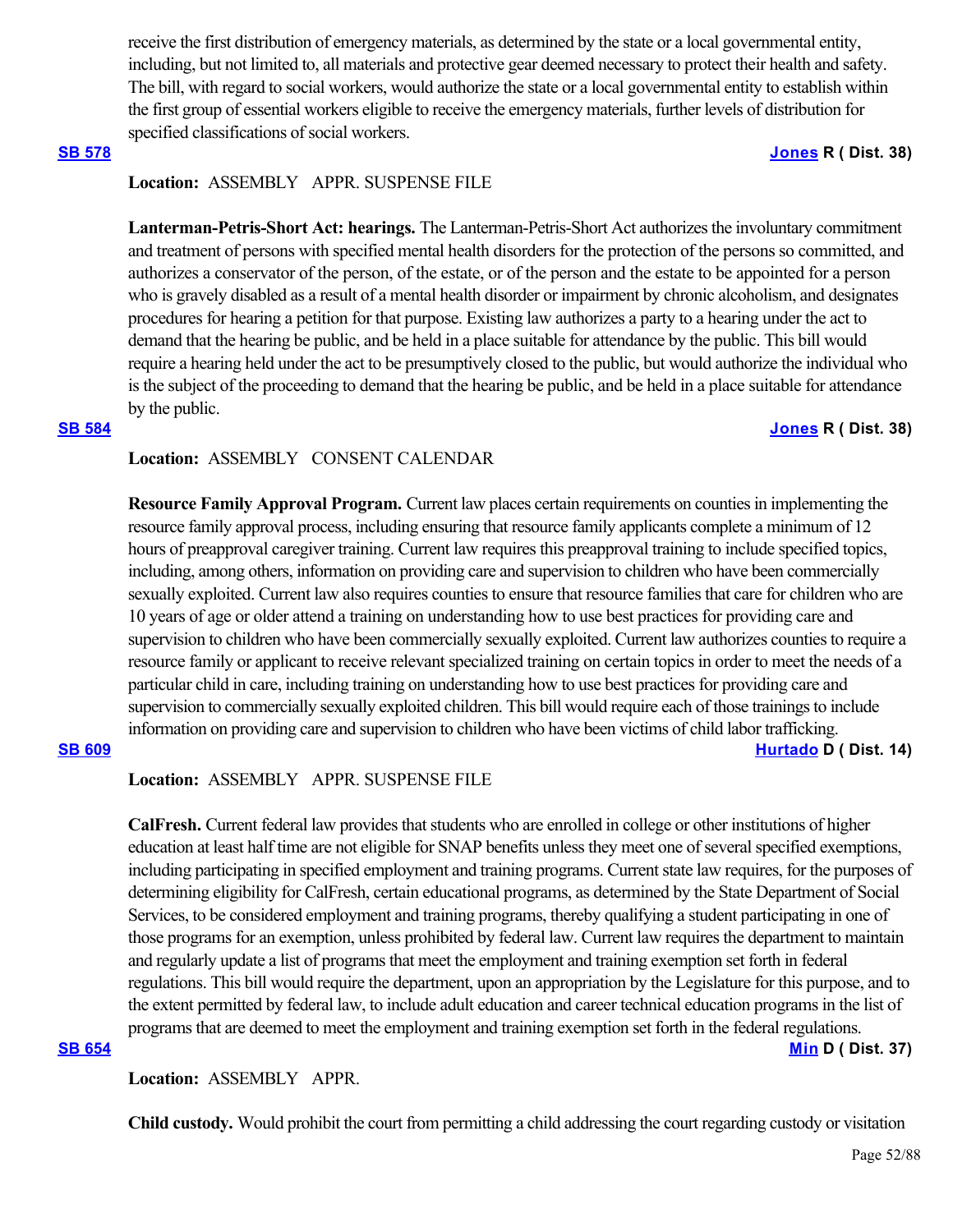to do so in the presence of the parties unless the court determines that doing so is in the best interests of the child and states its reasons for that finding on the record. The bill would require the court to provide an alternative to having the child address the court in the presence of the parties in order to obtain input directly from the child. The bill would also require, if a child informs an attorney, child custody recommending counselor, investigator, evaluator, or other court-connected professional that the child has changed their choice with respect to addressing the court, the professional to indicate to the judge that the child has changed their preference. By imposing additional duties on local officials, the bill would impose a state-mandated local program.

### **[SB 682](https://ctweb.capitoltrack.com/public/publishbillinfo.aspx?bi=7bcKPH1zLWjWn5YFrZvVuPmnr451mt3CfthO%2FZ%2B4uD%2FBoaYOu176yP7SuotplQ%2Bj) [Rubio](http://sd22.senate.ca.gov/) D ( Dist. 22)**

# **Location:**  ASSEMBLY APPR.

**Childhood chronic health conditions: racial disparities.** Current lase establishes various public health programs for purposes of promoting child and adolescent health, including the Child Health and Disability Prevention Program, which provides for early and periodic health assessments to children in California.This bill would establish the End Racial Inequities in Children's Health in California Initiative (EnRICH CA Initiative). The bill would require the California Health and Human Services Agency, in collaboration with other specified groups and entities, to convene an advisory workgroup, as specified, to develop and implement a plan, as specified, that establishes targets to reduce racial disparities in health outcomes by at least 50% by December 31, 2030, in chronic conditions affecting children, including, but not limited to, asthma, diabetes, dental caries, depression, and vaping-related diseases. **[SB 768](https://ctweb.capitoltrack.com/public/publishbillinfo.aspx?bi=HRunm91TsMFrrfgX1inq%2BJ4Cb89gFa4MbLfxSDQyaDuO6SKluR5%2Be%2FCnwDfiWnKI) [Glazer](http://sd07.senate.ca.gov/) D ( Dist. 7)**

**Location:**  ASSEMBLY RLS.

**CalWORKs: postsecondary education.** Current law requires that specified CalWORKs eligible individuals that are participating either full time in an educational activity or part time in an educational activity and meeting the hourly participation rates based on the number of academic units, as specified, at a publicly funded postsecondary educational institution and making satisfactory progress, as specified, receive a standard payment of \$175 to \$500 per semester or quarter, which may be provided, in whole or in part, in the form of a book voucher, or reimbursement for verified actual expenses for the purpose of paying costs associated with attending the postsecondary educational institution. This bill would additionally authorize the CalWORKs eligible individuals who participate in a full time or part time educational activity at a nonprofit postsecondary educational institution to receive those standard payments.

# **[SB 782](https://ctweb.capitoltrack.com/public/publishbillinfo.aspx?bi=9YH1KYQFgvchoVPb0ttHwMSeA5o5URmXbLoIPFrg%2FeY7%2BY%2Fhb2VkTffiVSLF5N0P) [Glazer](http://sd07.senate.ca.gov/) D ( Dist. 7)**

**Location:**  ASSEMBLY RLS.

**Assisted outpatient treatment programs.** Current law authorizes participating counties to pay for the services provided from moneys distributed to the counties from various continuously appropriated funds, including the Mental Health Services Fund, when included in a county plan, as specified. Current law authorizes a court to order a person who is the subject of a petition filed pursuant to those provisions to obtain assisted outpatient treatment if the court finds, by clear and convincing evidence, that the facts stated in the petition are true and establish that specified criteria are met, including that the person has a history of lack of compliance with treatment for their mental illness, and that there has been a clinical determination that the person is unlikely to survive safely in the community without supervision. Current law authorizes the petition to be filed by the county behavioral health director, or the director's designee, in the superior court in the county in which the person who is the subject of the petition is present or reasonably believed to be present, in accordance with prescribed procedures. This bill would additionally authorize the filing of a petition to obtain assisted outpatient treatment under the existing petition procedures, for a conservatee or former conservatee, as specified, who would benefit from assisted outpatient treatment to reduce the risk of deteriorating mental health while living independently.

 **Health Care**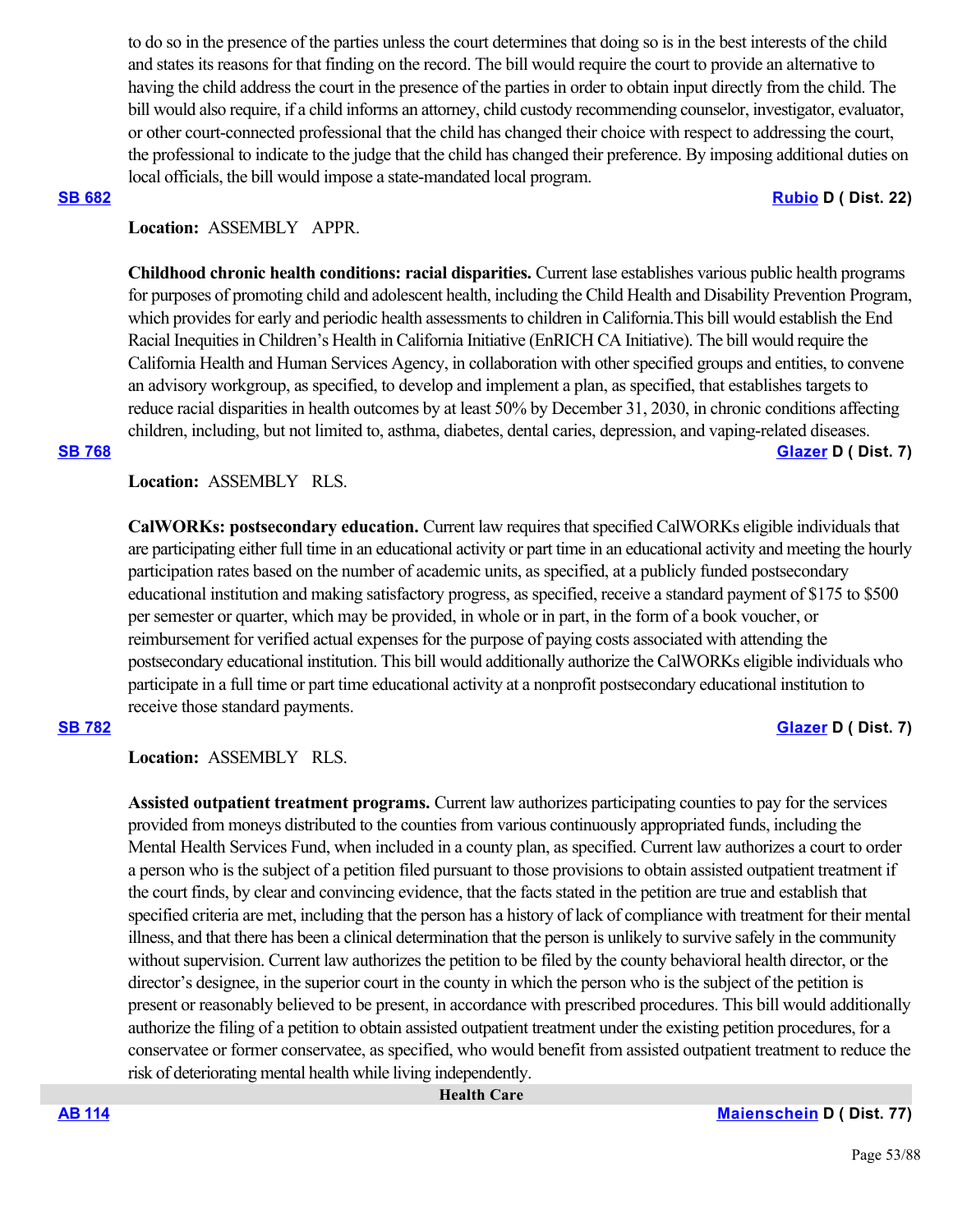**Location:**  SENATE APPR.

**Medi-Cal benefits: rapid Whole Genome Sequencing.** Would expand the Medi-Cal schedule of benefits to include rapid Whole Genome Sequencing, as specified, for any Medi-Cal beneficiary who is one year of age or younger and is receiving inpatient hospital services in an intensive care unit. The bill would authorize the State Department of Health Care Services to implement this provision by various means without taking regulatory action. **[AB 136](https://ctweb.capitoltrack.com/public/publishbillinfo.aspx?bi=7MkbjgWdSz6NV3omxNtY7zX7kqQsQOnXcWtTdoXtrlEEGaUX8zsiAUTW81cXaepg) Committee on Budget**

# **Location:**  ASSEMBLY CHAPTERED

**Developmental services.** The California Early Intervention Services Act provides a statewide system of coordinated, comprehensive, family-centered, multidisciplinary, and interagency programs that are responsible for providing appropriate early intervention services and supports to all eligible infants and toddlers and their families. This bill would, until June 30, 2022, and at the request of the parent or legal guardian, would require an individualized family service plan meeting to be held by remote electronic communications and would include remote electronic communications as a method of delivering services. By imposing new duties on local educational agencies that provide services under the act, the bill would impose a state-mandated local program.

## **[AB 457](https://ctweb.capitoltrack.com/public/publishbillinfo.aspx?bi=vix9L6cURM18Q1gu5PaNkvMfByD%2BMRelRas42Qb6q2HFxbgD5BJUBDaaLGvOqGrc) [Santiago](https://a53.asmdc.org/) D ( Dist. 53)**

# **Location:**  SENATE APPR. SUSPENSE FILE

**Protection of Patient Choice in Telehealth Provider Act.** Current law provides for the licensure and regulation of various healing arts professions and vocations by boards within the Department of Consumer Affairs. Under current law, it is unlawful for healing arts licensees, except as specified, to offer, deliver, receive, or accept any rebate, refund, commission, preference, patronage dividend, discount, or other consideration, in the form of money or otherwise, as compensation or inducement for referring patients, clients, or customers to any person, subject to certain exceptions. This bill would provide that the payment or receipt of consideration for internet-based advertising, appointment booking, or any service that provides information and resources to prospective patients of licensees does not constitute a referral of a patient if the internet-based service provider does not recommend, endorse, arrange for, or otherwise select a licensee for the prospective patient.

## **[AB 1020](https://ctweb.capitoltrack.com/public/publishbillinfo.aspx?bi=FksiXDGaR8JBH3cQ9QP2oAxjtpLBXC8f6oZhyDOmHgSboHmwGJhihXaB9QxXjur9) [Friedman](https://a43.asmdc.org/) D ( Dist. 43)**

**Location:**  SENATE APPR.

**Health care debt and fair billing.** Current law requires a hospital to maintain an understandable written policy regarding discount payments for financially qualified patients and an understandable written charity care policy. Current law requires that uninsured patients or patients with high medical costs who are at or below 350% of the federal poverty level be eligible for charity care or discount payments from a hospital. This bill would instead require that uninsured patients or patients with high medical costs who are at or below 400% of the federal poverty level be eligible for charity care or discount payments from a hospital, and would authorize a hospital to grant eligibility for charity care or discount payments to patients with incomes over 400% of the federal poverty level. The bill would redefine "high medical costs" to include annual out-of-pocket costs at the hospital that exceed the lesser of 10% of the patient's current family income or family income in the prior 12 months.

**[AB 1064](https://ctweb.capitoltrack.com/public/publishbillinfo.aspx?bi=Z%2Ftesw%2BweRcVUAkMkrQDKcixOfs6i%2BBy4Y7JagU7jpCpzyL000VRmAJk5IHYnnnp) [Fong](https://ad34.asmrc.org/) R ( Dist. 34)**

**Location:**  SENATE APPR.

**Pharmacy practice: vaccines: independent initiation and administration.** Current law provides additional authority for the pharmacist to independently initiate and administer any COVID-19 vaccines approved or authorized by the federal Food and Drug Administration, or vaccines listed on the routine immunization schedules recommended by the federal Advisory Committee on Immunization Practices (ACIP), in compliance with individual ACIP vaccine recommendations, and published by the federal Centers for Disease Control and Prevention for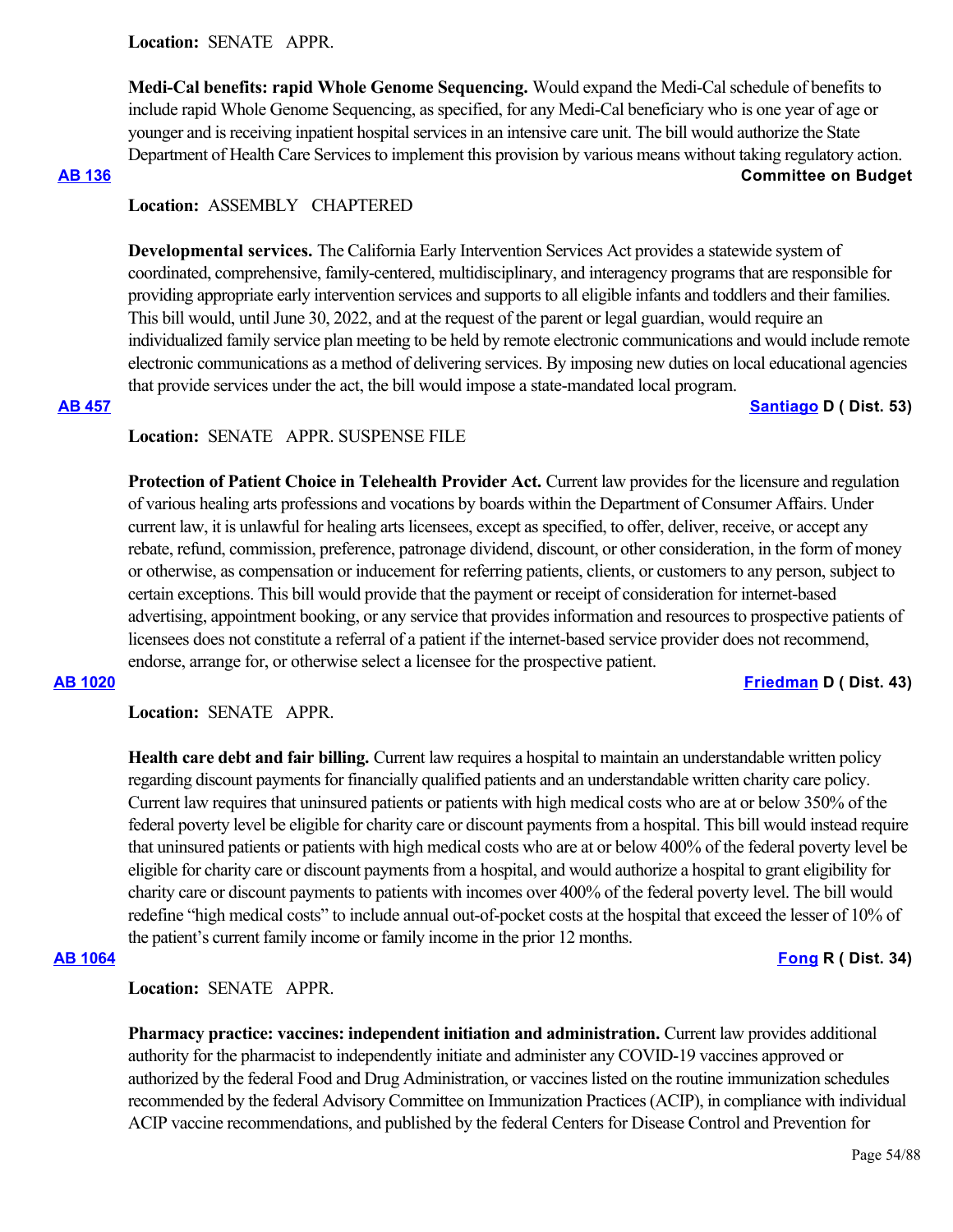persons 3 years of age and older. This bill would recast this provision to instead authorize a pharmacist to independently initiate and administer any vaccine approved or authorized by the United States Food and Drug Administration for persons 3 years of age and older.

### **[SB 221](https://ctweb.capitoltrack.com/public/publishbillinfo.aspx?bi=02TFkTROZGiyWjpXik422PRKImIGCHGHyiKXSdkpVTu0ELATlU2nGQva7qCChyTP) [Wiener](http://sd11.senate.ca.gov/) D ( Dist. 11)**

# Location: ASSEMBLY APPR.

**Health care coverage: timely access to care.** Would codify the regulations adopted by the Department of Managed Health Care and the Department of Insurance to provide timely access standards for health care service plans and insurers for nonemergency health care services. The bill would require both a health care service plan and a health insurer, including a Medi-Cal Managed Care Plan, to ensure that appointments with nonphysician mental health and substance use disorder providers are subject to the timely access requirements. The bill would additionally require a health care service plan and a health insurer, including a Medi-Cal Managed Care Plan, to ensure that an enrollee or insured that is undergoing a course of treatment for an ongoing mental health or substance use disorder condition is able to get a followup appointment with a nonphysician mental health care or substance use disorder provider within 10 business days of the prior appointment

### **[SB 242](https://ctweb.capitoltrack.com/public/publishbillinfo.aspx?bi=Mk7tCVceyzDHdP3rovclLi%2FI5qua4pNVAdienSsb%2FPgYPzNUj2xX1a1hwek93db6) [Newman](https://sd29.senate.ca.gov/) D ( Dist. 29)**

### **Location:**  ASSEMBLY APPR.

**Health care provider reimbursements.** Would require a health care service plan or health insurer to contract with its health care providers to reimburse, at a reasonable rate, their business expenses that are medically necessary to comply with a public health order to render treatment to patients, to protect health care workers, and to prevent the spread of diseases causing public health emergencies. Because a willful violation of the bill's requirements relative to health care service plans would be a crime, the bill would impose a state-mandated local program.

**[SB 245](https://ctweb.capitoltrack.com/public/publishbillinfo.aspx?bi=QNtPH5SYxPee8Q29vEv2RScAoZBhmrgRNzQrcsX%2FbDAjwz1eOzrD3F%2F9DElX71LF) [Gonzalez](https://sd33.senate.ca.gov/) D ( Dist. 33)**

**Location:**  ASSEMBLY APPR. SUSPENSE FILE

**Health care coverage: abortion services: cost sharing.** Would prohibit a health care service plan or an individual or group policy of disability insurance that is issued, amended, renewed, or delivered on or after January 1, 2022, from imposing a deductible, coinsurance, copayment, or any other cost-sharing requirement on coverage for all abortion and abortion-related services, as specified.

### **[SB 316](https://ctweb.capitoltrack.com/public/publishbillinfo.aspx?bi=TlXUrHHOYi53LsvO2HDsX7Wwg%2FygtobVGtTVLua3BEE46gwBtIf4%2BI1KaNI8CMr0) [Eggman](http://sd05.senate.ca.gov/) D ( Dist. 5)**

**Location:**  ASSEMBLY APPR.

**Medi-Cal: federally qualified health centers and rural health clinics.** Current law provides that FQHC and RHC services are to be reimbursed, to the extent that federal financial participation is obtained, to providers on a per-visit basis. "Visit" is defined as a face-to-face encounter between a patient of an FQHC or RHC and specified health care professionals, including a physician and marriage and family therapist. Under existing law, "physician," for these purposes, includes, but is not limited to, a physician and surgeon, an osteopath, and a podiatrist. This bill would authorize reimbursement for a maximum of 2 visits taking place on the same day at a single location if after the first visit the patient suffers illness or injury requiring additional diagnosis or treatment, or if the patient has a medical visit and a mental health visit or a dental visit, as defined. The bill would authorize an FQHC or RHC that currently includes the cost of a medical visit and a mental health visit that take place on the same day at a single location as a single visit for purposes of establishing the FQHC's or RHC's rate to apply for an adjustment to its per-visit rate, and after the department has approved that rate adjustment, to bill a medical visit and a mental health visit that take place on the same day at a single location as separate visits, in accordance with the bill.

Location: **ASSEMBLY APPR.** 

**[SB 326](https://ctweb.capitoltrack.com/public/publishbillinfo.aspx?bi=rB1Y6WTBXDGv7UE69YA8YDgjzroTVr5CXCMxvhqDq24FJBc1jq%2FUUtqLOrkUOp5c) [Pan](http://sd06.senate.ca.gov/) D ( Dist. 6)**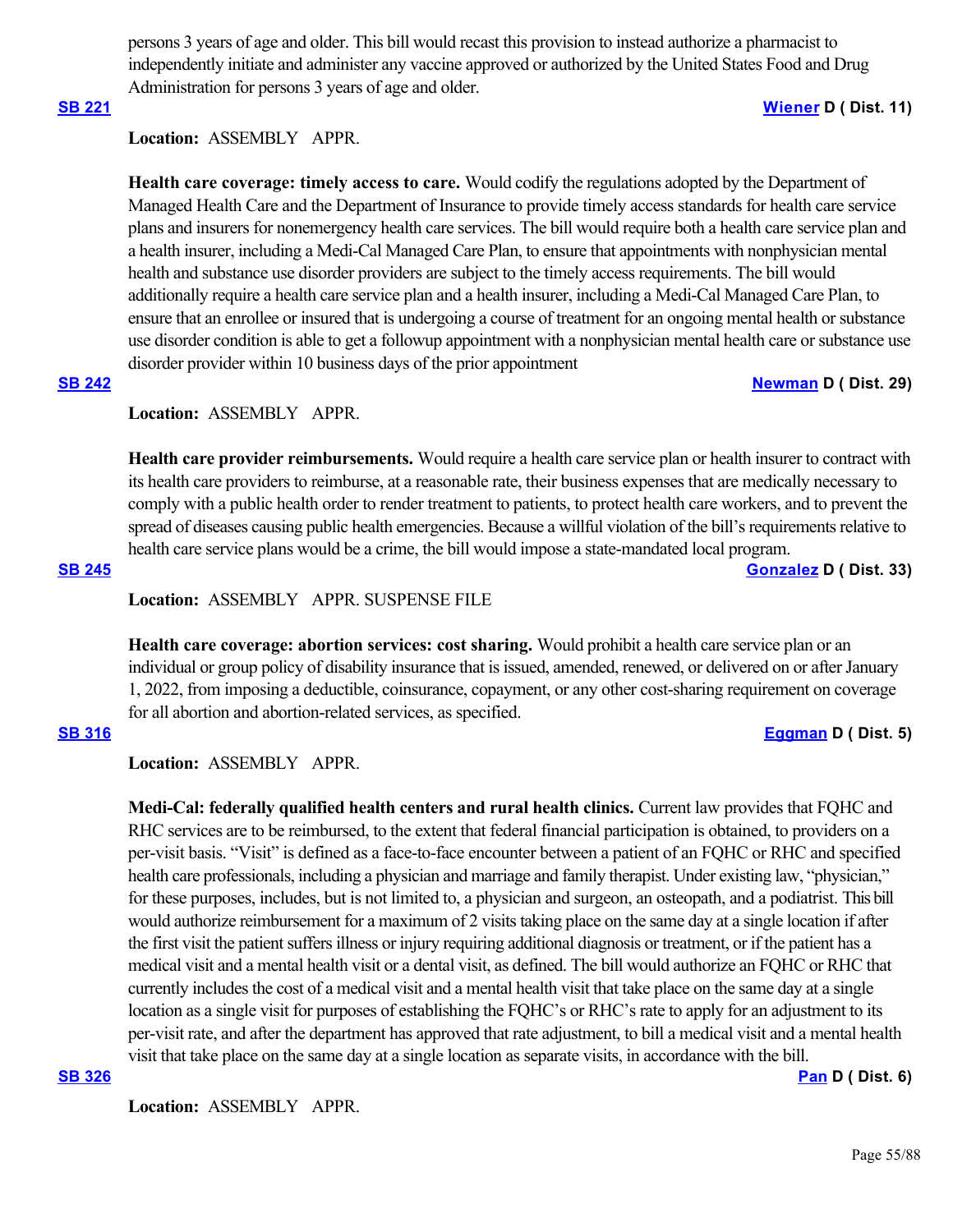**Health care coverage: federal health care reforms.** The Knox-Keene Health Care Service Plan Act of 1975 provides for the licensure and regulation of health care service plans by the Department of Managed Health Care, and makes a willful violation of the act a crime. Current law provides for the regulation of health insurers by the Department of Insurance. Current law requires the above-described federal health care coverage market reforms to apply to a health care service plan or health insurer, but conditions the operation of certain of these market reforms on the continued operation of PPACA or certain of its requirements. This bill would delete the conditional operation of the above-described provisions based on the continued operation of PPACA, the federal individual mandate, the federal coverage guarantee, and federal essential health benefits coverage requirements.

**[SB 365](https://ctweb.capitoltrack.com/public/publishbillinfo.aspx?bi=Sp90Z7k4CLT9ez%2B8S064t8vLxns45VHZvsoADXYVhJjzsL29FncAQzMz74irR3%2FM) [Caballero](https://sd12.senate.ca.gov/) D ( Dist. 12)**

### **Location:**  ASSEMBLY APPR.

**E-consult service.** Would make electronic consultation services reimbursable under the Medi-Cal program for enrolled providers, including FQHCs or RHCs. The bill would require the department to seek federal waivers and approvals to implement this provision, and would condition the implementation of the bill's provisions on the department obtaining necessary federal approval of federal matching funds. The bill would make related findings and declarations.

### **[SB 510](https://ctweb.capitoltrack.com/public/publishbillinfo.aspx?bi=yqXr%2BymIRJekVPNaMqU6maySQjqzaERMo0fGL8TgIB%2FGkq9z3DbzbdQyayr2gwxH) [Pan](http://sd06.senate.ca.gov/) D ( Dist. 6)**

## **Location:**  ASSEMBLY APPR.

**Health care coverage: COVID-19 cost sharing.** Would require a health care service plan contract or a disability insurance policy that provides coverage for hospital, medical, or surgical benefits, excluding a specialized health care service plan contract or health insurance policy, to cover the costs for COVID-19 diagnostic and screening testing and health care services related to the testing for COVID-19, or a future disease when declared a public health emergency by the Governor of the State of California, and would prohibit that contract or policy from imposing cost sharing or prior authorization requirements for that coverage. The bill would also require a contract or policy to cover without cost sharing or prior authorization an item, service, or immunization intended to prevent or mitigate COVID-19, or a future disease when declared a public health emergency by the Governor of the State of California, that is recommended by the United States Preventive Services Task Force or the federal Centers for Disease Control and Prevention, as specified.

### **Homelessness**

**[AB 15](https://ctweb.capitoltrack.com/public/publishbillinfo.aspx?bi=IgPbJFOpLHK2wJ6KjIZfvxQpPWExdikqFibWs%2FQrJyvl8dkUCmF%2BXGUVeoFAM2NJ) [Chiu](https://a17.asmdc.org/) D ( Dist. 17)**

Location: ASSEMBLY H. & C.D.

**COVID-19 relief: tenancy: Tenant Stabilization Act of 2021.** Would extend the definition of "COVID-19 rental debt" as unpaid rent or any other unpaid financial obligation of a tenant that came due between March 1, 2020, and December 31, 2021. The bill would also extend the repeal date of the act to January 1, 2026. The bill would make other conforming changes to align with these extended dates. By extending the repeal date of the act, the bill would expand the crime of perjury and create a state-mandated local program.

**[AB 27](https://ctweb.capitoltrack.com/public/publishbillinfo.aspx?bi=x4XyyqXGhwGnYdhJXQdtKNyhgckctlG%2Bra6aa3YuPUvHwdfX8p9BiyraOIqLrT45) [Rivas, Luz](https://a39.asmdc.org/) D ( Dist. 39)**

**Location:**  SENATE APPR.

**Homeless children and youths and unaccompanied youths: reporting.** Under current state law, public schools, including charter schools, and county offices of education are required to immediately enroll a homeless child or youth seeking enrollment, except as specified. Current law requires a local educational agency liaison for homeless children and youths to ensure that public notice of the educational rights of homeless children and youths is disseminated in schools within the liaison's local educational agency that provide services pursuant to the act. This bill would require a local educational agency to (A) ensure that each school within the local educational agency identifies all homeless children and youths and unaccompanied youths, as defined, enrolled at the school, (B)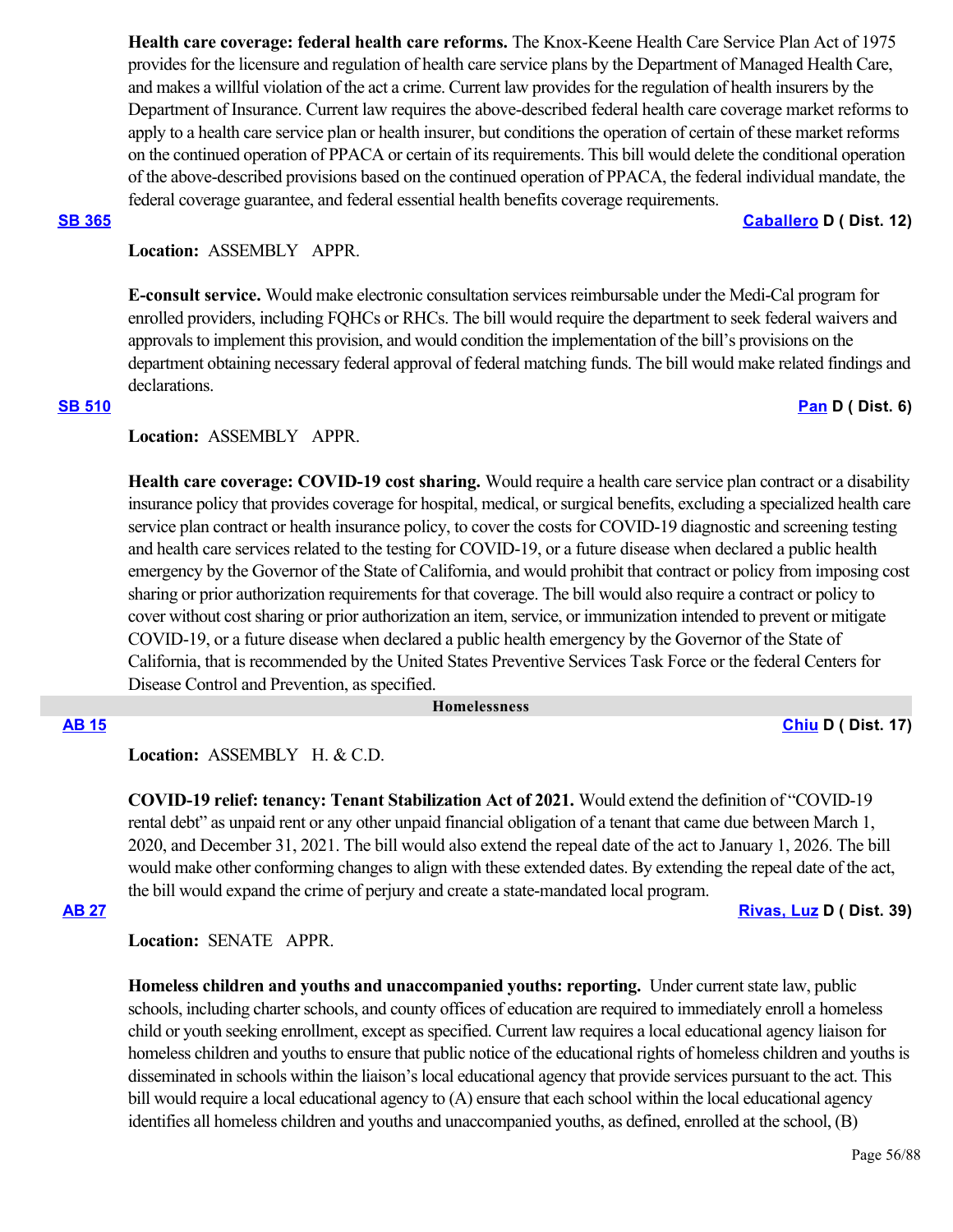administer a housing questionnaire, as specified, for purposes of identifying homeless children and youths and unaccompanied youths, and (C) annually provide the housing questionnaire to all parents or guardians of pupils and unaccompanied youths of the local educational agency.

### **[AB 71](https://ctweb.capitoltrack.com/public/publishbillinfo.aspx?bi=AxBWDY7z%2FCkxxzJV1UpDhVlUEesnYaxLuuwEZG%2BXIqpeYEMtgL7ZKGJ%2B3qCGoEuJ) [Rivas, Luz](https://a39.asmdc.org/) D ( Dist. 39)**

# **Location:**  ASSEMBLY INACTIVE FILE

**Homelessness funding: Bring California Home Act.**  The Personal Income Tax Law, in conformity with federal income tax law, generally defines gross income as income from whatever source derived, except as specifically excluded, and provides various exclusions from gross income. Current federal law, for purposes of determining a taxpayer's gross income for federal income taxation, requires that a person who is a United States shareholder of any controlled foreign corporation to include in their gross income the global intangible low-taxed income for that taxable year, as provided. This bill, for taxable years beginning on or after January 1, 2022, would include a taxpayer's global intangible low-taxed income in their gross income for purposes of the Personal Income Tax Law, in modified conformity with the above-described federal provisions.

# **[AB 362](https://ctweb.capitoltrack.com/public/publishbillinfo.aspx?bi=0UOH2z55mkkQNFGLyebwgEsWtO4oFxII98EnpQ8%2BSyMdoCwEEhOFxUaL3NKOPqdg) [Quirk-Silva](https://a65.asmdc.org/) D ( Dist. 65)**

### **Location:**  SENATE APPR.

**Homeless shelters: safety regulations.** Would require each city or county to conduct at least one announced or unannounced inspection of each homeless shelter, as defined, within its jurisdiction every year. The bill would require a city or county that receives a complaint from an occupant of a homeless shelter, or an agent of an occupant, alleging that a homeless shelter is substandard to inspect the homeless shelter, as specified. The bill would require a city or county that determines that a homeless shelter is substandard to issue a notice to correct the violation to the owner or operator of the homeless shelter within 10 business days of the inspection, or issue the notice to correct the violation immediately if the violation constitutes an imminent threat to the health and safety of the occupants of the homeless shelter.

### **[AB 565](https://ctweb.capitoltrack.com/public/publishbillinfo.aspx?bi=3TjGdqIMVOGVAakbtrXlaJ13u5i3mNae81HK8Q%2BzmjQA9M8tT9K2GHQJffFNFziM) [Lackey](https://ad36.asmrc.org/) R ( Dist. 36)**

## **Location:**  SENATE CONSENT CALENDAR

**Interagency Advisory Committee on Apprenticeship: homeless youth and foster youth.** Current law establishes the Interagency Advisory Committee on Apprenticeship within the Division of Apprenticeship Standards, which is in the Department of Industrial Relations. Current law prescribes the composition of the committee, which includes specified officials or their designees, serving as ex officio members, and 6 persons appointed by the Secretary of Labor and Workforce Development who are familiar with certain apprenticeable occupations, as specified requirements. This bill would add the director of the State Department of Social Services as a member of the Interagency Advisory Committee on Apprenticeship.

**[AB 816](https://ctweb.capitoltrack.com/public/publishbillinfo.aspx?bi=gq3GESPHAP8T73KPoWpI1Qx3THIUH3GTwK4VWzXtjomsK4Pk0IAN9MfS8BxFk88%2B) [Chiu](https://a17.asmdc.org/) D ( Dist. 17)**

# **Location:**  SENATE APPR.

**Homelessness: Housing Trust Fund: housing projects.** Current federal law requires the Secretary of the United States Department of Housing and Urban Development to establish a Housing Trust Fund to provide grants to states to increase the supply of rental housing for extremely low and very low income families, including homeless families, and home ownership for extremely low and very low income families. Current law requires the department to collaborate with the California Housing Finance Agency to develop an allocation plan to demonstrate how the funds will be distributed, based on the priority housing needs identified in the state's consolidated plan, and to convene a stakeholder process to inform the development of the plan. Current law requires the allocation plan and program guidelines to prioritize projects based on enumerated factors such as the extent to which project rents are affordable. The department is required to submit this plan to the Assembly Committee on Housing and Community Development and the Senate Transportation and Housing Committees 30 days after receipt of the federal funds.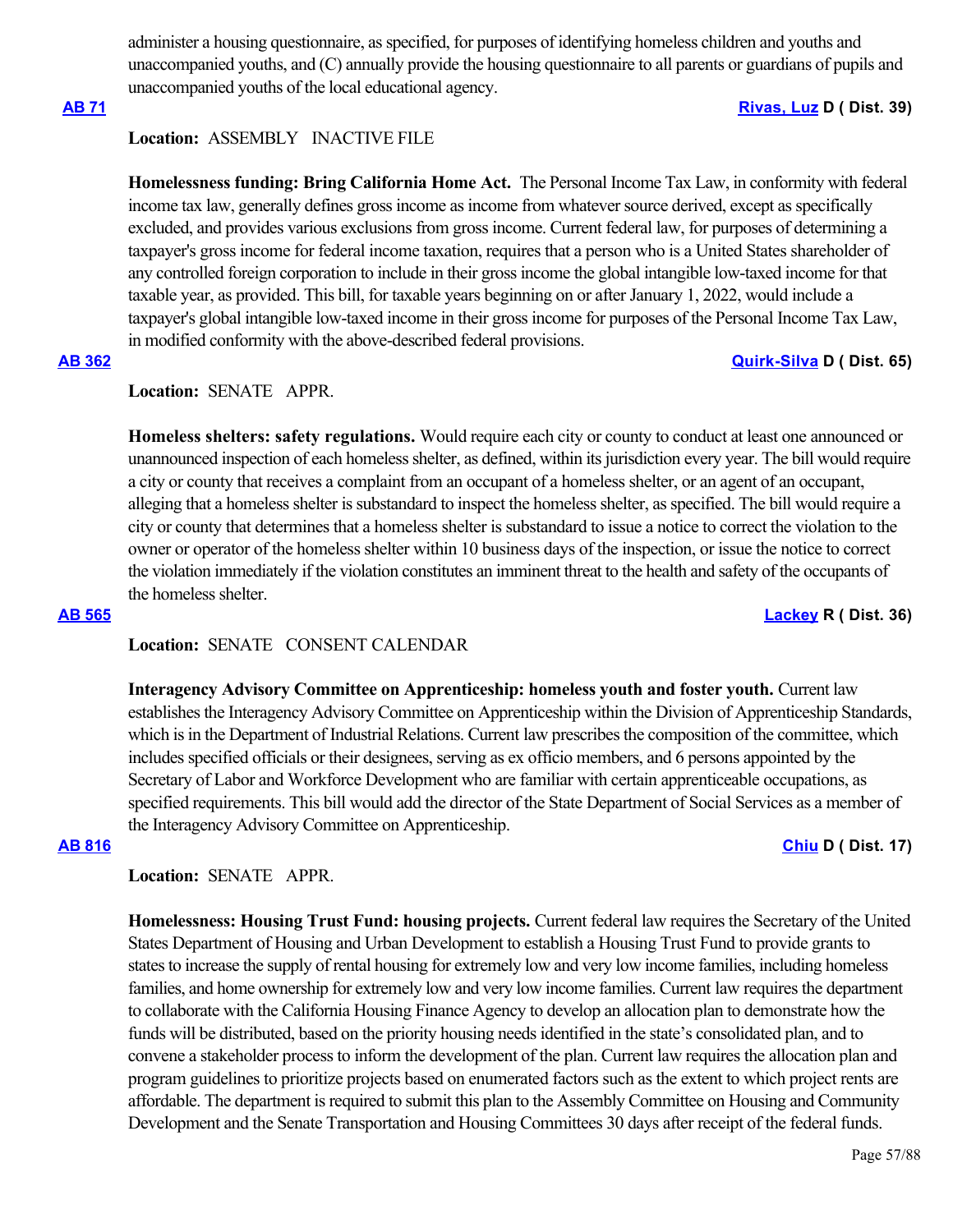This bill would require the department to prioritize funding for projects that serve people experiencing homelessness, to the extent that a sufficient number of projects exist.

**[AB 977](https://ctweb.capitoltrack.com/public/publishbillinfo.aspx?bi=MPCQIzoVJSC8PsUZS2EeSds1uh459wwlwvqlh3a%2BX%2FcxtDNVYYjoWy5VCwT84CCP) [Gabriel](https://a45.asmdc.org/) D ( Dist. 45)**

## **Location:**  SENATE APPR.

**Homelessness program data reporting: Homeless Management Information System.** Would require, on or before January 1, 2023, that a grantee or entity operating specified state homelessness programs, including the No Place Like Home Program, as a condition of receiving state funds, to enter the collected data elements on the individuals and families it serves into its local Homeless Management Information System, unless otherwise exempted by state or federal law. The bill would require the Homeless Coordinating and Financing Council to specify the format and disclosure frequency of the required data elements. The bill would apply the data entry requirements to all new state homelessness programs that commence on or after July 1, 2021. The bill would require the Homeless Coordinating and Financing Council to provide technical assistance to any grantee or entity that operates a program subject to the bill, if the grantee or entity does not already collect and enter into the local Homeless Management Information System the data elements required.

## **[AB 1017](https://ctweb.capitoltrack.com/public/publishbillinfo.aspx?bi=JYyt31DOcZMu5clq9Dg25K%2FwlQRmm9Z%2B4UUjhX8nItz1trRK6ZBuw7gaDVRacfEb) [Quirk-Silva](https://a65.asmdc.org/) D ( Dist. 65)**

**Location:**  SENATE APPR.

**Public restrooms: Right to Restrooms Act of 2021.** Would require each local government, as defined, to complete an inventory of public restrooms owned and maintained by the local government, either directly or by contract, that are available to the general population in its jurisdiction. The bill would require local governments to report their findings to the State Department of Public Health, which would be required to compile the information in a report to the Legislature, as provided. The bill would require each local government to make its inventory available to agencies and service providers that work directly with homeless populations within the local government's jurisdiction and to make restroom location data available on its internet website, as specified.

**[AB 1220](https://ctweb.capitoltrack.com/public/publishbillinfo.aspx?bi=NFfE8zjqii2zfWOxTFKiz4xLNGcs6UIUkx8FkbvRHP9VDD4ZJbPbYUQxja35SeCB) [Rivas, Luz](https://a39.asmdc.org/) D ( Dist. 39)**

**Location:**  SENATE APPR.

**Homelessness: California Interagency Council on Homelessness.** Would rename the Homeless Coordinating and Financing Council to the California Interagency Council on Homelessness and remove authorization for the Secretary of Business, Consumer Services and Housing's designee to serve as chair of the council. The bill would also change the composition of the council, as specified, including by creating and specifying the membership of an advisory committee to the council. The bill would also provide that the appointed members of the council or committees serve at the pleasure of their appointing authority. The bill would also require that upon request of the council, a state agency or department that administers one or more state homelessness programs, as described, to participate in council workgroups, task forces, or other similar administrative structures and to provide to the council any relevant information regarding those state homelessness programs.

## **[AB 1487](https://ctweb.capitoltrack.com/public/publishbillinfo.aspx?bi=cV3o%2F%2BWA22wLkH7n6QpyLiaNEEG3fOLgmz1%2FN7FPVU6XYbi4mdqJ%2FGuoP8tA%2Fs0q) [Gabriel](https://a45.asmdc.org/) D ( Dist. 45)**

# **Location:**  SENATE THIRD READING

**Legal Services Trust Fund Commission: Homelessness Prevention Fund: grants: eviction or**

**displacement.** Would establish the Homelessness Prevention Fund to be administered by the Legal Services Trust Fund Commission. The bill would require the commission, subject to appropriation to the State Bar by the Legislature, to distribute moneys in the fund in the form of grants, awarded on a competitive basis, to fund prescribed legal services, education, and outreach for tenants relating to eviction or displacement. The bill would require the commission to develop guidelines for the grant process in accordance with specified requirements. The bill would establish eligibility requirements for grant applicants, including that the applicant agrees to provide all of the services funded by the grant without charge to recipients.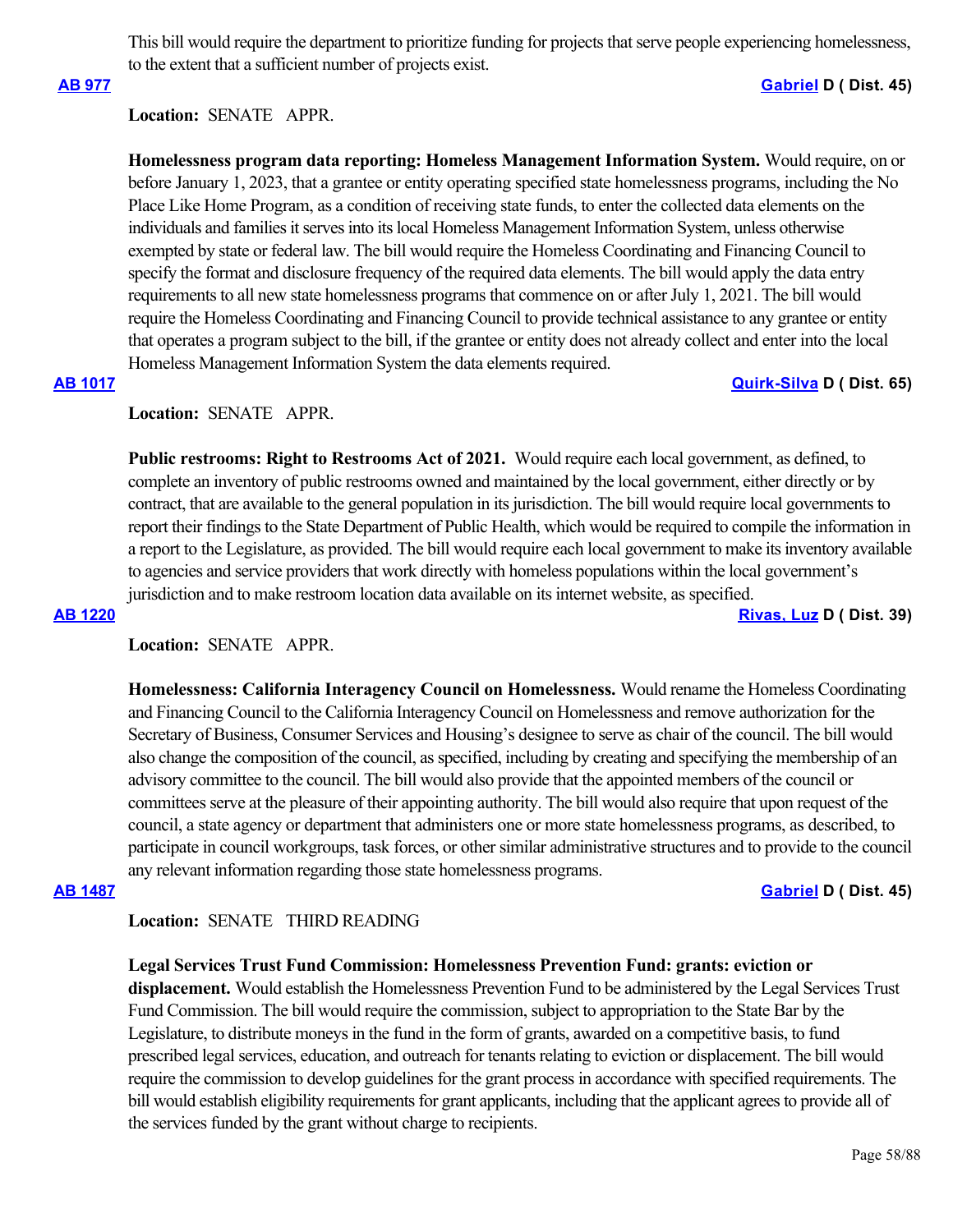Location: **ASSEMBLY APPR.** 

**Homeless children and youths: local educational agencies: collaboration, training, and reporting.** Would require a local educational agency, as defined to include a school district, county office of education, charter school, or special education local plan area, to collaborate with other organizations that provide services to homeless children and youths to enhance the identification of, and the provision of services to, those children and youths. The bill would require these collaborations to include, but not necessarily be limited to, working with organizations that provide counseling services, social welfare services, meal services, and housing services.

### **[SB 424](https://ctweb.capitoltrack.com/public/publishbillinfo.aspx?bi=6gQOf9PLHy7W7z7OrpvoPsaCf6aZr9Xte6V0AUSHuVtHvi4BfpSw5aGk2nrJ4STf) [Durazo](http://sd24.senate.ca.gov/) D ( Dist. 24)**

## **Location:**  SENATE APPR. SUSPENSE FILE

**Tax credits: employment: homelessness.** Would allow a credit under the Personal Income Tax Law and the Corporation Tax Law for each taxable year beginning on or after January 1, 2022, and before January 1, 2027, to a qualified taxpayer that employs an eligible individual during the taxable year, in an amount between \$2,500 and \$10,000 per eligible individual, not to exceed \$30,000 per taxable year, depending on the amount of hours worked by the eligible individual, and subject to specified conditions and limitations. The bill would require the qualified taxpayer to request a credit reservation from the Franchise Tax Board, as provided, to be eligible for the credit. The bill would limit the total aggregate amount of the credit that may be allowed to all qualified taxpayers under both the Personal Income Tax Law and the Corporation Tax Law to \$30,000,000, plus the unallocated credit amount, if any, from the preceding calendar year. The bill would define various terms for purposes of the credit, including defining "eligible individual" as a person who is homeless.

 **Hospitals**

### **[AB 136](https://ctweb.capitoltrack.com/public/publishbillinfo.aspx?bi=7MkbjgWdSz6NV3omxNtY7zX7kqQsQOnXcWtTdoXtrlEEGaUX8zsiAUTW81cXaepg) Committee on Budget**

### **Location:**  ASSEMBLY CHAPTERED

**Developmental services.** The California Early Intervention Services Act provides a statewide system of coordinated, comprehensive, family-centered, multidisciplinary, and interagency programs that are responsible for providing appropriate early intervention services and supports to all eligible infants and toddlers and their families. This bill would, until June 30, 2022, and at the request of the parent or legal guardian, would require an individualized family service plan meeting to be held by remote electronic communications and would include remote electronic communications as a method of delivering services. By imposing new duties on local educational agencies that provide services under the act, the bill would impose a state-mandated local program.

## **[AB 451](https://ctweb.capitoltrack.com/public/publishbillinfo.aspx?bi=SFAJPBlL5u1%2FlSU7v%2BQEoAIIhRHeOzGNhOVLD9SDSHF%2FLWipTp4VD44e5DOUoszy) [Arambula](https://a31.asmdc.org/) D ( Dist. 31)**

**Location:**  SENATE THIRD READING

**Health care facilities: treatment of psychiatric emergency medical conditions.** Would require a psychiatric unit within a general acute care hospital, a psychiatric health facility, or an acute psychiatric hospital that has accepted a person for the purpose of determining the existence of a psychiatric medical emergency condition, to provide emergency services and care to treat that person, regardless of whether the facility operates an emergency department, if specified criteria are met. These requirements would not apply to a state psychiatric hospital.

# **[AB 835](https://ctweb.capitoltrack.com/public/publishbillinfo.aspx?bi=2aCiLjbhCP3GuNjWxI7nne8Ypa3W1fu5QHCJohjB9tlXBiqOqjdKFj4o2ETqWh%2BE) [Nazarian](https://a46.asmdc.org/) D ( Dist. 46)**

**Location:**  SENATE APPR.

**Hospital emergency departments: HIV testing.** Would require every patient who is 12 years of age or older and has blood drawn at a hospital emergency department to be offered an HIV test, as specified. The bill would specify the manner in which the results of that test are provided. The bill would state that a hospital emergency department is not required to offer an HIV test to a patient if the department determines that the patient is being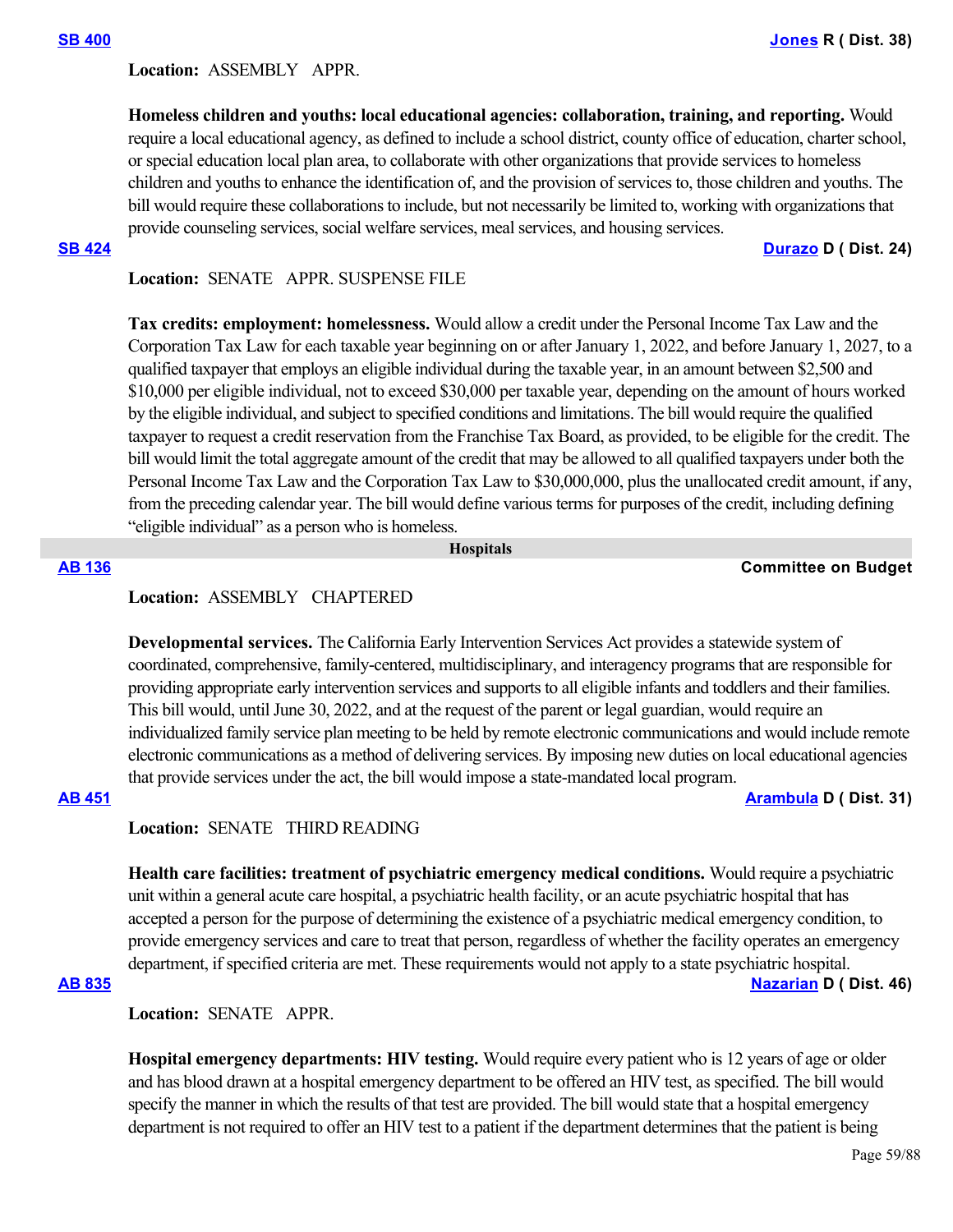treated for a life-threatening emergency, if they determine the person lacks the capacity to consent to an HIV test, if the person was a patient of the hospital emergency department within the previous 12 months, was offered an HIV test, and consented to the test, or if the person is pregnant and has already been tested.

### **[AB 1204](https://ctweb.capitoltrack.com/public/publishbillinfo.aspx?bi=kD%2Blnd9p0dQXAe5vrQOp4dvCwls4fZqVXCsL7QF5NB%2B4bRWfcryOr0p5%2BUMK1xOm) [Wicks](https://a15.asmdc.org/) D ( Dist. 15)**

## **Location:**  SENATE APPR.

**Hospital equity reporting.** Current law establishes the Office of Statewide Health Planning and Development (OSHPD) to oversee various aspects of the health care market, including oversight of hospital facilities and community benefit plans. Current law requires a private, not-for-profit hospital to adopt and update a community benefits plan that describes the activities the hospital has undertaken to address identified community needs within its mission and financial capacity, including health care services rendered to vulnerable populations. Current law defines "vulnerable populations" for these purposes to mean a population that is exposed to medical or financial risk by virtue of being uninsured, underinsured, or eligible for Medi-Cal, Medicare, California Children's Services Program, or county indigent programs. This bill would add racial and ethnic groups experiencing disparate health outcomes and socially disadvantaged groups to the definition of "vulnerable populations" for community benefits reporting purposes.

 **Housing**

### **[AB 15](https://ctweb.capitoltrack.com/public/publishbillinfo.aspx?bi=IgPbJFOpLHK2wJ6KjIZfvxQpPWExdikqFibWs%2FQrJyvl8dkUCmF%2BXGUVeoFAM2NJ) [Chiu](https://a17.asmdc.org/) D ( Dist. 17)**

## **Location:**  ASSEMBLY H. & C.D.

**COVID-19 relief: tenancy: Tenant Stabilization Act of 2021.** Would extend the definition of "COVID-19 rental debt" as unpaid rent or any other unpaid financial obligation of a tenant that came due between March 1, 2020, and December 31, 2021. The bill would also extend the repeal date of the act to January 1, 2026. The bill would make other conforming changes to align with these extended dates. By extending the repeal date of the act, the bill would expand the crime of perjury and create a state-mandated local program.

### **[AB 79](https://ctweb.capitoltrack.com/public/publishbillinfo.aspx?bi=Vq6wUtKCzSJGuRANgm4zTNCM2soxCjkxuajlmV2OgA98nRW4AY0xVXiDJWRmXaB2) Committee on Budget**

Location: **SENATE** BUDGET & F.R.

**Budget Act of 2020.** The Budget Act of 2020 made appropriations for the support of state government for the 2020-21 fiscal year. This bill would amend the Budget Act of 2020 by amending and adding items of appropriation and making other changes. This bill would declare that it is to take effect immediately as a Budget Bill.

### **[AB 140](https://ctweb.capitoltrack.com/public/publishbillinfo.aspx?bi=LTBIiSikiinVcDDvJ%2BveoixPV8k2I5p1Ww9BaNx%2F8QTE%2FDZcf3kjCrIggWmHSp0F) Committee on Budget**

## **Location:**  ASSEMBLY CHAPTERED

**Housing.** Current law defines the duties of the Treasurer, which include, but are not limited to, receiving and keeping the vaults of the State Treasury, paying warrants drawn by the Controller in certain circumstances, and keeping an account of all money received and disbursed.This bill would require the Treasurer, in consultation with other specified state agencies, to develop a framework for the California Dream For All Program, the goals of which would include, but would not be limited to, making home ownership more affordable. The bill would require the Treasurer to submit a report outlining the framework for the program to the Legislature. The bill would also state the intent of the Legislature that the program include certain elements.

**[AB 413](https://ctweb.capitoltrack.com/public/publishbillinfo.aspx?bi=slc5M04Azqc5c%2F2VFhRoNu%2FoYfuYjLLSVqnRW%2FvUeGQ3duFf8wGm8mjjMx0m29of) [Ting](https://a19.asmdc.org/) D ( Dist. 19)**

**Location:**  ASSEMBLY APPR. SUSPENSE FILE

**Foster youth: housing.** Current law, subject to an annual appropriation in the annual Budget Act, requires the Department of Housing and Community Development to provide funding to counties for allocation to child welfare services agencies to help young adults who are 18 to 24 years of age secure and maintain housing, with priority given to young adults formerly in the state's foster care or probation systems. Current law suspends this program on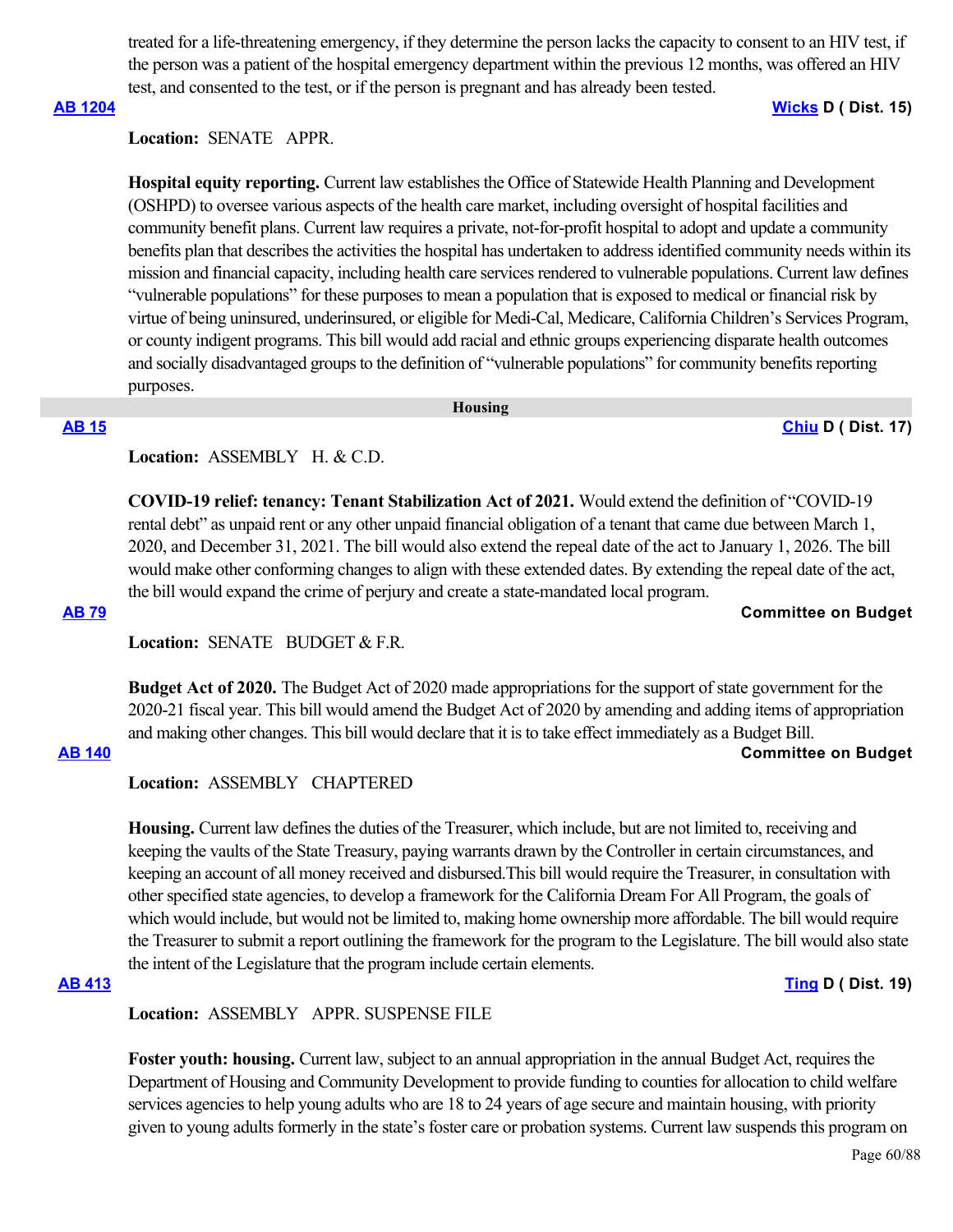December 31, 2021, unless the Department of Finance makes a specified finding. This bill would delete the provisions conditionally suspending that program and subjecting the requirements of the program to an annual appropriation in the Budget Act.

### **[AB 482](https://ctweb.capitoltrack.com/public/publishbillinfo.aspx?bi=hF5AUnwqQNk4L4pilnUpeCZoJtb7LrZN%2BWtN0rtmYyFzXQZ0gm%2Frs56xCQ9J%2BNE4) [Ward](https://a78.asmdc.org/) D ( Dist. 78)**

# **Location:**  ASSEMBLY DESK

**Housing authorities: City of San Diego, County of San Bernardino, and County of Santa Clara: middleincome housing projects pilot program.** The Housing Authorities Law authorizes a housing authority of a city or county to, among other things, prepare, carry out, acquire, lease, and operate housing projects and housing developments for persons of low income, as provided. Current law, until January 1, 2022, authorizes a housing authority located in the City of San Diego, the County of San Bernardino, or the County of Santa Clara to implement a pilot program to develop and finance a middle-income housing project, as defined, if the project receives gap financing, as defined. Current law requires any gap financing to be approved by the housing authority's legislative body, as provided. Current law requires the housing authority to provide a report to the Legislature, asspecified, on and before January 1, 2020, and on or before January 1, 2022. This bill would extend the authority of a housing authority located in the City of San Diego, the County of San Bernardino, or the County of Santa Clara to implement the above-described pilot program from January 1, 2022, to January 1, 2026. **[AB 491](https://ctweb.capitoltrack.com/public/publishbillinfo.aspx?bi=nE8RUE87Hr9CR9Lydw9ztqPSYXh7RtrPImwn%2FHGglE%2FPV61KaqTraIUYEo%2Bd5%2FN%2B) [Ward](https://a78.asmdc.org/) D ( Dist. 78)**

## Location: **SENATE SECOND READING**

**Housing: affordable and market rate units.** Would require that a mixed-income multifamily structure provide the same access to the common entrances, common areas, and amenities of the structure to occupants of the affordable housing units in the structure as is provided to occupants of the market-rate housing units. The bill would also prohibit a mixed-income multifamily structure from isolating the affordable housing units within the structure to a specific floor or an area on a specific floor. The bill would define various terms for these purposes. **[AB 592](https://ctweb.capitoltrack.com/public/publishbillinfo.aspx?bi=fQ%2Fu6nhAfFAWzM%2BGOEj49VgevlzkYPBiDE00kfhBC7M%2BMmhClpgGKgt5T9nRXJoP) [Friedman](https://a43.asmdc.org/) D ( Dist. 43)**

# **Location:**  SENATE APPR. SUSPENSE FILE

**Foster youth: transitional housing.** The California Community Care Facilities Act requires the State Department of Social Services to license and regulate transitional housing placement providers pursuant to the act. Under current law, a transitional housing placement provider is an organization licensed by the department to provide transitional housing to foster children at least 16 years of age and to nonminor dependents to promote their transition to adulthood. Current law requires a transitional housing unit to meet certain housing and supervision requirements, which may include a host family certified by a transitional housing placement provider with whom a participant lives in an apartment, single-family dwelling, or condominium. This bill would require a transitional housing unit with a host family to include supervised transitional housing services provided by the licensed transitional housing placement provider. With respect to a transitional housing placement program serving nonminor dependents, the bill would additionally authorize certain entities, including a resource family approved by a foster family agency or a county, a licensed foster family home, a certified family home, an approved relative caregiver, or a nonrelative extended family member of a participant to operate as a host family.

## **[AB 602](https://ctweb.capitoltrack.com/public/publishbillinfo.aspx?bi=hDF0dG3q70h5etCzF0PFkboQPAlzbvGNPqTUfAx8UmRydUE9IuCSh7zMZCeBGSzB) [Grayson](https://a14.asmdc.org/) D ( Dist. 14)**

**Location:**  SENATE APPR.

**Development fees: impact fee nexus study.** Current law requires a city, county, or special district that has an internet website to make available on its internet website certain information, as applicable, including its current schedule of fees and exactions.This bill, among other things, would require, on and after January 1, 2022, a city, county, or special district that conducts an impact fee nexus study to follow specific standards and practices, including, but not limited to, (1) that prior to the adoption of an associated development fee, an impact fee nexus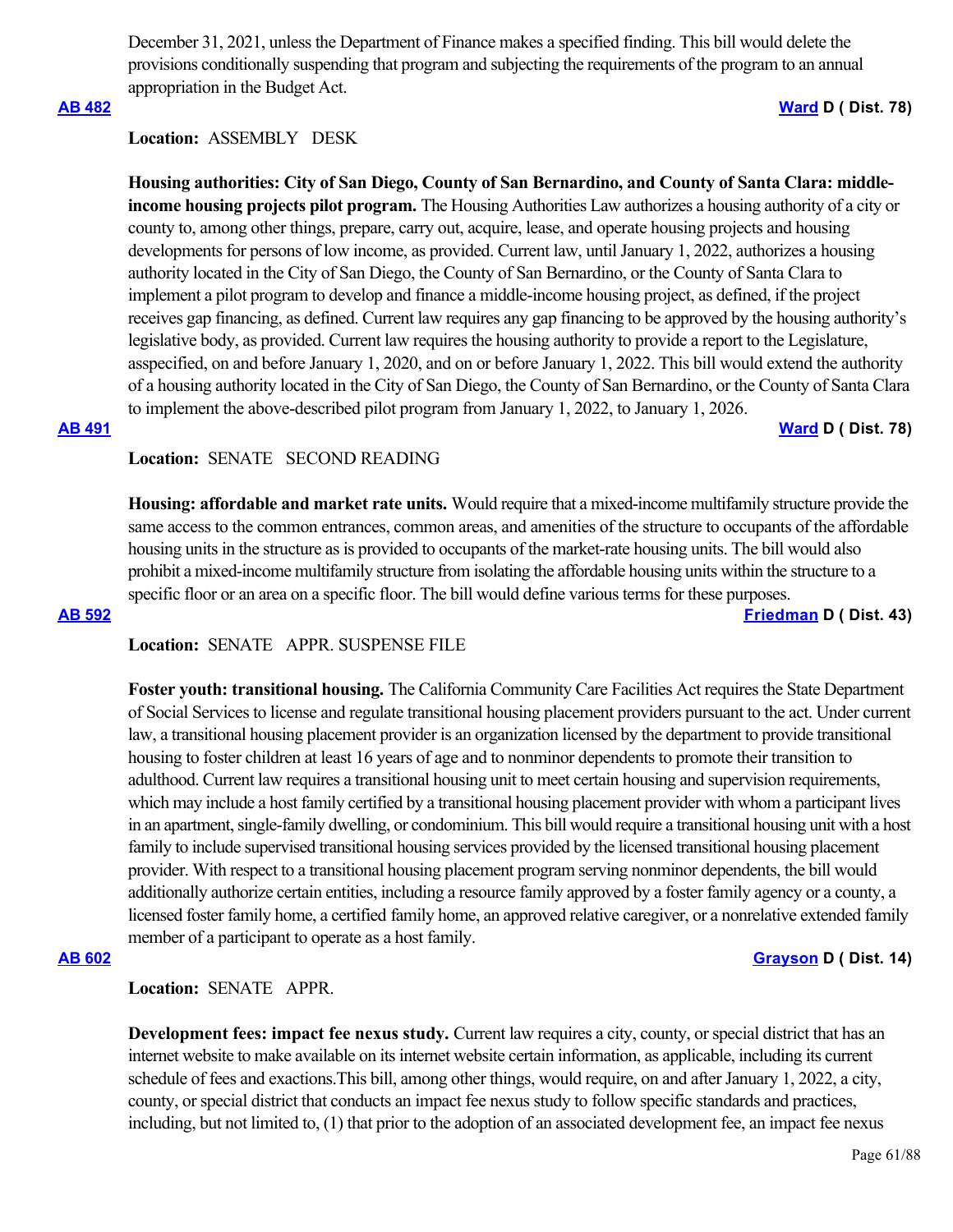study be adopted, (2) that the study identify the existing level of service for each public facility, identify the proposed new level of service, and include an explanation of why the new level of service is necessary, and (3) if the study is adopted after July 1, 2022, either calculate a fee levied or imposed on a housing development project proportionately to the square footage of the proposed units, or make specified findings explaining why square footage is not an appropriate metric to calculate the fees.

### **[AB 803](https://ctweb.capitoltrack.com/public/publishbillinfo.aspx?bi=Tdd8bsbeiUELQyyYw%2BsWoO2qTWTYgplr52s9YEDa783emScti0UsRWWIX%2FJhh6qb) [Boerner Horvath](https://a76.asmdc.org/) D ( Dist. 76)**

# **Location:**  SENATE APPR.

**Starter Home Revitalization Act of 2021.** The Planning and Zoning Law requires a city or county to adopt a general plan for land use development within its boundaries that includes, among other things, a housing element. Current law provides for various incentives intended to facilitate and expedite the construction of affordable housing. This bill would authorize a development proponent to submit an application for the construction of a small home lot development, as defined, that meets specified criteria. The bill would require a small home lot development to be located on a parcel that is no larger than 5 acres, is substantially surrounded by qualified urban uses, as defined, and is zoned for multifamily residential use.

## **[AB 838](https://ctweb.capitoltrack.com/public/publishbillinfo.aspx?bi=Brkey8VtQoOavWLWDZaTRHt%2BXG22Hf%2Byt%2Frm7NaMxEbP3SbR00W7tGhDSxswVqY7) [Friedman](https://a43.asmdc.org/) D ( Dist. 43)**

## **Location:**  SENATE APPR.

**State Housing Law: enforcement response to complaints.** Would, beginning July 1, 2022, require a city or county that receives a complaint of a substandard building or a lead hazard violation, as specified, from a tenant, resident, or occupant, or an agent of a tenant, resident, or occupant, except as specified, to inspect the building, portion of the building intended for human occupancy, or premises of the building, document the lead hazard violations that would be discovered based upon a reasonably competent and diligent visual inspection of the property and identify any building, portion of a building intended for human occupancy, or premises on which such a building is located that is determined to be substandard, as applicable. The bill would require the city or county, as applicable, to advise the owner or operator of each violation and of each action that is required to be taken to remedy the violation and to schedule a reinspection to verify correction of the violations.

**[AB 1029](https://ctweb.capitoltrack.com/public/publishbillinfo.aspx?bi=Nia9gqfh7C%2BtS%2FVln1QQzZyxuJdQdJa2mnIz8VDSVEwB%2FVAnrft1A8mPJioqitz2) [Mullin](https://a22.asmdc.org/) D ( Dist. 22)**

### Location: **SENATE SECOND READING**

**Housing elements: prohousing local policies.** Would add the preservation of affordable housing units through the extension of existing project-based rental assistance covenants to avoid the displacement of affected tenants and a reduction in available affordable housing units to the list of specified prohousing local policies.

### **[AB 1043](https://ctweb.capitoltrack.com/public/publishbillinfo.aspx?bi=V%2FUIXIEJNWB4wbV1L6YWuKtJ93EHMrAJ7I2UpHuHthbUzMmcHkoLfJiHnlz9b3xx) [Bryan](https://a54.asmdc.org/) D ( Dist. 54)**

**Location:**  SENATE APPR.

**Housing programs: rental housing developments: affordable rent.** The Zenovich-Moscone-Chacon Housing and Home Finance Act, prohibits "affordable rent" for certain rental housing developments that receive assistance on or after January 1, 1991, from exceeding a specified percentage based on the area median income adjusted for family size and whether the household is an extremely low income household, very low income household, lower income household, or moderate-income household. This bill, for leases entered into on or after January 1, 2022, would additionally prohibit "affordable rent" for certain rental housing developments that receive assistance from exceeding the product of 30 percent times 15 percent of the area median income adjusted for family size appropriate for the unit if the household is an "acutely low income household," as defined to mean persons and families whose incomes do not exceed 15 percent of area median income, adjusted for family size, as specified. **[AB 1398](https://ctweb.capitoltrack.com/public/publishbillinfo.aspx?bi=8gkNeR2i1XVQU8rLDJBwupkDBk19i41j%2BQzgmwiOHZgLpTFVUVAOgVn5QZ5FVV33) [Bloom](https://a50.asmdc.org/) D ( Dist. 50)**

Location: **SENATE SECOND READING**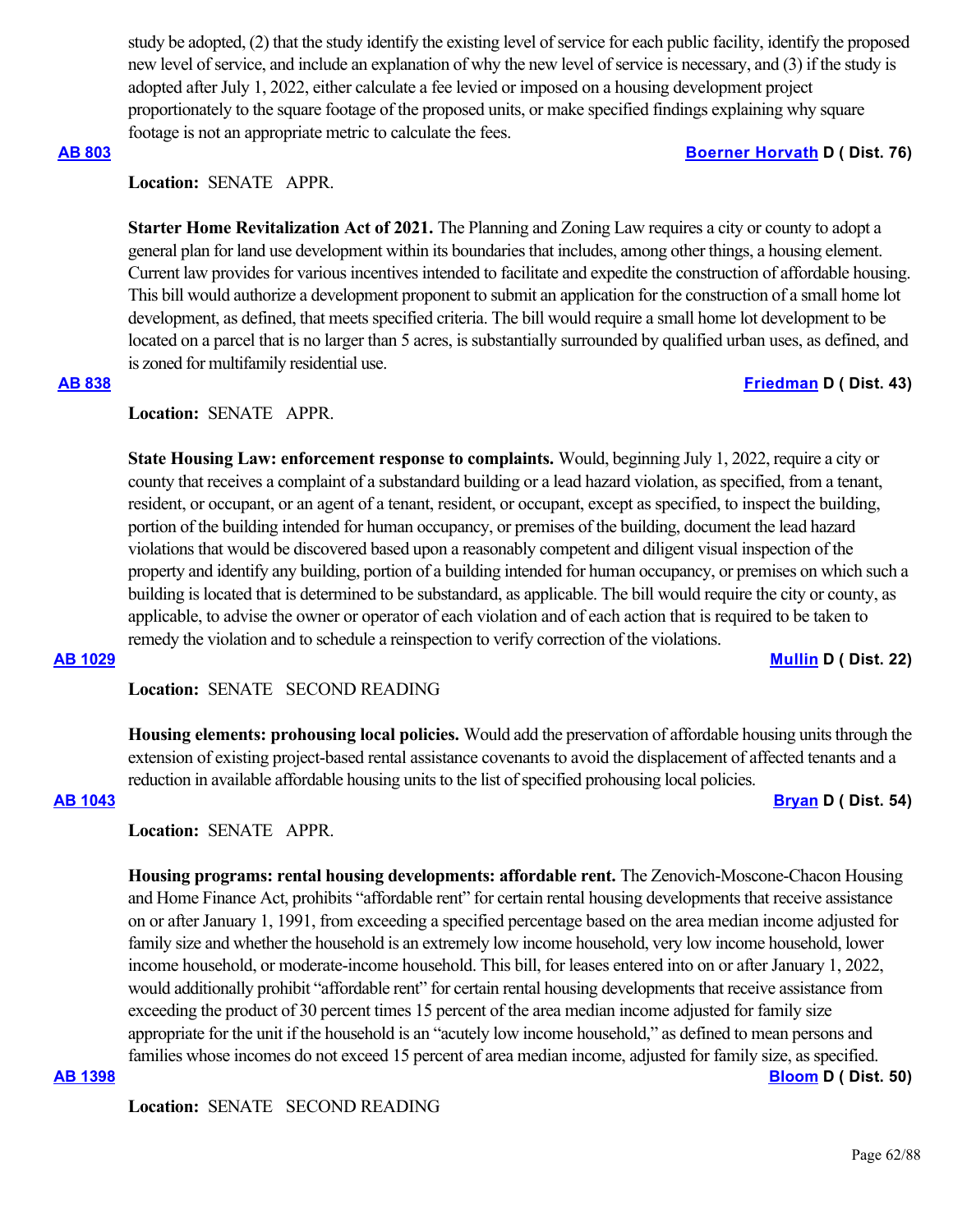**Planning and zoning: housing element: rezoning of sites: prohousing local policies.** The Planning and Zoning Law, requires a county and city to adopt a comprehensive, long-term general plan for the physical development of the county or city, and specified land outside its boundaries, that includes, among other things, a housing element. Current law requires that the housing element include, among other things, an inventory of land suitable and available for residential development. If the inventory of sites does not identify adequate sites to accommodate the need for groups of all household income levels, as provided, current law requires that the local government rezone sites within specified time periods. If the local government fails to adopt a housing element within 120 days of the applicable statutory deadline, existing law requires that the local government (A) complete this rezoning no later than 3 years and 120 days from the statutory deadline for the adoption of the housing element and (B) revise its housing element every 4 years until the local government has adopted at least 2 consecutive revisions by the statutory deadline. This bill would require that a local government that fails to adopt a housing element that the Department of Housing and Community Development has found to be in substantial compliance with state law within 120 days of the statutory deadline to complete this rezoning no later than one year from the statutory deadline for the adoption of the housing element.

# **[AB 1401](https://ctweb.capitoltrack.com/public/publishbillinfo.aspx?bi=fQ56FfKqG7a6sZSjOVyOjXlJ95OI%2FLKyiBiPvRiGpmvkWVikUcdun8b73Dk0GSDa) [Friedman](https://a43.asmdc.org/) D ( Dist. 43)**

## **Location:**  SENATE APPR.

## **Residential and commercial development: remodeling, renovations, and additions: parking**

**requirements.** Would prohibit a public agency in a county with a population of 600,000 or more from imposing a minimum automobile parking requirement, or enforcing a minimum automobile parking requirement, on residential, commercial, or other development if the development is located on a parcel that is within1/2 mile, as specified, of public transit, as defined. The bill would prohibit a public agency in a city with of 75,000 or more located in a county with a population of less than 600,000 from imposing a minimum automobile parking requirement, or enforcing a minimum automobile parking requirement, on residential, commercial, or other development if the project is located within 1/4 mile, as specified, of public transit, as defined. The bill would create authorizations in this regard for a city or a county to which these prohibitions do not apply.

# **[ACA 1](https://ctweb.capitoltrack.com/public/publishbillinfo.aspx?bi=vkAbgpBB9wOKQrx%2F6m3DJE4Lfzjw%2B69Lv7GxnaWpsGPIGgKDXm0xJSIkZsa8QVVB) [Aguiar-Curry](https://a04.asmdc.org/) D ( Dist. 4)**

# **Location:**  ASSEMBLY L. GOV.

**Local government financing: affordable housing and public infrastructure: voter approval.** The California Constitution prohibits the ad valorem tax rate on real property from exceeding 1% of the full cash value of the property, subject to certain exceptions. This measure would create an additional exception to the 1% limit that would authorize a city, county, city and county, or special district to levy an ad valorem tax to service bonded indebtedness incurred to fund the construction, reconstruction, rehabilitation, or replacement of public infrastructure, affordable housing, or permanent supportive housing, or the acquisition or lease of real property for those purposes, if the proposition proposing that tax is approved by 55% of the voters of the city, county, or city and county, as applicable, and the proposition includes specified accountability requirements.

## **[SB 5](https://ctweb.capitoltrack.com/public/publishbillinfo.aspx?bi=xAZwpHKJsKdtmG8yxhqNB2ATDKyqgz3zsBHbS5t5S%2FpzuRa50sPos%2Fk8P22KPMXh) [Atkins](http://sd39.senate.ca.gov/) D ( Dist. 39)**

## **Location:**  SENATE HOUSING

**Affordable Housing Bond Act of 2022.** Would enact the Affordable Housing Bond Act of 2022, which, if adopted, would authorize the issuance of bonds in the amount of \$6,500,000,000 pursuant to the State General Obligation Bond Law. Proceeds from the sale of these bonds would be used to fund affordable rental housing and homeownership programs. The bill would state the intent of the Legislature to determine the allocation of those funds to specific programs.This bill would provide for submission of the bond act to the voters at the November 8, 2022, statewide general election in accordance with specified law.

## **[SB 8](https://ctweb.capitoltrack.com/public/publishbillinfo.aspx?bi=KCtI9WQoEAQDmEE2VLlzGALHWMammoBzi14An%2BdqBaQK1%2FOploWFXBq%2B6f3qFstA) [Skinner](http://sd09.senate.ca.gov/) D ( Dist. 9)**

**Location:**  ASSEMBLY APPR.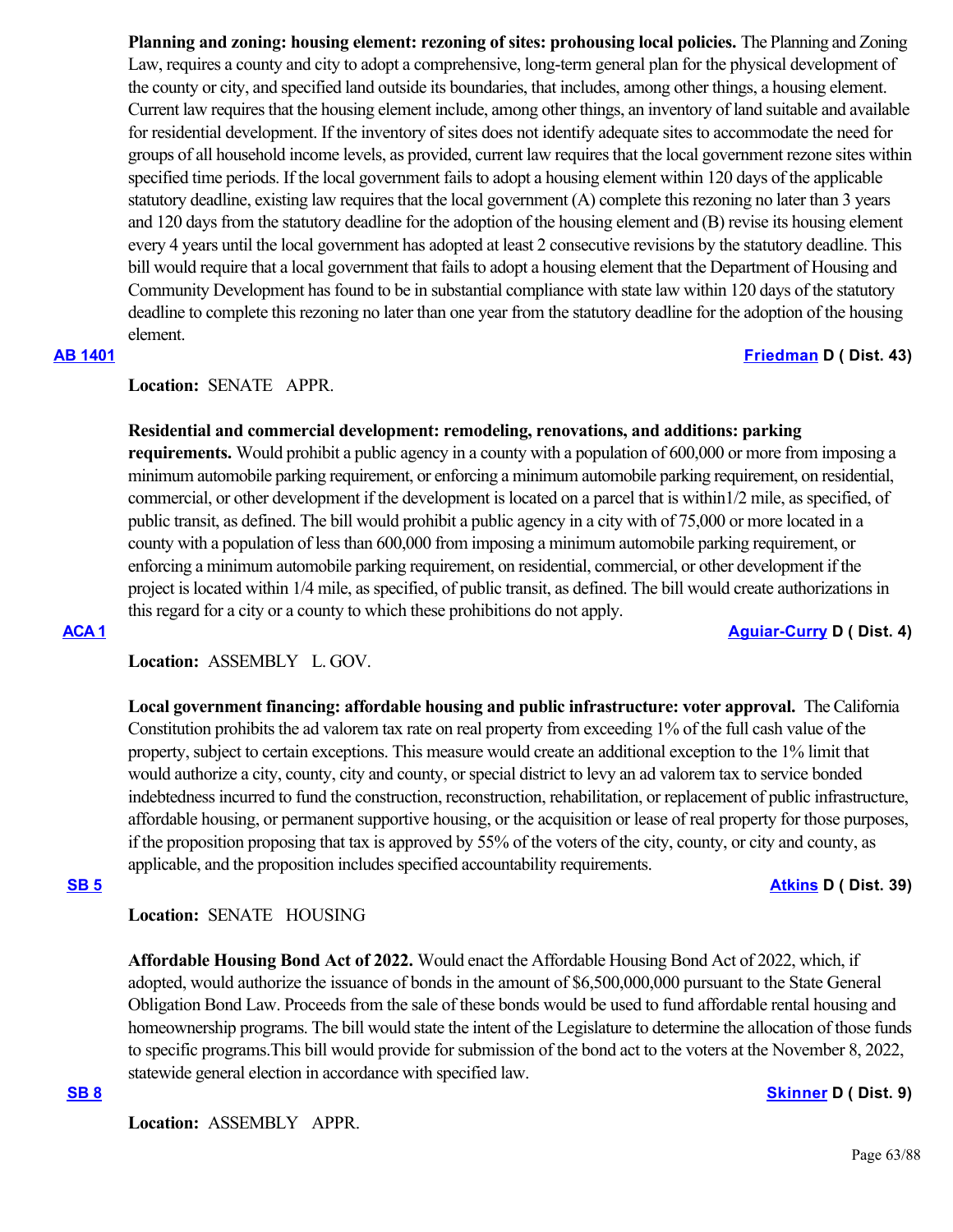**Housing Crisis Act of 2019.** Would clarify, for various purposes of the Housing Crisis Act of 2019, that "housing development project" includes projects that involve no discretionary approvals, projects that involve both discretionary and nondiscretionary approvals, and projects that include a proposal to construct a single dwelling unit. The bill would specify that this clarification is declaratory of existing law.

### **[SB 9](https://ctweb.capitoltrack.com/public/publishbillinfo.aspx?bi=mIkar%2FhtVTeqIFNqniJJlD39byWiu7gCq2FAWNN%2BlbVeIAwV1OYB2KjgpgnG%2B%2Fj0) [Atkins](http://sd39.senate.ca.gov/) D ( Dist. 39)**

# **Location:**  ASSEMBLY APPR.

**Housing development: approvals.** The Planning and Zoning Law provides for the creation of accessory dwelling units by local ordinance, or, if a local agency has not adopted an ordinance, by ministerial approval, in accordance with specified standards and conditions.This bill, among other things, would require a proposed housing development containing no more than 2 residential units within a single-family residential zone to be considered ministerially, without discretionary review or hearing, if the proposed housing development meets certain requirements, including, but not limited to, that the proposed housing development would not require demolition or alteration of housing that is subject to a recorded covenant, ordinance, or law that restricts rents to levels affordable to persons and families of moderate, low, or very low income, that the proposed housing development does not allow for the demolition of more than 25% of the existing exterior structural walls, except as provided, and that the development is not located within a historic district, is not included on the State Historic Resources Inventory, or is not within a site that is legally designated or listed as a city or county landmark or historic property or district. **[SB 60](https://ctweb.capitoltrack.com/public/publishbillinfo.aspx?bi=TPfGa%2F8lPJ%2BXVXT4VqzlY6jFfW3YNvcg6rr4YbJoBumSQwySw3Qhis9bv1tnXJMw) [Glazer](http://sd07.senate.ca.gov/) D ( Dist. 7)**

## **Location:**  ASSEMBLY THIRD READING

**Residential short-term rental ordinances: health or safety infractions: maximum fines.** Current law sets specific monetary limits on the fines that may be imposed by city or county authorities for any violation of local building and safety codes that is an infraction, as prescribed. Current law requires a city or county levying fines pursuant to these provisions to establish a process for granting a hardship waiver in certain cases. This bill would, notwithstanding those provisions and with certain exceptions, raise the maximum fines for violation of an ordinance relating to a residential short-term rental, as defined, that is an infraction and poses a threat to health or safety, to \$1,500 for a first violation, \$3,000 for a 2nd violation of the same ordinance within one year, and \$5,000 for each additional violation of the same ordinance within one year of the first violation. The bill would make these violations subject to the process for granting a hardship waiver.

# **[SB 64](https://ctweb.capitoltrack.com/public/publishbillinfo.aspx?bi=lnzhVbip1PrRmyaSMdTeWb%2FnRXKyQghd3VySnnji8dj3xozQtYr1VvOMsH9NCypl) [Leyva](http://sd20.senate.ca.gov/) D ( Dist. 20)**

# **Location:**  SENATE INACTIVE FILE

**Mobilehome parks: emergency relief: coronavirus (COVID-19).** Would prohibit the management from terminating or attempting to terminate the tenancy of a homeowner or resident who is impacted by the coronavirus (COVID-19) pandemic, as specified, on the grounds of failure of the homeowner or resident to comply with a reasonable rule or regulation of the park that is part of the rental agreement during a declared state of emergency or local emergency related to the coronavirus (COVID-19) pandemic, and during a 120-day time period after the state of emergency or local emergency is terminated, except as provided. The bill would also require that any complaint for unlawful detainer against a homeowner or resident who is impacted by the coronavirus (COVID-19) pandemic clearly state on the first page of the complaint that it is subject to additional protections, as provided. **[SB 89](https://ctweb.capitoltrack.com/public/publishbillinfo.aspx?bi=nxGIq7HyV6U4bOoP5ftadl98WgWh3bZ4pwzw43AHRpX5riVTKtwEWMf7EQkCQB0Y) [Skinner](http://sd09.senate.ca.gov/) D ( Dist. 9)**

## **Location:**  SENATE CHAPTERED

**Budget Act of 2020.** The Budget Act of 2020 made appropriations for the support of state government for the 2020–21 fiscal year.This bill would amend the Budget Act of 2020 by adding items of appropriation and making other changes.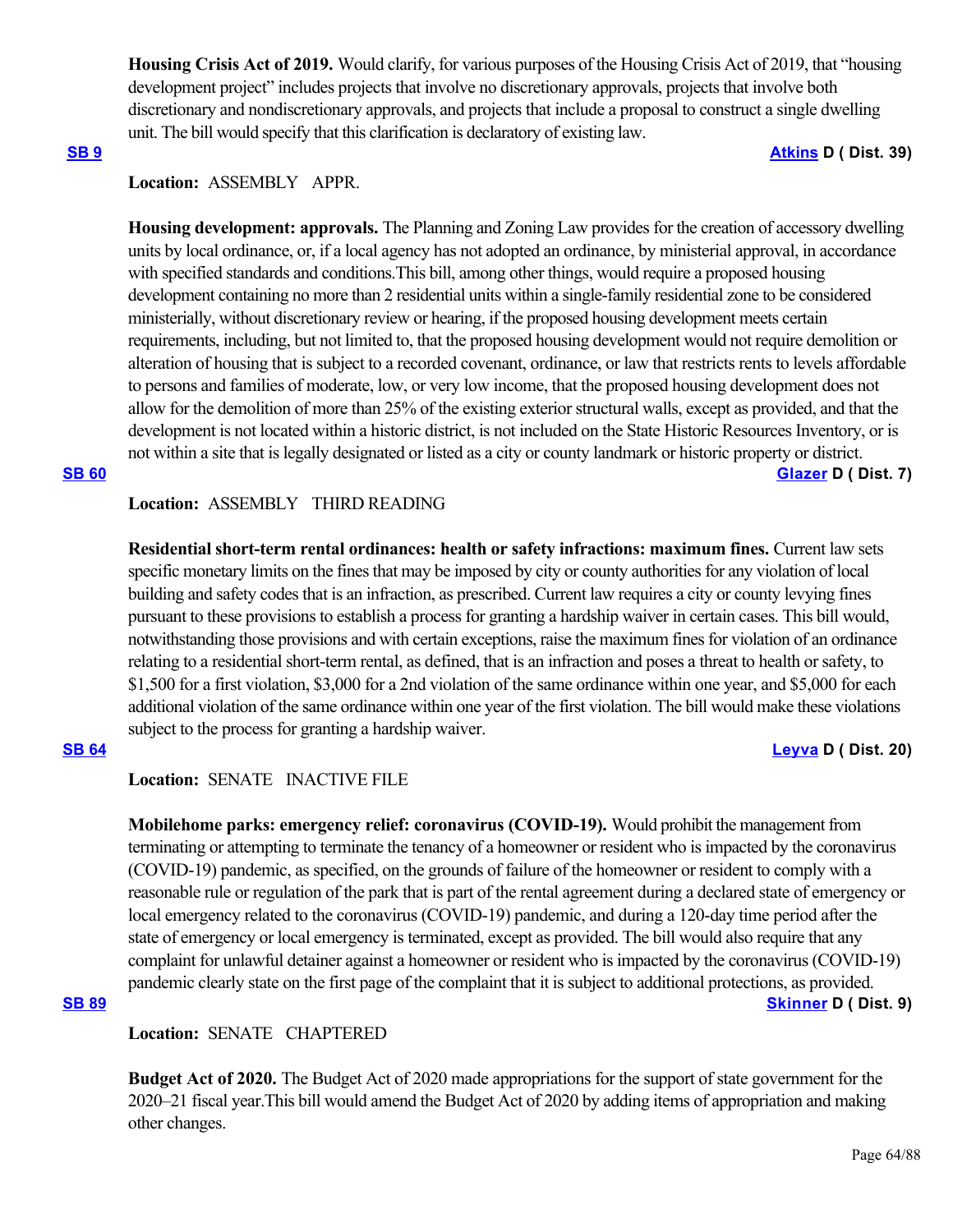## **Location:**  SENATE CHAPTERED

**COVID-19 relief: tenancy: federal rental assistance.** Current law prohibits a landlord from interrupting or terminating utility service furnished to a tenant with the intent to terminate the occupancy of the tenant, and imposes specified penalties on a landlord who violates that prohibition. Current law, until February 1, 2021, imposes additional damages in an amount of at least \$1,000, but not more than \$2,500, on a landlord that violates that prohibition, if the tenant has provided a declaration of COVID-19 financial distress, as specified. This bill would extend the imposition of those additional damages from February 1, 2021, to July 1, 2021. **[SB 478](https://ctweb.capitoltrack.com/public/publishbillinfo.aspx?bi=J7PEN77%2BN7IbyI5nBqINBTwLxql8J9U4xIrboE3VEYIEu6T8jy1dHWET7x%2BL15S8) [Wiener](http://sd11.senate.ca.gov/) D ( Dist. 11)**

**Location:**  ASSEMBLY APPR.

**Planning and Zoning Law: housing development projects.** The Planning and Zoning Law requires the Department of Housing and Community Development to notify the city, county, or city and county, and authorizes the department to notify the Attorney General, that the city, county, or city and county is in violation of state law if the department finds that the housing element or an amendment to that element, or any specified action or failure to act, does not substantially comply with the law as it pertains to housing elements or that any local government has taken an action in violation of certain housing laws. This bill would prohibit a local agency, as defined, from imposing a floor-to-area ratio standard that is less than 1.0 on a housing development project that consists of 3 to 7 units, or less than 1.25 on a housing development project that consists of 8 to 10 units. The bill would prohibit a local agency from imposing a lot coverage requirement that would physically preclude a housing development project from achieving the floor-to-area ratios described above.

## **[SB 649](https://ctweb.capitoltrack.com/public/publishbillinfo.aspx?bi=%2BbMisuO7rcKbxyWy6iCU8kGnPmfE8KcbemItEMkMnr9tkx0ANrW0qejb0qECcGJH) [Cortese](http://sd15.senate.ca.gov/) D ( Dist. 15)**

**Location:**  ASSEMBLY RLS.

**Local governments: affordable housing: local tenant preference.** Would establish a state policy supporting local tenant preferences for lower income households, as defined, that are subject to displacement risk, and, further, permit local governments and developers in receipt of local or state funds, federal or state tax credits, or an allocation of tax-exempt private activity bonds designated for affordable rental housing to restrict occupancy by creating a local housing preference for lower income households subject to displacement risk. The bill, subject to certain requirements and limitations, would authorize a local government to allow a local tenant preference in an affordable housing rental development to reduce displacement of lower income households with displacement risk beyond local government boundaries by adopting a program that allows preferences in affordable rental housing acquired, constructed, preserved or funded with state or local funds or tax programs.

# **[AB 68](https://ctweb.capitoltrack.com/public/publishbillinfo.aspx?bi=2Nx1DN5jLRYVhs97LWjvLJCJshdkfYHDcdYMSjZCfuwymT1yrZxeaFhSO08dn5O%2F) [Quirk-Silva](https://a65.asmdc.org/) D ( Dist. 65)**

**Location:**  SENATE APPR.

## **Department of Housing and Community Development: California Statewide Housing Plan: annual**

 **Land Use**

**reports.** Current law establishes the California Statewide Housing Plan, which serves as a state housing plan for all relevant purposes, that incorporates a statement of housing goals, policies, and objectives, as well as specified segments. Current law requires the Department of Housing and Community Development to update and provide a revision of the plan to the Legislature every 4 years, as provided. This bill would revise and recast those provisions related to the California Statewide Housing Plan. The bill would, starting with any update or revision to the plan on or after January 1, 2023, require the plan to include specified information, including, among other things, an inventory number of affordable units needed to meet the state's affordable housing needs and an identification of strategies to help individuals experiencing homelessness.

**[AB 215](https://ctweb.capitoltrack.com/public/publishbillinfo.aspx?bi=njx6zTeur3aGoUbZG1qRnVVfs%2F2pFA2mjftReRH22ms2zWR%2BpKflSN5HM3Epr3di) [Chiu](https://a17.asmdc.org/) D ( Dist. 17)**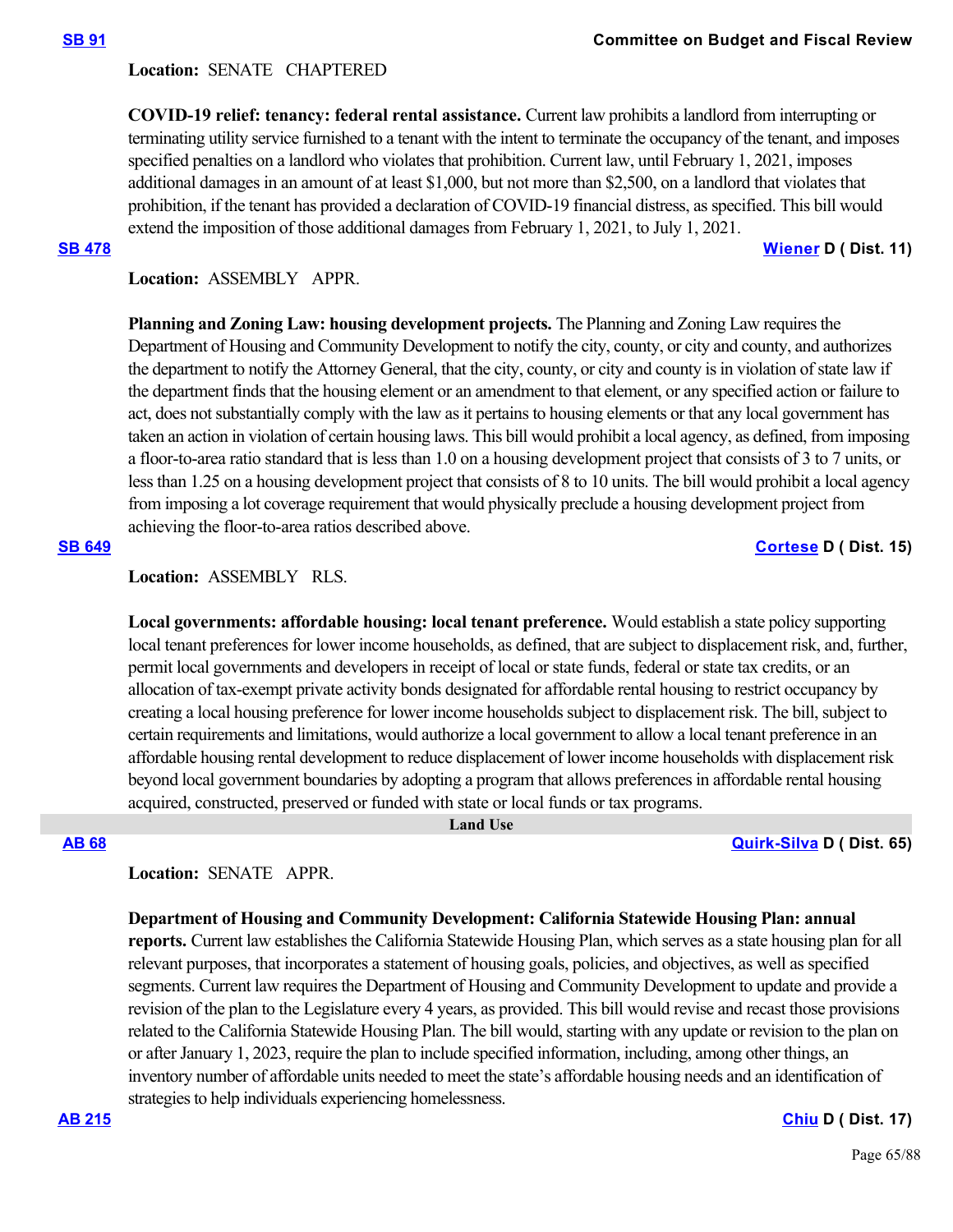**Location:**  SENATE APPR.

**Housing element: regional housing need: relative progress determination.** the Planning and Zoning Law requires a city or county to adopt a general plan for land use development within its boundaries that includes, among other things, a housing element. That law requires the Department of Housing and Community Development to determine whether the housing element is in substantial compliance with specified provisions of that law.This bill, starting with the 6th housing element revision, would require the department to determine the relative progress toward meeting regional housing needs of each jurisdiction and council of governments, as specified. The bill would require the department to make this determination based on the information contained in the annual reports submitted by each jurisdiction, as specified. The bill would require the department to make this determination for all housing and for lower income housing by dividing the applicable entity's progress toward meeting its share of the regional housing need by its prorated share of the regional housing need, as specified.

**[AB 602](https://ctweb.capitoltrack.com/public/publishbillinfo.aspx?bi=hDF0dG3q70h5etCzF0PFkboQPAlzbvGNPqTUfAx8UmRydUE9IuCSh7zMZCeBGSzB) [Grayson](https://a14.asmdc.org/) D ( Dist. 14)**

# **Location:**  SENATE APPR.

**Development fees: impact fee nexus study.** Current law requires a city, county, or special district that has an internet website to make available on its internet website certain information, as applicable, including its current schedule of fees and exactions.This bill, among other things, would require, on and after January 1, 2022, a city, county, or special district that conducts an impact fee nexus study to follow specific standards and practices, including, but not limited to, (1) that prior to the adoption of an associated development fee, an impact fee nexus study be adopted, (2) that the study identify the existing level of service for each public facility, identify the proposed new level of service, and include an explanation of why the new level of service is necessary, and (3) if the study is adopted after July 1, 2022, either calculate a fee levied or imposed on a housing development project proportionately to the square footage of the proposed units, or make specified findings explaining why square footage is not an appropriate metric to calculate the fees.

## **[AB 803](https://ctweb.capitoltrack.com/public/publishbillinfo.aspx?bi=Tdd8bsbeiUELQyyYw%2BsWoO2qTWTYgplr52s9YEDa783emScti0UsRWWIX%2FJhh6qb) [Boerner Horvath](https://a76.asmdc.org/) D ( Dist. 76)**

## **Location:**  SENATE APPR.

**Starter Home Revitalization Act of 2021.** The Planning and Zoning Law requires a city or county to adopt a general plan for land use development within its boundaries that includes, among other things, a housing element. Current law provides for various incentives intended to facilitate and expedite the construction of affordable housing. This bill would authorize a development proponent to submit an application for the construction of a small home lot development, as defined, that meets specified criteria. The bill would require a small home lot development to be located on a parcel that is no larger than 5 acres, is substantially surrounded by qualified urban uses, as defined, and is zoned for multifamily residential use.

## **[AB 838](https://ctweb.capitoltrack.com/public/publishbillinfo.aspx?bi=Brkey8VtQoOavWLWDZaTRHt%2BXG22Hf%2Byt%2Frm7NaMxEbP3SbR00W7tGhDSxswVqY7) [Friedman](https://a43.asmdc.org/) D ( Dist. 43)**

# **Location:**  SENATE APPR.

**State Housing Law: enforcement response to complaints.** Would, beginning July 1, 2022, require a city or county that receives a complaint of a substandard building or a lead hazard violation, as specified, from a tenant, resident, or occupant, or an agent of a tenant, resident, or occupant, except as specified, to inspect the building, portion of the building intended for human occupancy, or premises of the building, document the lead hazard violations that would be discovered based upon a reasonably competent and diligent visual inspection of the property and identify any building, portion of a building intended for human occupancy, or premises on which such a building is located that is determined to be substandard, as applicable. The bill would require the city or county, as applicable, to advise the owner or operator of each violation and of each action that is required to be taken to remedy the violation and to schedule a reinspection to verify correction of the violations.

## **[AB 989](https://ctweb.capitoltrack.com/public/publishbillinfo.aspx?bi=L84rubdAYJyYAzLAqceJr%2B2%2B2K3ZEc07FjG%2B5pA3sZuYbmqke7buNzumwxqUgUpc) [Gabriel](https://a45.asmdc.org/) D ( Dist. 45)**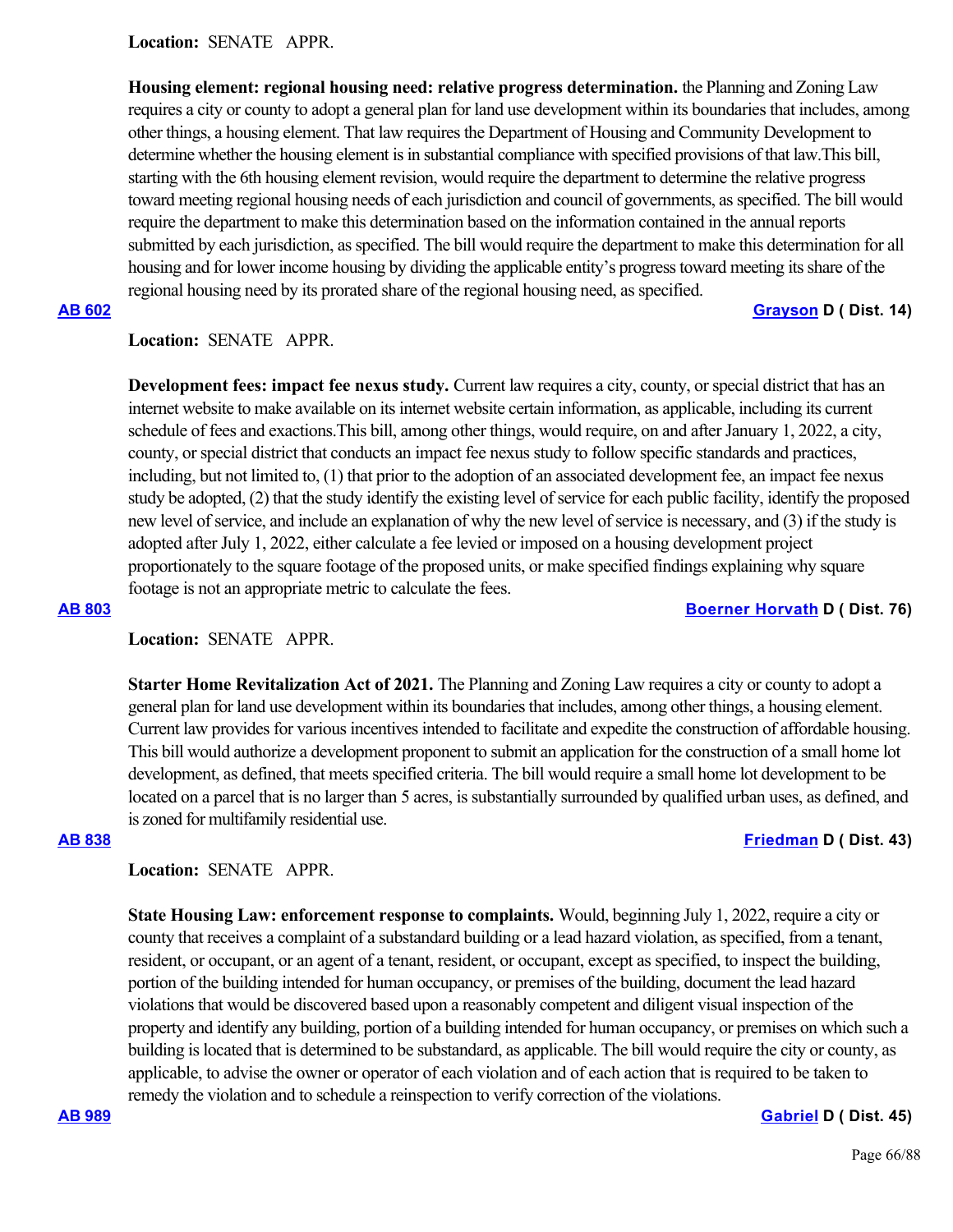**Location:**  SENATE APPR.

**Housing Accountability Act: appeals: Office of Housing Appeals.** The Housing Accountability Act prohibits a local agency from disapproving, or conditioning approval in a manner that renders infeasible, specified housing development projects, including projects for very low, low-, or moderate-income households and projects for emergency shelters that comply with applicable, objective general plan, zoning, and subdivision standards and criteria in effect at the time the application for the project is deemed complete, unless the local agency makes specified written findings based on a preponderance of the evidence in the record. This bill would, until January 1, 2029, establish an Office of Housing Appeals (office) within the department, administered by the director of the department, to review housing development projects that are alleged to have been denied or subject to conditions in violation of the Housing Accountability Act. The bill would establish housing appeals panels, consisting of administrative law judges with specified qualifications, within the office.

# **[AB 1029](https://ctweb.capitoltrack.com/public/publishbillinfo.aspx?bi=Nia9gqfh7C%2BtS%2FVln1QQzZyxuJdQdJa2mnIz8VDSVEwB%2FVAnrft1A8mPJioqitz2) [Mullin](https://a22.asmdc.org/) D ( Dist. 22)**

## Location: **SENATE SECOND READING**

**Housing elements: prohousing local policies.** Would add the preservation of affordable housing units through the extension of existing project-based rental assistance covenants to avoid the displacement of affected tenants and a reduction in available affordable housing units to the list of specified prohousing local policies.

### **[AB 1401](https://ctweb.capitoltrack.com/public/publishbillinfo.aspx?bi=fQ56FfKqG7a6sZSjOVyOjXlJ95OI%2FLKyiBiPvRiGpmvkWVikUcdun8b73Dk0GSDa) [Friedman](https://a43.asmdc.org/) D ( Dist. 43)**

# **Location:**  SENATE APPR.

## **Residential and commercial development: remodeling, renovations, and additions: parking**

**requirements.** Would prohibit a public agency in a county with a population of 600,000 or more from imposing a minimum automobile parking requirement, or enforcing a minimum automobile parking requirement, on residential, commercial, or other development if the development is located on a parcel that is within1/2 mile, as specified, of public transit, as defined. The bill would prohibit a public agency in a city with of 75,000 or more located in a county with a population of less than 600,000 from imposing a minimum automobile parking requirement, or enforcing a minimum automobile parking requirement, on residential, commercial, or other development if the project is located within 1/4 mile, as specified, of public transit, as defined. The bill would create authorizations in this regard for a city or a county to which these prohibitions do not apply.

# **[SB 60](https://ctweb.capitoltrack.com/public/publishbillinfo.aspx?bi=TPfGa%2F8lPJ%2BXVXT4VqzlY6jFfW3YNvcg6rr4YbJoBumSQwySw3Qhis9bv1tnXJMw) [Glazer](http://sd07.senate.ca.gov/) D ( Dist. 7)**

# **Location:**  ASSEMBLY THIRD READING

**Residential short-term rental ordinances: health or safety infractions: maximum fines.** Current law sets specific monetary limits on the fines that may be imposed by city or county authorities for any violation of local building and safety codes that is an infraction, as prescribed. Current law requires a city or county levying fines pursuant to these provisions to establish a process for granting a hardship waiver in certain cases. This bill would, notwithstanding those provisions and with certain exceptions, raise the maximum fines for violation of an ordinance relating to a residential short-term rental, as defined, that is an infraction and poses a threat to health or safety, to \$1,500 for a first violation, \$3,000 for a 2nd violation of the same ordinance within one year, and \$5,000 for each additional violation of the same ordinance within one year of the first violation. The bill would make these violations subject to the process for granting a hardship waiver.

## **[SB 478](https://ctweb.capitoltrack.com/public/publishbillinfo.aspx?bi=J7PEN77%2BN7IbyI5nBqINBTwLxql8J9U4xIrboE3VEYIEu6T8jy1dHWET7x%2BL15S8) [Wiener](http://sd11.senate.ca.gov/) D ( Dist. 11)**

**Location:**  ASSEMBLY APPR.

**Planning and Zoning Law: housing development projects.** The Planning and Zoning Law requires the Department of Housing and Community Development to notify the city, county, or city and county, and authorizes the department to notify the Attorney General, that the city, county, or city and county is in violation of state law if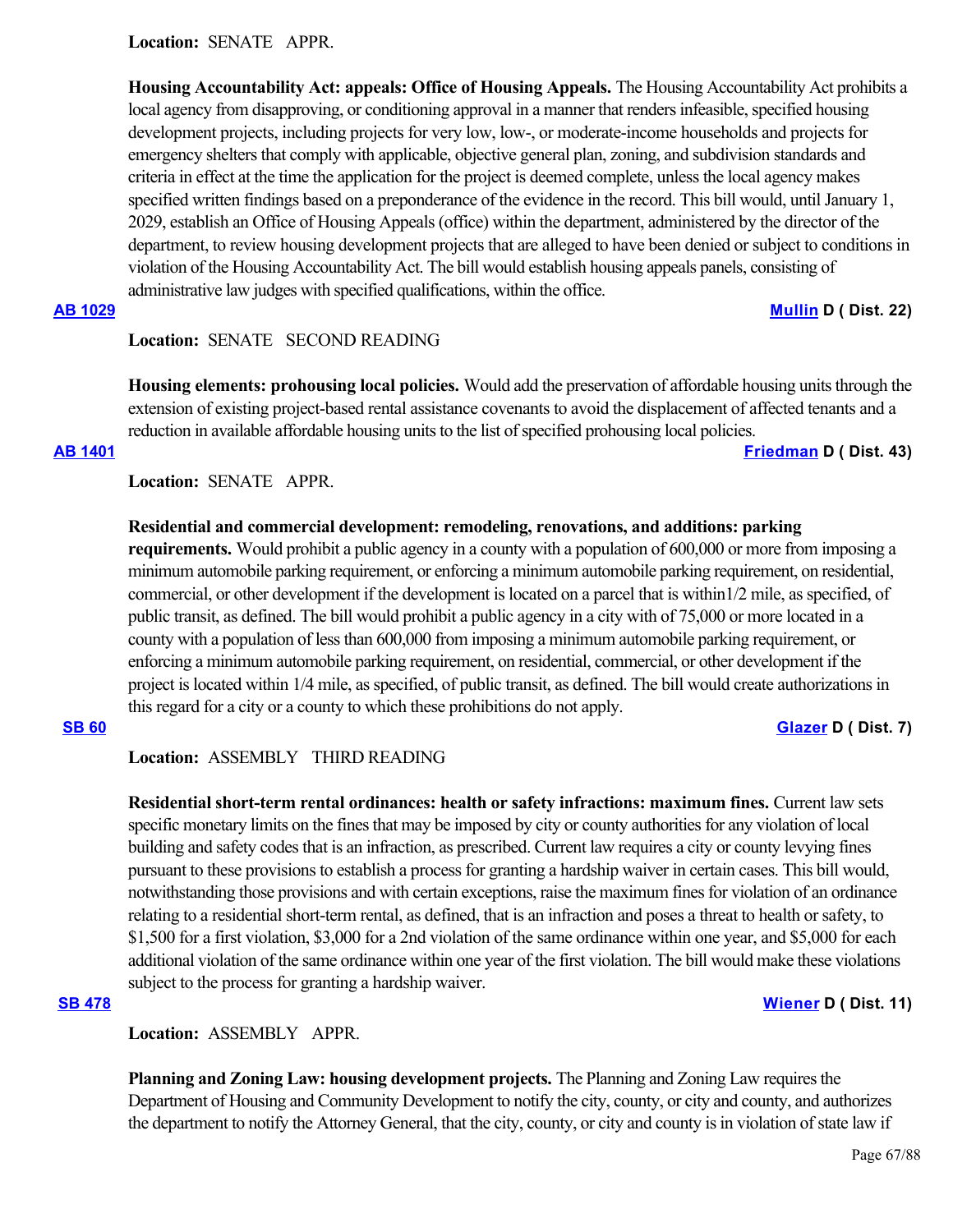the department finds that the housing element or an amendment to that element, or any specified action or failure to act, does not substantially comply with the law as it pertains to housing elements or that any local government has taken an action in violation of certain housing laws. This bill would prohibit a local agency, as defined, from imposing a floor-to-area ratio standard that is less than 1.0 on a housing development project that consists of 3 to 7 units, or less than 1.25 on a housing development project that consists of 8 to 10 units. The bill would prohibit a local agency from imposing a lot coverage requirement that would physically preclude a housing development project from achieving the floor-to-area ratios described above.

### **Law and Justice / Courts**

### **[AB 87](https://ctweb.capitoltrack.com/public/publishbillinfo.aspx?bi=aP6tBr0AiMKGFAYx2CsdLBAC6h8IlxwJmhePJG5%2BQYnibqIKe%2FksE37RChPbnT8a) Committee on Budget**

# Location: **SENATE** BUDGET & F.R.

**Juvenile Justice.** Current law establishes the Division of Juvenile Justice within the Department of Corrections and Rehabilitation to operate facilities to house specified juvenile offenders. Current law, commencing July 1, 2021, prohibits further commitment of wards to the Division of Juvenile Justice unless the ward is otherwise eligible to be committed to the division and a motion was filed to transfer the ward from the juvenile court to a court of criminal jurisdiction. Current law requires that all wards committed to the division prior to July 1, 2021, remain within the custody of the division until the ward is discharged, released, or transferred. This bill would require a court to consider, as an alternative to commitment to the Division of Juvenile Justice, placement in local programs established as a result of the realignment of wards from the Division of Juvenile Justice to county-based custody.

### **[AB 143](https://ctweb.capitoltrack.com/public/publishbillinfo.aspx?bi=gyX8lwsP%2F9vTssif54SzDQmXO%2Fr6ctDN%2B0sjSMsP5jBaig%2BA7wAXMhmd4%2BZBYlmY) Committee on Budget**

### **Location:**  ASSEMBLY CHAPTERED

**Courts.** The California Constitution vests the judicial power of the state in the Supreme Court, courts of appeal, and superior courts, and establishes the Judicial Council to, among other things, adopt rules of court and perform functions prescribed by statute. Current law establishes the State Court Facilities Construction Fund and the Immediate and Critical Needs Account within that fund. This bill would abolish the Immediate and Critical Needs Account and make the State Court Facilities Construction Fund its successor fund, by, among other things, transferring all assets, revenues, and obligations of the Immediate and Critical Needs Account to the State Court Facilities Construction Fund.

# **[AB 262](https://ctweb.capitoltrack.com/public/publishbillinfo.aspx?bi=y0TbKDW5ooqRbDaLWP3uvH36FCi4y%2FGD0vLrEqEapJGzcNdVmKdbeG4O57RgDWul) [Patterson](https://ad23.asmrc.org/) R ( Dist. 23)**

## **Location:**  SENATE APPR.

**Human trafficking: vacatur relief for victims.** Current law allows a person who was arrested or convicted of a nonviolent offense while they were a victim of human trafficking to petition the court for vacatur relief. Current law requires the petitioner to establish by clear and convincing evidence that the arrest and conviction was the direct result of being a victim of human trafficking. Current law requires that a petition be made and heard within a reasonable time after the person has ceased to be a victim of human trafficking, or within a reasonable time after the petitioner has sought services, whichever is later. Current law allows a petitioner, or the petitioner's attorney, to be excused from appearing in person at a hearing on the petition only if the court finds a compelling reason why the petitioner cannot attend, in which case existing law allows the petitioner to appear by electronic means. This bill would prohibit a court from refusing to hear the petition on the basis of the petitioner's outstanding fines and fees or the petitioner's failure to meet the conditions of probation.

# **[AB 481](https://ctweb.capitoltrack.com/public/publishbillinfo.aspx?bi=xlbNmHSPTN1HLIssSzgUhTorsZ0V65CWQr543X5Y9UwUSUh4eNXWy6o0Trvm4yhM) [Chiu](https://a17.asmdc.org/) D ( Dist. 17)**

**Location:**  SENATE APPR.

**Law enforcement agencies: military equipment: funding, acquisition, and use.** Would require a law enforcement agency, defined to include specified state and local entities, to obtain approval of the applicable governing body, by adoption of a military equipment use policy, as specified, by ordinance at a regular meeting held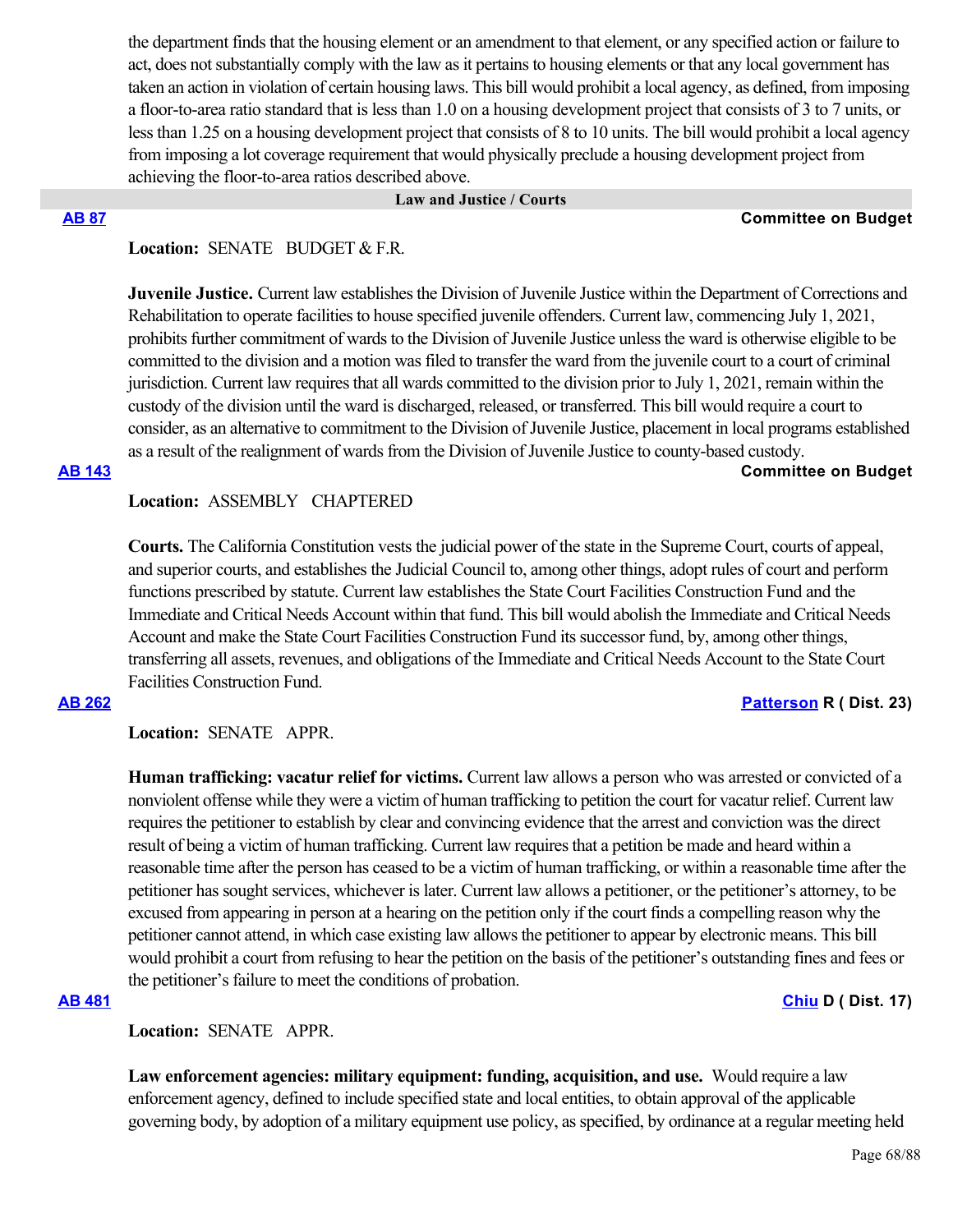pursuant to specified open meeting laws, prior to taking certain actions relating to the funding, acquisition, or use of military equipment, as defined. The bill would also require similar approval for the continued use of military equipment acquired prior to January 1, 2022. The bill would allow the governing body to approve the funding, acquisition, or use of military equipment within its jurisdiction only if it determines that the military equipment meets specified standards.

## **[AB 503](https://ctweb.capitoltrack.com/public/publishbillinfo.aspx?bi=9q%2Fh7eCb8Mkl5tOrz9wE9YTwaIA0n%2FISK6GlkgeZnKpOvmEJDEoEx89yT8FKoQcn) [Stone](https://a29.asmdc.org/) D ( Dist. 29)**

# **Location:**  SENATE THIRD READING

**Wards: probation.** Current law subjects a minor between 12 and 17 years of age, inclusive, who violates any federal, state, or local law or ordinance, who persistently or habitually refuses to obey the reasonable and proper orders or directions of the minor's parents, guardian, or custodian, or who is beyond the control of that person, who violates an ordinance establishing a curfew or is truant, and a minor under 12 years of age who is alleged to have committed specified serious offenses to, the jurisdiction of the juvenile court, which may adjudge the minor to be a ward of the court. This bill would limit to 6 months the period of time ward may remain on probation, except that a court may extend the probation period for a period not to exceed increments of 6 months after a noticed hearing and upon proof by a preponderance of the evidence that it is in the ward's best interest. The bill would require the probation agency to submit a report to the court detailing the basis for any request to extend probation at the noticed hearing and would require that the ward's attorney be given the opportunity to examine witnesses and present evidence.

### **[AB 546](https://ctweb.capitoltrack.com/public/publishbillinfo.aspx?bi=thZ0N%2BpJryuMdZwJrHWbKoyN1vPEbc3g697O5T16%2B1cJXHEOJJq23kAYQYEvVf%2Ft) [Maienschein](https://a77.asmdc.org/) D ( Dist. 77)**

## **Location:**  SENATE APPR.

**Dependent children: documents: housing.** This bill would, at the last regularly scheduled review hearing held before a dependent child attains 18 years of age and at a hearing that would terminate dependency jurisdiction over a nonminor dependent who has attained 18 years of age, additionally require the county welfare department to include in its report whether housing referrals or assistance have been successful at securing housing, , if not, what different or additional services have been provided by the department, or by another county department or agency, that are intended to prevent the minor or nonminor from becoming homeless if jurisdiction is terminated, and the permanency of the housing, if known. The bill would require the county welfare department to provide a dependent child with written information about the housing assistance and referrals, as specified.

### **[AB 624](https://ctweb.capitoltrack.com/public/publishbillinfo.aspx?bi=3VP1UUSIaFHihVELx4RpFEh6XzMxGGslNRtf8%2Fhexo%2BQ71vtSmjSRj6RRiwV3VAm) [Bauer-Kahan](https://a16.asmdc.org/) D ( Dist. 16)**

**Location:**  SENATE APPR.

**Juveniles: transfer to court of criminal jurisdiction: appeals.** Current law subjects a minor between 12 and 17 years of age, inclusive, who violates any federal, state, or local law or ordinance to, and a minor under 12 years of age who is alleged to have committed specified serious offenses to the jurisdiction of the juvenile court, which may adjudge the minor to be a ward of the court. Current law authorizes the district attorney to make a motion to transfer a minor from juvenile court to a court of criminal jurisdiction in a case in which a minor is alleged to have committed a felony when the minor was 16 years of age or older, or in a case in which a specified serious offense is alleged to have been committed by a minor when the minor was 14 or 15 years of age, but the minor was not apprehended prior to the end of juvenile court jurisdiction. This bill would make an order transferring a minor from a juvenile court to a court of criminal jurisdiction subject to appeal. This bill would require an order transferring a minor from the juvenile court to a court of criminal jurisdiction to be subject to immediate appellate review if a notice of appeal is filed within 30 days of the order transferring the minor.

## **[AB 841](https://ctweb.capitoltrack.com/public/publishbillinfo.aspx?bi=STQyvr5UN9ogDE0GYAaB%2FnFoY2a9y6Lchm0mKvsgCD6%2FqlS%2Fjk67RO58K%2FIdL46A) [Cunningham](https://ad35.asmrc.org/) R ( Dist. 35)**

# **Location:**  ASSEMBLY CHAPTERED

**Dependant children.** Current law establishes the jurisdiction of the juvenile court, which may adjudge a child to be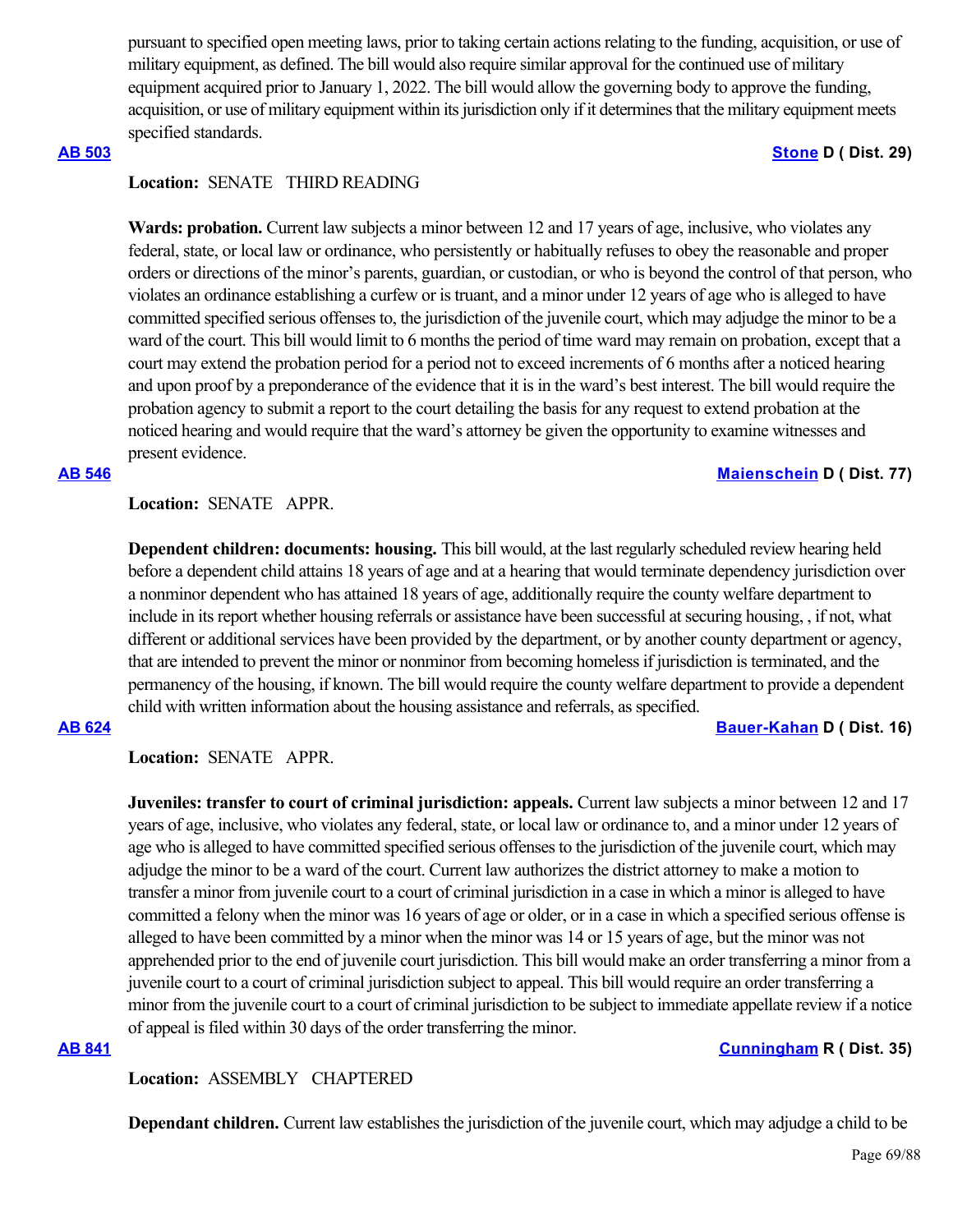a dependent of the court under certain circumstances, including when the child suffered, or there is a substantial risk that the child will suffer, serious physical harm or illness as a result of the failure or inability of their parent or guardian to adequately supervise or protect the child, or a parent willfully or negligently fails to provide the child with adequate food, clothing, shelter, or medical treatment. Current law prohibits a child from being found to be a child so described solely due to the lack of an emergency shelter for the family. This bill would additionally prohibit a child from being found to be a child as described above solely due to the failure of the child's parent or alleged parent to seek court orders for custody of the child.

### **[AB 1243](https://ctweb.capitoltrack.com/public/publishbillinfo.aspx?bi=CRN7dkk4DBv%2BMJYuYNQPOzNg%2FLSfMFDrHETIKIg77vuCZ2EBOYOtKOu46ykKWjXi) [Rubio, Blanca](https://a48.asmdc.org/) D ( Dist. 48)**

# **Location:**  SENATE APPR.

**Protective orders: elder and dependent adults.** Current law authorizes an elder or dependent adult who has suffered abuse, or another person who is legally authorized to seek that relief on behalf of that elder or dependent adult, to seek a protective order and governs the procedures for issuing that order. Current law defines protective order for purposes of these provisions to include an order enjoining a party from specified forms of abuse, including attacking, stalking, threatening, or harassing an elder or dependent adult, an order excluding a party from the elder or dependent adult's residence, or an order enjoining a party from specified behavior that the court determines is necessary. This bill would include within the definition of protective order an order enjoining a party from isolating an elder or dependent adult. The bill would require certain requirements to be met for that order to be issued, including a showing by a preponderance of the evidence that the respondent's past act or acts of isolation of the elder or dependent adult prevented contact with the interested party and that the elder or dependent adult desires contact with the interested party, as specified.

# **[SB 39](https://ctweb.capitoltrack.com/public/publishbillinfo.aspx?bi=sUKRFgAc2NMvgSBTS%2F1GGVbYKlZ1ETu1WiOud04YN1dK%2BSF7%2BA6eNuD7QMFsqQbv) [Grove](https://grove.cssrc.us/) R ( Dist. 16)**

# **Location:**  ASSEMBLY APPR. SUSPENSE FILE

**Fraudulent claims: inmates.** Would require the Department of Corrections and Rehabilitation to provide the names and social security numbers of current inmates to the Employment Development Department for the purposes of preventing payments on fraudulent claims for unemployment compensation benefits. The bill would require the Department of Corrections and Rehabilitation to provide the information to the Employment Development Department at least every 90 calendar days and upon that department's request. Because this bill would expand the group of persons who can be convicted for knowingly furnishing state summary criminal history information to unauthorized persons, it would impose a state-mandated local program.

**Position: San Bernardino County Support**

## **[SB 81](https://ctweb.capitoltrack.com/public/publishbillinfo.aspx?bi=lRndb6fGjwSlXVwNfEvnkqBYteB4A28MZzLkAoQV2KkukCoQHSQziCLlSfMPwL08) [Skinner](http://sd09.senate.ca.gov/) D ( Dist. 9)**

# **Location:**  ASSEMBLY APPR. SUSPENSE FILE

**Sentencing: dismissal of enhancements.** Current law generally authorizes a court to dismiss an action or to strike or dismiss an enhancement in the furtherance of justice.This bill would, except as specified, require a court to dismiss an enhancement if it is in the furtherance of justice to do so. The bill would create a presumption that it is in the furtherance of justice to dismiss an enhancement in specified circumstances. The bill would state that this presumption is only overcome upon a showing by clear and convincing evidence that dismissal of the enhancement would endanger public safety.

## **[SB 92](https://ctweb.capitoltrack.com/public/publishbillinfo.aspx?bi=JfJdKyjV4lhXZ2btoyQbFuA4eoRjbLJl5HwRydvUT2cUEyV8%2BoSRX99KhmEW6cyi) Committee on Budget and Fiscal Review**

**Location:**  SENATE CHAPTERED

**Juvenile Justice.** Current law establishes the Division of Juvenile Justice within the Department of Corrections and Rehabilitation to operate facilities to house specified juvenile offenders. Current law, commencing July 1, 2021, prohibits further commitment of wards to the Division of Juvenile Justice unless the ward is otherwise eligible to be committed to the division and a motion was filed to transfer the ward from the juvenile court to a court of criminal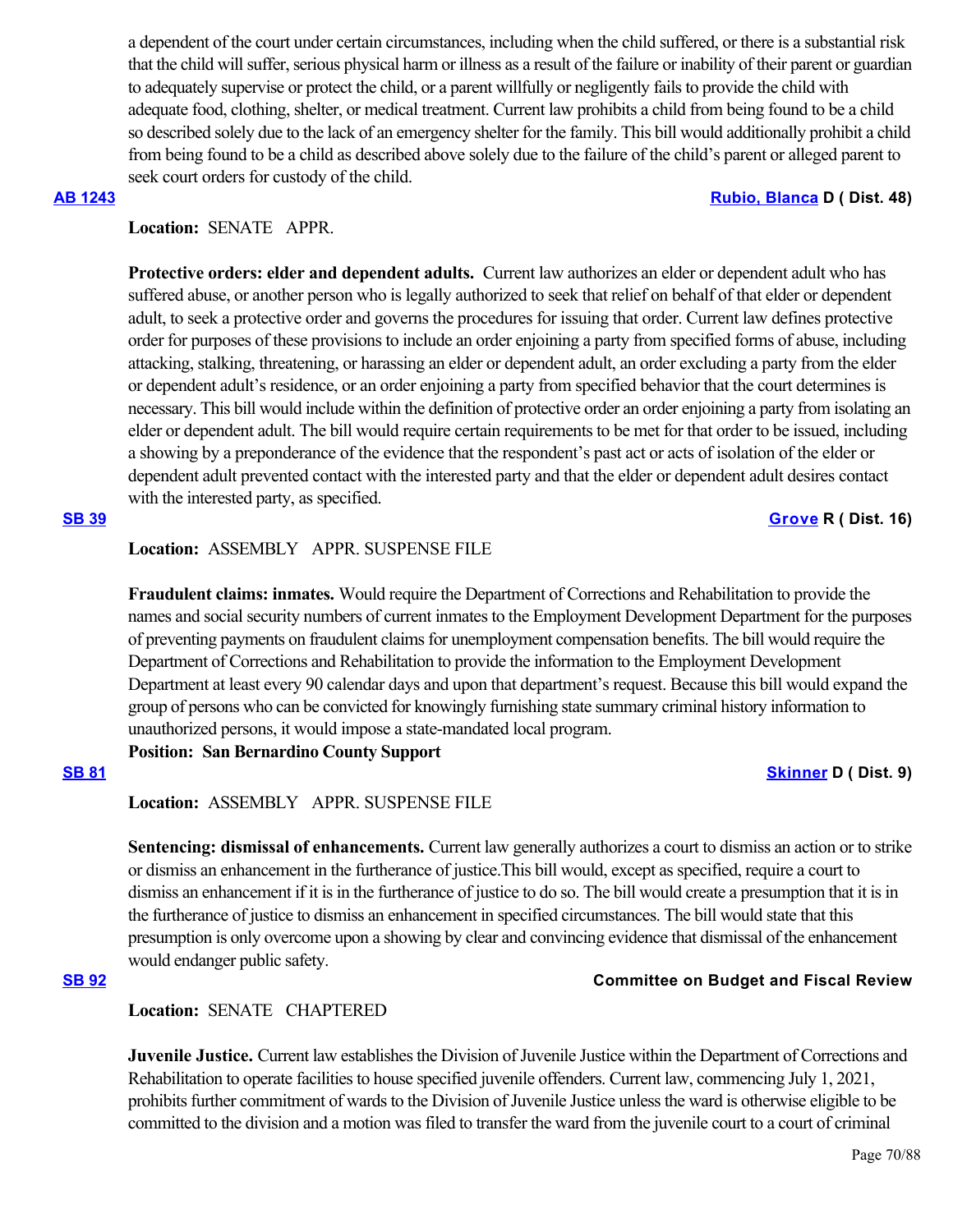jurisdiction. Current law requires that all wards committed to the division prior to July 1, 2021, remain within the custody of the division until the ward is discharged, released, or transferred. This bill would require a court to consider, as an alternative to commitment to the Division of Juvenile Justice, placement in local programs established as a result of the realignment of wards from the Division of Juvenile Justice to county-based custody

# **[SB 233](https://ctweb.capitoltrack.com/public/publishbillinfo.aspx?bi=CWBdqm8ay5B25yfeKleer40p3DiOHCQ7El%2BakyFlnYYvTqqJ6C8nkOwv2Y0gyHoF) [Umberg](https://sd34.senate.ca.gov/) D ( Dist. 34)**

**Location:**  ASSEMBLY RLS.

Protective proceedings: compromise of minor's disputed claim. Current law authorizes a minor's parent to compromise, or execute a covenant not to sue or not to enforce a judgment on, a claim on behalf of the minor if the minor has a disputed claim for damages, money, or other property and does not have a guardian of the estate.This bill would require the court to schedule a hearing on a petition to compromise a minor's disputed claim within 30 days from the date of filing and, if the petition is unopposed, would require the court to enter a decision at the conclusion of the hearing.

### **[SB 262](https://ctweb.capitoltrack.com/public/publishbillinfo.aspx?bi=Cq2hWoghhvqRl0KBFyLuemjOq0b%2FadyPHaxumjgw5gy2WMntLlC%2FLNLUjv%2BIY%2BY6) [Hertzberg](https://sd18.senate.ca.gov/) D ( Dist. 18)**

# **Location:**  ASSEMBLY APPR.

**Bail.** Current law provides for the procedure of approving and accepting bail, and issuing an order for the appearance and release of an arrested person. Current law authorizes specified sheriff, police, and court employees to approve and accept bail in the amount fixed by the warrant of arrest, schedule of bail, or order admitting to bail. Current law requires the superior court judges in each county to prepare, adopt, and annually revise a uniform countywide schedule of bail, as specified. This bill would require bail to be set at \$0 for all offenses except, among others, serious or violent felonies, violations of specified protective orders, battery against a spouse, sex offenses, and driving under the influence. The bill would require the Judicial Council to prepare, adopt, and annually revise a statewide bail schedule. The bill would require bail to be set according to the statewide schedule for any subsequent seperate offense while the defendant is released on bail that was set at \$0. The bill would require the court, prior to setting bail, to consider whether nonfinancial conditions will reasonably protect the public and the victim and reasonably assure the arrestee's presence at trial.

### **[SB 383](https://ctweb.capitoltrack.com/public/publishbillinfo.aspx?bi=6oGKNhxFj%2F4XlHtEnb%2Fgn7dk7qu9vSTVAaKm1BEQ6a78zt2sFozhxY9asFU3CzrT) [Cortese](http://sd15.senate.ca.gov/) D ( Dist. 15)**

**Location:**  ASSEMBLY THIRD READING

**Juveniles: informal supervision: deferred entry of judgment.** Current law authorizes a probation officer, in certain circumstances, to delineate a specific program of supervision for a minor who is alleged to have committed a crime. Current law makes a minor ineligible for that program of supervision if the minor is alleged to have sold or possessed for sale a controlled substance or is alleged to have committed an offense in which the restitution owed to the victim exceeds \$1,000, except in those unusual cases in where the interest of justice would best be served. The Gang Violence and Juvenile Crime Prevention Act of 1998, approved as Proposition 21 at the March 7, 2000, statewide primary election, also makes a minor ineligible for this program of supervision if the minor is alleged to have committed a felony offense when the minor was at least 14 years of age, except in unusual cases in which the court determines that the interest of justice would best be served by placement of the minor in the program of supervision. This bill would delete the prohibitions on including in that program of supervision minors alleged to have sold or possessed for sale a controlled substance and minors alleged to have committed a felony offense when the minor was at least 14 years of age.

### **[SB 519](https://ctweb.capitoltrack.com/public/publishbillinfo.aspx?bi=S%2Fqdy5QJb97AZhOUGFEgrrOu2893hHPADL3SNrgXeTRpxLo6I80R%2BXvamzjzl7KU) [Wiener](http://sd11.senate.ca.gov/) D ( Dist. 11)**

**Location:**  ASSEMBLY APPR.

**Controlled substances: decriminalization of certain hallucinogenic substances.** Current law categorizes certain drugs and other substances as controlled substances and prohibits various actions related to those substances, including their manufacture, transportation, sale, possession, and ingestion. This bill would make lawful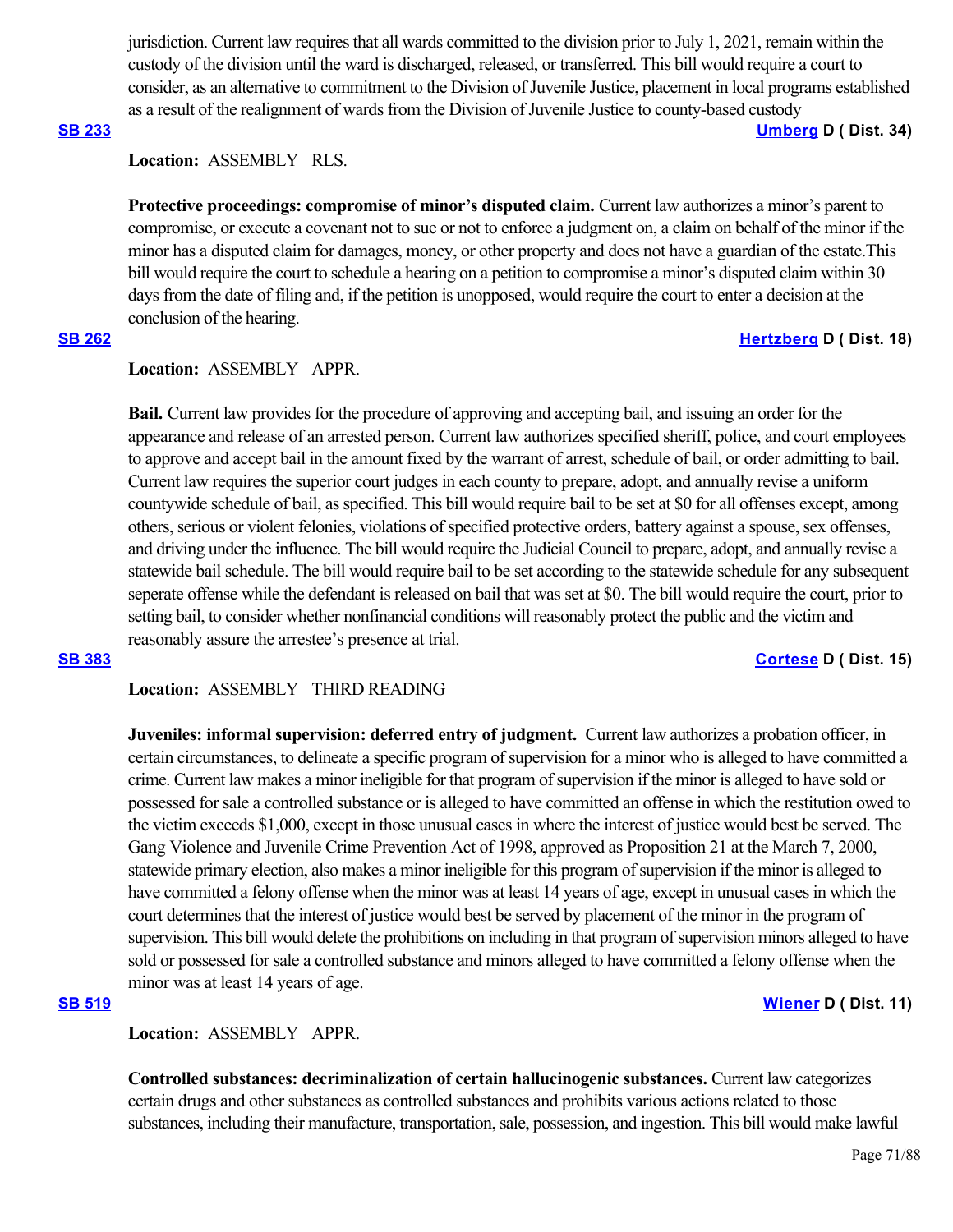the possession for personal use, as described, and the social sharing, as defined, of psilocybin, psilocyn, dimethyltryptamine (DMT), ibogaine, mescaline, lysergic acid diethylamide (LSD), and 3,4 methylenedioxymethamphetamine (MDMA), by and with persons 21 years of age or older. The bill would provide penalties for possession of these substance on school grounds, or possession by, or sharing with, persons under 21 years of age.

## **[SB 578](https://ctweb.capitoltrack.com/public/publishbillinfo.aspx?bi=eOYqZtxGPsud86GZnbsGfqcDWe9no%2BWOkqhNpVvqoVDQKURNteTIzkLTNg%2BUZ5pZ) [Jones](https://jones.cssrc.us/) R ( Dist. 38)**

# **Location:**  ASSEMBLY APPR. SUSPENSE FILE

**Lanterman-Petris-Short Act: hearings.** The Lanterman-Petris-Short Act authorizes the involuntary commitment and treatment of persons with specified mental health disorders for the protection of the persons so committed, and authorizes a conservator of the person, of the estate, or of the person and the estate to be appointed for a person who is gravely disabled as a result of a mental health disorder or impairment by chronic alcoholism, and designates procedures for hearing a petition for that purpose. Existing law authorizes a party to a hearing under the act to demand that the hearing be public, and be held in a place suitable for attendance by the public. This bill would require a hearing held under the act to be presumptively closed to the public, but would authorize the individual who is the subject of the proceeding to demand that the hearing be public, and be held in a place suitable for attendance by the public.

### **[SB 586](https://ctweb.capitoltrack.com/public/publishbillinfo.aspx?bi=9X1B6v%2B6dI3d57LZ9gjXCIxR8h8OWbkhp6wcUcHILQnbW9fn2SgmfjmtZUYuoeSm) [Bradford](http://sd35.senate.ca.gov/) D ( Dist. 35)**

## **Location:**  ASSEMBLY APPR.

**Criminal fees.** Current law imposes various fees contingent upon a criminal arrest, prosecution, or conviction for the cost of administering the criminal justice system, including lab fees, drug testing, and incarceration, among others.This bill would repeal the authority to collect many of these fees, among others. The bill would make the unpaid balance of many court-imposed costs unenforceable and uncollectible and would require any portion of a judgment imposing those costs to be vacated.

 **Probation**

### **[AB 503](https://ctweb.capitoltrack.com/public/publishbillinfo.aspx?bi=9q%2Fh7eCb8Mkl5tOrz9wE9YTwaIA0n%2FISK6GlkgeZnKpOvmEJDEoEx89yT8FKoQcn) [Stone](https://a29.asmdc.org/) D ( Dist. 29)**

# **Location:**  SENATE THIRD READING

**Wards: probation.** Current law subjects a minor between 12 and 17 years of age, inclusive, who violates any federal, state, or local law or ordinance, who persistently or habitually refuses to obey the reasonable and proper orders or directions of the minor's parents, guardian, or custodian, or who is beyond the control of that person, who violates an ordinance establishing a curfew or is truant, and a minor under 12 years of age who is alleged to have committed specified serious offenses to, the jurisdiction of the juvenile court, which may adjudge the minor to be a ward of the court. This bill would limit to 6 months the period of time ward may remain on probation, except that a court may extend the probation period for a period not to exceed increments of 6 months after a noticed hearing and upon proof by a preponderance of the evidence that it is in the ward's best interest. The bill would require the probation agency to submit a report to the court detailing the basis for any request to extend probation at the noticed hearing and would require that the ward's attorney be given the opportunity to examine witnesses and present evidence.

### **Public Health**

### **[AB 133](https://ctweb.capitoltrack.com/public/publishbillinfo.aspx?bi=l2i%2FtQ7Po3AxGWz9R2iAsfNJwrNM%2F90dI145r1YwOT3QaXmjvEUeS2NBFIwpdfdf) Committee on Budget**

### **Location:**  ASSEMBLY ENROLLMENT

**Health.** Would rename the Office of Statewide Health Planning and Development as the Department of Health Care Access and Information. The bill would repeal numerous duties and programs currently carried out by the OSHPD, including, among others, rural health care transition oversight, the Steven M. Thompson Medical School Scholarship Program, and the Postsurgical Care Demonstration Project.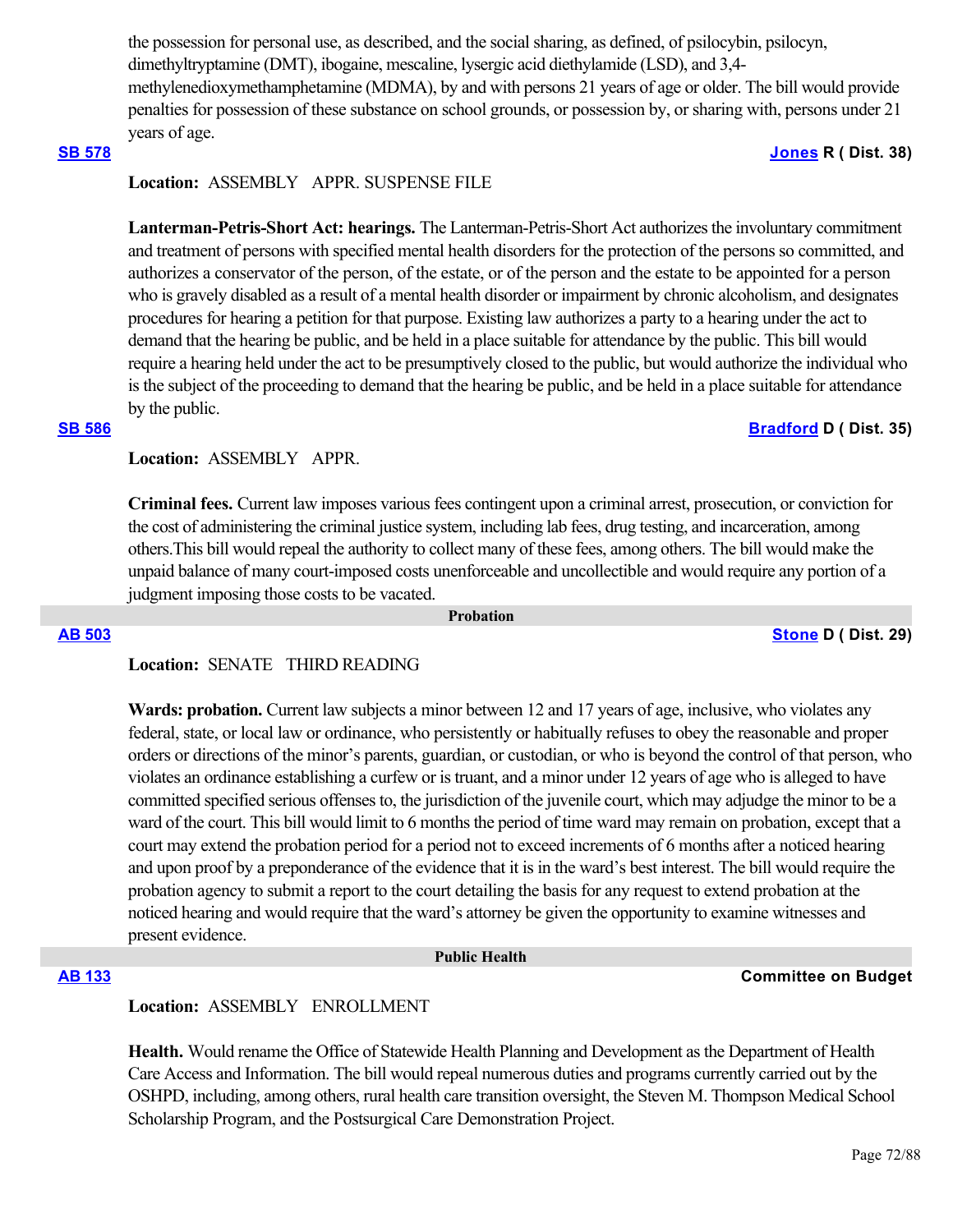# **Location:**  SENATE APPR. SUSPENSE FILE

**Local health department workforce assessment.** This bill would require the State Department of Public Health to contract with an appropriate and qualified entity to conduct an evaluation of the adequacy of the local health department infrastructure and to make recommendations for future staffing, workforce needs, and resources, in order to accurately and adequately fund local public health. The bill would exempt the department from specific provisions relating to public contracting with regard to this requirement. The bill would require the department to report the findings and recommendations of the evaluation to the appropriate policy and fiscal committees of the Legislature on or before July 1, 2024. The bill would also require the department to convene an advisory group, composed of representatives from public, private, and tribal entities, as specified, to provide input on the selection of the entity that would conduct the evaluation.

## **Position: San Bernardino County Support**

# **[AB 420](https://ctweb.capitoltrack.com/public/publishbillinfo.aspx?bi=KTCD9cdnFRMLT5ibUT9cYjlLwOohhLWsKVqfinUvEJQictS%2BnSrGrHBsdrmd0Jap) [Quirk-Silva](https://a65.asmdc.org/) D ( Dist. 65)**

**Location:**  ASSEMBLY A.,E.,S.,T., & I.M.

**Public health: amusement parks and COVID-19.** On August 28, 2020, the executive branch implemented a 4 tier "Blueprint for a Safer Economy," which identifies a county's COVID-19 risk level for business operations on a scale from widespread risk to minimal risk. On October 20, 2020, the State Department of Public Health and the Division of Occupational Safety and Health issued a guidance document, "COVID-19 INDUSTRY GUIDANCE: Amusement Parks and Theme Parks," which authorizes a small amusement park to operate at limited capacity when its county is in the moderate tier, and authorizes any other amusement park to operate at 25% capacity when its county is in the minimal tier. This bill would express the intent of the Legislature that the executive branch adjust the "COVID-19 INDUSTRY GUIDANCE: Amusement Parks and Theme Parks" document and place all amusement parks, regardless of size, within the moderate risk tier, rather than the minimal risk tier.

**[AB 835](https://ctweb.capitoltrack.com/public/publishbillinfo.aspx?bi=2aCiLjbhCP3GuNjWxI7nne8Ypa3W1fu5QHCJohjB9tlXBiqOqjdKFj4o2ETqWh%2BE) [Nazarian](https://a46.asmdc.org/) D ( Dist. 46)**

# **Location:**  SENATE APPR.

**Hospital emergency departments: HIV testing.** Would require every patient who is 12 years of age or older and has blood drawn at a hospital emergency department to be offered an HIV test, as specified. The bill would specify the manner in which the results of that test are provided. The bill would state that a hospital emergency department is not required to offer an HIV test to a patient if the department determines that the patient is being treated for a life-threatening emergency, if they determine the person lacks the capacity to consent to an HIV test, if the person was a patient of the hospital emergency department within the previous 12 months, was offered an HIV test, and consented to the test, or if the person is pregnant and has already been tested.

**[AB 1181](https://ctweb.capitoltrack.com/public/publishbillinfo.aspx?bi=hJLE75G3rYLpZOZ66EURhAyhQc5b%2FSFHaG%2BKPR1vE4V8NuSnGsuJlzRYBqYoGhOm) [Nguyen](https://ad72.asmrc.org/) R ( Dist. 72)**

# **Location:**  ASSEMBLY G.O.

**Fees: business licenses: alcoholic beverages: health permits.** Would prohibit cities and counties, including charter cities and counties, from imposing or collecting license fees from restaurants from January 1, 2020, to December 31, 2021, as provided, and would require the city or county to refund to a restaurant any license fees collected during that period. By imposing new duties on cities and counties with respect to imposing or collecting specified license fees, and by requiring that the fees be refunded, this bill would impose a state-mandated local program.

**Position: San Bernardino County Oppose**

## **[SB 17](https://ctweb.capitoltrack.com/public/publishbillinfo.aspx?bi=%2BE4NoDKMLnuTFxzoM1Xo99BcuN4ryD73nF0rJQY%2ByFcnjPHcHP1MVGB5QCwtLcFz) [Pan](http://sd06.senate.ca.gov/) D ( Dist. 6)**

Location: **ASSEMBLY APPR.**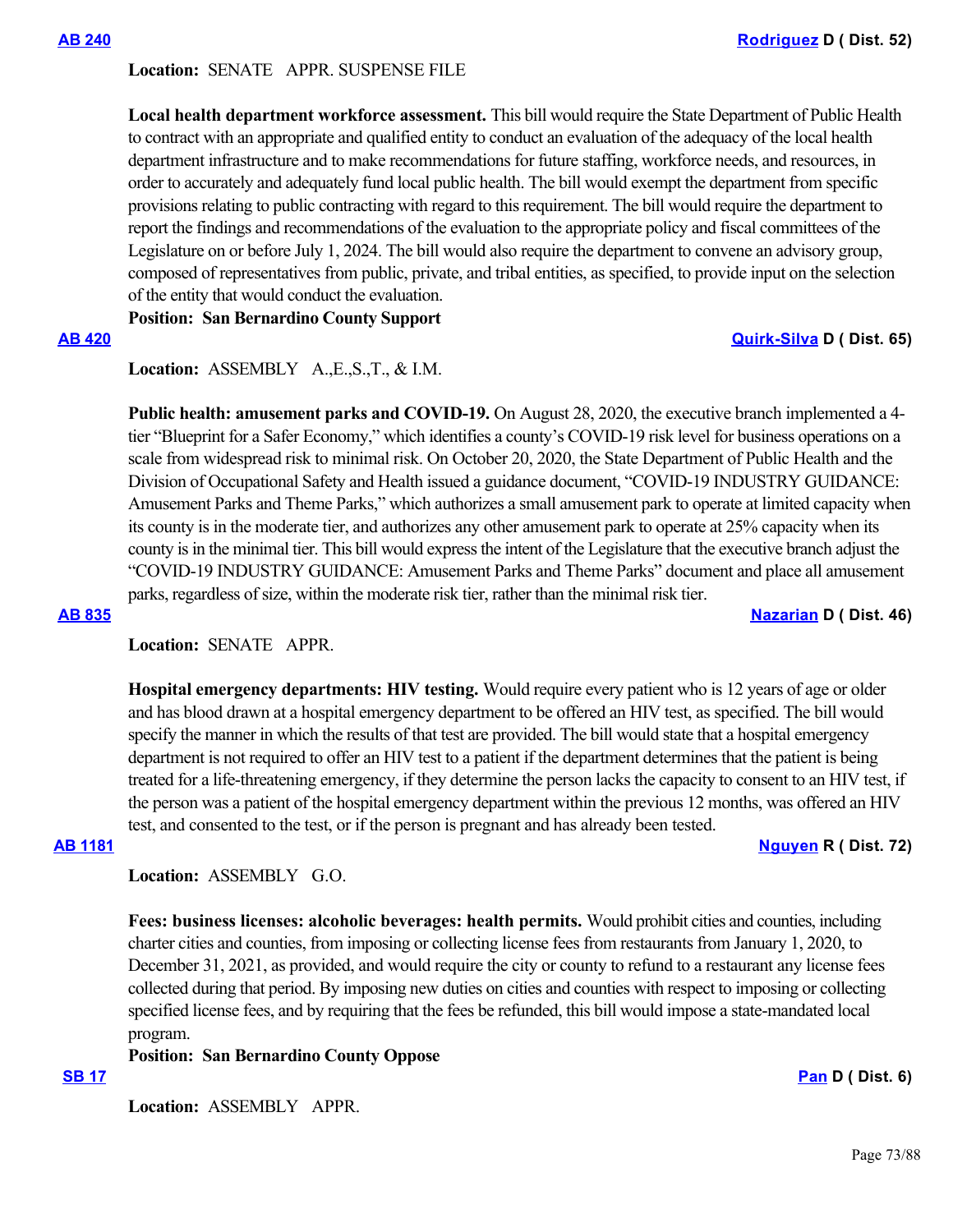**Office of Racial Equity.** Would, until January 1, 2029, would establish in state government an Office of Racial Equity, an independent public entity not affiliated with an agency or department, governed by a Racial Equity Advisory and Accountability Council. The bill would authorize the council to hire an executive director to organize, administer, and manage the operations of the office. The bill would task the office with coordinating, analyzing, developing, evaluating, and recommending strategies for advancing racial equity across state agencies, departments, and the office of the Governor. The bill would require the office, in consultation with state agencies, departments, and public stakeholders, as appropriate, to develop a statewide Racial Equity Framework that includes a strategic plan with policy and inclusive practice recommendations, guidelines, goals, and benchmarks to reduce racial inequities, promote racial equity, and address individual, institutional, and structural racism.

**[SB 97](https://ctweb.capitoltrack.com/public/publishbillinfo.aspx?bi=O9nHo4x86tQqyowZHr2eN38IqDOt5Ay9gnoGrgU2dG95v%2FkhlUQhTExB5%2FP7kofh) [Roth](http://sd31.senate.ca.gov/)** D ( Dist. 31)

# **Location:**  ASSEMBLY APPR.

**Pupil health: type 1 diabetes information: parent notification.** Would require the State Department of Education to develop type 1 diabetes informational materials for the parents and guardians of pupils, as specified, and would require those informational materials to be made available to each school district, county office of education, and charter school through the department's internet website. The bill would require, on and after January 1, 2023, school districts, county offices of education, and charter schools to make those materials available to the parent or guardian of a pupil when the pupil is first enrolled in elementary school, or as part of a certain notification. By imposing additional requirements on school districts, county offices of education, and charter schools, the bill would impose a state-mandated local program.

# **Location:**  ASSEMBLY APPR. SUSPENSE FILE

**State Healthy Food Access Policy.** Would declare that it is the established policy of the state that every human being has the right to access sufficient affordable and healthy food. The bill would require all relevant state agencies, including the State Department of Social Services, the Department of Food and Agriculture, and the State Department of Public Health, to consider this state policy when revising, adopting, or establishing policies, regulations, and grant criteria when those policies, regulations, and grant criteria are pertinent to the distribution of food and nutrition assistance. The bill would also require, by January 1, 2023, the State Department of Social Services, in consultation with the Department of Food and Agriculture and the Department of Conservation, to submit a report to the Legislature relating to food access and recommendations to increase the availability of sufficient affordable and healthy food.

### **Location:**  ASSEMBLY APPR.

**Public health: COVID-19.** Would require that before the State Department of Public Health or a local health official takes measures to prevent the spread of COVID-19, as defined, or takes measures to reopen the state, they publish the measures and the date that a change or closure would take effect on their internet website, unless there is an immediate danger or an imminent threat to the public requiring immediate action. The bill would also require the department or local health officials to create an opportunity for organizations, communities, nonprofits, and individuals to sign up for an email distribution list relative to changes in related public health orders. By imposing these duties on local officials, the bill would create a state-mandated local program.

# **[SB 340](https://ctweb.capitoltrack.com/public/publishbillinfo.aspx?bi=o7c4xnROQN3yzqqUUsr3HDvHSt5jsU2jMveJJkW5YKoG0bJsOECHrt2wV%2Fr7HQpj) [Stern](http://sd27.senate.ca.gov/) D ( Dist. 27)**

**Location:**  ASSEMBLY RLS.

**Lanterman-Petris-Short Act: hearings.** Current law, the Lanterman-Petris-Short Act, authorizes the involuntary commitment and treatment of persons with specified mental health disorders for the protection of the persons so committed. Under the act, if a person, as a result of a mental health disorder, is a danger to others, or to themselves,

### Page 74/88

### **[SB 336](https://ctweb.capitoltrack.com/public/publishbillinfo.aspx?bi=niZ0CSE40hnqV3OTVAREG%2FOJwt2hEIHd7VoaQUsluFJ%2FklldssIh3Cd8G3VTCwo3) [Ochoa Bogh](https://ochoa-bogh.cssrc.us/) R ( Dist. 23)**

**[SB 108](https://ctweb.capitoltrack.com/public/publishbillinfo.aspx?bi=H%2B79Zu2%2Fv7KprlgFOSP4R4lEEqXSGBTKZme%2Fow59msy8dKjD5n4SMlNd2aNP9cs8) [Hurtado](https://sd14.senate.ca.gov/) D ( Dist. 14)**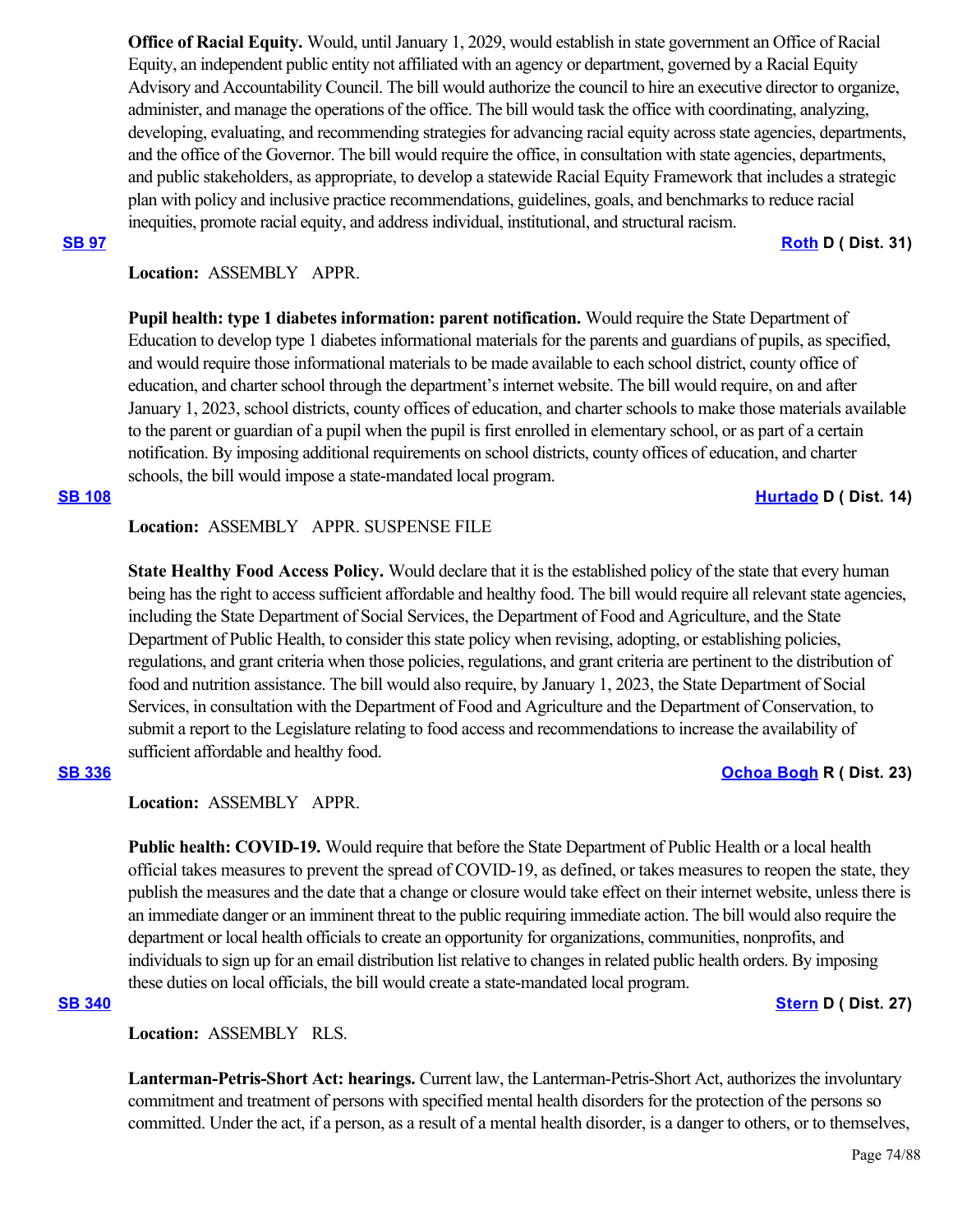or is gravely disabled, the person may, upon probable cause, be taken into custody and placed in a facility designated by the county and approved by the State Department of Social Services as a facility for 72-hour treatment and evaluation. Existing law provides for judicial review of the involuntary commitment and requires reasonable attempts to be made by the mental health facility to notify family members or any other person designated by the patient of the time and place of judicial review. This bill would authorize a family member, friend, or acquaintance with personal knowledge of the person receiving treatment to make a request to testify in the judicial review proceedings, in writing, to the counsel of a party to the judicial review

### **[SB 519](https://ctweb.capitoltrack.com/public/publishbillinfo.aspx?bi=S%2Fqdy5QJb97AZhOUGFEgrrOu2893hHPADL3SNrgXeTRpxLo6I80R%2BXvamzjzl7KU) [Wiener](http://sd11.senate.ca.gov/) D ( Dist. 11)**

# Location: **ASSEMBLY APPR.**

**Controlled substances: decriminalization of certain hallucinogenic substances.** Current law categorizes certain drugs and other substances as controlled substances and prohibits various actions related to those substances, including their manufacture, transportation, sale, possession, and ingestion. This bill would make lawful the possession for personal use, as described, and the social sharing, as defined, of psilocybin, psilocyn, dimethyltryptamine (DMT), ibogaine, mescaline, lysergic acid diethylamide (LSD), and 3,4 methylenedioxymethamphetamine (MDMA), by and with persons 21 years of age or older. The bill would provide penalties for possession of these substance on school grounds, or possession by, or sharing with, persons under 21 years of age.

### **[SB 744](https://ctweb.capitoltrack.com/public/publishbillinfo.aspx?bi=JIZZ3Wleqhe2Afu8aSlx2KX18JyZA8Rq1KFFiRORfqV64KqI99E5CRWoF%2Fb%2B7Mzo) [Glazer](http://sd07.senate.ca.gov/) D ( Dist. 7)**

**Location:**  ASSEMBLY APPR.

**Communicable diseases: respiratory disease information.** Would require the State Department of Public Health to create a program to provide expedited release, during a declared public health emergency, of specified health care data to researchers at a bona fide research institution of higher education, as defined. The bill would require the department to make the specified data available promptly, and on an ongoing basis, to qualified researchers who sign a memorandum of understanding with the department agreeing to use the data only for public health research purposes, to not disclose it to any other party, and to keep all personal information confidential.

### **Public Lands**

### **[AB 1183](https://ctweb.capitoltrack.com/public/publishbillinfo.aspx?bi=8sxP%2BN2IV379khTlN2v3h3E8OcjcvSekdleRbpmAfaS4tiTsBm7Q2HSMW9f2Z65D) [Ramos](https://a40.asmdc.org/) D ( Dist. 40)**

**Location:**  SENATE APPR.

**California Desert Conservation Program.** Would establish the California Desert Conservation Program under the administration of the Conservation Board to: (1) protect, preserve, and restore the natural, cultural, and physical resources of the portions of the Mojave and Colorado Deserts region in California through the acquisition, restoration, and management of lands, (2) promote the protection and restoration of the biological diversity of the region, as specified, (3) provide for resilience in the region to climate change, as provided, (4) protect and improve air quality and water resources within the region, and (5) undertake efforts to enhance public use and enjoyment of lands owned by the public, as provided.

# **[SB 266](https://ctweb.capitoltrack.com/public/publishbillinfo.aspx?bi=4VP7cveFsR8P8MFYu%2B1sfXlUQ6MzDlHps2kKrKLJSWMaL5d2ZN4UfGDDNqasl%2Brk) [Newman](https://sd29.senate.ca.gov/) D ( Dist. 29)**

**Location:**  ASSEMBLY APPR. SUSPENSE FILE

**State park system: Chino Hills State Park: expansion.** Would require the Department of Parks and Recreation to provide assistance acquiring and accepting land immediately adjacent to, and that expands, Chino Hills State Park, by transferring 3 specified properties into the state park system. The bill would require the department to manage the acquired properties and parcels with specified funds as part of the Chino Hills State Park, as provided.

**Location:**  SENATE APPR.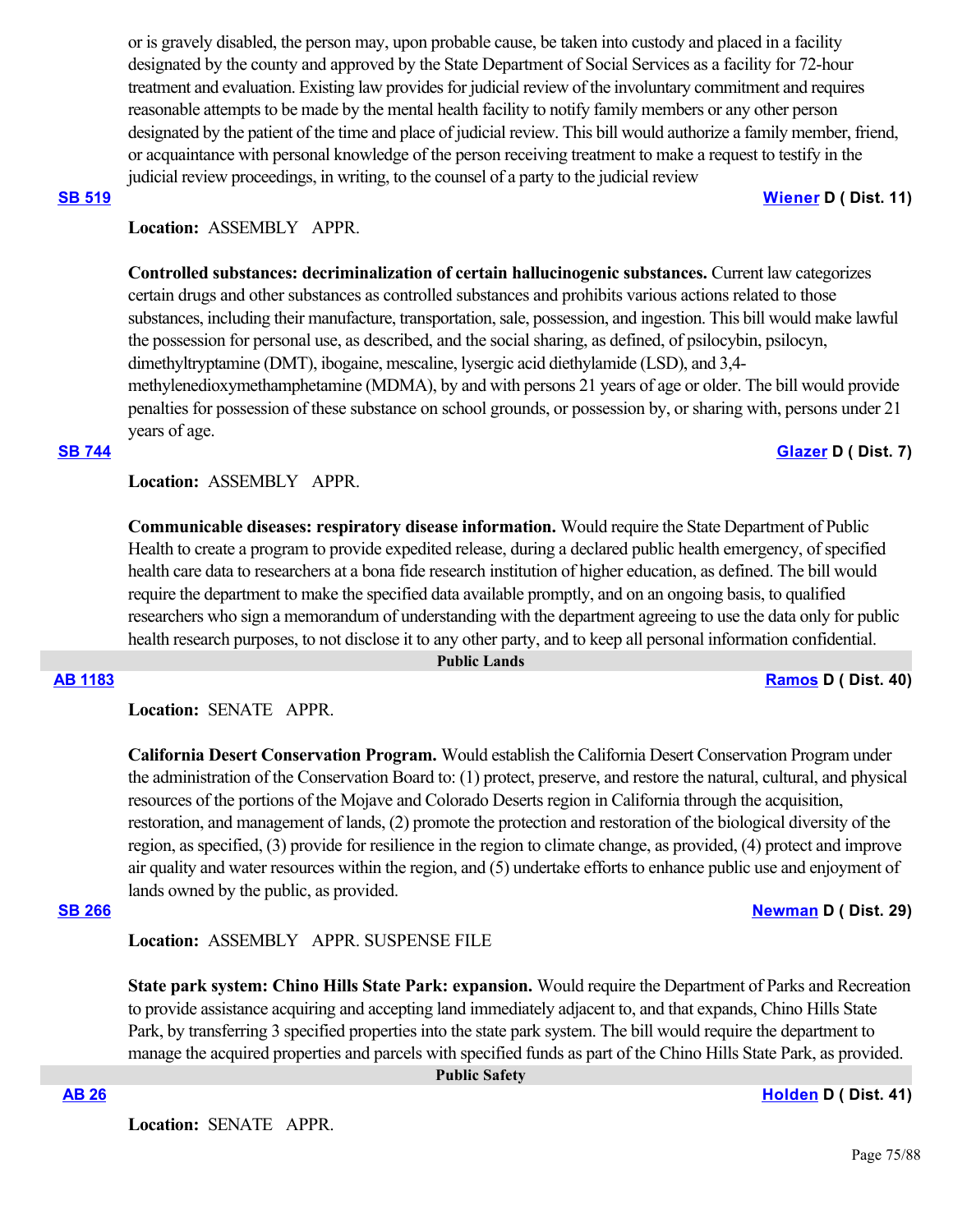**Peace officers: use of force.** Current law requires each law enforcement agency, on or before January 1, 2021, to maintain a policy that provides a minimum standard on the use of force. Current law requires that policy, among other things, to require that officers report potential excessive force to a superior officer when present and observing another officer using force that the officer believes to be unnecessary, and to require that officers intercede when present and observing another officer using force that is clearly beyond that which is necessary, as specified. This bill would require those law enforcement policies to require those officers to immediately report potential excessive force, as defined.

## **[AB 43](https://ctweb.capitoltrack.com/public/publishbillinfo.aspx?bi=0bhPTSM827vuBRR2brGMkA%2BbMM78NshDnDR4K4ulp8uhWKnFDVdcW4oQJzwaB%2Bkj) [Friedman](https://a43.asmdc.org/) D ( Dist. 43)**

# **Location:**  SENATE APPR.

**Traffic safety.** Current law establishes various default speed limits for vehicles upon highways, as specified. Current law authorizes state and local authorities to adjust these default speed limits, as specified, based upon certain findings determined by an engineering and traffic survey. Current law defines an engineering and traffic survey and prescribes specified factors that must be included in the survey, including prevailing speeds and road conditions. Current law authorizes local authorities to consider additional factors, including pedestrian and bicyclist safety. This bill would authorize local authorities to consider the safety of vulnerable pedestrian groups, as specified. **[AB 48](https://ctweb.capitoltrack.com/public/publishbillinfo.aspx?bi=TmRq5ZWdAfmmrGmDbKpylX%2Fw9NSVUuXA70OElO7wa2G%2BlRdeqbSyfwVWySb2RPPQ) [Gonzalez, Lorena](https://a80.asmdc.org/) D ( Dist. 80)**

# **Location:**  SENATE APPR.

**Law enforcement: kinetic energy projectiles and chemical agents.** Would prohibit the use of kinetic energy projectiles or chemical agents by any law enforcement agency to disperse any assembly, protest, or demonstration, except in compliance with specified standards set by the bill, and would prohibit their use solely due to a violation of an imposed curfew, verbal threat, or noncompliance with a law enforcement directive. The bill would include in the standards for the use of kinetic energy projectiles and chemical agents to disperse gatherings the requirement that, among other things, those weapons only be used to defend against a threat to life or serious bodily injury to any individual, including a peace officer.

### **[AB 57](https://ctweb.capitoltrack.com/public/publishbillinfo.aspx?bi=qYF6SZxjm6pxZTT7D3pzzJyjeSwS0dfR935n23u%2Fo0IGBAafihbEsIdV9iznsV4d) [Gabriel](https://a45.asmdc.org/) D ( Dist. 45)**

**Location:**  SENATE APPR. SUSPENSE FILE

**Law enforcement: hate crimes.** Current law requires any local law enforcement agency that adopts or updates a hate crime policy to include specified information in that policy, including information on bias motivation.This bill would include a statement of legislative findings and declarations and require the basic course curriculum on the topic of hate crimes to be developed in consultation with subject matter experts, as specified, and to include the viewing of a specified video course developed by Commission on Peace Officer Standards and Training (POST). The bill would also require POST to make the video available via the online learning portal, and would require all peace officers to complete specified training materials no later than January 1, 2023. The bill would require POST to develop and periodically update an interactive course on hate crimes for in-service peace officers, and require officers to take the course every 6 years.

### **[AB 87](https://ctweb.capitoltrack.com/public/publishbillinfo.aspx?bi=aP6tBr0AiMKGFAYx2CsdLBAC6h8IlxwJmhePJG5%2BQYnibqIKe%2FksE37RChPbnT8a) Committee on Budget**

Location: **SENATE** BUDGET & F.R.

**Juvenile Justice.** Current law establishes the Division of Juvenile Justice within the Department of Corrections and Rehabilitation to operate facilities to house specified juvenile offenders. Current law, commencing July 1, 2021, prohibits further commitment of wards to the Division of Juvenile Justice unless the ward is otherwise eligible to be committed to the division and a motion was filed to transfer the ward from the juvenile court to a court of criminal jurisdiction. Current law requires that all wards committed to the division prior to July 1, 2021, remain within the custody of the division until the ward is discharged, released, or transferred. This bill would require a court to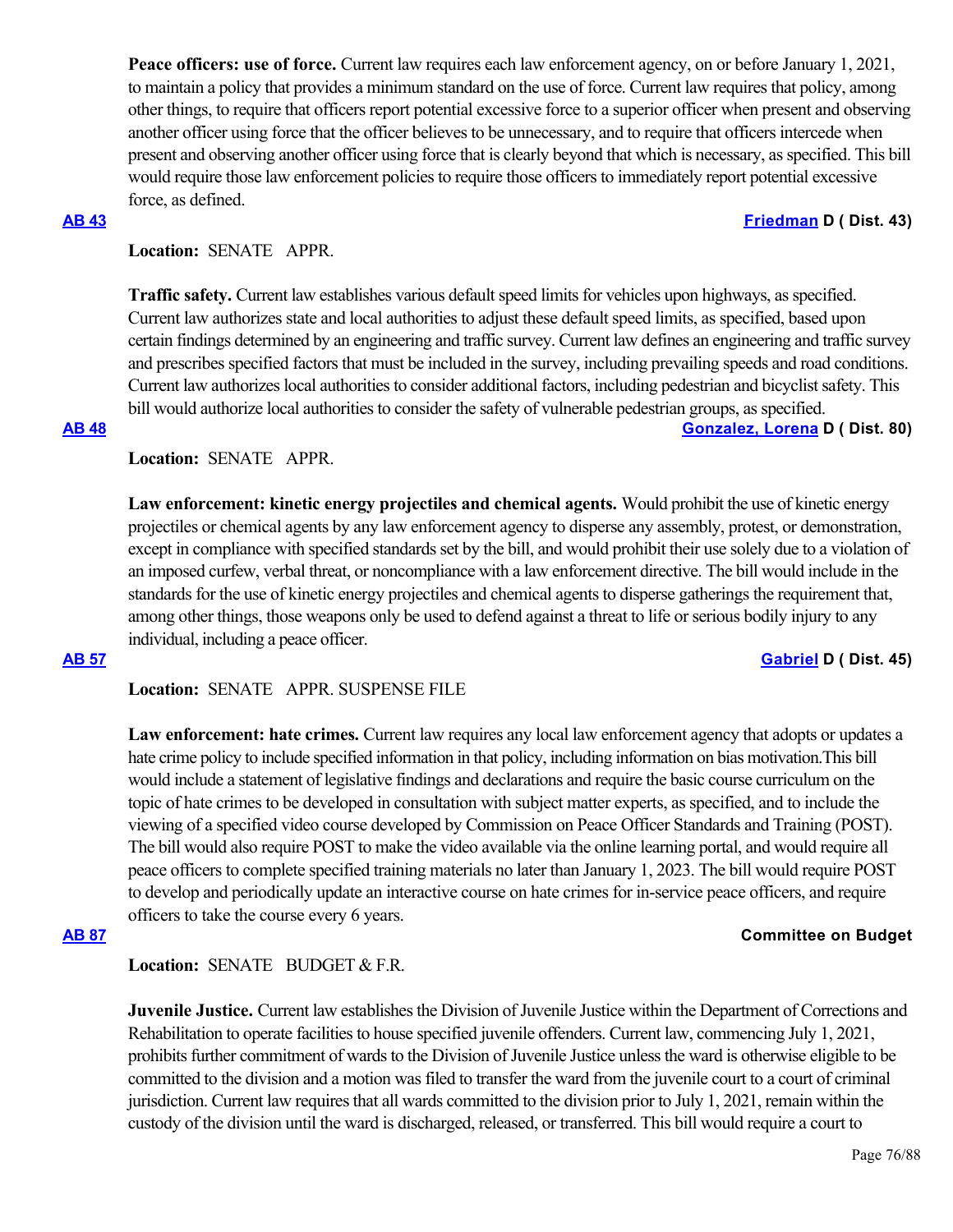consider, as an alternative to commitment to the Division of Juvenile Justice, placement in local programs established as a result of the realignment of wards from the Division of Juvenile Justice to county-based custody.

**[AB 89](https://ctweb.capitoltrack.com/public/publishbillinfo.aspx?bi=Pj4LhiFHTdWPgL3IzWdGRRATnugepVEd%2FZJaN4ZNo8w1Ll0B5pIYlmiOU59UPXKD) [Jones-Sawyer](https://a59.asmdc.org/) D ( Dist. 59)**

## **Location:**  SENATE APPR.

**Peace officers: minimum qualifications.** Current law requires the Commission on Peace Officer Standards and Training (POST) to establish a certification program for specified peace officers, including officers of the Department of the California Highway Patrol. Current law requires the commission to establish basic, intermediate, advanced, supervisory, management, and executive certificates for the purpose of fostering the education and experience necessary to perform general police service duties. Existing law requires certificates to be awarded on the basis of a combination of training, education, experience, and other prerequisites, as determined by the commission. This bill would require the certification program to also include peace officers employed by the state in agencies that participate in the POST program. The bill would require the commission to work collaboratively with specified stakeholders to develop a list of courses to include as requirements for obtaining a basic certificate. **[AB 120](https://ctweb.capitoltrack.com/public/publishbillinfo.aspx?bi=lBeShfC6Efpro8Mge4qRXsQ%2BGEx8LAbDcPv%2F4O03cjohYqco2mh%2Brj3DsmI7njyw) [Salas](https://a32.asmdc.org/) D ( Dist. 32)**

### **Location:**  ASSEMBLY CHAPTERED

**Gambling Control Act.** Would allow the California Gambling Control Commission to take action to deny or approve an application at a commission meeting and would require a hearing only if requested by an applicant, upon denial of an application or if the application is approved with limits, restrictions, or conditions.

**[AB 124](https://ctweb.capitoltrack.com/public/publishbillinfo.aspx?bi=78mCYVfua%2BZI3OAwAGqHcnahKS0q9Av0vkiJ8pKILGEssk1bJngDMeUjUScZtn6D) [Kamlager](https://a54.asmdc.org/) D ( Dist. 0)**

# **Location:**  SENATE APPR.

**Criminal procedure.** Current law allows a person who was arrested or convicted of a nonviolent offense while they were a victim of human trafficking to petition the court, under penalty of perjury, for vacatur relief. Current law requires, to receive that relief, that the person establish, by clear and convincing evidence, that the arrest or conviction was the direct result of being a victim of human trafficking. This bill would allow that relief for a person arrested or convicted of a violent offense. The bill would additionally create similar relief for a person who was arrested or convicted of an offense that was the direct result of being a victim of intimate partner violence or sexual violence.

### **[AB 145](https://ctweb.capitoltrack.com/public/publishbillinfo.aspx?bi=oFjQzrtrRgF52VBlUKp5cn4GRwRGle7W%2B5hXuZB5hpxEc4A9zxoMQ3U1%2BdSwkDD8) Committee on Budget**

# **Location:**  ASSEMBLY CHAPTERED

**Public safety.** Current law, commencing July 1, 2022, subject to an appropriation in the annual Budget Act, requires the Department of Justice, on a monthly basis, to review the records in the statewide criminal justice databases and to identify persons who are eligible for arrest record relief or automatic conviction record relief by having their arrest records, or their criminal conviction records, withheld from disclosure or modified, as specified. Under current law, an arrest or conviction record is eligible for this relief if, among other criteria, the arrest or conviction occurred on or after January 1, 2021. This bill would instead allow an arrest or conviction that occurred on or after January 1, 1973, to be considered for relief.

## **[AB 229](https://ctweb.capitoltrack.com/public/publishbillinfo.aspx?bi=EujA9FmXoL2ZlwhcAByCU0FBAah09n8ZdAOsa3K6LFYltFQc1vzDgRSOvTAdg8j0) [Holden](https://a41.asmdc.org/) D ( Dist. 41)**

**Location:**  SENATE APPR.

**Private investigators, proprietary security services, private security services, and alarm companies: training: use of force.** Current law, the Private Investigator Act, provides for the licensure and regulation of private investigators by the Director of Consumer Affairs, and makes a violation of its provisions a crime. Existing law requires a licensee or qualified manager of a licensee who carries a deadly weapon in the course of that person's employment or business to complete a training course in the exercise of the power to arrest. This bill, on and after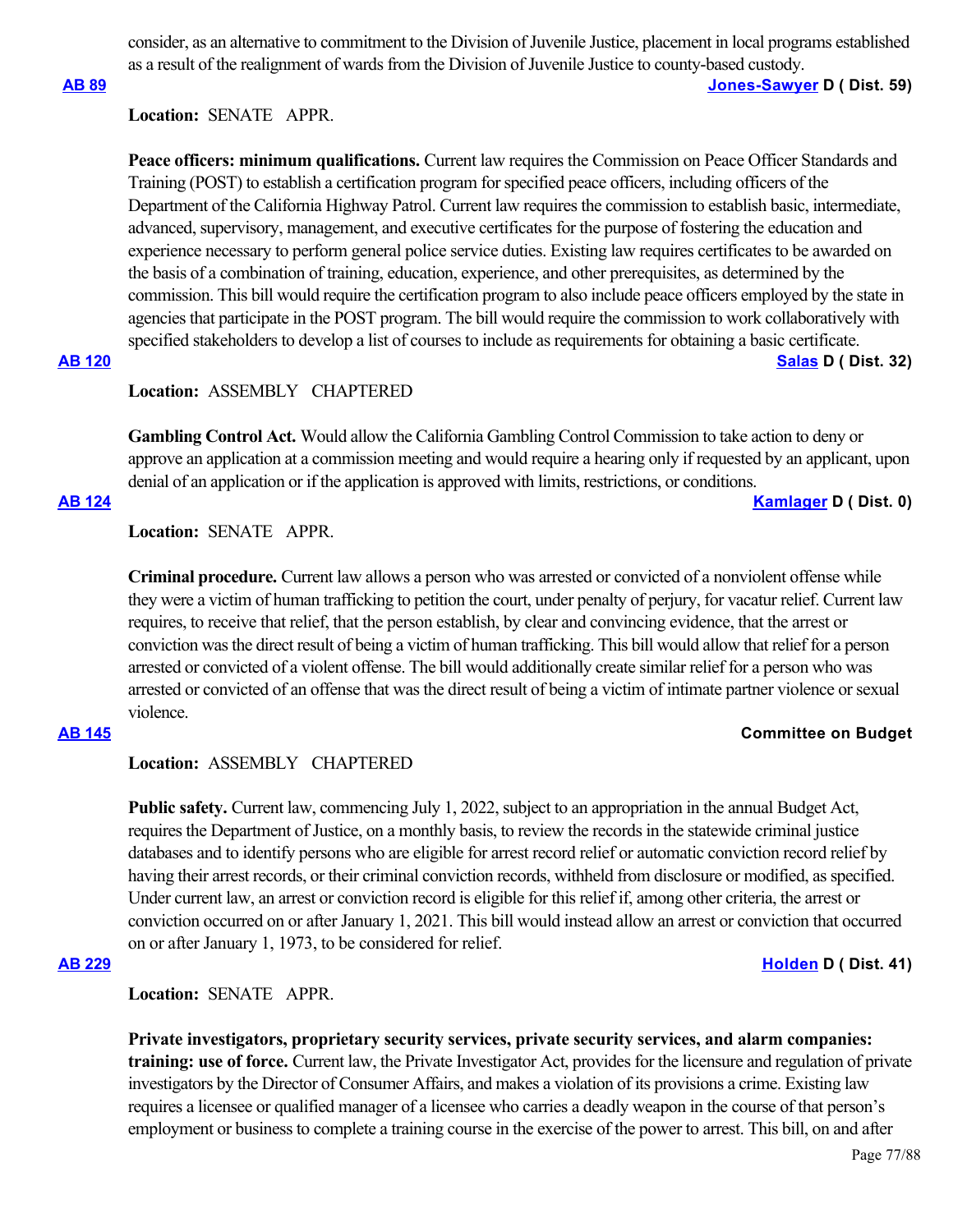January 1, 2023, would instead require the licensee or qualified manager to complete a course of training in the exercise of the power to arrest and appropriate use of force.

### **Location:**  SENATE APPR. SUSPENSE FILE

**Criminal procedure: discrimination.** Current law prohibits the state from seeking a criminal conviction or sentence on the basis of race, ethnicity, or national origin, as specified, and, in a case in which judgment has not been entered prior to January 1, 2021, allows a petition to be filed alleging a violation of that prohibition. Current law authorizes a court that finds a violation of that prohibition to impose specified remedies, including, among other things, vacating the conviction or sentence and ordering new proceedings.This bill would authorize that petition to be filed for cases in which a judgment was entered prior to January 1, 2021, as specified. The bill would, if a motion under these provisions is based on the conduct or statements by the judge, require the judge to disqualify themselves from those proceedings. The bill would additionally make other technical changes.

### **[AB 287](https://ctweb.capitoltrack.com/public/publishbillinfo.aspx?bi=RkGyJL4Gbu8bVK3KHAY%2FE3f3S%2FTgYJ07yTw1N394Dv9wl2C80I%2FCy7K6KkRiw4Us) [Quirk](https://a20.asmdc.org/) D ( Dist. 20)**

# **Location:**  SENATE APPR. SUSPENSE FILE

**Civil actions: statute of limitations.** MAUCRSA imposes a civil penalty on a person engaging in commercial cannabis activity without a license required by MAUCRSA of up to 3 times the amount of the license fee for each violation. MAUCRSA does not supersede or limit state agencies from exercising their existing enforcement authority. MAUCRSA authorizes a local jurisdiction to enforce its provisions and the regulations promulgated by a licensing authority if delegated the power to do so by the licensing authority, as specified. Current law generally requires an action upon a statute for a penalty or forfeiture to commence within one year. This bill would require a civil action for a penalty described above to commence within 3 years.

**[AB 779](https://ctweb.capitoltrack.com/public/publishbillinfo.aspx?bi=UKV0iTP2tLeKLMXYq4GoIzi4mtaiIBSJdjemJgExRwOQ%2Fox1DYHS8OwqVwVCeSf1) [Bigelow](https://ad05.asmrc.org/) R ( Dist. 5)**

# **Location:**  SENATE APPR.

**Peace officers: deputy sheriffs.** Under current law, in certain counties, including the counties of Butte and Calaveras, a deputy sheriff, who is employed to perform duties exclusively or initially relating to custodial assignments with responsibilities for maintaining the operations of county custodial facilities, is a peace officer whose authority extends to any place in the state only while engaged in the performance of the duties of the officer's employment and for the purpose of carrying out the primary function of employment relating to the officer's custodial assignments, or when performing other law enforcement duties directed by the officer's employing agency during a local state of emergency. This bill would include a deputy sheriff employed by the County of Del Norte, the County of Madera, the County of Mono, or the County of San Mateo within that definition of peace officer. **[AB 898](https://ctweb.capitoltrack.com/public/publishbillinfo.aspx?bi=ehFAoMYrUexAiEqFI%2BvfEk2Fgzb41LBhWqQYaitn4cojM4%2FTgTXOvOLwJ26eQ3X8) [Lee](https://a25.asmdc.org/) D ( Dist. 25)**

## **Location:**  SENATE APPR.

**Criminal records: automatic conviction record relief.** Would require the Department of Justice, in cases where probation has been transferred, to electronically submit notice of conviction record relief to both the transferring court and any subsequent receiving court. The bill would also require a receiving court that reduces a felony to a misdemeanor or dismisses a conviction under specified provisions to provide a disposition report to the department with the original case number from the transferring court. If probation was transferred multiple times, the bill would require the department to electronically submit notice to all involved courts in a mutually agreed upon format. The bill would further require any court receiving notice of a reduction or dismissal to update its records to reflect the same. The bill requires the receiving court to provide a receipt of records from the transferring court, including the new case number. The bill would require the transferring court to report to the department that probation was transferred and identify the receiving court and new case number, if applicable.

### **[AB 958](https://ctweb.capitoltrack.com/public/publishbillinfo.aspx?bi=eW6xuCEVq6pX4wsYqX6kIOG8ps67HgsDhB%2BdlbmUl%2FYv7zKq459OLfbr51xk3Ed8) [Gipson](https://a64.asmdc.org/) D ( Dist. 64)**

## **[AB 256](https://ctweb.capitoltrack.com/public/publishbillinfo.aspx?bi=rQtYJcf4dXrzHn9e1RwZjOpgoG8pIdmaYjYZUZRFGTfIJrIITioAhm9HEAySE%2FU5) [Kalra](https://a27.asmdc.org/) D ( Dist. 27)**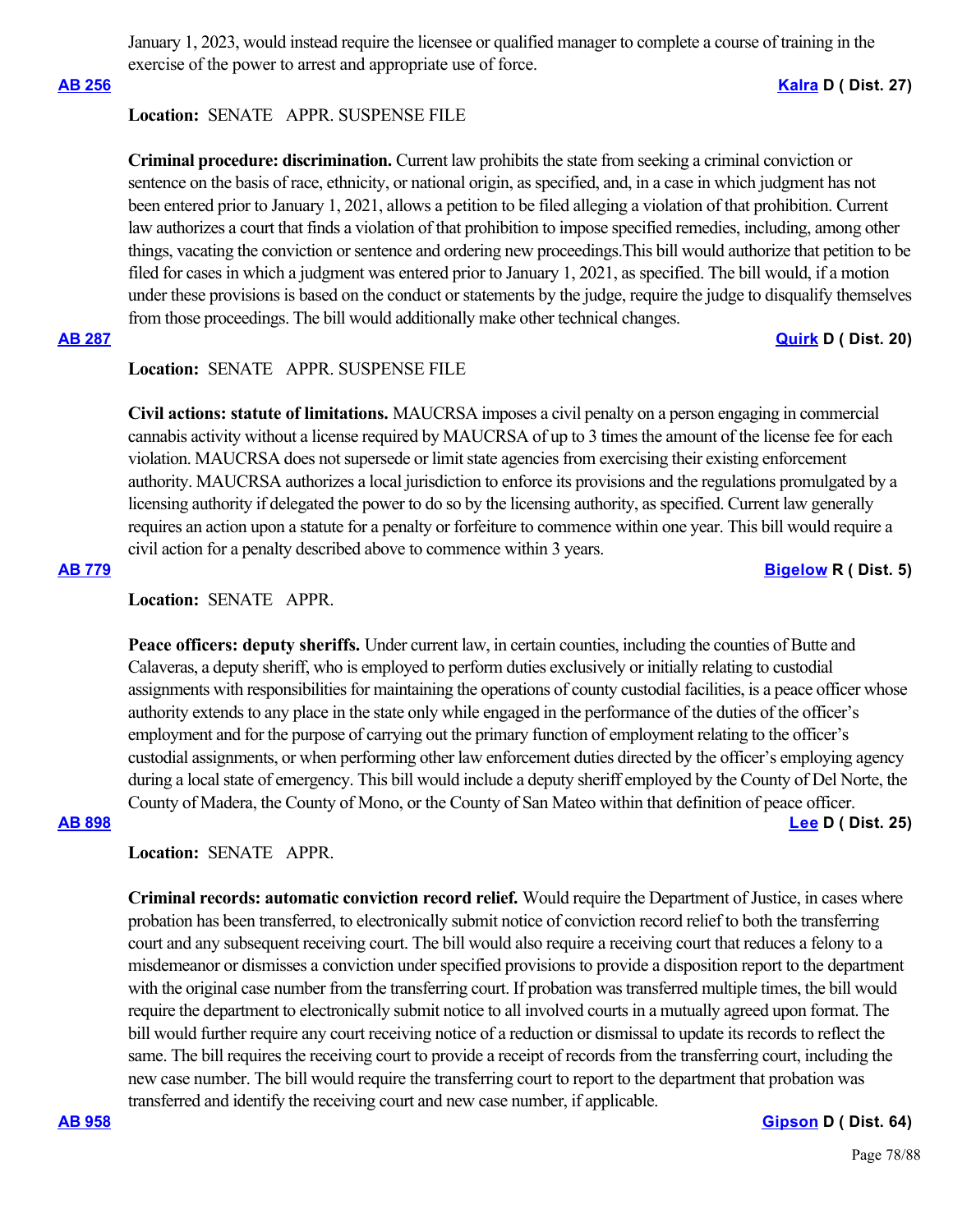**Location:**  SENATE APPR.

**Peace officers: law enforcement gangs.** Current laws defines those persons who are peace officers, the entities authorized to appoint them, and the scope of their authority. Current law prescribes certain minimum standards for a person to be appointed as a peace officer, including training requirements, moral character, and physical and mental condition, and certain disqualifying factors for a person to be employed as a peace officer, including a felony conviction. Current law requires a department or agency that employs peace officers to establish a procedure to investigate complaints by members of the public against those officers. This bill would define a law enforcement gang, a group of law enforcement officers within an agency that engages in a pattern of specified unlawful or unethical on-duty behavior, and would require law enforcement agencies to have a policy prohibiting law enforcement and making participation, as specified, in a law enforcement gang grounds for termination.

## **[AB 990](https://ctweb.capitoltrack.com/public/publishbillinfo.aspx?bi=JI%2FTEjsF6JwnUpoXTaGAZ9XW1i3Elsz1DfQ5jCf8ryoIgfVfCxwTrIz09gerE2n6) [Santiago](https://a53.asmdc.org/) D ( Dist. 53)**

**Location:**  SENATE APPR.

**Prisons: inmate visitation.** Under current law, a person sentenced to imprisonment in a state prison may during that period of confinement be deprived of only those rights as is reasonably related to legitimate penological interests. Current law enumerates certain civil rights of a state prisoner, including the right to purchase, receive, and read newspapers, periodicals, and books accepted for distribution by the United States Post Office. This bill would include the right to personal visits as a civil right.

**Position: San Bernardino County Watch**

**[HR 1](https://ctweb.capitoltrack.com/public/publishbillinfo.aspx?bi=Jm%2FyAY%2FX%2FbZqajqviCnPU7wcE2ard6%2B23H4yLIfjTKxLI97jwSCe6SKB6x8OqZoe) [Cooley](https://a08.asmdc.org/) D ( Dist. 8)**

**Location:**  ASSEMBLY ADOPTED

**Relative to the Standing Rules of the Assembly for the 2021–22 Regular Session.** This measure would resolve by the Assembly of the State of California, That the following Rules be, and the same are hereby, adopted as the Standing Rules of the Assembly for the 2021–22 Regular Session; and be it further Resolved, That these rules shall govern the operations of the Assembly.

## **[SB 2](https://ctweb.capitoltrack.com/public/publishbillinfo.aspx?bi=SBFep5Ic5cne7a4TLfBBhqkueSkVJnaRbx%2F%2BHoo1anJa5EZJB28txDrDRKNPKIvf) [Bradford](http://sd35.senate.ca.gov/) D ( Dist. 35)**

**Location:**  ASSEMBLY APPR.

**Peace officers: certification: civil rights.** Under current law, the Tom Bane Civil Rights Act, if a person or persons, whether or not acting under color of law, interferes or attempts to interfere, by threats, intimidation, or coercion, with the exercise or enjoyment by any individual or individuals of rights secured by the Constitution or laws of the United States, or of the rights secured by the Constitution or laws of this state, the Attorney General, or any district attorney or city attorney, is authorized to bring a civil action for injunctive and other appropriate equitable relief in the name of the people of the State of California, in order to protect the exercise or enjoyment of the right or rights secured. Current law also authorizes an action brought by the Attorney General, or any district attorney or city attorney, to seek a civil penalty of \$25,000. Current law also allows an individual whose exercise or enjoyment of rights has been interfered with to prosecute a civil action for damages on their own behalf. This bill would eliminate certain immunity provisions for peace officers and custodial officers, or public entities employing peace officers or custodial officers sued under the act.

## **[SB 16](https://ctweb.capitoltrack.com/public/publishbillinfo.aspx?bi=yCmu4aqG3O865C2bBsWVZ0zqQIa%2BGFN2LxUKcBNympGuyGJ7gH5FQJ76dzzBfesj) [Skinner](http://sd09.senate.ca.gov/) D ( Dist. 9)**

Location: **ASSEMBLY APPR.** 

**Peace officers: release of records.** Would make every incident involving force that is unreasonable or excessive, and any sustained finding that an officer failed to intervene against another officer using unreasonable or excessive force, subject to disclosure. The bill would require records relating to sustained findings of unlawful arrests and unlawful searches to be subject to disclosure. The bill would also require the disclosure of records relating to an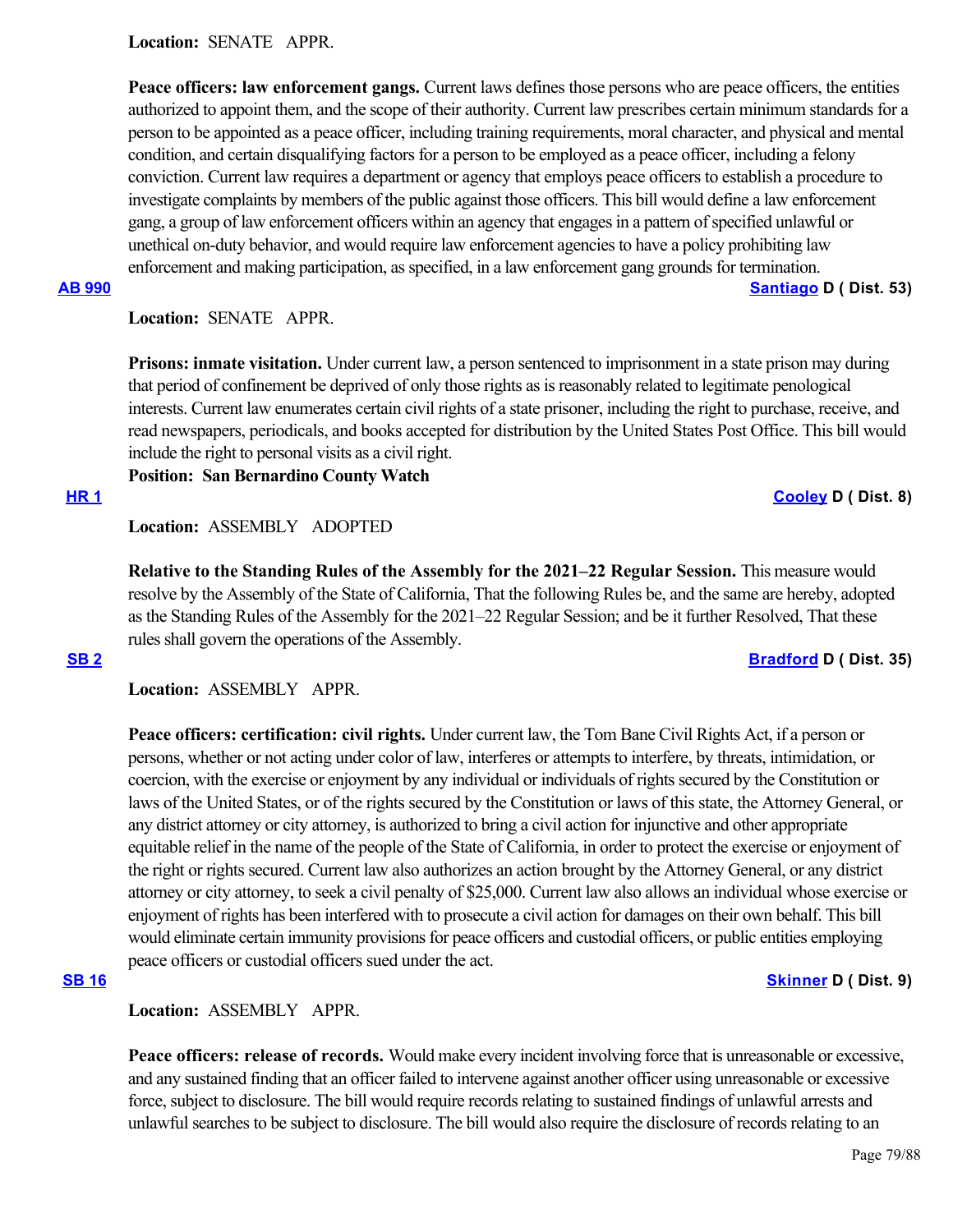incident in which a sustained finding was made by any law enforcement agency or oversight agency that a peace officer or custodial officer engaged in conduct involving prejudice or discrimination on the basis of specified protected classes. The bill would make the limitations on delay of disclosure inapplicable until January 1, 2023, for the described records relating to incidents that occurred before January 1, 2022.

### **[SB 39](https://ctweb.capitoltrack.com/public/publishbillinfo.aspx?bi=sUKRFgAc2NMvgSBTS%2F1GGVbYKlZ1ETu1WiOud04YN1dK%2BSF7%2BA6eNuD7QMFsqQbv) [Grove](https://grove.cssrc.us/) R ( Dist. 16)**

# **Location:**  ASSEMBLY APPR. SUSPENSE FILE

**Fraudulent claims: inmates.** Would require the Department of Corrections and Rehabilitation to provide the names and social security numbers of current inmates to the Employment Development Department for the purposes of preventing payments on fraudulent claims for unemployment compensation benefits. The bill would require the Department of Corrections and Rehabilitation to provide the information to the Employment Development Department at least every 90 calendar days and upon that department's request. Because this bill would expand the group of persons who can be convicted for knowingly furnishing state summary criminal history information to unauthorized persons, it would impose a state-mandated local program.

# **Position: San Bernardino County Support**

# **[SB 92](https://ctweb.capitoltrack.com/public/publishbillinfo.aspx?bi=JfJdKyjV4lhXZ2btoyQbFuA4eoRjbLJl5HwRydvUT2cUEyV8%2BoSRX99KhmEW6cyi) Committee on Budget and Fiscal Review**

# **Location:**  SENATE CHAPTERED

**Juvenile Justice.** Current law establishes the Division of Juvenile Justice within the Department of Corrections and Rehabilitation to operate facilities to house specified juvenile offenders. Current law, commencing July 1, 2021, prohibits further commitment of wards to the Division of Juvenile Justice unless the ward is otherwise eligible to be committed to the division and a motion was filed to transfer the ward from the juvenile court to a court of criminal jurisdiction. Current law requires that all wards committed to the division prior to July 1, 2021, remain within the custody of the division until the ward is discharged, released, or transferred. This bill would require a court to consider, as an alternative to commitment to the Division of Juvenile Justice, placement in local programs established as a result of the realignment of wards from the Division of Juvenile Justice to county-based custody **[SB 98](https://ctweb.capitoltrack.com/public/publishbillinfo.aspx?bi=VDBpo0QTBnT3%2FQLK5BZeGJIjtkpltImR%2Baz12vUpN2YwA1ilQ1wGeYeuW3%2FImmOz) [McGuire](http://sd02.senate.ca.gov/) D ( Dist. 2)**

# Location: ASSEMBLY APPR.

**Public peace: media access.** Would, if peace officers close the immediate area surrounding any emergency field command post or establish any other command post, police line, or rolling closure at a demonstration, march, protest, or rally where individuals are engaged primarily in constitutionally protected activity, as described, require that a duly authorized representative of any news service, online news service, newspaper, or radio or television station or network, as described, be allowed to enter those closed areas and would prohibit a peace officer or other law enforcement officer from intentionally assaulting, interfering with, or obstructing a duly authorized representative who is gathering, receiving, or processing information for communication to the public.

### **[SB 112](https://ctweb.capitoltrack.com/public/publishbillinfo.aspx?bi=DjmYG7bz92XDaVvNv%2B4%2FAty59QmYz%2BP7w6YJ8k%2BFc8ofXa00AMpDRC7netTvQRps) [Skinner](http://sd09.senate.ca.gov/) D ( Dist. 9)**

Location: **SENATE** BUDGET & F.R.

**Budget Act of 2021.** This bill would make appropriations for the support of state government for the 2021–22 fiscal year.

## **[SB 215](https://ctweb.capitoltrack.com/public/publishbillinfo.aspx?bi=I082Y6HJkwvhFRs5ip3vqIWtvDqe3joj%2Bx2f4847h6Ouz3459PVqkJJKedU52MAn) [Leyva](http://sd20.senate.ca.gov/) D ( Dist. 20)**

**Location:**  ASSEMBLY APPR. SUSPENSE FILE

**DNA evidence.** Currentlaw requires the Department of Justice, on or before July 1, 2018, and in consultation with law enforcement agencies and crime victims groups, to establish a process by which victims of sexual assault may inquire regarding the location and information regarding their sexual assault evidence kits. This bill would require the department to establish, on or before July 1, 2022, a process that allows a survivor of sexual assault to track and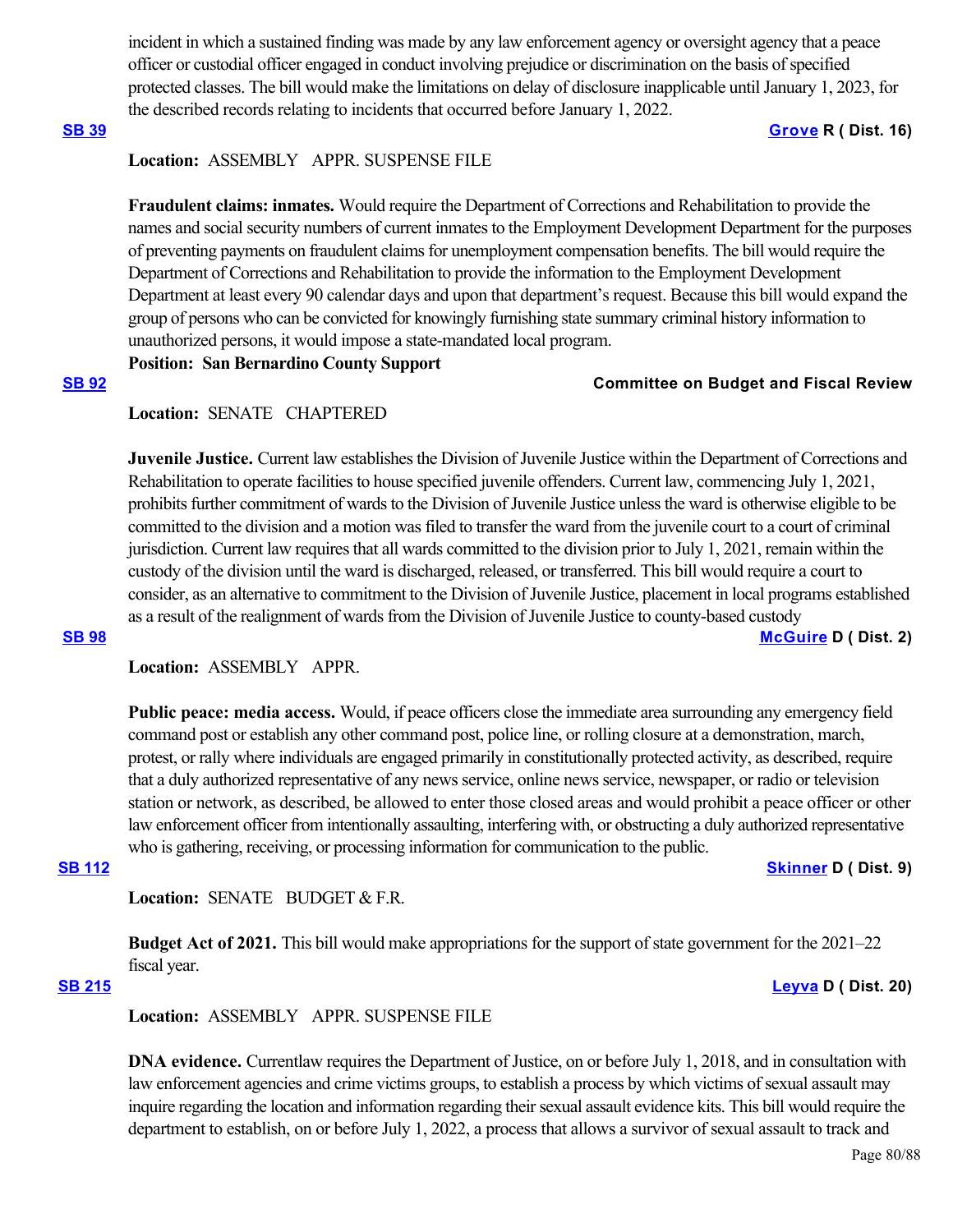receive updates privately, securely, and electronically regarding the status, location, and information regarding their sexual assault evidence kit in the department's database. The bill would make additional conforming changes.

# **[SB 264](https://ctweb.capitoltrack.com/public/publishbillinfo.aspx?bi=VqkAA29GSv4i%2F4Vz53AXVe%2FlcS%2BGM6tx0clZ9SEKCi5d3pQP3N5UA1CUfiS%2BZUsU) [Min](https://sd37.senate.ca.gov/) D ( Dist. 37)**

# **Location:**  ASSEMBLY APPR.

**Firearms: state property.** Would prohibit a state officer or employee, or operator, lessee, or licensee of any stateowned property, from contracting for, authorizing, or allowing the sale of any firearm, firearm precursor part, or ammunition on state property, as specified. The bill would exempt from its provisions a gun buyback event held by a law enforcement agency, the sale of a firearm by a public administrator, public guardian, or public conservator within the course of their duties, a sale that occurs pursuant to a contract that was entered into before January 1, 2022, and the purchase of ammunition on state property by a law enforcement agency in the course of its regular duties. Because a violation of this prohibition would be a crime, this bill would impose a state-mandated local program.

# **[SB 284](https://ctweb.capitoltrack.com/public/publishbillinfo.aspx?bi=pfo59AaC5CcBlbAG1B14p2QyzY9s%2Fy6%2F4GGrAzrDy118E94jS7x9jr06vKUaTB3e) [Stern](http://sd27.senate.ca.gov/) D ( Dist. 27)**

# **Location:**  ASSEMBLY APPR.

**Workers' compensation: firefighters and peace officers: post-traumatic stress.** Current law, under the workers' compensation system, provides, only until January 1, 2025, that, for certain state and local firefighting personnel and peace officers, the term "injury" includes post-traumatic stress that develops or manifests during a period in which the injured person is in the service of the department or unit, but applies only to injuries occurring on or after January 1, 2020. Existing law requires the compensation awarded pursuant to this provision to include full hospital, surgical, medical treatment, disability indemnity, and death benefits. This bill would make that provision applicable to active firefighting members of the State Department of State Hospitals, the State Department of Developmental Services, the Military Department, and the Department of Veterans Affairs, and to additional peace officers, including security officers of the Department of Justice when performing assigned duties as security officers and the officers of a state hospital under the jurisdiction of the State Department of State Hospitals or the State Department of Developmental Services, among other officers.

### **[SB 494](https://ctweb.capitoltrack.com/public/publishbillinfo.aspx?bi=XR1SbJxfBF68Ro5wGW7Lc2ZcvtE%2Fa5MTslC9AKtNiyhHY%2BiLLT7zSyeF94d2QPGo) [Dodd](http://sd03.senate.ca.gov/) D ( Dist. 3)**

**Location:**  ASSEMBLY APPR. SUSPENSE FILE

Law enforcement: training. Would require the Commission on Peace Officer Standards and Training, by January 1, 2023, to implement a course of instruction for the regular and periodic training of law enforcement officers in the use of advanced interpersonal communication skills. The bill would require the course to be incorporated into the course or courses of basic training for law enforcement officers. The bill would also require, by January 1, 2023, a course for criminal law enforcement investigators and for officers training to become detectives in science-based interviewing and would require this training to be included within the core course required by the Robert Presley Institute of Criminal Investigation. The bill would require the commission to develop the specified courses, training standards, learning and performance objectives, and guidelines in consultation with individuals or groups with expertise in the field of human engagement and science-based interviewing.

 **Public Utilities**

**[SB 259](https://ctweb.capitoltrack.com/public/publishbillinfo.aspx?bi=MpAp3wYTY%2FvAbbdwB1nDQ9sw27aTJ69qbiXf2%2F9XQ5cRe%2FoPKKcwNG45%2FCZukFMd) [Wilk](https://wilk.cssrc.us/) R ( Dist. 21)**

**Location:**  SENATE RLS.

**Public Utilities Commission: oversight of electrical corporations.** Would state the intent of the Legislature to enact legislation to strengthen the Public Utilities Commission's oversight of electrical corporations' efforts to reduce their fire risk and use of deenergization events.

 **Redistricting**

**[SB 443](https://ctweb.capitoltrack.com/public/publishbillinfo.aspx?bi=HIojWqTdpascDXzdrowFDmZfMBn6ikUpCG3ceZICtuNK6Drr9Vz38JPGnn2sEp40) [Hertzberg](https://sd18.senate.ca.gov/) D ( Dist. 18)**

**Location:**  ASSEMBLY RLS.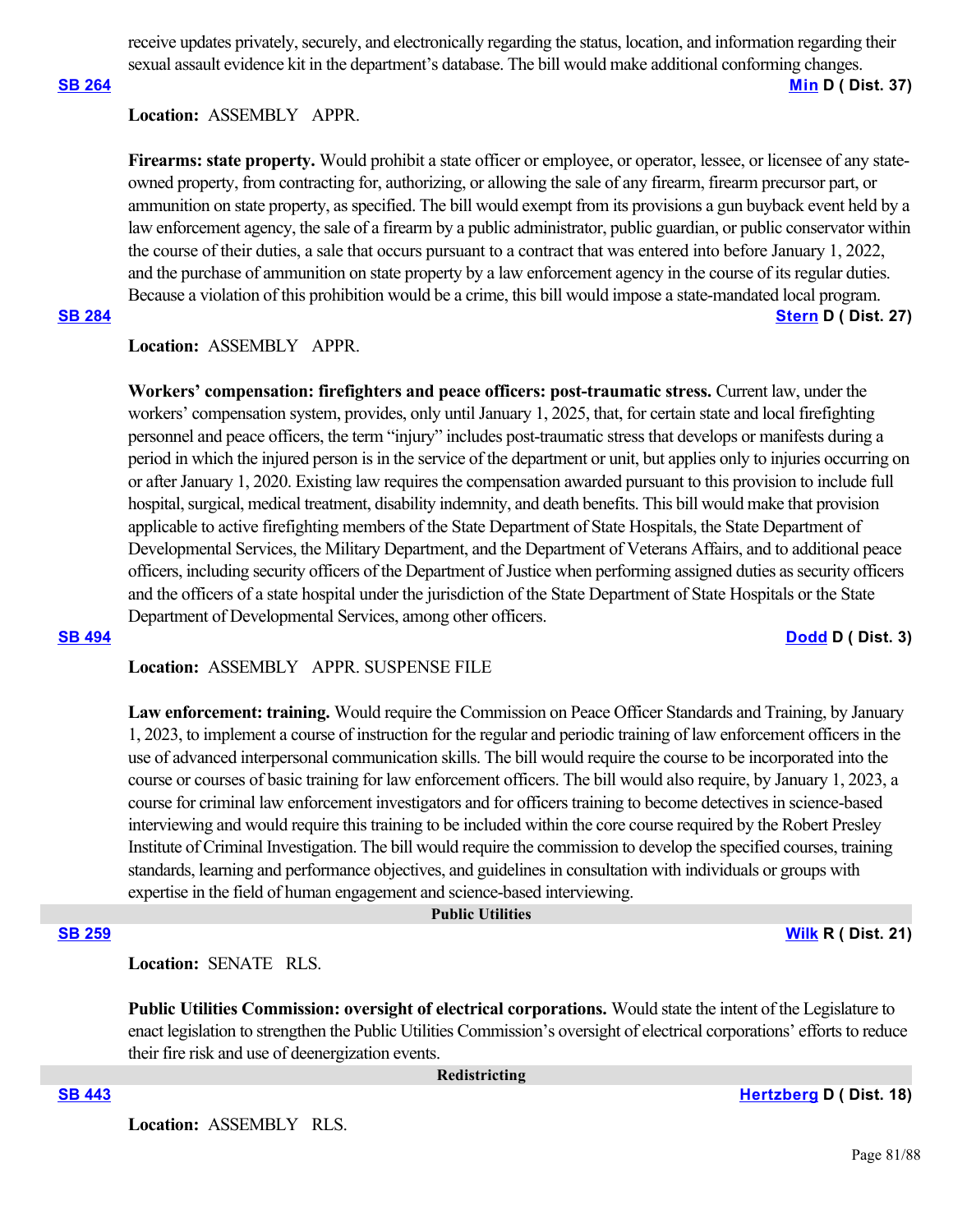**Referendum measures.** Current law specifies the order in which statewide ballot measures are required to appear on the ballot, with referendum measures required to be last after all initiative measures. This bill would instead require initiative and referendum measures to appear in the order in which they qualify for the ballot.

**[SB 594](https://ctweb.capitoltrack.com/public/publishbillinfo.aspx?bi=kOfI7Aw8HK%2F1P5ifWgmLakhdJE1c559hKvxsm2J%2F%2BQrIn6mAZx%2FhjUblUgIFWO7c) [Glazer](http://sd07.senate.ca.gov/) D ( Dist. 7)**

### **Location:**  ASSEMBLY RLS.

**Elections: local redistricting.** Current law requires counties, general law cities, and charter cities that elect members of their legislative bodies using district-based elections to adopt boundaries for those supervisorial or council districts following each federal decennial census, as specified. Current law expressly authorizes a city council to adopt district boundaries by resolution or ordinance. If a legislative body does not adopt district boundaries by a specified deadline, existing law requires the legislative body, and authorizes a resident of the county or city, to petition the superior court for an order adopting boundaries. Current law provides that the superior court's order is immediately effective in the same manner as an enacted ordinance or resolution of the legislative body. This bill would clarify that "adopting" district boundaries for these purposes means the passage of an ordinance or resolution specifying those boundaries.

 **Schools**

### **[AB 289](https://ctweb.capitoltrack.com/public/publishbillinfo.aspx?bi=B8zqAENDk5pcxUUJanAPltM9jU%2FwNOuI2dF2DYjzAR3P04kW0t%2ByJ%2BY7ETBGQniN) [Calderon](https://a57.asmdc.org/) D ( Dist. 57)**

## **Location:**  ASSEMBLY CHAPTERED

**Classified school employees: merit system: adoption and termination.** Current law authorizes both the adoption and termination of a merit system in a school district or community college district by a majority vote of its classified employees or by a majority of the voting electors of the school district or community college district, as provided. Upon the filing of a petition for the adoption or for the termination of the merit system for classified employees of a school district or community college district, current law requires the governing board of the district to perform specified activities in response, including, among others, devising an identification system to ensure against fraud in the balloting process, and forming a tabulation committee. This bill would require the devised identification system to also ensure ballot secrecy and would prohibit a representative of the district from making any marks upon the ballot envelope or ballot of any employee, except the bill would allow the tabulation committee to adopt a system of uniformly stamping in a consistent manner and in the same location on all ballots received or all ballots counted, or both of those, to help ensure an accurate count.

## **[AB 309](https://ctweb.capitoltrack.com/public/publishbillinfo.aspx?bi=UgOs8yJRyRazw%2FgGOVSrBKJMX8OrQgikV%2BZ%2FQkQSXtSawo7YyeSfOElxZFNYSoG9) [Gabriel](https://a45.asmdc.org/) D ( Dist. 45)**

## **Location:**  SENATE CONSENT CALENDAR

**Pupil mental health: model referral protocols.** Would require the State Department of Education to develop model referral protocols, as provided, for addressing pupil mental health concerns. The bill would require the department to consult with various entities in developing the protocols, including current classroom teachers, administrators, pupils, and parents. The bill would require the department to post the model referral protocols on its internet website. The bill would make these provisions contingent upon funds being appropriated for its purpose in the annual Budget Act or other legislation, or state, federal, or private funds being allocated for this purpose.

# **[AJR 8](https://ctweb.capitoltrack.com/public/publishbillinfo.aspx?bi=v4%2B0xj2Ty4VOuB755EUx7TIU%2FiDqC1JYXWz9PsnQvsbnclKsucmy0nxLqyxNFpWv) [Rivas, Luz](https://a39.asmdc.org/) D ( Dist. 39)**

**Location:**  ASSEMBLY ED.

**School meals: federal National School Lunch Program.** This measure would urge the federal government to provide school lunches free of charge to all elementary, middle school, and high school students in the United States.

### **[SB 14](https://ctweb.capitoltrack.com/public/publishbillinfo.aspx?bi=wk2VpWnO0AiHat9%2F2no5JL%2BVp%2BaAH1o1Vz%2FRLkCi0o0GRgzfKCTNUjkeQzXLscBh) [Portantino](http://sd25.senate.ca.gov/) D ( Dist. 25)**

**Location:**  ASSEMBLY APPR.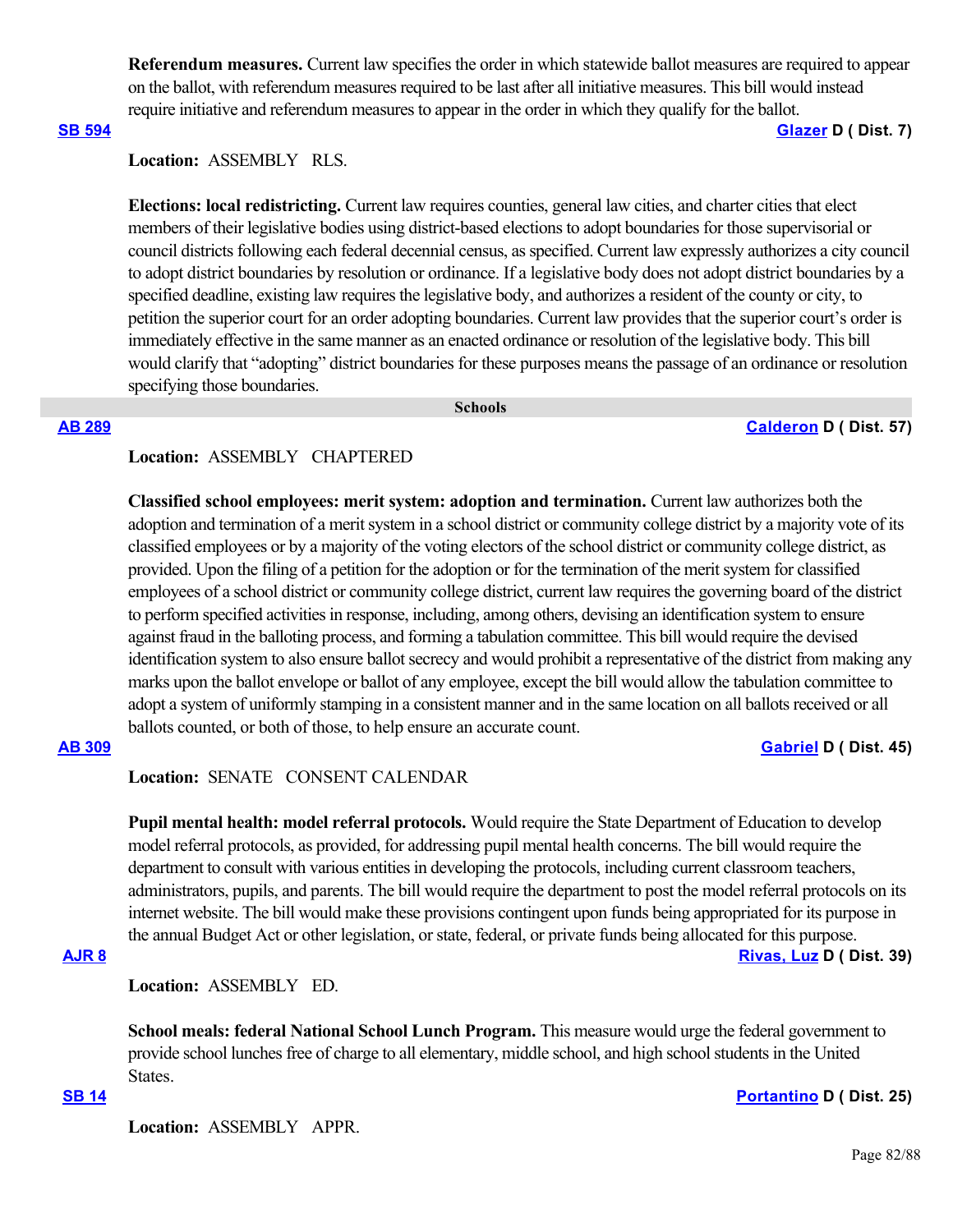# **Pupil health: school employee and pupil training: excused absences: youth mental and behavioral**

**health.** Current law, notwithstanding the requirement that each person between 6 and 18 years of age who is not otherwise exempted is subject to compulsory full-time education, requires a pupil to be excused from school for specified types of absences, including, among others, if the absence was due to the pupil's illness.This bill would include, within the meaning of an absence due to a pupil's illness, an absence for the benefit of the pupil's mental or behavioral health.

# **[SB 97](https://ctweb.capitoltrack.com/public/publishbillinfo.aspx?bi=O9nHo4x86tQqyowZHr2eN38IqDOt5Ay9gnoGrgU2dG95v%2FkhlUQhTExB5%2FP7kofh) [Roth](http://sd31.senate.ca.gov/)** D ( Dist. 31)

# Location: **ASSEMBLY APPR.**

**Pupil health: type 1 diabetes information: parent notification.** Would require the State Department of Education to develop type 1 diabetes informational materials for the parents and guardians of pupils, as specified, and would require those informational materials to be made available to each school district, county office of education, and charter school through the department's internet website. The bill would require, on and after January 1, 2023, school districts, county offices of education, and charter schools to make those materials available to the parent or guardian of a pupil when the pupil is first enrolled in elementary school, or as part of a certain notification. By imposing additional requirements on school districts, county offices of education, and charter schools, the bill would impose a state-mandated local program.

### **[SB 400](https://ctweb.capitoltrack.com/public/publishbillinfo.aspx?bi=KHHI1SDAaCnBHMCZEhuUvwi94poNqFFUOeBcX%2F%2FH8aHVSq9X8z5e%2B38Q5Zut6gzL) [Jones](https://jones.cssrc.us/) R ( Dist. 38)**

**Location:**  ASSEMBLY APPR.

**Homeless children and youths: local educational agencies: collaboration, training, and reporting.** Would require a local educational agency, as defined to include a school district, county office of education, charter school, or special education local plan area, to collaborate with other organizations that provide services to homeless children and youths to enhance the identification of, and the provision of services to, those children and youths. The bill would require these collaborations to include, but not necessarily be limited to, working with organizations that provide counseling services, social welfare services, meal services, and housing services.

 **Taxes**

**[ACA 1](https://ctweb.capitoltrack.com/public/publishbillinfo.aspx?bi=vkAbgpBB9wOKQrx%2F6m3DJE4Lfzjw%2B69Lv7GxnaWpsGPIGgKDXm0xJSIkZsa8QVVB) [Aguiar-Curry](https://a04.asmdc.org/) D ( Dist. 4)**

# **Location:**  ASSEMBLY L. GOV.

**Local government financing: affordable housing and public infrastructure: voter approval.** The California Constitution prohibits the ad valorem tax rate on real property from exceeding 1% of the full cash value of the property, subject to certain exceptions. This measure would create an additional exception to the 1% limit that would authorize a city, county, city and county, or special district to levy an ad valorem tax to service bonded indebtedness incurred to fund the construction, reconstruction, rehabilitation, or replacement of public infrastructure, affordable housing, or permanent supportive housing, or the acquisition or lease of real property for those purposes, if the proposition proposing that tax is approved by 55% of the voters of the city, county, or city and county, as applicable, and the proposition includes specified accountability requirements.

**[SB 675](https://ctweb.capitoltrack.com/public/publishbillinfo.aspx?bi=YlOr%2B9UFiD%2F8tPpX%2FbyJgm%2BJXuO3%2BKrPfbhEVZyN0ycgV9d3l6Ww0mqwlpqKB70s) [Ochoa Bogh](https://ochoa-bogh.cssrc.us/) R ( Dist. 23)**

## **Location:**  ASSEMBLY THIRD READING

**Property taxation: monthly installment payments.** Would authorize a county board of supervisors to adopt a resolution or ordinance to implement a monthly property tax payment program, which would authorize a qualified taxpayer, as defined, to pay, in monthly installments, their real property taxes on their principal residence, as defined. The bill would authorize the ordinance or resolution implementing the program to set forth specific procedures for purposes of determining delinquency and default, as specified.

### **Transportation**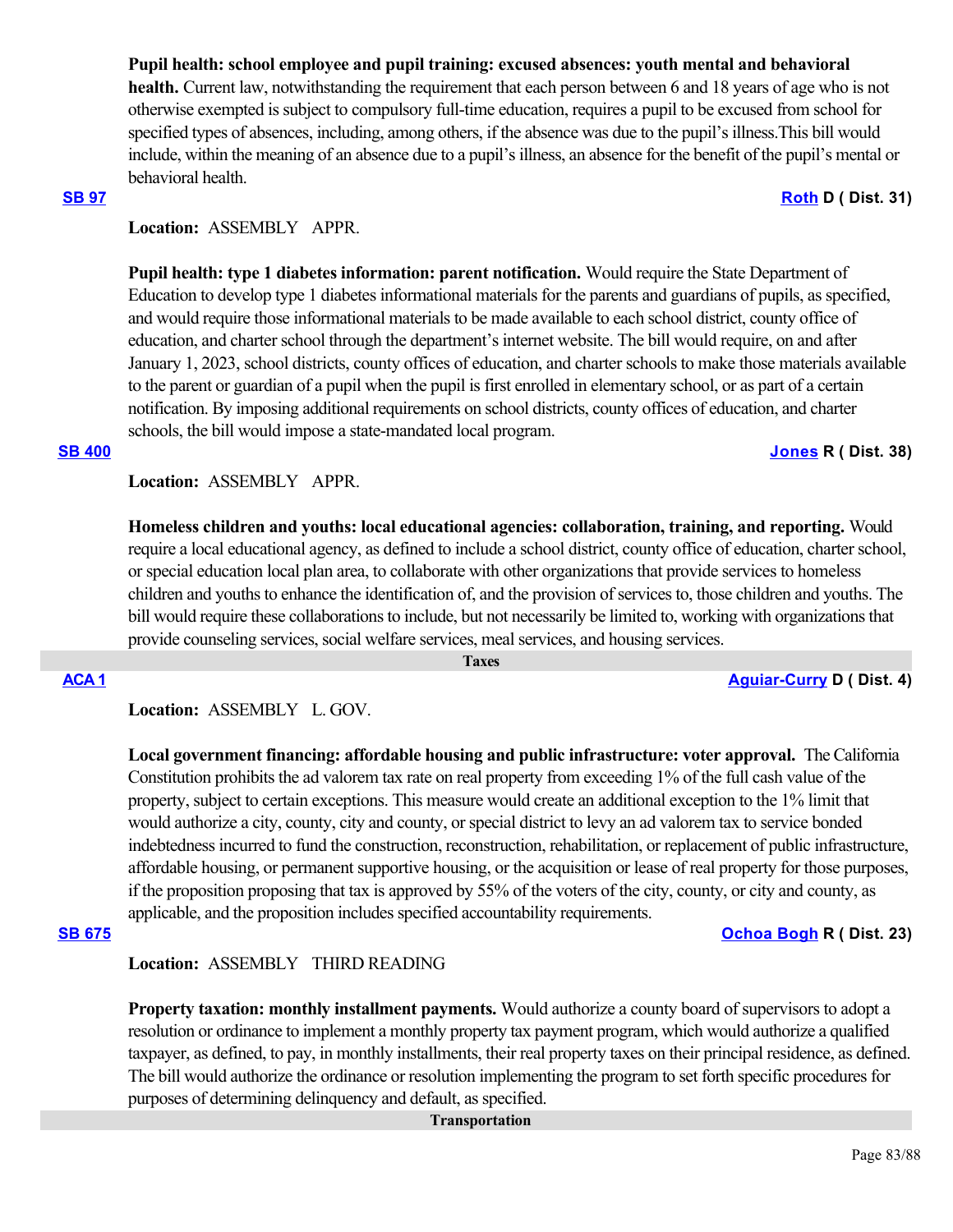## **Location:**  ASSEMBLY CHAPTERED

**Transportation.** The Wildlife Conservation Law of 1947 establishes the Wildlife Conservation Board in the Department of Fish and Wildlife and permits the board to authorize the acquisition of real property, rights in real property, water, or water rights for wildlife conservation purposes. Current law requires the department, when authorized by the board, to construct facilities that are suitable for the purpose for which the real property or rights in real property or water, or water rights were acquired. This bill would authorize the board to name a nonvehicular wildlife crossing, which the bill would define as a structure that allows animals to cross human-made barriers safely, if at least 25% of the funding to construct the crossing derives from a state source. The bill would require the board to consult with the Department of Transportation or other appropriate entities on the design of lettering and placement of any sign that displays the name of a nonvehicular wildlife crossing.

 **Veterans**

### **[AB 305](https://ctweb.capitoltrack.com/public/publishbillinfo.aspx?bi=qbvKkBAf9ecArIhcDAXUlVGE6wjbPJnzsxcI6anzh4cafvWR8QvLfP1LwZ68qJOe) [Maienschein](https://a77.asmdc.org/) D ( Dist. 77)**

# **Location:**  SENATE APPR. SUSPENSE FILE

**Veteran services: notice.** Current law requires every state agency that requests on any written form or written publication, or through its internet website, whether a person is a veteran, to request that information in a specified manner. This bill would require specified governmental agencies to include, at their next scheduled update, additional questions on their intake and application forms, except as provided, to determine whether a person is affiliated with the Armed Forces of the United States. The bill would require those agencies, through the intake or application form, to request permission from that person to transmit their contact information to the Department of Veterans Affairs so that the person may be notified of potential eligibility to receive state and federal veterans benefits. **[AB 411](https://ctweb.capitoltrack.com/public/publishbillinfo.aspx?bi=6IwhXVaxMzjl9v%2BGayCf4CP6tdK1hC14JWJSWj9pNaZK2MjOO4pqVVPP%2BlmhXeUY) [Irwin](https://a44.asmdc.org/) D ( Dist. 44)**

**Location:**  ASSEMBLY APPR. SUSPENSE FILE

**Veterans Housing and Homeless Prevention Bond Act of 2022.** Would enact the Veterans Housing and Homeless Prevention Bond Act of 2022 to authorize the issuance of bonds in an amount not to exceed \$600,000,000 to provide additional funding for the VHHPA. The bill would provide for the handling and disposition of the funds in the same manner as the 2014 bond act.

### **[SB 348](https://ctweb.capitoltrack.com/public/publishbillinfo.aspx?bi=nLXgUtIujQf8UKXVZS9hVdSm0hqz67MIYYZdXKGTKhPzpB31PxX1pHNLmmpxBZbu) [Grove](https://grove.cssrc.us/) R ( Dist. 16)**

**Location:**  ASSEMBLY APPR.

**Veterans' homes: closure.** Current law requires the master plan for the overall operation of the veterans' homes system be revised by the department every 5 years. Under current law, the master plan is required to discuss, among other things, the location of future facilities at or within the vicinity of United States Department of Veterans Affairs facilities, the closure of facilities, and the expansion of existing facilities or conversion of existing facilities to provide different levels of service. This bill would, in the event the department recommends or proposes to close a veterans' home, require the Secretary of Veterans Affairs to convene a taskforce that includes representatives from the department, elected officials from the community where the home is located, residents of the home, staff employed at the home, and local veterans groups.

 **Water**

### **[AB 441](https://ctweb.capitoltrack.com/public/publishbillinfo.aspx?bi=oqyp6GJ0p0sy9WvFZ2GTH%2FYL4lTm5%2B6CBmHGWmTfS%2FGDq1drB5MKBjVuoTtcFywR) [Mayes](https://www.assembly.ca.gov/assemblymemberchadmayes) I ( Dist. 42)**

**Location:**  SENATE APPR.

**Recreational water use: wave basins.** Current law provides for the regulation of recreational water use, as specified, including, but not limited to, swimming pools and wave pools. Current law establishes applicable construction and sanitation standards for public swimming pools, and standards pertaining to their operation,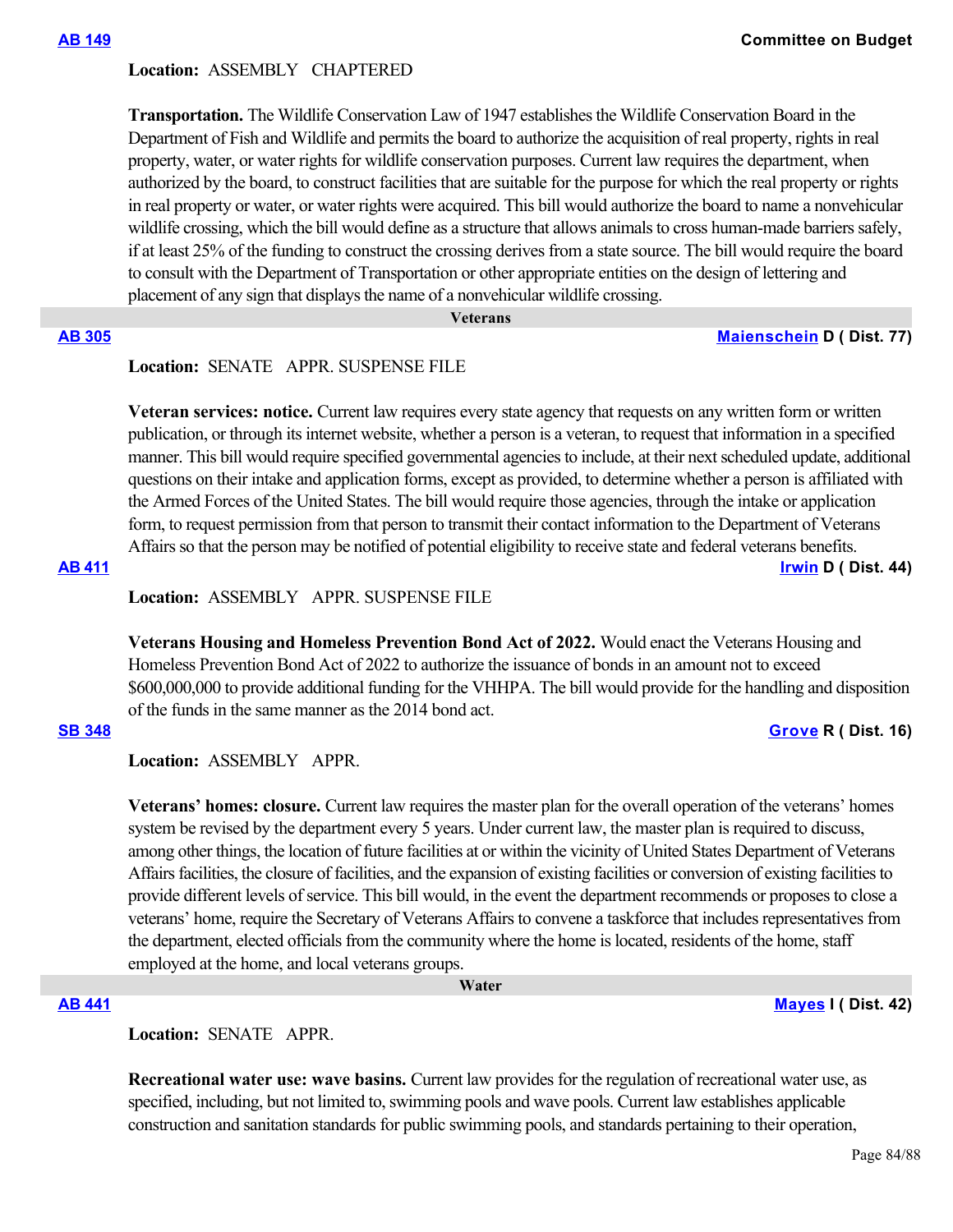maintenance, and use. This bill would similarly establish, under the supervision of the State Department of Public Health, standards for a wave basin, defined as an artificially constructed body of water within an impervious water containment structure incorporating the use of a mechanical device principally designed to generate waves for surfing on a surfboard or analogous surfing device commonly used in the ocean and intended for sport.

# **[AB 442](https://ctweb.capitoltrack.com/public/publishbillinfo.aspx?bi=9goV7DrdUOmmIvxursh8ufVTR9EEnPzc%2Ftp%2FtbNikZ2bmDDOJA3LGp3rAdpmlTPC) [Mayes](https://www.assembly.ca.gov/assemblymemberchadmayes) I ( Dist. 42)**

### **Location:**  SENATE APPR.

**Surface Mining and Reclamation Act of 1975: exemption: Metropolitan Water District of Southern California: master reclamation plan.**  The Surface Mining and Reclamation Act of 1975 prohibits a person, with exceptions, from conducting surface mining operations unless, among other things, a permit is obtained from, a specified reclamation plan is submitted to and approved by, and financial assurances for reclamation have been approved by the lead agency for the operation of the surface mining operation. The act exempts certain activities from the provisions of the act, including, among others, emergency excavations or grading conducted by the Department of Water Resources or the Central Valley Flood Protection Board for the specified purposes; surface mining operations conducted on lands owned or leased, or upon which easements or rights-of-way have been obtained, by the Department of Water Resources for the purpose of the State Water Resources Development System or flood control; and surface mining operations on lands owned or leased, or upon which easements or rights-of-way have been obtained, by the Central Valley Flood Protection Board for the purpose of flood control. This bill would additionally exempt from the provisions of the act emergency excavations or grading conducted by the Metropolitan Water District of Southern California (MWD) for its own operations and infrastructure for specified purposes.

**Position: San Bernardino County Watch**

### **[SB 222](https://ctweb.capitoltrack.com/public/publishbillinfo.aspx?bi=7sVgn2aW5KlbSu52Ipo6jKfrv%2B9UmFmFS%2F2T%2BTQ4qnAAuRJnojTSViiGLctcdCK5) [Dodd](http://sd03.senate.ca.gov/) D ( Dist. 3)**

**Location:**  ASSEMBLY APPR.

**Water Rate Assistance Program.** Would establish the Water Rate Assistance Fund in the State Treasury to help provide water affordability assistance, for both drinking water and wastewater services, to low-income ratepayers and ratepayers experiencing economic hardship in California. The bill would require the Department of Community Services and Development to develop and administer the Water Rate Assistance Program established by the bill.

### **Workforce**

### **[AB 138](https://ctweb.capitoltrack.com/public/publishbillinfo.aspx?bi=TNom9pbApZwigkd2v3LVMA8TZWkCfimLlPaE81QsZhdbty9bQxIcFthPhVX3Og6D) Committee on Budget**

**Location:**  ASSEMBLY CHAPTERED

**Employment: health care benefits: unemployment insurance: policies and practices.** The Public Employees' Medical and Hospital Care Act (PEMHCA), which is administered by the Board of Administration of the Public Employees' Retirement System, governs the funding and provision of postemployment health care benefits for eligible retired public employees and their families. PEMHCA requires the employing office of a state employee or state annuitant, pursuant to standards established by the Department of Human Resources, to possess documentation verifying eligibility of an employee's family member prior to the enrollment of a family member in a health benefit plan and to verify continued eligibility pursuant to a specified schedule. PEMHCA requires the employing office to obtain verifying information for certain family members, including children and stepchildren, at least once every 3 years. This bill would repeal those PEMHCA provisions and reenact revised provisions in existing law relating to general powers and responsibilities of the department.

### **[AB 628](https://ctweb.capitoltrack.com/public/publishbillinfo.aspx?bi=NeTN%2FSSzCWNl6uEYKaYMbLTu0VjO12HuHLJdn%2BoASUAAIR0cn8RWylMnmAjicrv%2B) [Garcia, Eduardo](https://a56.asmdc.org/) D ( Dist. 56)**

**Location:**  SENATE APPR. SUSPENSE FILE

**Breaking Barriers to Employment Initiative.** Current law establishes the Breaking Barriers to Employment Initiative, which includes a grant program administered by the board to support prescribed education and training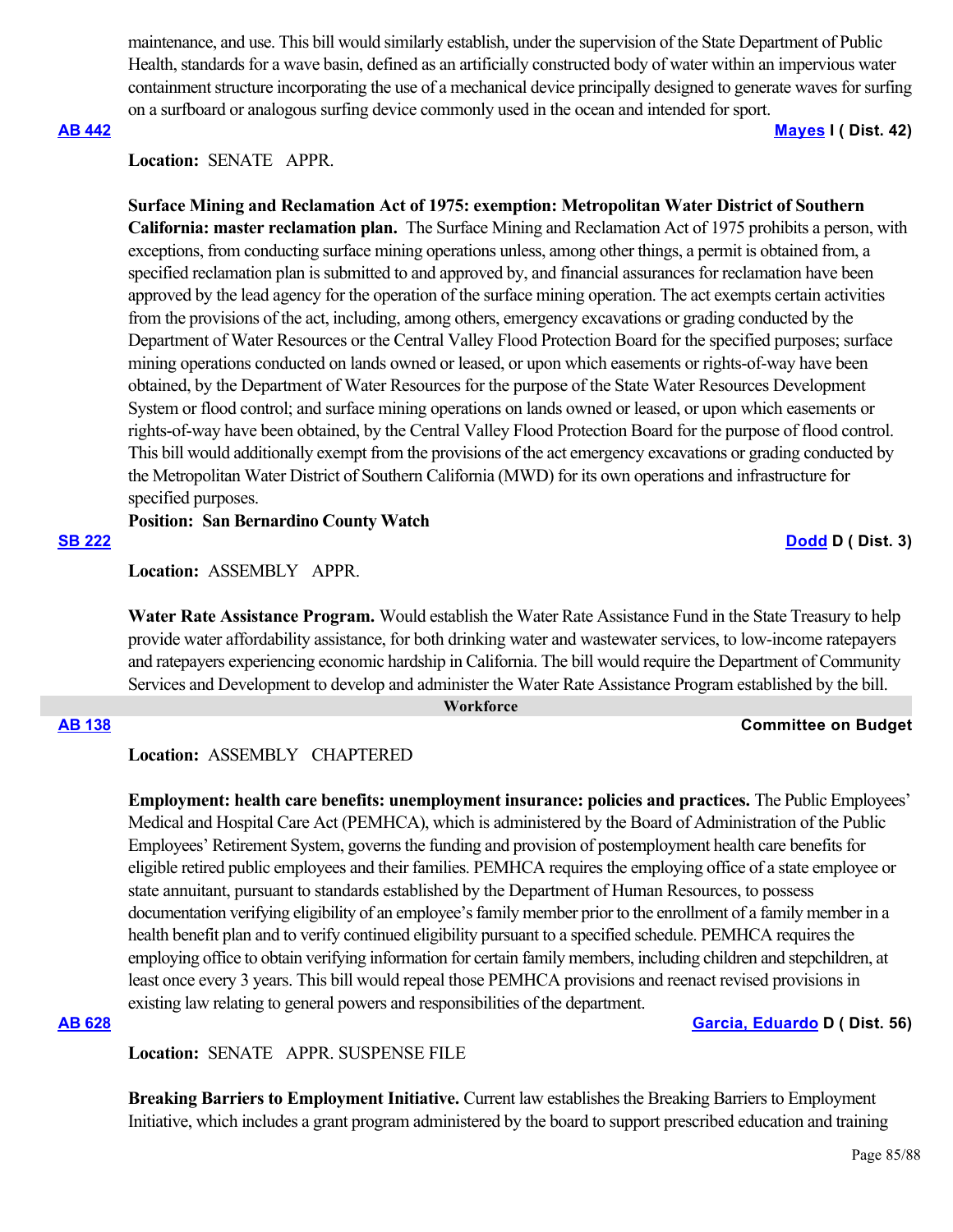activities. Current law specifies that the initiative is not intended to duplicate or replicate existing programs or to create new workforce and education programs, but rather to provide supplemental funding and services to ensure the success of individuals either preparing to enter or already enrolled in workforce and education programs operating under the policy vision of this division and the state plan under this division. This bill would instead provide that the initiative is intended to focus on innovative approaches to, and proven practices for, addressing racial, ethnic, and socioeconomic disparities in the labor market. The bill would require the chair of the board to appoint a subcommittee, as prescribed, to review and provide programmatic suggestions to the board staff about the types of vulnerable communities populations that need assistance regarding grant proposals and to build awareness and interest in the grant program among community-based organizations.

**Position: San Bernardino County Support**

**[AB 643](https://ctweb.capitoltrack.com/public/publishbillinfo.aspx?bi=uhrRWRtJ7qlaazozLBeAROxf8P8F%2BRPlKR6h2pPf%2Bqj8MPlm%2FfQfh0OzBNwkIWKd) [Ramos](https://a40.asmdc.org/) D ( Dist. 40)**

Location: **SENATE SECOND READING** 

**Apprenticeship programs: career fairs.** Current law provides for the establishment of apprenticeship programs in various trades, to be approved by the Chief of the Division of Apprenticeship Standards within the Department of Industrial Relations in any trade in the state or in a city or trade area whenever the apprentice training needs justify the establishment. This bill would require a school district or school to notify each apprenticeship program in the same county as the school district or school of a career or college fair it is planning to hold, as specified. **[AB 675](https://ctweb.capitoltrack.com/public/publishbillinfo.aspx?bi=heKAE7vBUyqJ%2BdX3peQkJbeV6yiZ2MQl6cons8Bys6pylIc9hs9vTg07OGte3kuI) [Bloom](https://a50.asmdc.org/) D ( Dist. 50)**

# **Location:**  ASSEMBLY REV. & TAX

**Corporation Tax Law: credits: employment: homelessness.** Would allow a credit under the Corporation Tax Law for each taxable year beginning on or after January 1, 2022, and before January 1, 2027, to a qualified taxpayer that employs an eligible individual during the taxable year, in an amount between \$2,500 and \$10,000 per eligible individual, not to exceed \$30,000 per taxable year, depending on the amount of hours worked by the eligible individual. The bill would define various terms for purposes of the credit, including defining "eligible individual" as a person who is homeless. The bill would require an eligible employer to obtain an eligible employer certification from the Employment Development Department to receive the credit, and would require the Employment Development Department to issue a certification to eligible employers, as specified. The bill would require each continuum of care to issue certifications to eligible individuals that are homeless, as specified.

**[AB 1313](https://ctweb.capitoltrack.com/public/publishbillinfo.aspx?bi=2%2FraP3Q%2FMVl4TH8afX0UnkBRrptTHfxfKPScxNbZ2PEMQ5JIbnVWoh4LhHP%2FDvVB) [Bigelow](https://ad05.asmrc.org/) R ( Dist. 5)**

**Location:**  ASSEMBLY JUD.

**COVID-19: immunity from civil liability.** Would exempt a business, as defined, from liability for an injury or illness to a person due to coronavirus (COVID-19) based on a claim that the person contracted COVID-19 while at that business, or due to the actions of that business, if the business has substantially complied with all applicable state and local health laws, regulations, and protocols. The bill would define a business to include a sole proprietorship, partnership, corporation, association, or other group, including a nonprofit organization, as specified. The bill would not permit this exception to apply if the injury or illness resulted from a grossly negligent act or omission, willful or wanton misconduct, or unlawful discrimination by the business or an employee of the business. The bill would include related legislative findings.

**[AB 1574](https://ctweb.capitoltrack.com/public/publishbillinfo.aspx?bi=WcNAX1VhC7eJFt1rotfqgYPspurjOdTMl3t5zVn47enChV1Cb2%2BU3D4Jjb2TJdKh) Committee on Jobs, Economic Development, and the Economy**

**Location:**  SENATE CONSENT CALENDAR

**Public contracts: small business liaisons and advocates and disabled veteran business enterprises: preferences.** Would enact the Leveraging State Procurement for an Inclusive Economic Recovery Act of 2021, which would require the Director of the Office of Small Business Advocate to maintain, publicize, and distribute an annual list of persons serving as small business liaisons throughout state government. The bill would require the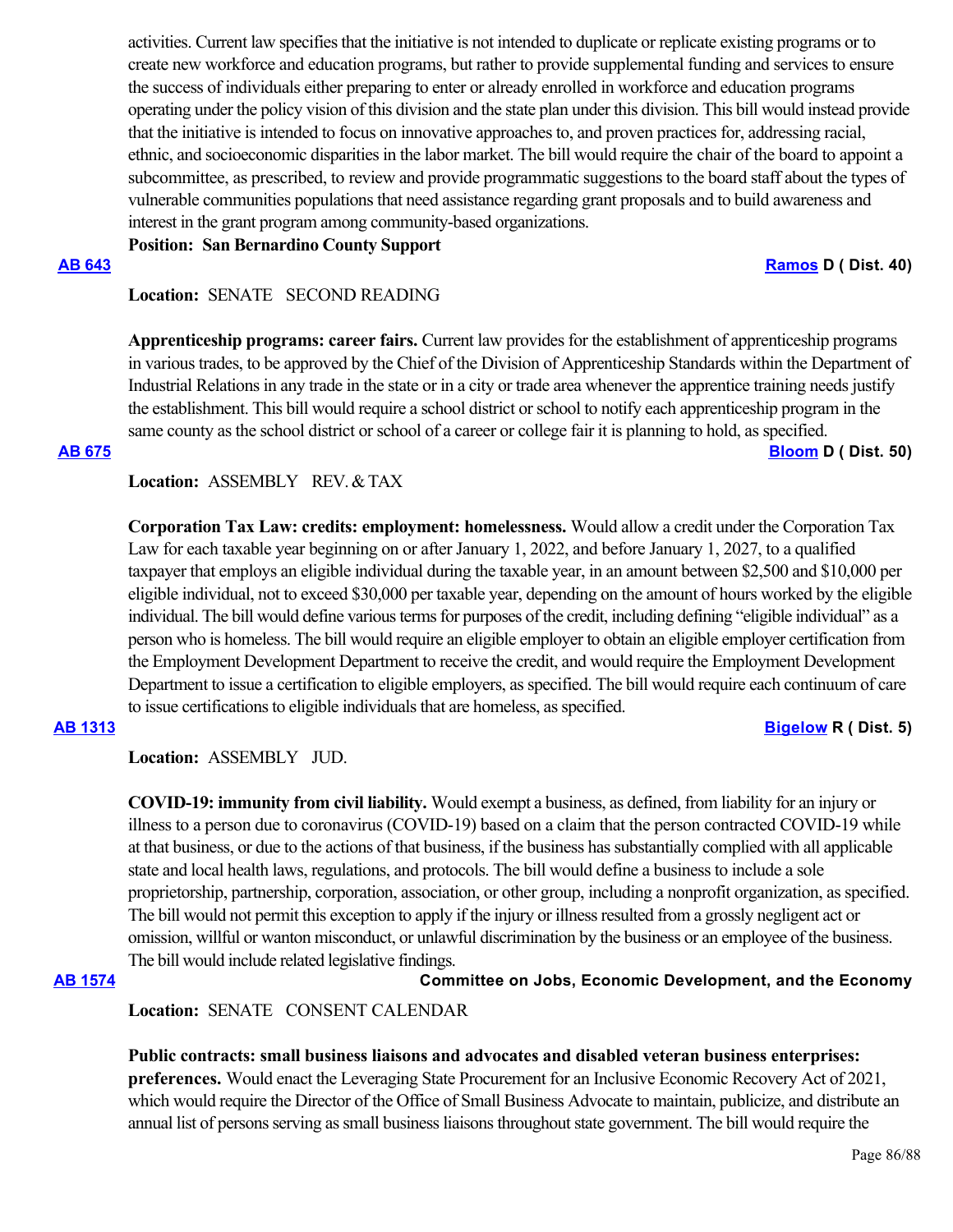Director of the Office of Small Business Advocate to collaborate with the California Disabled Veteran Business Enterprise Program Advocate regarding the implementation of the California Disabled Veteran Business Enterprise Program, as provided. The bill would also require the small business advocate to identify potential certified small business and certified DVBE subcontracting opportunities, as well as assist certified small businesses and certified DVBEs to participate in the California multiple award schedule program. The bill would define, for purposes of the Small Business Procurement and Contract Act, limited contracting small business enterprise and new small business enterprise. The bill would make conforming changes to that effect. This bill contains other related provisions and other existing laws.

# **[SB 33](https://ctweb.capitoltrack.com/public/publishbillinfo.aspx?bi=z2uhVZovYdQ5Rd5SBow7bxolla7xKqhJljdhJ%2BHhZkYiSCnpTQ9HmMwlSIIvhSnu) [Cortese](http://sd15.senate.ca.gov/) D ( Dist. 15)**

# **Location:**  ASSEMBLY RLS.

**Apprenticeship: annual report: task force.** Would require the Director of Industrial Relations, on or before September 1, 2022, to convene a task force to promote apprenticeship for all populations throughout the state, to be known as the Construction Apprenticeship Advancement Task Force, with membership as prescribed. The bill would require the task force, in consultation with specified entities, to study the recruitment, retention, and barriers to entry of women and other minority, underrepresented, and disadvantaged populations in the State of California for purposes of ensuring apprenticeship opportunities are more inclusive of those populations. **[SB 74](https://ctweb.capitoltrack.com/public/publishbillinfo.aspx?bi=J0wwdBYY2tOXt83hKf1LiCRQ6ye7bkbe84Ijfi1AcEq96QEAuGHVSC9ikcp%2FEVGn) [Borgeas](https://borgeas.cssrc.us/) R ( Dist. 8)**

**Location: SENATE B., P. & E.D.** 

**Keep California Working Act.** Currentlaw establishes the Office of Small Business Advocate within the Governor's Office of Business and Economic Development for the purpose of advocating for the causes of small business and to provide small businesses with the information they need to survive in the marketplace. This bill, the Keep California Working Act, would establish the Keep California Working Grant Program. The act would require the Small Business Advocate to administer the program and award grants, as specified, to small businesses and nonprofit entities that meet specified criteria, including that the entity has experienced economic hardship resulting from the COVID-19 pandemic

**Position: San Bernardino County Support** [FACT SHEET](https://ctweb.capitoltrack.com/public/publishviewdoc.ashx?di=CoF4r6t49QVQuZOBygZs17UN3Edlai1XH9e%2Ff%2BmfDeg%3D)

**Location:**  SENATE APPR. SUSPENSE FILE

**Tax credits: employment: homelessness.** Would allow a credit under the Personal Income Tax Law and the Corporation Tax Law for each taxable year beginning on or after January 1, 2022, and before January 1, 2027, to a qualified taxpayer that employs an eligible individual during the taxable year, in an amount between \$2,500 and \$10,000 per eligible individual, not to exceed \$30,000 per taxable year, depending on the amount of hours worked by the eligible individual, and subject to specified conditions and limitations. The bill would require the qualified taxpayer to request a credit reservation from the Franchise Tax Board, as provided, to be eligible for the credit. The bill would limit the total aggregate amount of the credit that may be allowed to all qualified taxpayers under both the Personal Income Tax Law and the Corporation Tax Law to \$30,000,000, plus the unallocated credit amount, if any, from the preceding calendar year. The bill would define various terms for purposes of the credit, including defining "eligible individual" as a person who is homeless.

# **[SB 753](https://ctweb.capitoltrack.com/public/publishbillinfo.aspx?bi=sbZ2Wx9f5wvvUvpZZdrbTEo7lg55tWNXvKklYx5RyS%2BD%2FnwkgihHqVlpn5py2OhE) [Roth](http://sd31.senate.ca.gov/) D ( Dist. 31)**

**Location:**  ASSEMBLY APPR.

**Unemployment information: California Workforce Development Board: program outcomes.** Under current law, the information obtained in the administration of the Unemployment Insurance Code is for the exclusive use and information of the Director of Employment Development in the discharge of the director's duties and is not open to

**[SB 424](https://ctweb.capitoltrack.com/public/publishbillinfo.aspx?bi=6gQOf9PLHy7W7z7OrpvoPsaCf6aZr9Xte6V0AUSHuVtHvi4BfpSw5aGk2nrJ4STf) [Durazo](http://sd24.senate.ca.gov/)** D ( Dist. 24)